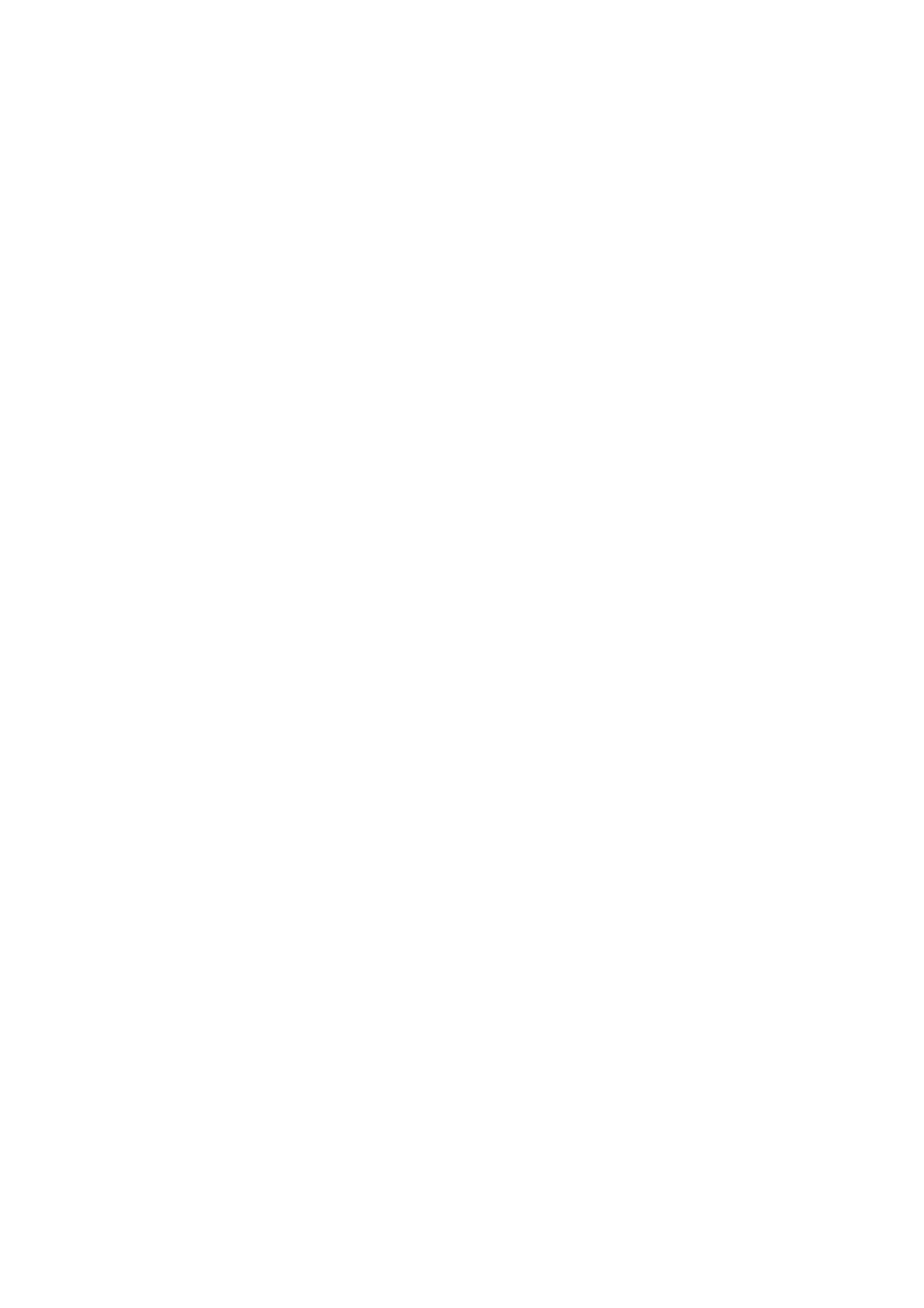# **ENVIRONMENTAL SERIES No. 329**

**Noise**

# **Noise Abatement in Switzerland**

**Status and Perspectives**

**Published by the Swiss Agency for the Environment, Forests and Landscape (SAEFL) Berne, 2002**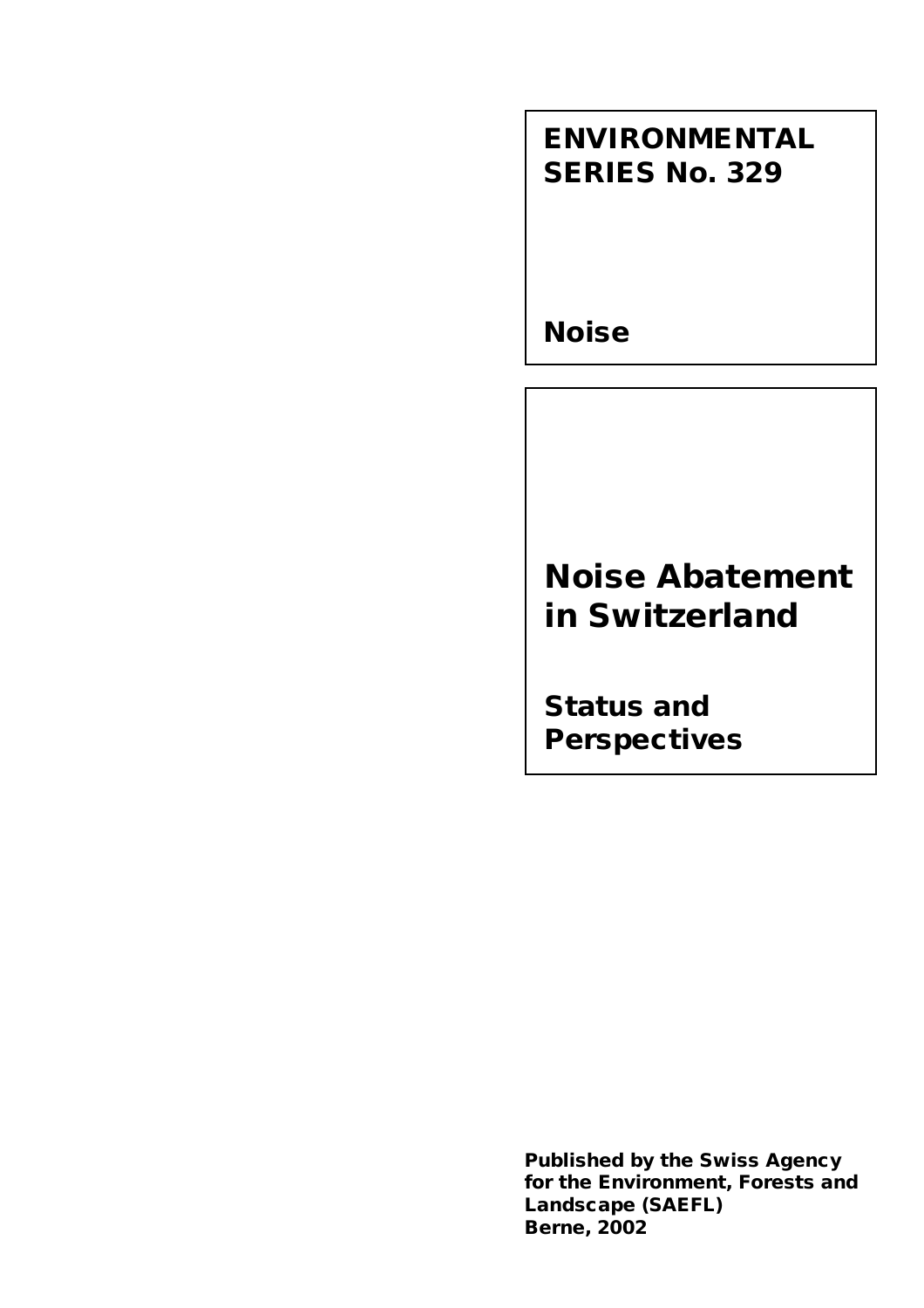### **Imprint**

#### **Publisher**

Swiss Agency for the Environment, Forests and Landscape (SAEFL)

#### **Authors**

Frank Abbühl, Maria Balmer, Hans Bögli, Charles Brulhart, Matthias Burkhardt, Fredy Fischer, Theo Kuentz, Jean-Daniel Liengme, Myrtha Looser, Urs Jörg, Tommaso Meloni, Marc-Hermann Schaffner, Annemarie Seiler, Monja Siegenthaler, Armin Zurkinden.

The following have also participated as external co-workers: Andreas Meyer (Member of the Federal commission for evaluating noise-exposure limiting values) and Beat Jordi (journalist).

#### **Further advisers**

Gilbert Thélin (Abt. Natur und Landschaft, BUWAL), Arthur Mohr (Abt. Ökonomie und Forschung, BUWAL), Urs Walker und Roger Bosonnet (Abt. Recht, BUWAL), Bruno Oberle (Vizedirektor, BUWAL), Gilbert Verdan (Vizedirektor a.D. BUWAL).

#### **Thanks are also due to the following persons**

#### **for making further important comments and additions**

Beat Marty (Chef Abt. Luftreinhaltung und Lärmschutz des Kantons Luzern und Vorstandsvorsitzender des Cercle Bruit Schweiz), Kurt Eggenschwiler (Chef Abt. Akustik/Lärmbekämpfung EMPA), Vlasta Mercier (Bundesamt für Gesundheit).

The noise abatement agencies in the cantons participated in a SAEFL survey and provided useful information, particularly on enforcement and the future need for action in noise abatement in Switzerland.

#### **Distributed by**

Swiss Agency for the Environment, Forests and Landscape Documentation Service 3003 Bern Fax +41 (0)31 324 02 16 E-mail: docu@buwal.admin.ch Internet: http://www.buwalshop.ch

**Order number**

SRU-329-E

**Price** CHF 20.− (incl. VAT)

© SAEFL 2002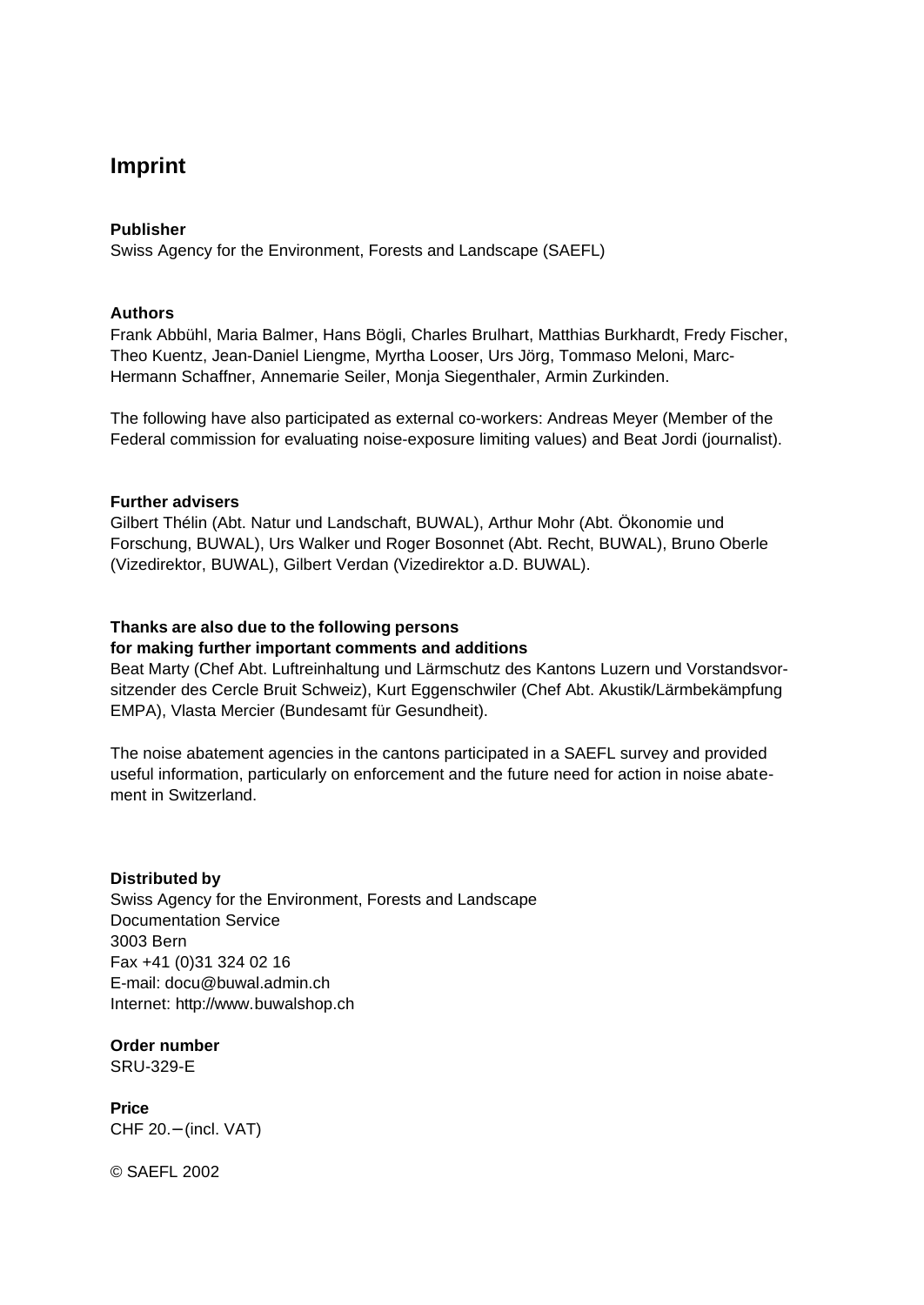# **Contents**

|                | <b>Abbreviations</b> |                                                                                                                                                                                                                                                            | 5                                      |
|----------------|----------------------|------------------------------------------------------------------------------------------------------------------------------------------------------------------------------------------------------------------------------------------------------------|----------------------------------------|
|                | <b>Abstracts</b>     |                                                                                                                                                                                                                                                            | $\overline{7}$                         |
| <b>Preface</b> |                      |                                                                                                                                                                                                                                                            | 9                                      |
|                | Summary              |                                                                                                                                                                                                                                                            | 11                                     |
| 1              |                      | The beginnings of noise abatement in Switzerland                                                                                                                                                                                                           | 19                                     |
| 2              |                      | Life amidst quiet and noise                                                                                                                                                                                                                                | 23                                     |
|                | 2.1                  | What is quiet? What is noise?<br>Discussion of the term 'quiet'<br>2.1.1<br>2.1.2<br>Definition of noise                                                                                                                                                   | 23<br>23<br>24                         |
|                | 2.2                  | Impact of noise<br>2.2.1<br>Impact on health<br>2.2.2 Economic impact<br>2.2.3 Social impact                                                                                                                                                               | 24<br>26<br>28<br>29                   |
|                | 2.3                  | Scope                                                                                                                                                                                                                                                      | 29                                     |
| 3              |                      | Objective and strategy of noise abatement in Switzerland                                                                                                                                                                                                   | 31                                     |
|                | 3.1                  | Objectives of noise abatement                                                                                                                                                                                                                              | 31                                     |
|                | 3.2                  | The six principles of noise abatement<br>3.2.1<br>Assessment principle<br>Source principle<br>3.2.2<br>3.2.3<br><b>Prevention principle</b><br><b>Remediation principle</b><br>3.2.4<br>Polluter pays principle<br>3.2.5<br>3.2.6<br>Cooperation principle | 31<br>32<br>33<br>34<br>36<br>37<br>37 |
| 4              |                      | <b>Current status of noise abatement</b>                                                                                                                                                                                                                   | 39                                     |
|                | 4.1                  | Fundamentals<br>4.1.1<br>Tasks<br>4.1.2<br><b>Status</b><br>4.1.3<br>Future projects                                                                                                                                                                       | 39<br>39<br>40<br>43                   |
|                | 4.2                  | Implementation<br>4.2.1<br><b>Tasks</b><br>4.2.2<br><b>Current status</b><br>4.2.3<br>Future projects                                                                                                                                                      | 44<br>44<br>45<br>54                   |
|                | 4.3                  | <b>Flanking measures</b><br>4.3.1<br><b>Tasks</b><br>4.3.2<br><b>Current status</b><br>4.3.3<br>Future projects                                                                                                                                            | 55<br>55<br>55<br>56                   |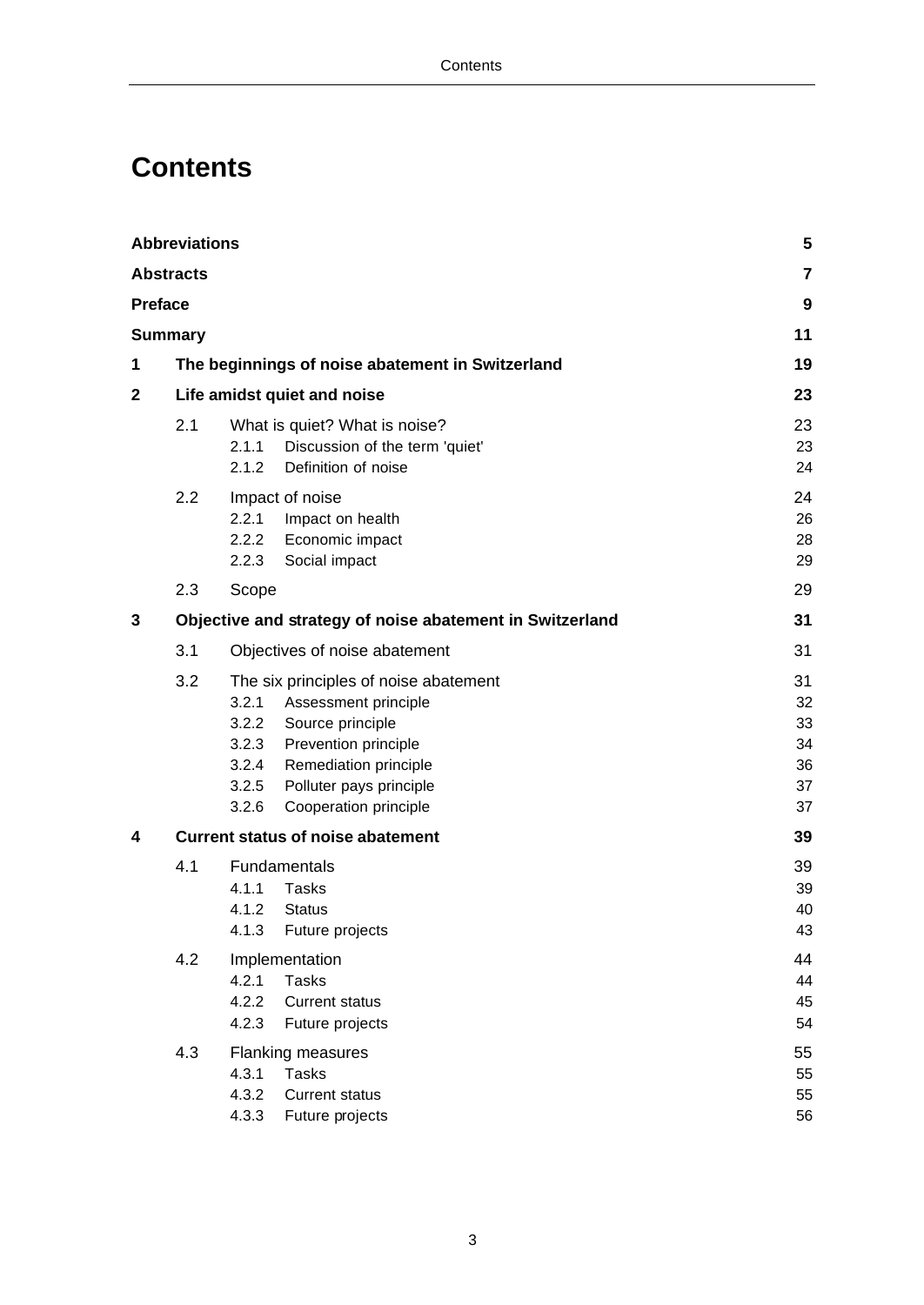|                 | 4.4<br>4.4.1    |                | Noise abatement in the EU<br>The beginnings       | 56<br>56 |
|-----------------|-----------------|----------------|---------------------------------------------------|----------|
|                 |                 | 4.4.2          | The 1996 EU Commission Green Book                 | 57       |
|                 |                 | 4.4.3          | Current EU objectives                             | 57       |
|                 |                 | 4.4.4          | Future projects                                   | 58       |
| 5               |                 |                | <b>Critical review of objectives and strategy</b> | 61       |
|                 | 5.1             |                | Analysis of objective                             | 61       |
|                 | 5.2             |                | Analysis of strategies                            | 63       |
|                 |                 | 5.2.1          | Assessment principle                              | 63       |
|                 |                 | 5.2.2          | Source principle                                  | 64       |
|                 |                 | 5.2.3          | Prevention principle                              | 64       |
|                 |                 | 5.2.4          | Remediation principle                             | 65       |
|                 |                 | 5.2.5<br>5.2.6 | Polluter pays principle<br>Cooperation principle  | 66<br>66 |
|                 |                 |                |                                                   |          |
| 6               |                 |                | Perspectives in noise abatement                   | 69       |
|                 | 6.1             | Summary        |                                                   | 69       |
|                 | 6.2             |                | Novel approaches                                  | 70       |
|                 | 6.3             |                | Perspective in noise abatement                    | 71       |
|                 |                 | 6.3.1          | Perspectives concerning the Objective             | 71       |
|                 |                 | 6.3.2          | Perspectives concerning problem perception        | 72       |
|                 |                 | 6.3.3          | Perspectives concerning problem solution          | 74       |
|                 | 6.4             |                | Conclusions and further steps                     | 77       |
|                 | Literature      |                |                                                   | 81       |
| <b>Annex A:</b> |                 |                | <b>Material basis of noise abatement</b>          | 85       |
|                 |                 |                | Distinction between sound, quiet and noise        | 85       |
|                 |                 |                | Vibrations and radiated structure born sound      | 85       |
|                 |                 |                | Sound pressure<br>Addition of sound levels        | 86<br>87 |
|                 |                 |                | <b>Filter characteristics</b>                     | 87       |
|                 |                 |                | Equivalent continuous sound level                 | 87       |
|                 |                 |                | Rating sound level                                | 88       |
|                 |                 |                | Further rating levels                             | 88       |
|                 |                 |                | Measurement and calculation                       | 89       |
|                 |                 |                | Sound dispersion                                  | 89       |
|                 |                 |                | Determination of exposure limits                  | 90       |
|                 |                 |                | Noise abatement measures                          | 92       |
|                 | <b>Annex B:</b> |                | Legislation on noise abatement                    | 94       |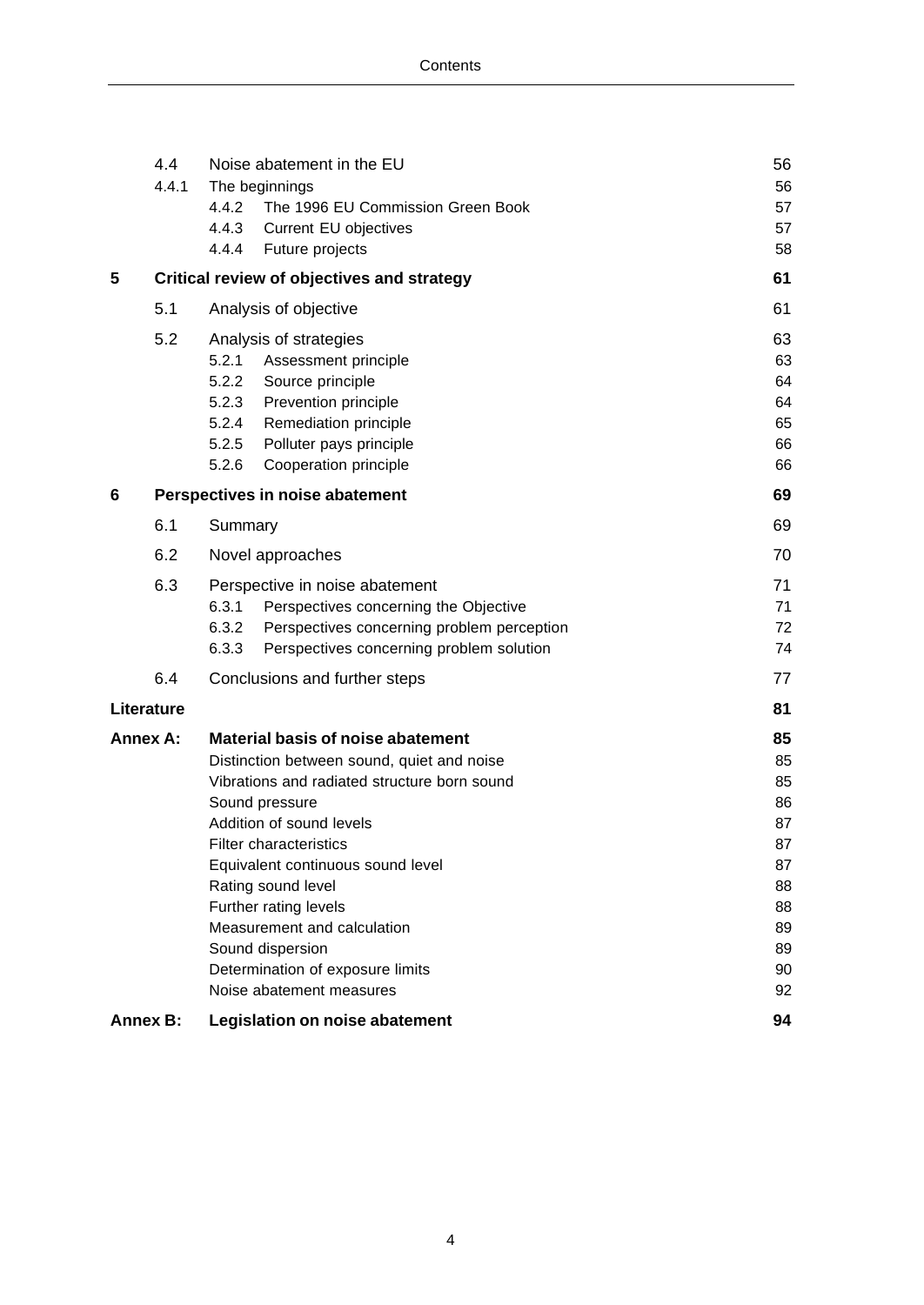# **Abbreviations**

|              | FEDRO Federal Roads Office                                              |
|--------------|-------------------------------------------------------------------------|
|              | FOAFL Federal Office for Air Force Logistics                            |
|              | SFOPH Swiss Federal Office of Public Health                             |
| <b>FOT</b>   | <b>Federal Office of Transport</b>                                      |
| <b>FOCA</b>  | <b>Federal Office for Civil Aviation</b>                                |
| SFSO         | <b>Federal Statistical Office</b>                                       |
| SAEFL        | Swiss Agency for the Environment, Forests and Landscape                 |
| dB(A)        | Decibel A-weighted                                                      |
| DIN          | German Institute for Standardization                                    |
| <b>EJPD</b>  | Federal Department of Justice and Police                                |
| <b>EMPA</b>  | Federal Laboratories for Materials Testing and Research                 |
| <b>ES</b>    | Sensitivity category                                                    |
| ETH.         | Swiss Federal Institute of Technology                                   |
| EU           | European Union                                                          |
| <b>EEC</b>   | <b>European Economic Community</b>                                      |
| <b>GIS</b>   | Geographical information system                                         |
| <b>ICAO</b>  | International Civil Aviation Organisation                               |
| Leq          | Equivalent continuous sound level                                       |
| Lr           | Rating sound level                                                      |
| <b>NAO</b>   | Noise Abatement Ordinance                                               |
| <b>NNI</b>   | Noise and Number Index                                                  |
| <b>SUVA</b>  | Swiss National Accident Insurance Organization                          |
| <b>LPE</b>   | Federal Law relating to the Protection of the Environment               |
| <b>DETEC</b> | Federal Department of Environment, Transport, Energy and Communications |
| <b>DDPS</b>  | Federal Department of Defence, Civil Protection and Sports              |
| <b>VDI</b>   | Verein Deutscher Ingenieure                                             |
| <b>WHO</b>   | World Health Organization                                               |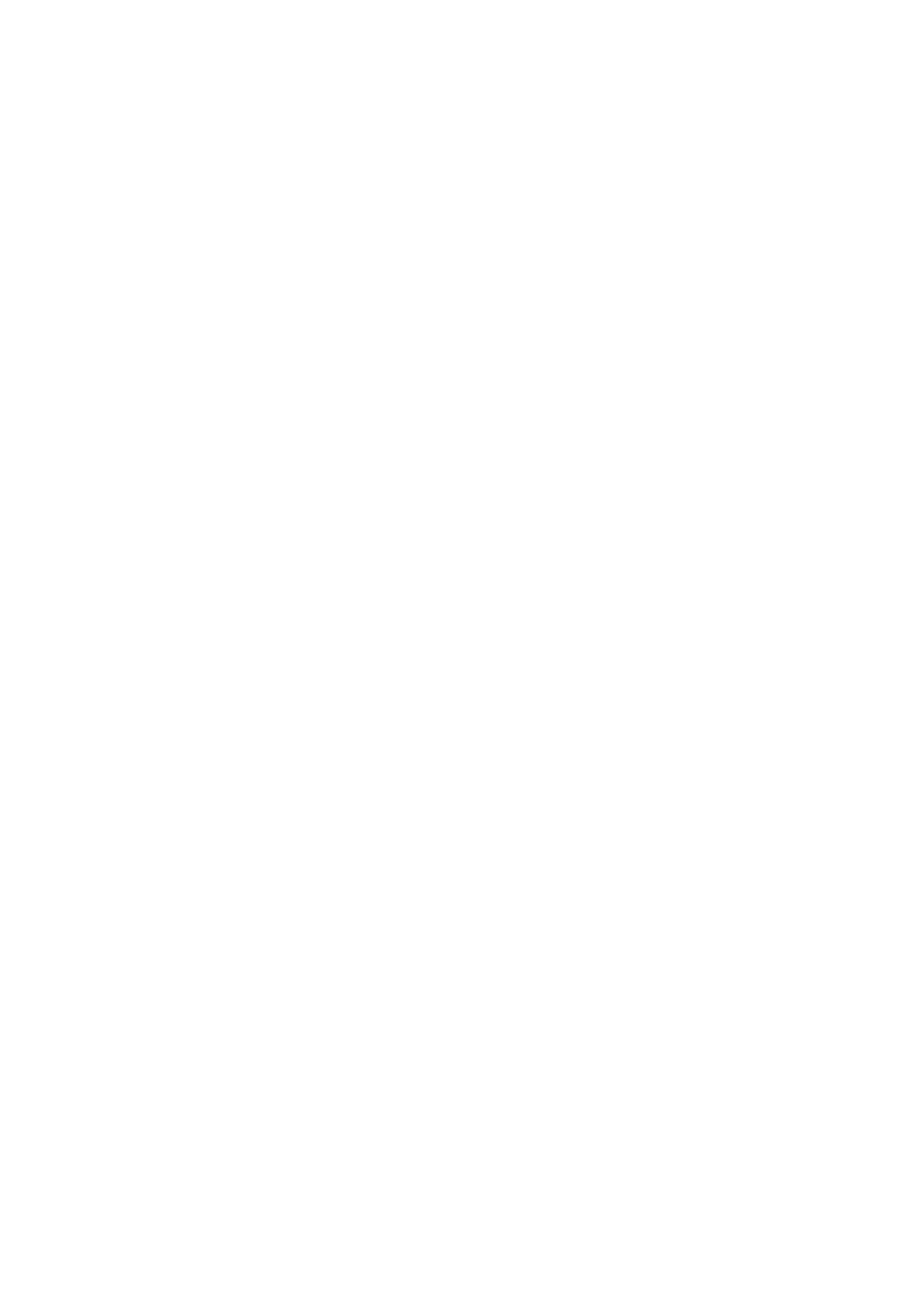### **Abstracts**

The report provides an overall view of noise abatement activities in Switzerland, reviews the current status, highlights the strengths and weaknesses of strategies, and points up possible opportunities for action. Although endeavours to reduce noise have already achieved a great deal, intensified efforts are necessary to ensure full protection of the public.

From an overall standpoint, the objectives of expansion and intensification of all aspects of noise abatement will receive priority, enabling the steady increase in noise in the living spaces of human beings and animals to be reversed. In addition, strategic extensions are required to enable noise to be more effectively combated – i.e. noise having detrimental effects on health, economic prosperity and social life.

Der Bericht vermittelt einen Überblick über die Lärmbekämpfung in der Schweiz und stellt neben dem Status quo auch die Stärken und Schwächen der Strategie sowie Perspektiven für den möglichen Handlungsraum vor. Obwohl die Lärmbekämpfung bereits viel erreicht hat, zeigt es sich, dass für einen umfassenden Schutz der Bevölkerung noch mehr Anstrengungen notwendig sind. Als Perspektive drängt sich einerseits in der Zielsetzung eine Ausdehnung und Verstärkung des Lärmschutzgedankens auf, damit der stetigen Verlärmung der Lebensräume für Mensch und Tier Einhalt geboten werden kann. Andererseits sind auch strategische Erweiterungen vorzunehmen, um den Lärm als Ursache für gesundheitliche, wirtschaftliche und soziale Auswirkungen wirkungsvoller zu bekämpfen.

Le présent rapport donne un aperçu de la lutte contre le bruit menée en Suisse. Non seulement il présente la situation actuelle, mais relève les points forts et les faiblesses de la stratégie et ouvre des perspectives sur des actions possibles à l'avenir. Bien que des résultats appréciables aient déjà été atteints, force est de constater qu'une protection intégrale de la population appelle une intensification des efforts. Il convient d'abord d'étendre et de renforcer la notion de protection contre le bruit afin de mettre un frein à la pollution phonique rampante qui envahit les milieux de vie des hommes et des animaux. Il faut en outre élargir la stratégie afin de lutter plus efficacement contre les nuisances sonores, responsables d'atteintes à la santé et de difficultés économiques et sociales.

Nell'offrire una visione d'insieme della lotta contro il rumore in Svizzera, il rapporto presenta, oltre allo stato attuale, anche i punti di forza e le debolezze della strategia in atto, nonché le prospettive per gli interventi possibili. Sebbene si sia già fatto molto nella lotta contro il rumore, sono richiesti sforzi aggiuntivi per offrire alla popolazione una protezione più completa. Da un lato si prospettano necessariamente come finalità l'ampliamento e il rafforzamento del concetto di protezione fonica, in modo da riuscire a contrastare il continuo aumento del rumore negli ambienti di vita, a beneficio sia delle persone che degli animali; dall'altro si deve intervenire anche con una strategia più estesa per combattere con maggiore efficacia il rumore in relazione i suoi effetti sulla salute e al suo impatto economico e sociale.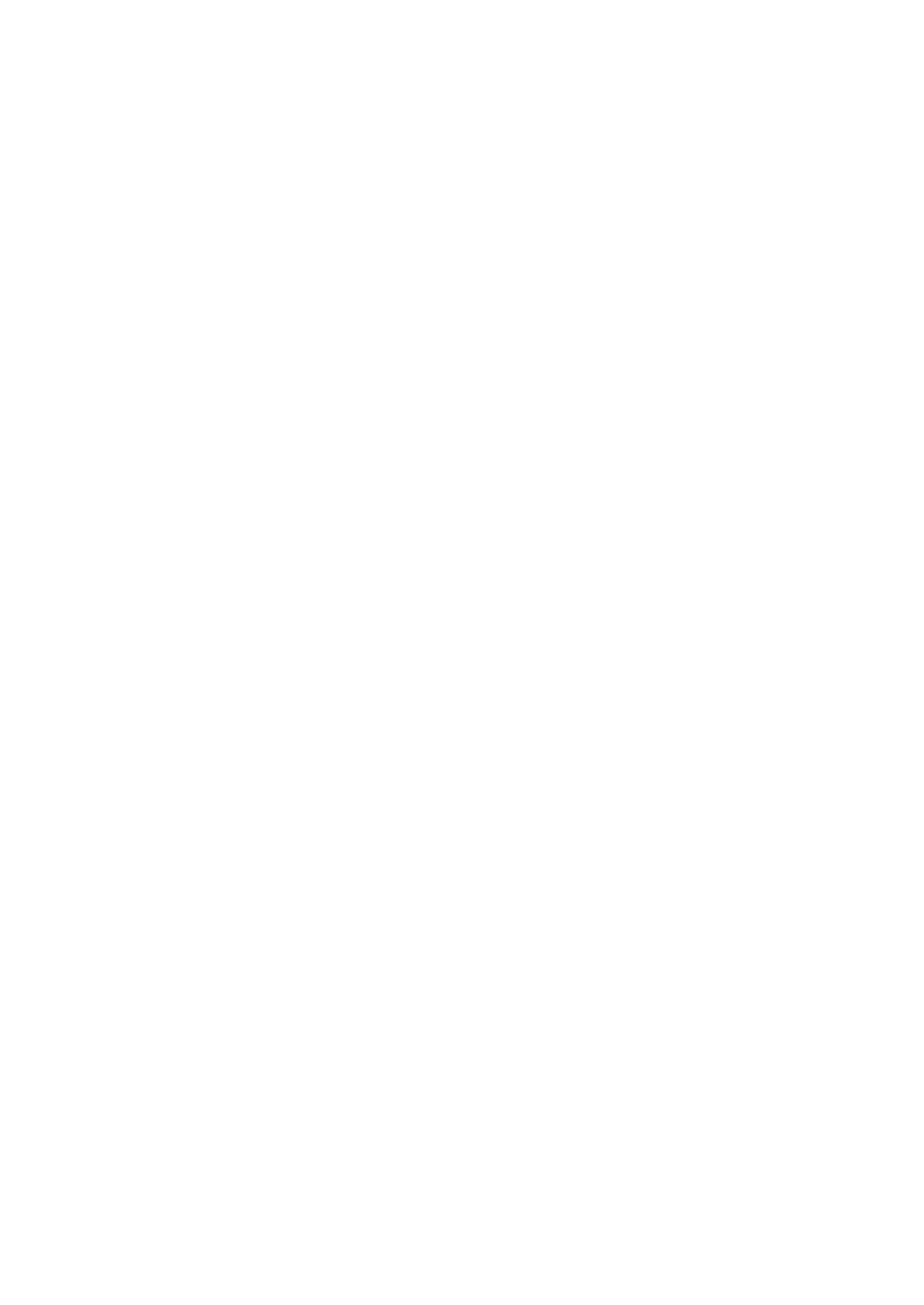### **Preface**

The foundations of noise abatement in Switzerland were laid down in the report 'Noise Abatement in Switzerland', published in 1963. This states in its closing remarks that the realisation of its proposals will require considerable time, money and effort, but that naturally the health and well-being of the population are values for which no effort should be spared in order to secure them.

After a lapse of a quarter of a century, the Law relating to the Protection of the Environment and the Noise Abatement Ordinance came into force. The intention of the principles and provisions contained in these is to protect the public from steadily rising exposure to noise. One may ask: With what result? At what price? What was the outcome of the objective formulated in 1963 to *bring the noise nuisance under control?*

The present report contains a review of the current status of noise abatement in Switzerland. It critically examines the principles and procedures underlying it, and highlights their strengths and weaknesses. The opportunities and bounds of existing strategies are examined. Prospective approaches to noise abatement within Switzerland are also presented.

It is SAEFL's hope that the present green paper will provide a basis for discussion among those affected by noise and the professional players active in this field. This hope is coupled with a desire to create suitable conditions enabling the basic tenets of noise abatement to be more effectively and efficiently implemented. Finally, we wish to heighten public awareness of the problems involved in this sector of environmental protection.

> *Philippe Roch Director of the Swiss Agency for the Environment, Forests and Landscape*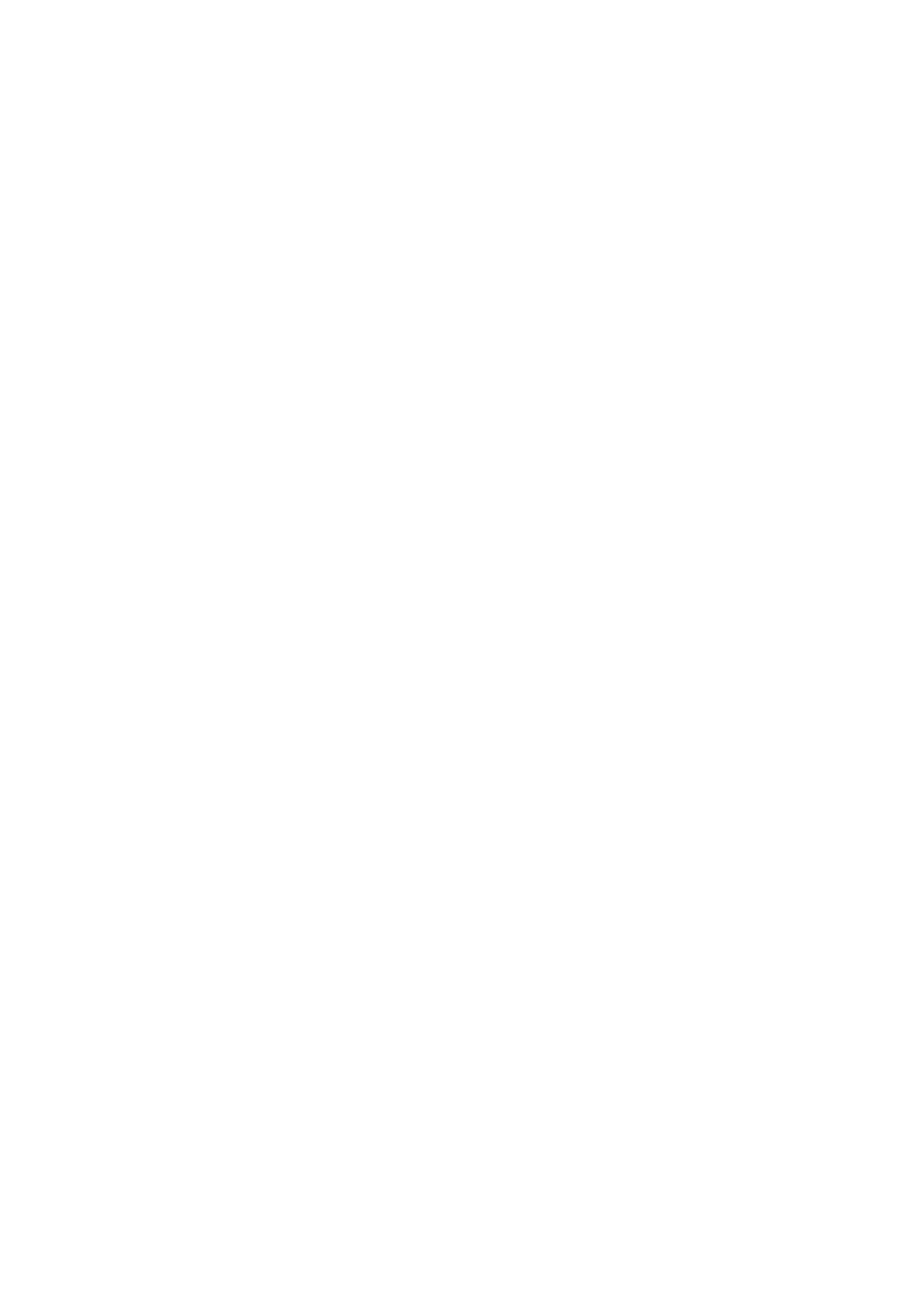### **Summary**

#### **Objectives and procedure**

The objectives of the present report are to present the current status of noise abatement in Switzerland, which is based on the Law relating to the Protection of the Environment (LPE) and the Noise Abatement Ordinance (NAO), and to critically review this. The aim is twofold: firstly to provide a documentation of the work done till now; secondly to examine objectives and strategies for possible improvements, thereby enabling potential opportunities for future noise abatement to be identified.

The basis is laid in Chapter 1, which takes a look at the beginnings of noise abatement in Switzerland. In Chapter 2, the foremost attributes of the terms ' quiet' and 'noise' are presented and the principal effects of noise summarised.

| Fundamen- | Chapter 1<br>The beginnings of noise abatement            |
|-----------|-----------------------------------------------------------|
| tals      | Chapter 2<br>Life amidst quiet and noise                  |
| Current   | Chapter 3<br>Objectives and strategies of noise abatement |
| status    | Chapter 4<br><b>Current status of noise abatement</b>     |
|           |                                                           |
| Scope for | Chapter 5<br>Critical review of objective and strategy    |
| action    | Chapter 6<br>Procedural modes in noise abatement          |

Chapter 3 discusses the objectives and strategies behind current noise abatement endeavours. Chapter 4 documents the current status of work in the principal areas of noise abatement.

Chapters 5 and 6 identify the scope for action in the field of noise abatement. To this end, Chapter 5 offers a critical and forward-looking analysis of objectives and strategies. Finally, Chapter 6 presents the resulting outlines of a future concept for noise abatement

policy in Switzerland.

The proposals identify the scope for action without regard to force of circumstances. Moreover, the report excludes the question of whether the proposed ideas are politically realisable.

#### **Fundamental considerations**

#### **The beginnings of noise abatement**

The basis for noise abatement in Switzerland was laid down by the Federal Expert Commission with the publication of its report in 1963. In this, proposals were made to the Federal Council to combat the increasingly hazardous effects of noise.

A quickly implemented measure at the time was the establishment of a new technical department at EMPA for acoustics/noise abatement. In addition, a specialised Federal Agency for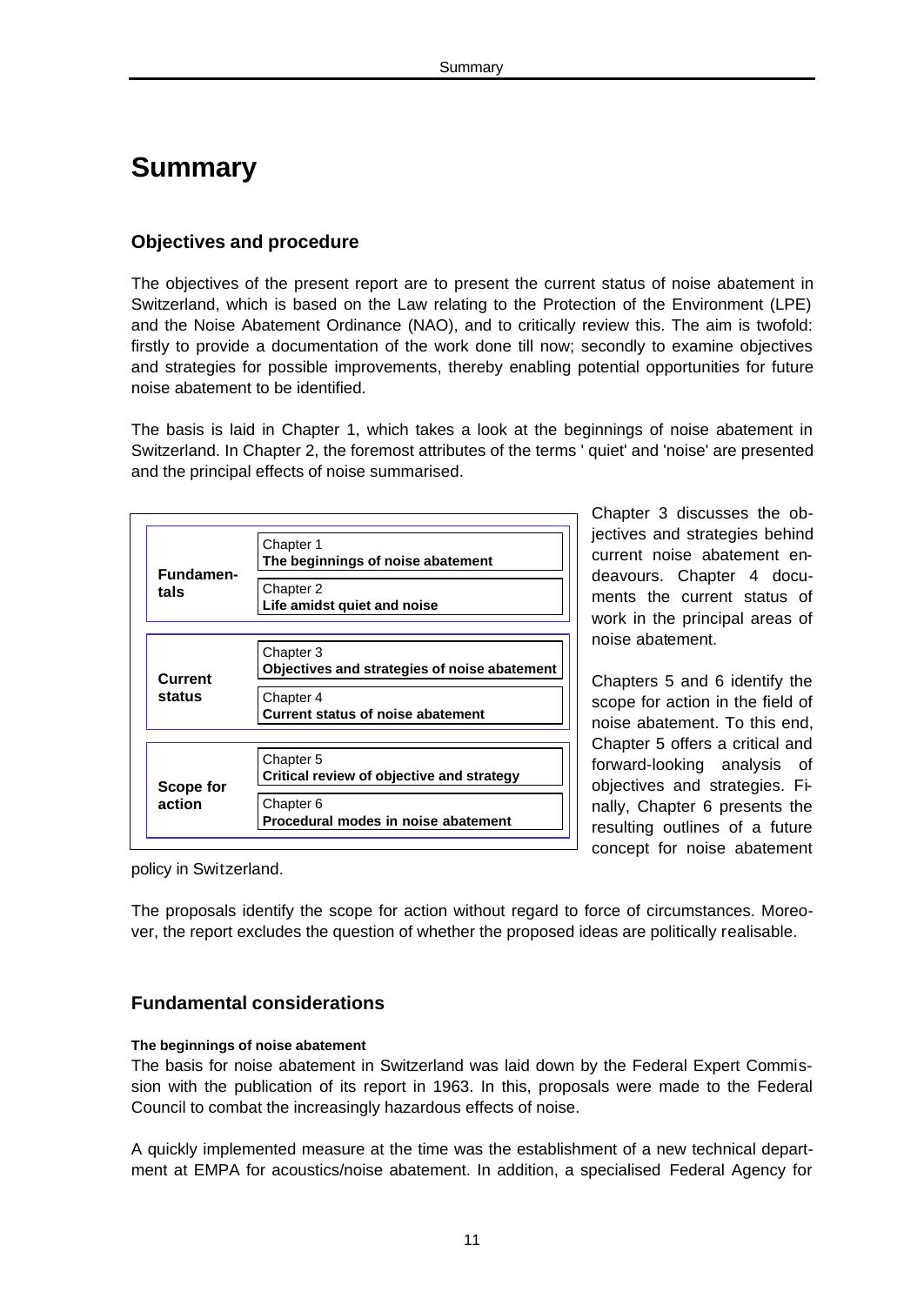Noise Abatement was established in the former Office for Environmental Protection (now SAEFL), which played a leading role in laying down the substantial and legislative foundations. Noise abatement is based in law on the Federal Constitution and on the LPE. The LPE lays down the objectives, fundamental principles and strategies for future noise abatement policies, and these are further detailed in the NAO.

#### **Life amidst quiet and noise**

The state of quiet has many facets, and there is no precise and generally accepted definition for it. From surveys, the conclusion may be drawn that for large sections of the population, a state of 'quiet' is most closely approached when the noise threshold approximates to the natural background sound level. At the same time, it is clear that there is no general definition of quiet that would cover the whole population.

For those affected, noise is undesirable sound that may detract from their psychological, physical, social or economic well-being. Its multifarious effects generally increase with rising noise level.

Health is the condition most seriously effected by noise, as manifested by psychological, social and bodily reactions. Contrary to most other environmental influences, noise does not lead to the pollution of resources (i.e. air, water and soil), but instead



affects human beings directly. One advantage of this is that with noise, storage and retention effects need not be considered. From the point of view of the affected population, however, this is in fact a disadvantage, since the emissions from the various sources do not accumulate to become a threat to the entire population (as is the case for universal air pollution), but selectively affect particular regional groups or individuals at clearly defined times and places. Furthermore, these groups do not dispose of a lobby strong enough to ensure that their needs are respected by the rest of the population. As a result of lack of solidarity and available opportunities to escape noise, noise exposure has become an environmental problem with a social dimension, to which all of us contribute, but which has mainly to be borne by those at the lower end of the social scale. Environmental 'pollution' of the 'acoustic landscape', together with the health risk to the population which accompanies it, is therefore underestimated by many decision makers, who themselves can afford to flee the noise. The social impact is particularly manifest in the segregation of residential areas. In these, it may be observed that the proportion of single-person households, pensioners, foreigners and people at or below the poverty line is particularly high.

Noise also creates a financial burden. In addition to the direct costs of treatment resulting from health impairment, costs also arise from noise abatement measures, loss of production, and the efforts of those affected to flee the noise. Estimates of the total costs due to noise range from 0.2% to 2% of gross domestic product (GDP).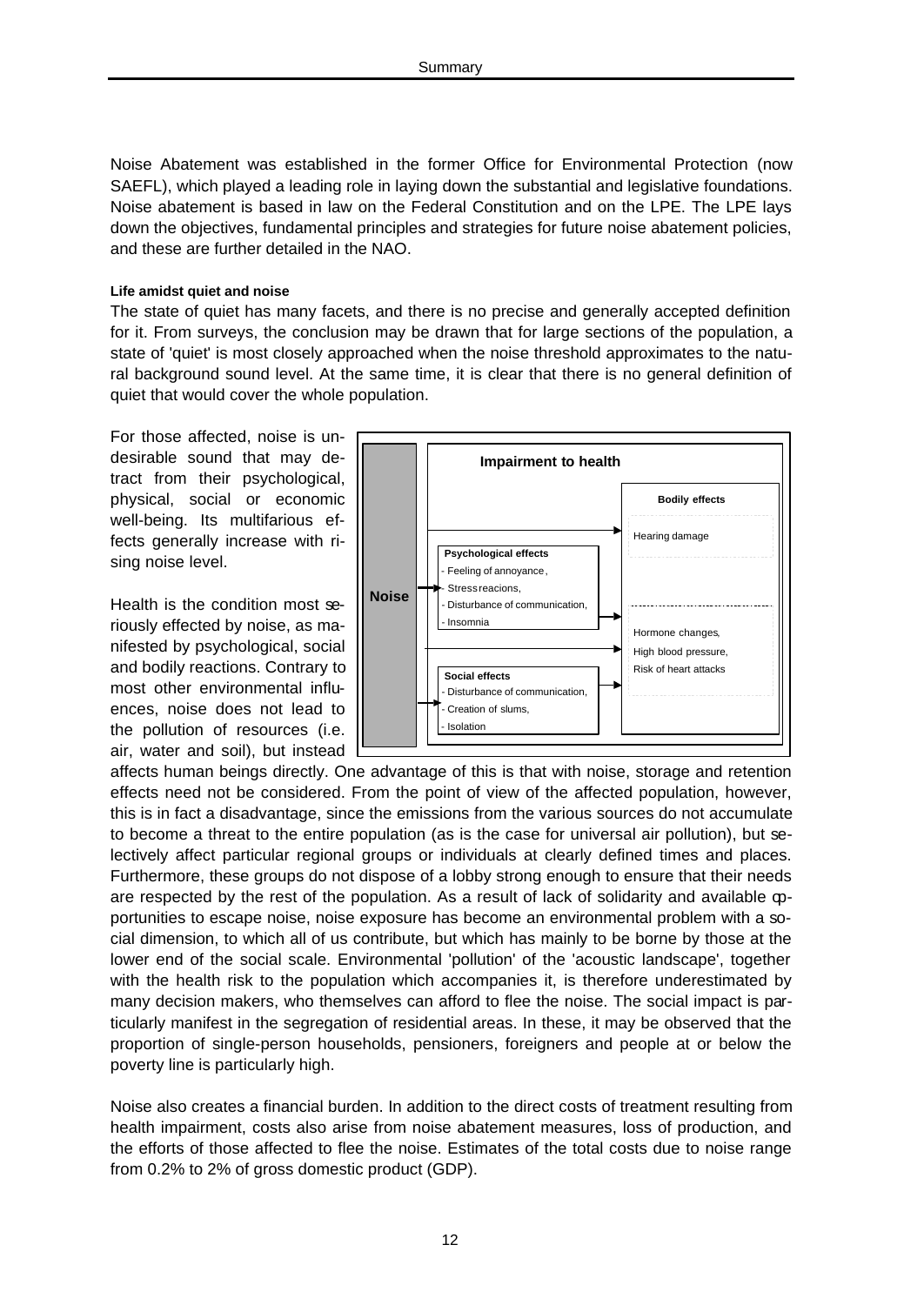#### **Current status**

#### **Objectives and strategies of noise abatement**

The basic objective of noise abatement in Switzerland is the «protection from hazardous or undesirable effects, so that the residual exposure does not substantially affect the well-being of the population according to current technology or experience».

The strategies to achieve this objective are based on six principles that cover the main problem areas to be addressed in noise abatement.



The 'assessment principle' addresses the problem of the dose-effect relationship, i.e. of the proper assessment of noise exposure. The objective is to quantify the phenomenology of 'noise and nuisance'.

The 'source principle' lays down that noise abatement should mainly be applied at source (emission limitation).

The next two principles are concerned with avoidance of future noise problems: (a) in terms of prevention by (b) procedures for the re-

mediation of existing noise problems (noisy installations).

The 'polluter pays principle' addresses the question of who should pay, while the 'cooperation principle' deals with the mode of cooperation between the players.

#### **Current status of noise abatement**

The current status of noise abatement may be illustrated based on the three functional categories: **fundamentals, implementation** and **flanking measures**.

Under the **fundamentals** category, the principal approaches to noise abatement were identified. These include noise and exposure limits for the determination of the dose-effect relationship, impact thresholds for the principal types of noise, monitoring of noise exposure and the technical, structural and development planning measures for the reduction of noise and its consequences.

The legislative provisions on noise abatement contained in the LPE and the NAO are based on the underlying physical relationships.

The duties of enforcement and enforcement coordination are covered under the **implementation** category. The responsibility for enforcement of noise abatement measures lies with the environmental agencies in the 26 cantons and the Federal organisations concerned (FEDRO, FOT, FOCA, FOAFL, DDPS). The principal areas of enforcement are development planning and structural precautions, monitoring of noise exposure and remediation of noisy installations. To ensure consistent enforcement (so-called 'unité de doctrine'), SAEFL has the responsibility for coordination and training, assessment of remediation projects and controlling tasks where Federal contributions to noise protection measures on roads are concerned.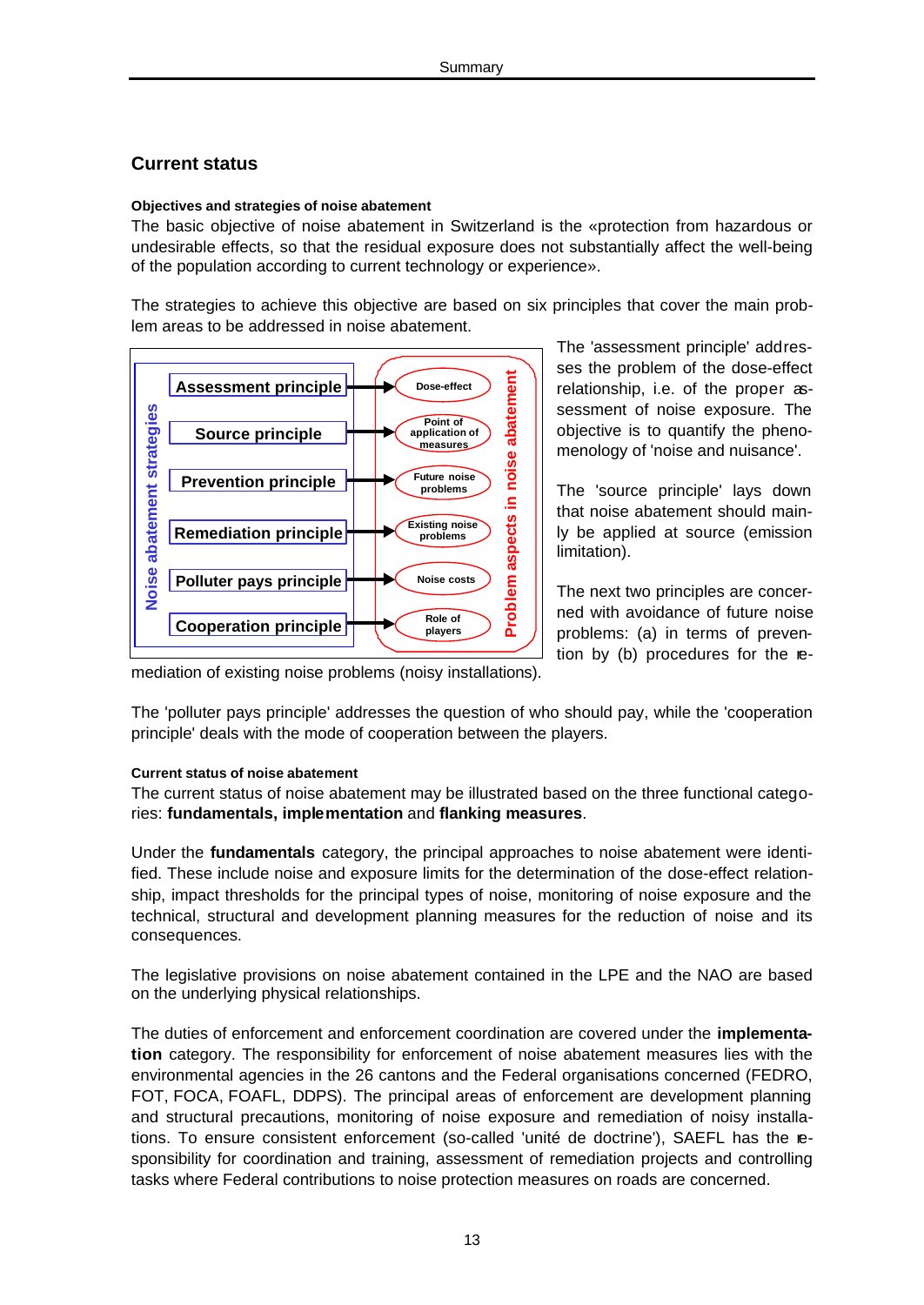Concerning prevention, Switzerland has introduced obligatory type approval procedures for new vehicles to limit noise emission. The provisions were taken directly from EU legislation. International provisions on aircraft emission have also been adopted. Owing to Switzerland's international involvement, particularly with the EU, there is only limited scope for manoeuvre in this field. Also, the objective of development planning precautions is to preserve quiet areas and to keep new residential building away from noise-exposed areas. There is, however, a conflict between the needs of noise protection for private property and the economic interests of the owners of installations and property. In consequence, preventive noise protection often meets with vigorous opposition. In general, future noise problems may nevertheless be effectively avoided by suitable development planning.

The noise exposure registers contain estimates of the number of persons subject to noise exposure above the impact threshold for the five principal types of noise in the categories of monitoring and remediation. Some 550 000 persons are affected by road transport **a**cilities, of which only a third have been remediated. Here, the remediation deadline will be extended and measures are planned to accelerate the process. For railway noise, remediation is just starting to protect the some 265 000 persons affected by noise above the



impact threshold. The remediation of rolling stock should be completed by 2009, and structural noise protection measures by 2015. Some 75 000 persons were affected by noise from civil firing ranges. The remediation date is open until the end of 2002, and no extension to this is intended. Remediation measures are also in hand for most of the civil and military airfields. Here, over 100 000 persons are subject to noise above the impact threshold, for whom protection will be confined in the main to the installation of noise protection windows in their houses, since more effective measures are not realisable either for technical, economic or political reasons. For industrial and trades installations, the problem is less, since the noise from these has already been significantly reduced thanks to existing regulations on noise limitation at the workplace. The noise exposure due to military firing ranges and training grounds has not yet been compiled in registers, since the exposure limits necessary for this are not available. These installations, numbering about 70, cause only modest exposure, since firstly they lie outside of residential areas, and secondly generate noise only over limited periods.

From an overall view of noise exposure, three separate situations may be identified: (a) areas close to transportation facilities with *clearly excessive noise.* Here, the noise exposure lies above the impact threshold of 60dB specified for residential areas; (b) in residential areas, there is a general tendency for the *noise exposure to approach the impact thresholds at all places,* and for very little to be done to counteract this; (c) finally, there is increasing *insidious noise exposure* of formerly *quiet areas,* particularly in the countryside, open recreation areas and areas of natural beauty.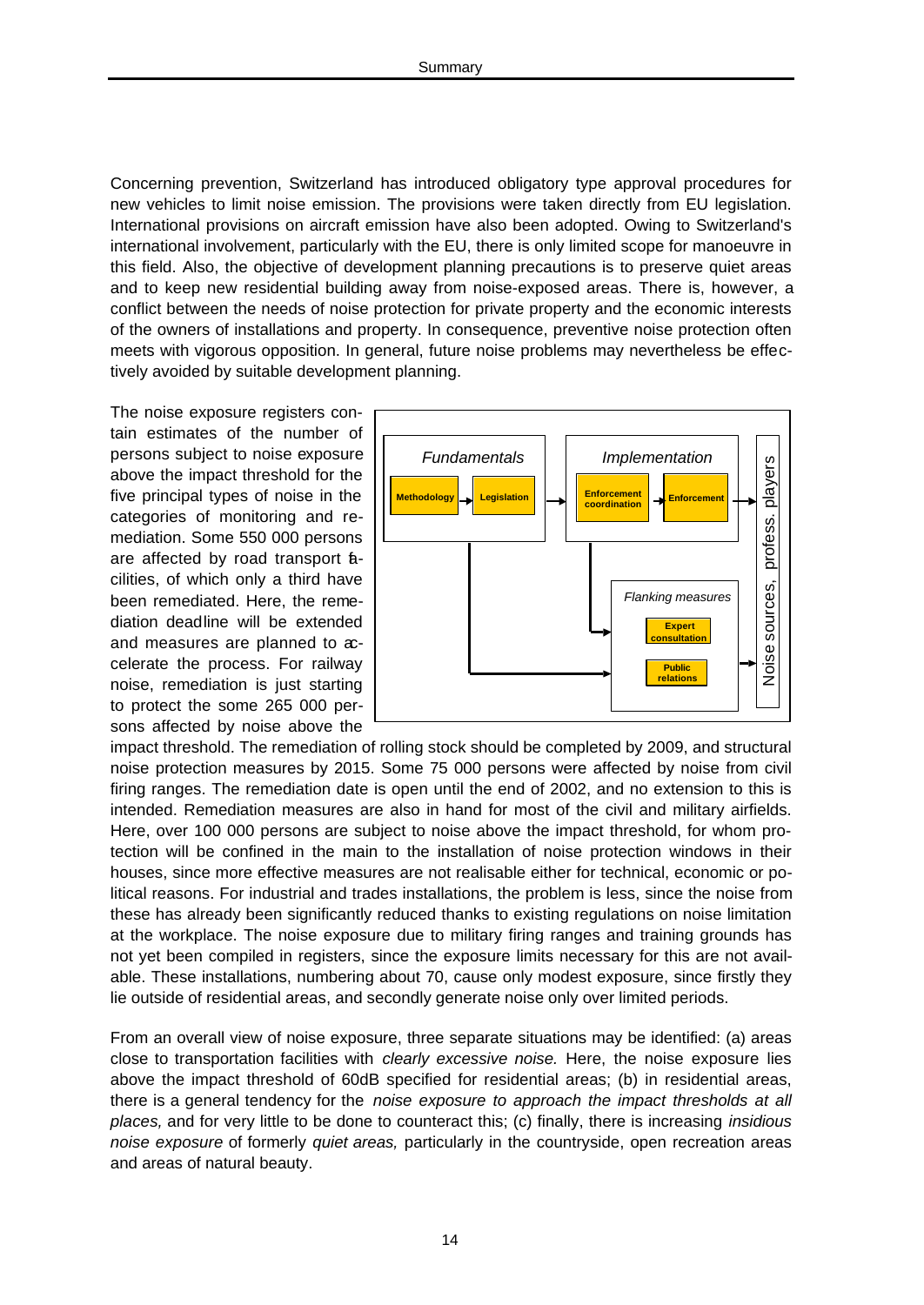The protection against excessive noise provided for in legislation does not include a 'right to quiet', the result being that the noise exposure at many places is increasing both in terms of areas and times affected. Taken together, these developments point to increasing noise nuisance in our living space.

In the category of **flanking measures**, the authorities, together with the EMPA, provide consultation services in the form of advice on technical, planning-related or legislative questions concerning noise protection. Further public relations activities are information and sensibilisation of the general public by personal contacts, published material and contributions to conferences.

#### **Scope for action**

#### **Critical assessment of objectives and strategies**

Experience with noise abatement since the NAO entered into force has shown that the strategic principles applied are basically right. On the whole, noise abatement has made relatively good progress in Switzerland, but not as good as would be necessary to provide comprehensive protection of the population.

The current situation in noise abatement – coupled with a critical assessment of objectives and strategies – indicates the following weaknesses in the areas of objectives, problem identification and problem solving:

#### **Objectives:**

- The protection principle embodied in the LPE concentrates not so much on entire landscapes but more on living spaces inside buildings, leading on the one hand to an insidious increase in noise exposure in the countryside, and on the other to 'barricading' of the population.
- The protection from noise provided for in the LPE is weaker than in the WHO definition of health;

#### **Problem perception** (strategy):

- The existing assessment principle is not yet sufficiently comprehensive, in other words not yet applicable to all noise situations. The quantitative assessment of disturbance, damages and costs caused by noise is not yet available in sufficiently detailed form;
- Monitoring of noise exposure in Switzerland (emissions, exposure, population affected) is inadequate for obtaining an up-to-date – overall – perspective, and is unsuitable for making international statistical comparisons.

#### **Problem solution** (strategy):

- Existing noise protection legislation suffers from gaps;
- The problems involved in noise abatement, particularly in noise remediation, have till now been underestimated. This applies particularly to road and railway installations. For roads, additional measures to accelerate remediation are needed to enable the work to be completed within the foreseeable future;
- The polluter pays principle in the LPE is defined in a narrow sense, so that not all noise costs are covered. Furthermore, there is practically no economic incentive to reduce noise and its consequences;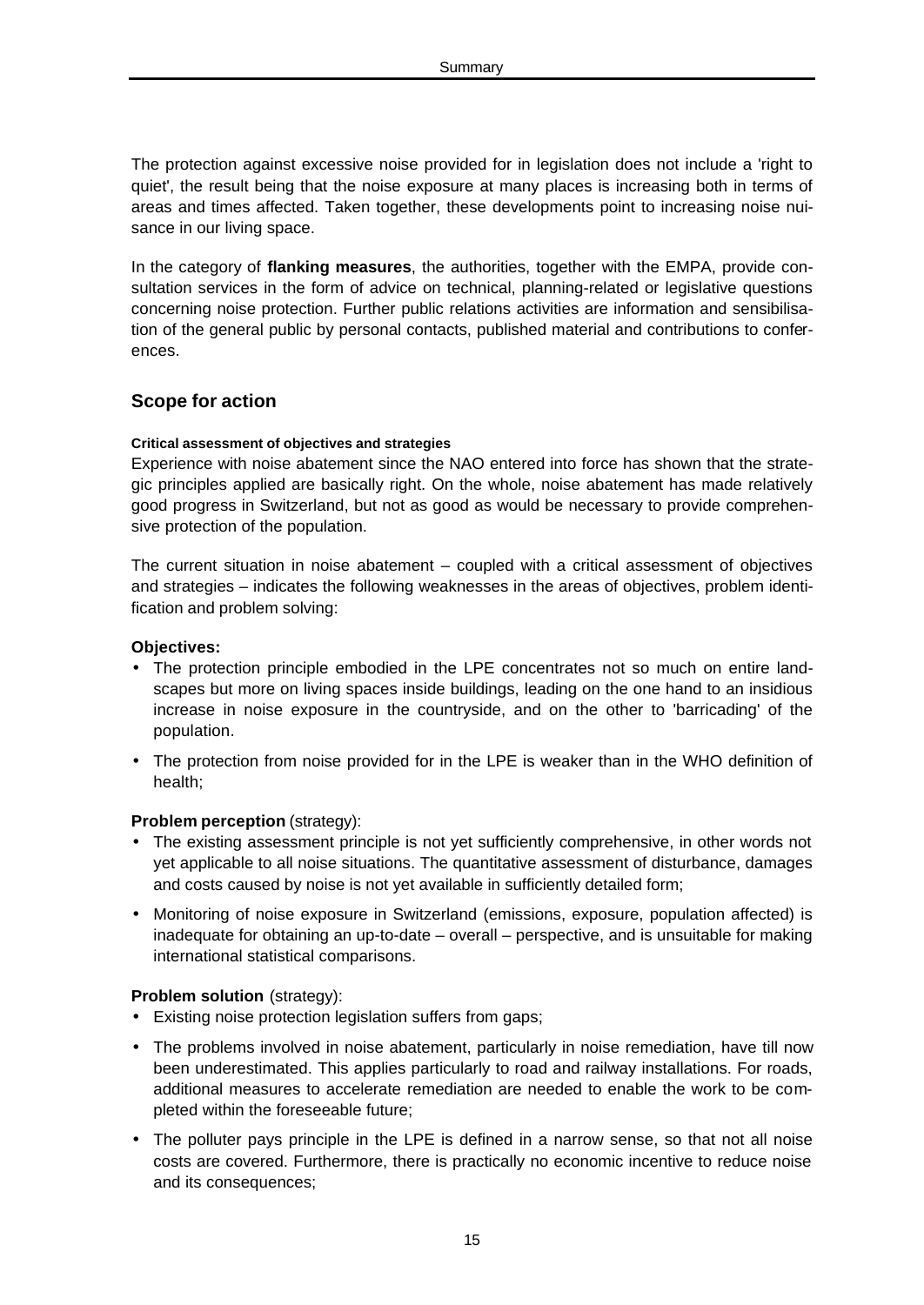- Noise abatement is heavily undermined and restricted by virtue of the exemptions that may be granted;
- Efforts to reduce noise at source, particularly for vehicles and appliances, are not being adequately pursued;
- The availability of information, and particularly of training opportunities, on noise is limited and needs to be expanded;
- The interdisciplinary nature of noise, together with the variety of different players, and the fragmented and weak noise lobby, underlie the unsatisfactory coordination of noise abatement within the country. Furthermore, noise abatement in Switzerland is only weakly coordinated with surrounding countries.

#### **Procedural modes in sound abatement**

The weak points in current noise abatement policy make it necessary to search for solutions to protect human beings more effectively and efficiently from the noise nuisance. Possible modes of procedure comprise on the one hand projects which are already at the realisation or planning stage, and on the other, new projects. The latter usually involve extensive fundamental research, legislative amendments at ordinance level, and perhaps even amendments to the LPE, making necessary prior formulation of demands and objectives at political and social level. Together, they form the scope for – i.e. courses of – action for future noise abatement in Switzerland.

Under **objectives**, there are two complementary procedural modes, which concern the extent of the areas to be protected from noise and the quality of the protection intended.

 $\triangleright$  Protection of habitats:

In the future, protection from noise must be extended to whole landscapes (including recreation areas bordering residential areas), enabling the living spaces of human beings and habitats of animals to be more effectively protected from noise. The concept of protection also includes the maintenance and extension of periods of quiet. The measures needed to do so will place significantly higher requirements on noise abatement than was till now the case, previous efforts having been based on a more technically-oriented approach. A forward-looking noise abatement policy must attempt to expand the concept of protection to embrace natural 'acoustic landscapes', and thereby to achieve a dynamic balance between the physical and acoustic landscapes.

 $\triangleright$  Modification of the LPE protection concept to accord with the WHO definition of health: In the longer term, the LPE protection concept must be shored up to accord more thoroughly with the WHO definition of health – the decisive factor in noise abatement. To achieve more effective health protection, noise abatement must move towards the concept of a 'right to quiet'. This may be expected to have a positive impact on traffic patterns, since quieter surroundings resulting from improved noise protection of the population would reduce the need to flee from noise – one of the principal reasons for increasing traffic. The final result would be both less traffic and less noise.

Under strategies, **problem perception** involves the following two procedural modes:

- $\triangleright$  Extension of the assessment principle:
	- The assessment principle must be supplemented by hard-and-fast criteria to enable it to be applied to further noise categories, thereby including non-acoustic or qualitative aspects in the assessment. Further, the assessment principle must also be expanded to encompass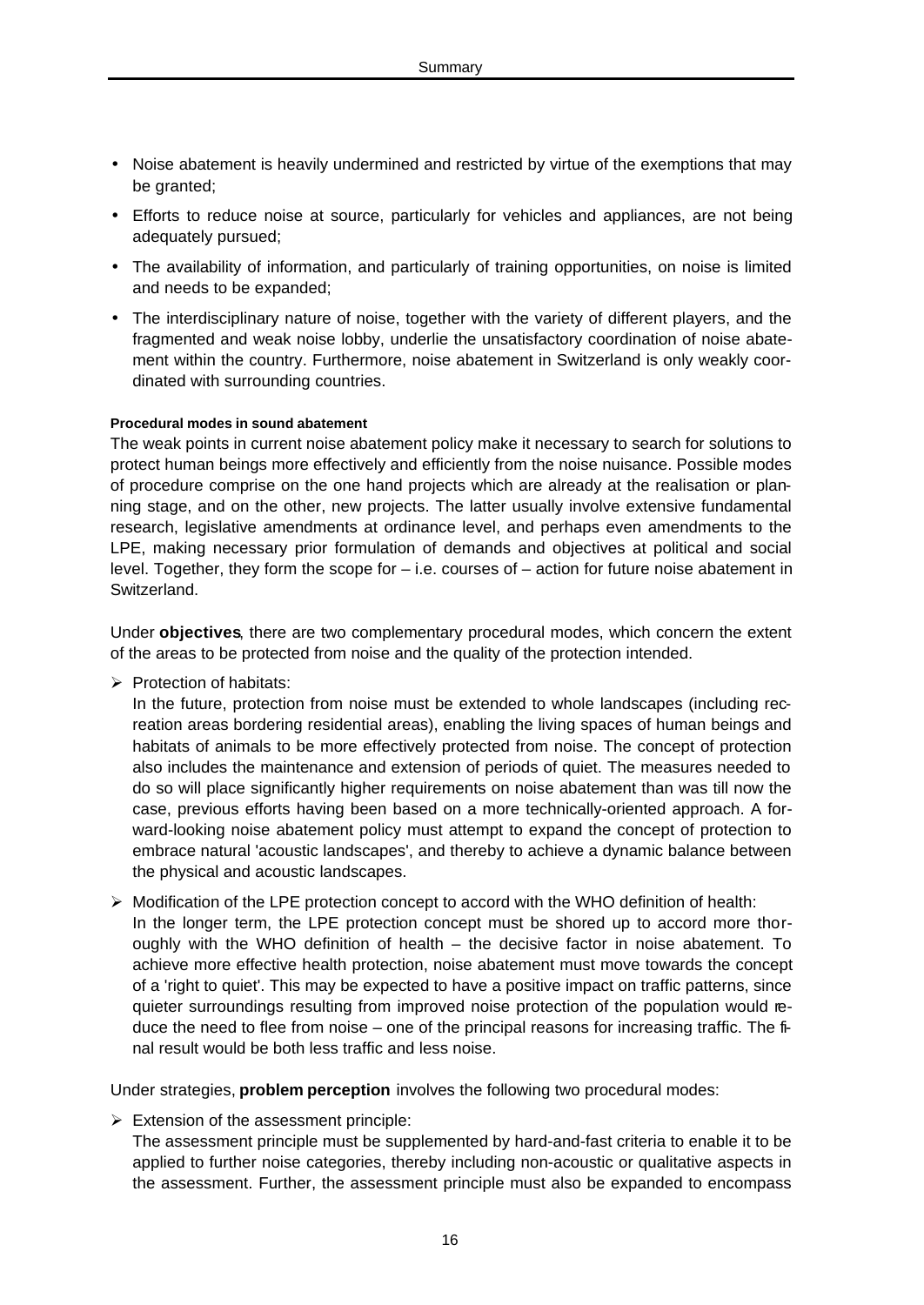the simultaneous effects of different types of noise. The principle must also be extended to include vibrations and radiated structure born sound to ensure that the population is also protected in these sectors. The methods of assessment must also be refined in order to quantify the health, economic and social effects of noise.

 $\triangleright$  Monitoring:

Monitoring of the noise nuisance must be reinforced to provide detailed data on the extent of emissions and exposure, and the population and areas affected. The controlling procedures for recording the effects, costs and effectiveness of measures need expanding based on performance control. Detailed and up-to-date monitoring is an effective tool that will provide better information to the public and to decision makers in politics and industry on the problem of noise, and aid in sensibilising them towards the needs of noise abatement.

Under strategies, the following seven procedural modes are available for **problem solution**:

 $\triangleright$  Closing of legislative gaps:

When the NAO came into force, it was decided to issue regulations on emissions of vehicles and appliances, and exposure limits for the commonest types of noise. This work will be completed in the near future. Current work comprises:

- **Extension of the NAO to cover assessment criteria for sports weapons;**
- **EXECTE:** Legislative amendments to the noise exposure register;
- **Extension of the completion dates for road noise remediation in conjunction with accel**eration measures;
- **Specification of exposure limits for noise from military firing ranges and training grounds;**
- **Additional provisions on the assessment of combined exposure to noise from military** and civil airfields.
- **IF In addition, SAEFL is preparing an ordinance on the protection of the public from vibra**tions and radiated structure born sound, regulations for type approval and labelling of appliances, and the establishment of emission limits for rolling stock in normal operation. SAEFL is also contributing to the revision of the SIA 181 standard on noise protection in building construction.
- $\triangleright$  Assuring enforcement of noise protection

Consistent enforcement of the NAO, and particularly of noise remediation measures, over the whole of Switzerland remain an important theme for the future. While railway remediation is scheduled for completion by 2015 at the latest, the deadline of 2002 for road noise remediation needs to be extended as well. This is particularly the case for roads in urban areas, since the motorways and federal highways have received priority treatment under previous measures. To guarantee the remediation of road noise within the newly extended periods, further acceleration measures must be considered.

 $\triangleright$  Extension of the polluter pays principle:

The polluter pays principle in the LPE must be extended to ensure that all conceivable noise costs are borne by those responsible. To do so, detailed knowledge of the costs resulting from noise is required, and available economic instruments must be deployed.

- $\triangleright$  More restrictive conditions on relaxation: The relaxation loophole must be accompanied by economic and/or time restrictions to ensure more comprehensive enforcement of noise protection.
- $\triangleright$  More extensive noise remediation at source:

One of the most efficient measures for the universal reduction of noise exposure is the 'technical' noise reduction at source, and this must be increasingly applied. In addition to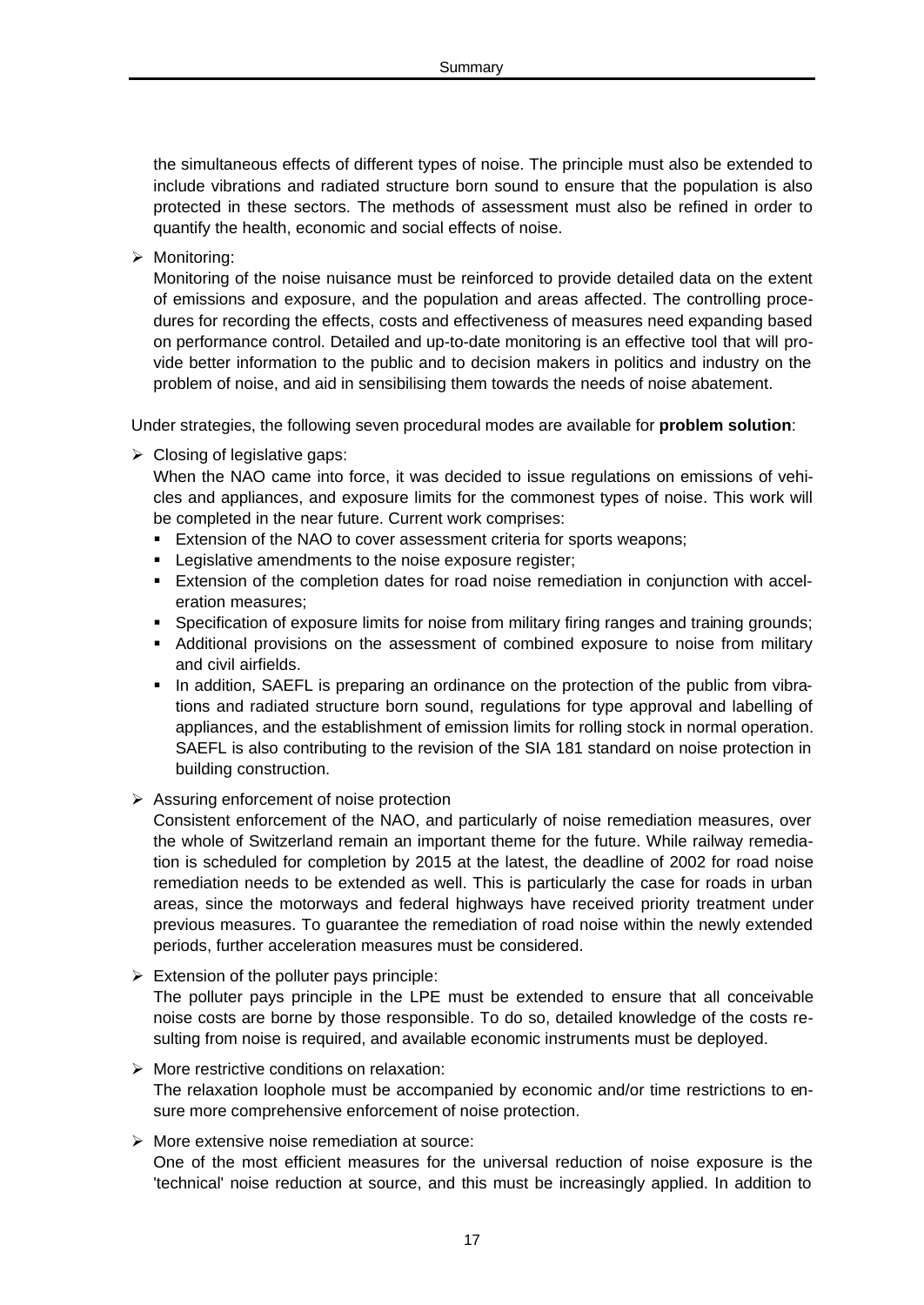technical measures, economic instruments in the form of incentives must be found that include not only the classical performance figures for vehicles and appliances, but also their noise characteristics. This requires that in addition to incentives and regulations to promote low-noise technologies, consultation services must be available to provide the necessary know-how, presupposing in its turn increased research effort, particularly at EMPA.

- $\triangleright$  Expansion of the information and education programme The information and training programme must be expanded at all levels of noise abatement in order to sensibilise the public more thoroughly to the environmental impact of noise. Also, to underpin noise abatement policy at scientific level, a procedural mode involving creation of an interdisciplinary university chair on noise is necessary.
- $\triangleright$  Coordination of noise abatement

Owing to the strongly interdisciplinary nature of this work with its many players, resolute coordination is called for. This requires specific institutional instruments in the form of working groups, coordination commissions and obligatory reporting, including the necessary competencies, to ensure that the various areas such as enforcement, development planning, landscape protection, the economy and technical noise abatement are rendered able to collaborate efficiently and effectively. Switzerland's increasing international involvement at the political and economic levels also calls for increased international cooperation in the environmental field, enabling her not only to profit from the synergies of a consistent European noise abatement strategy, but also to take part in its development.

The next steps in implementing these procedural modes call for the concerted endeavour of all the participants and should be regarded as a communal duty. The closing remarks of the report on 'Noise Abatement in Switzerland' of 1963 remain very true today: «The realisation of the proposed modes of procedure will entail the expenditure of considerable time, money and effort, but the health and well-being of the population are values for which no effort should be spared in order to secure them.»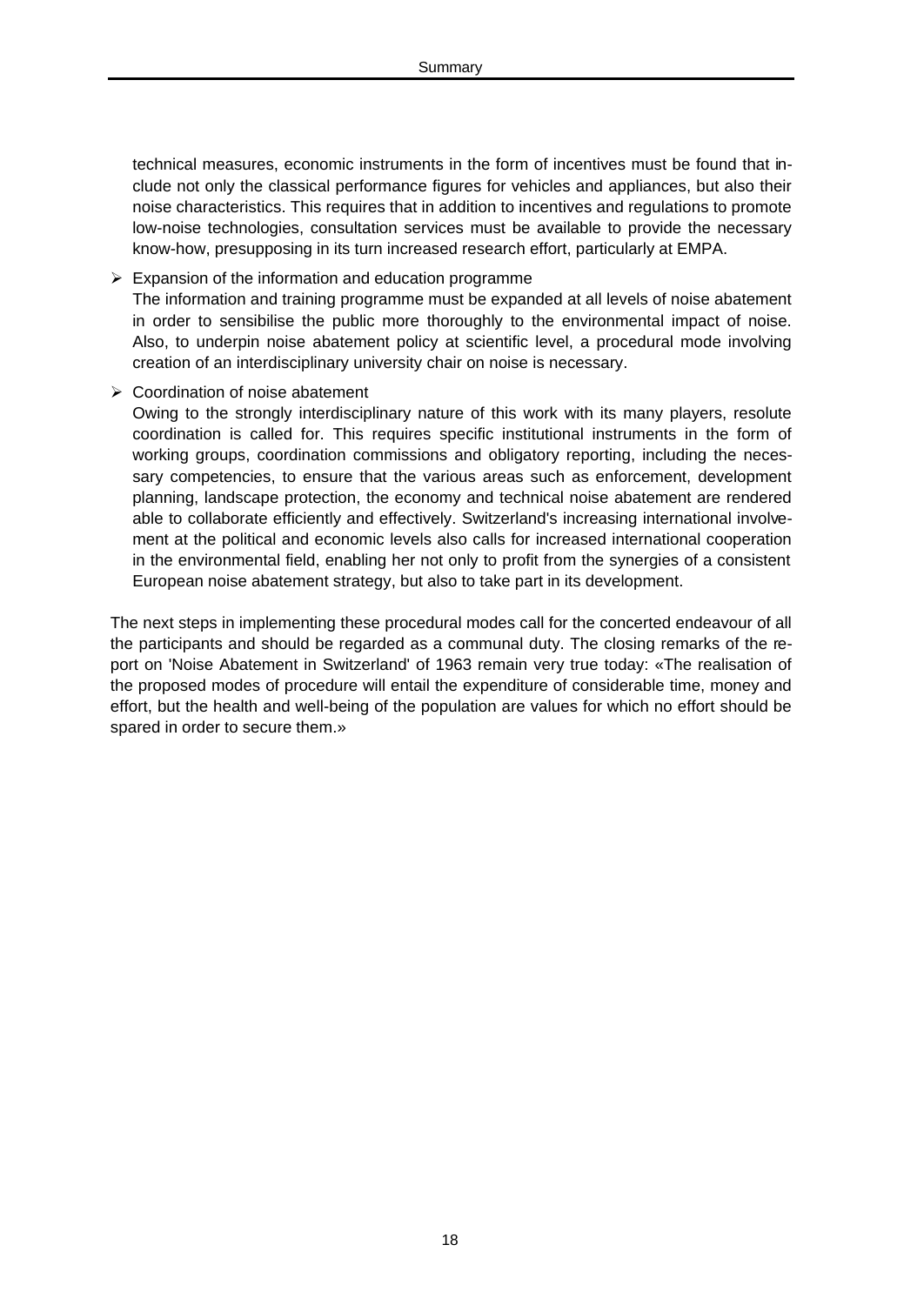## **1 The beginnings of noise abatement in Switzerland**

On 7 October 1963 – twenty years before the Law relating to the Protection of the Environment (LPE) was enacted – the Federal Expert Commission published its report on 'Noise Abatement in Switzerland'<sup>8</sup>, which was formally addressed to the Federal Council. This tome comprising 360 pages still remains of interest today, as it provides a good insight into the early days of noise abatement, and permits a fuller understanding to be gained of present-day efforts.

The report was initiated by a motion tabled in the National Council in 1956. In response, the Federal Council established an expert commission, which was entrusted with the task of «investigating the noise problem as comprehensively as possible from a medical, technical and legal standpoint, and to propose legislative measures on noise abatement to the Federal Council.

This very large commission comprising 52 members succeeded in producing an impressive basic document on noise abatement in Switzerland. From a present-day standpoint, the following points are of particular relevance:

• The report established an initial basis for the Noise Abatement Ordinance (NAO) which followed. It contains the fundamentals underlying the modern concept of impact thresholds, divided according to day and night, development planning considerations (differentiation between industrial and residential zones), and also specifies provisional impact thresholds (Fig. 1.1).

| Cat.<br>No. | <b>Night</b>      | <b>Background</b><br>noises<br>Day | <b>Night</b> | Frequent maxima<br>Day                               | Infrequent<br>maxima<br><b>Night</b> | Day | <b>Desired zonal</b><br>designation |
|-------------|-------------------|------------------------------------|--------------|------------------------------------------------------|--------------------------------------|-----|-------------------------------------|
|             | 35                | 45                                 | 45           | 50                                                   | 55                                   | 55  | Convalescence zone                  |
| Ш           | 45                | 55                                 | 55           | 65                                                   | 65                                   | 70  | Quiet residential zone              |
| Ш           | 45                | 60                                 | 55           | 70                                                   | 65                                   | 75  | Mixed zone                          |
| IV          | 50                | 60                                 | 60           | 70                                                   | 65                                   | 75  | Commercial zone                     |
| v           | 55                | 65                                 | 60           | 75                                                   | 70                                   | 80  | Industrial zone                     |
| VI          | 60                | 70                                 | 70           | 80                                                   | 80                                   | 90  | Main transport route                |
|             | Desired values:   |                                    |              | 10dB lower, but not below 30dB(A).                   |                                      |     |                                     |
|             | Background noise: |                                    |              | Average value (average level excluding noise peaks). |                                      |     |                                     |

#### **Fig. 1.1**

Commission proposal (1963) for a scheme of exposure limits for noise exposure.

• The specific questions arising from the different types of noise – ranging from road noise to that from milk churns – were analysed in sub-commissions. These investigated the peculiarities of noise in the areas of source characteristics, noise propagation and measurement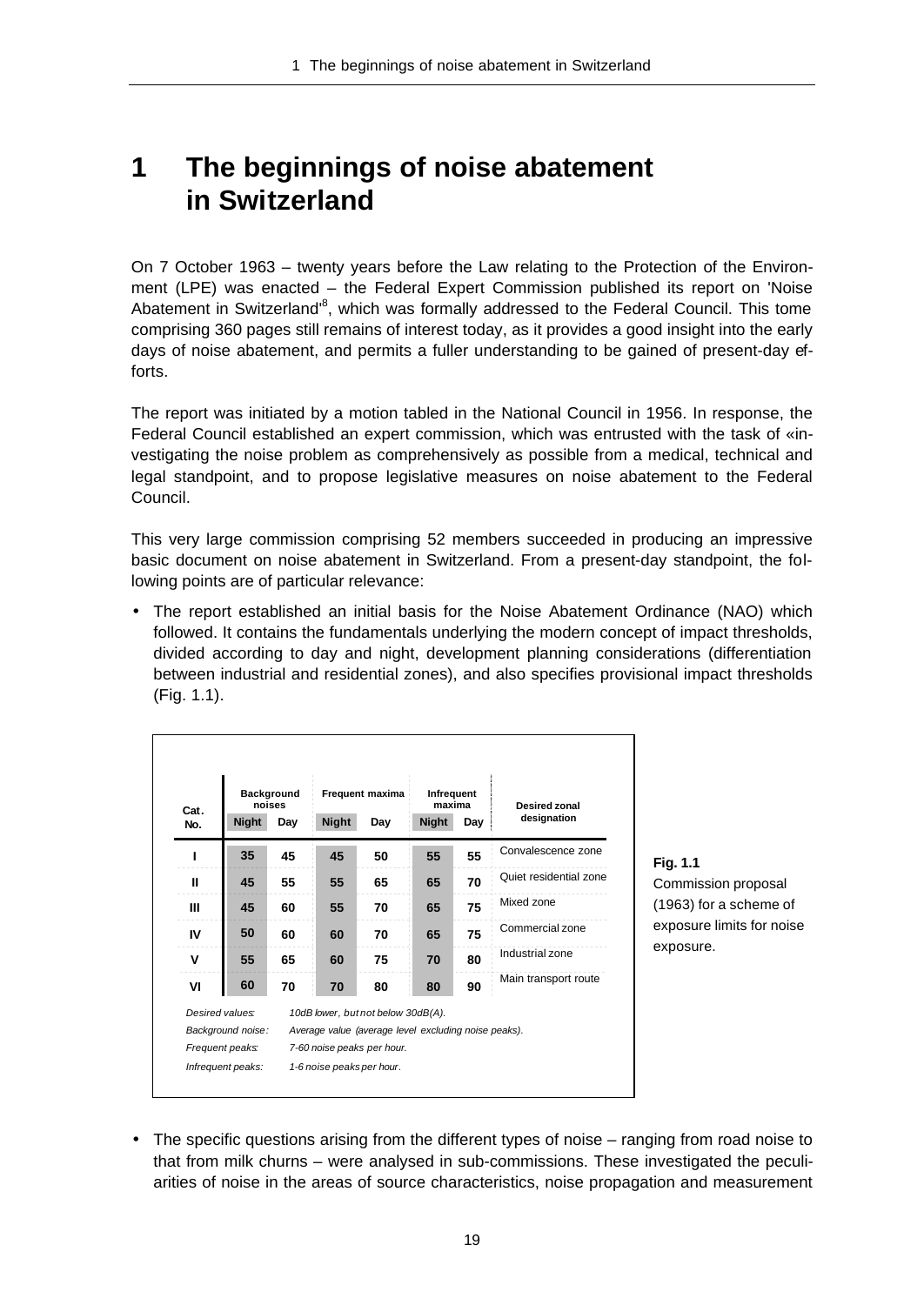and assessment problems, and tabled proposals for measures to solve these. The Noise Abatement Ordinance (NAO), which entered into force in 1987, also embraces a differentiation between types of noise, and lays down threshold values for the most important sources.

- The interdependency of noise abatement and development planning is emphasised, and the segregation of noisy plant and residential areas demanded. Although the commission makes a number of concrete proposals, it takes a somewhat defeatist attitude, maintaining that it would «hardly be possible to establish specific legislative provisions for the inclusion of noise abatement in planning procedures. … The main requirement is that noise abatement always be considered in zonal planning, building legislation and regulations, roadbuilding legislation, etc.». This formulation relativises the combating of noise in this core area, albeit in veiled form.
- In place of a Federal law on noise, the commission proposed that the question of noise abatement be included in other laws and ordinances when these are amended.
- The commission nevertheless prepared a draft ordinance on noise protection. This was based on a catalogue of directives for action and measures: «Effective noise abatement requires that the sources of noise be enumerated, thereby providing the citizens and the police with utilisable procedures».
- In the early stages of its work, the commission suggested the establishment of a Federal research, testing and consultation centre for noise abatement. In prior anticipation of this proposal, the Confederation established the Department of Acoustics/Noise Abatement at the EMPA in Dübendorf with the duty to be «ready to assist the authorities and private instances by means of studies, expertises, consultations, etc.», and which was later to be «further extended».
- The commission also suggested two institutional measures:
	- Nomination of a 'noise abatement delegate', whose tasks corresponded partly to those of the present head of the Department of Noise Abatement at SAEFL.
	- Recommendation to the cantons to establish coordination centres for noise questions, now realised in all cantons.
- In total, the commission recognised noise abatement to be a complex interdisciplinary problem, involving teaching methods and the public interest.

This early report is characterised by a belief in the feasibility of noise reduction by technical means, and by a reliance on legislative directives addressed to the public and the police. It considers neither the question of the civilisational causes of noise, nor that of quantitative growth, especially in connection with mobility. The polluter pays principle is not perceived in its collective dimension. The commission nevertheless declares the need for quiet to be an incontestable value, without however defining precisely what is meant by this term. The report goes on to assert that «a determined effort by the state is necessary to master the noise plague».

Forty years on, we are obliged to admit that neither society nor the state have yet mastered the noise 'plague'. Indeed, the present report would have been unnecessary if the conflicts of interest between the various parties had already been resolved.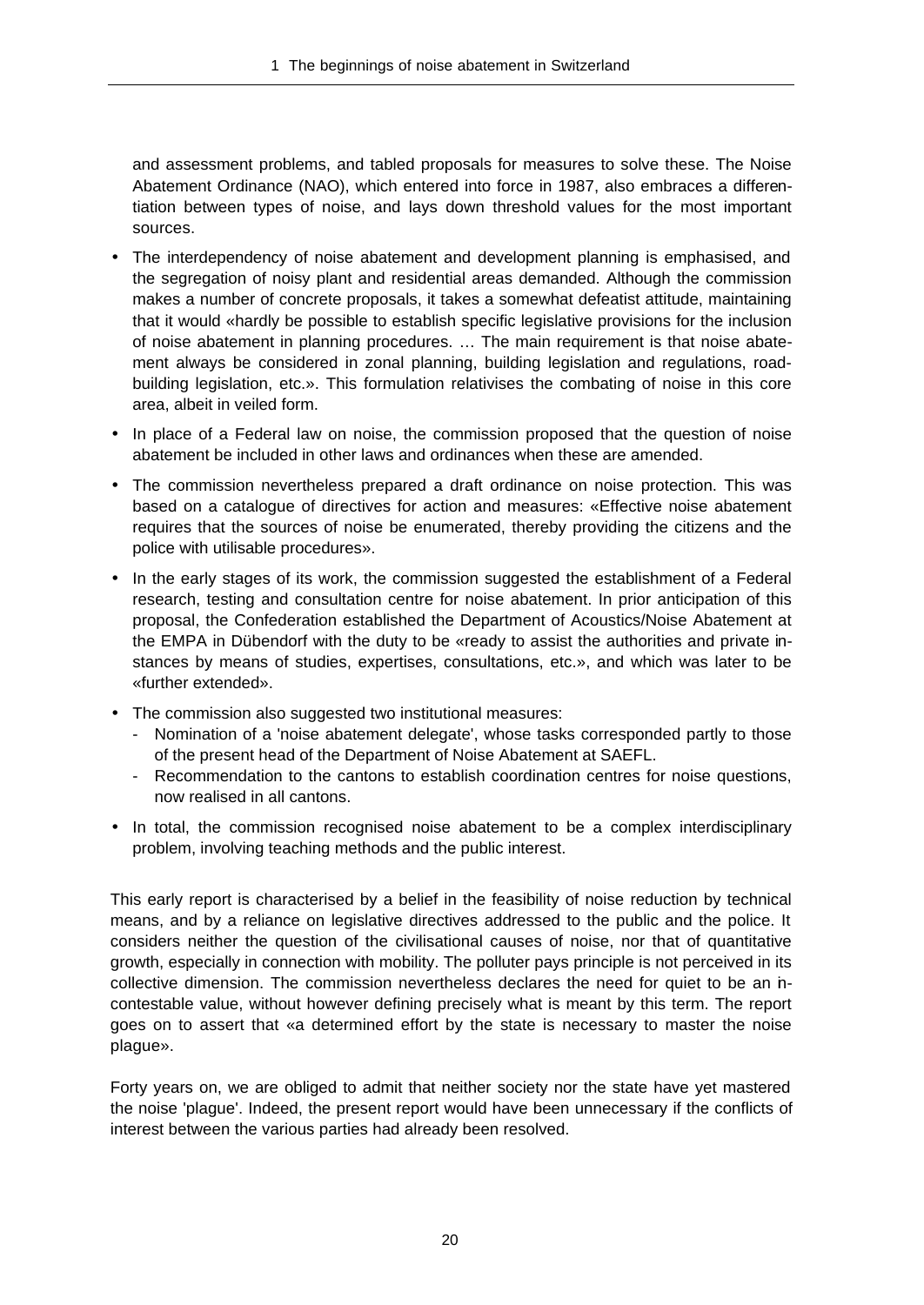Following publication of the report, the Confederation commenced with the extension and implementation of the proposals contained in it. Thus the Department of Noise Abatement was established within the former Federal Office for Environmental Protection (AfU, now SAEFL), and charged with establishing the necessary material and legislative basis. In law, noise abatement rests upon Article 24<sup>septies</sup> of the Federal Constitution, which was introduced in 1971 (from 1999: Article 74), and this formed the basis of the Law relating to the Protection of the Environment (LPE), which came into force in 1985. The objectives and fundamental principles (strategies) for future noise abatement were an integral part of the legislative provisions contained in the LPE, which covered all the main environmental sectors, and were further detailed in the Noise Abatement Ordinance of 1987.

The basic objective of noise abatement in Switzerland today is the «protection from hazardous or undesirable effects, so that the residual exposure does not substantially affect the wellbeing of the population according to current technology or experience»..

The present report takes a critical look at these aims. It enquires into the relationship between theory and practice and poses the question as to what measures might be necessary to achieve the intended goals. It is not the intention here to present ready-made solutions, but to provide a 'green book on noise abatement ' as a basis of discussion in Switzerland. It discusses existing problem areas and presents workable modes of procedure.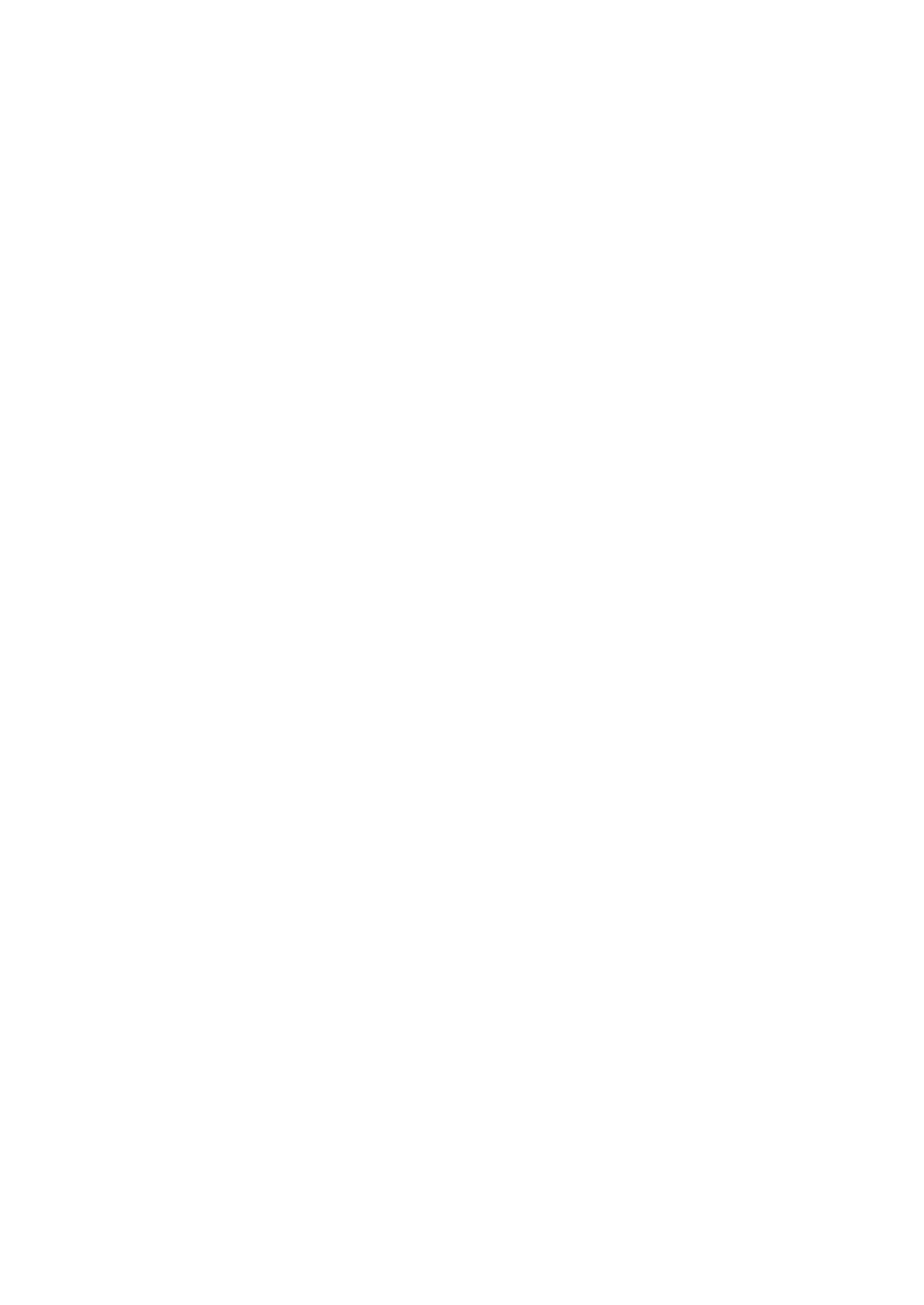# **2 Life amidst quiet and noise**

### **2.1 What is quiet? What is noise?**

#### **2.1.1 Discussion of the term 'quiet'**

The term 'quiet' cannot be defined as precisely as noise. Is quiet simply the absence of noise? Must the *finale* to Ravel's Bolero be classified as noise? If not, does it correspond to quiet? This can hardly be the case! Clearly, therefore, quiet must be more than the mere absence of noise. But how could it be defined?

In a representative survey of the Swiss population, Lorenz<sup>17</sup> distinguishes between the 'acoustic' and 'psychological' definitions of quiet (Fig. 2.1).

From an acoustic point of view, it was shown that almost half those questioned associated quiet primarily with natural sounds – i.e. not so much with the mere absence of noise. The concept of quiet is also strongly associated with the psychological and physical well-being of human beings. It is also a synonym for inner peace. However, to find peace within oneself is often difficult amidst the everyday rush and tumble, stress and noise. The psychological inquiry into quiet also generates some interesting facts. Thus for over half those questioned, quiet signifies relaxation and recreation, and for one-third, well-being. Unfortunately, the study contains no data on the connection between these observations and the actual acoustic exposure.

Almost three-quarters of those questioned named the countryside as a place of quiet, and some two-thirds had recourse to their homes for this (Fig. 2.2). No distinction was made in the survey between spaces inside and outside buildings, such as balconies and gardens. It may safely be assumed that those questioned used the term 'at home' in an general sense, not simply to mean inside the building.



#### **Fig. 2.1**

Acoustic (at left) and psychological (at right) definitions of quiet according to Lorenz**<sup>17</sup>** .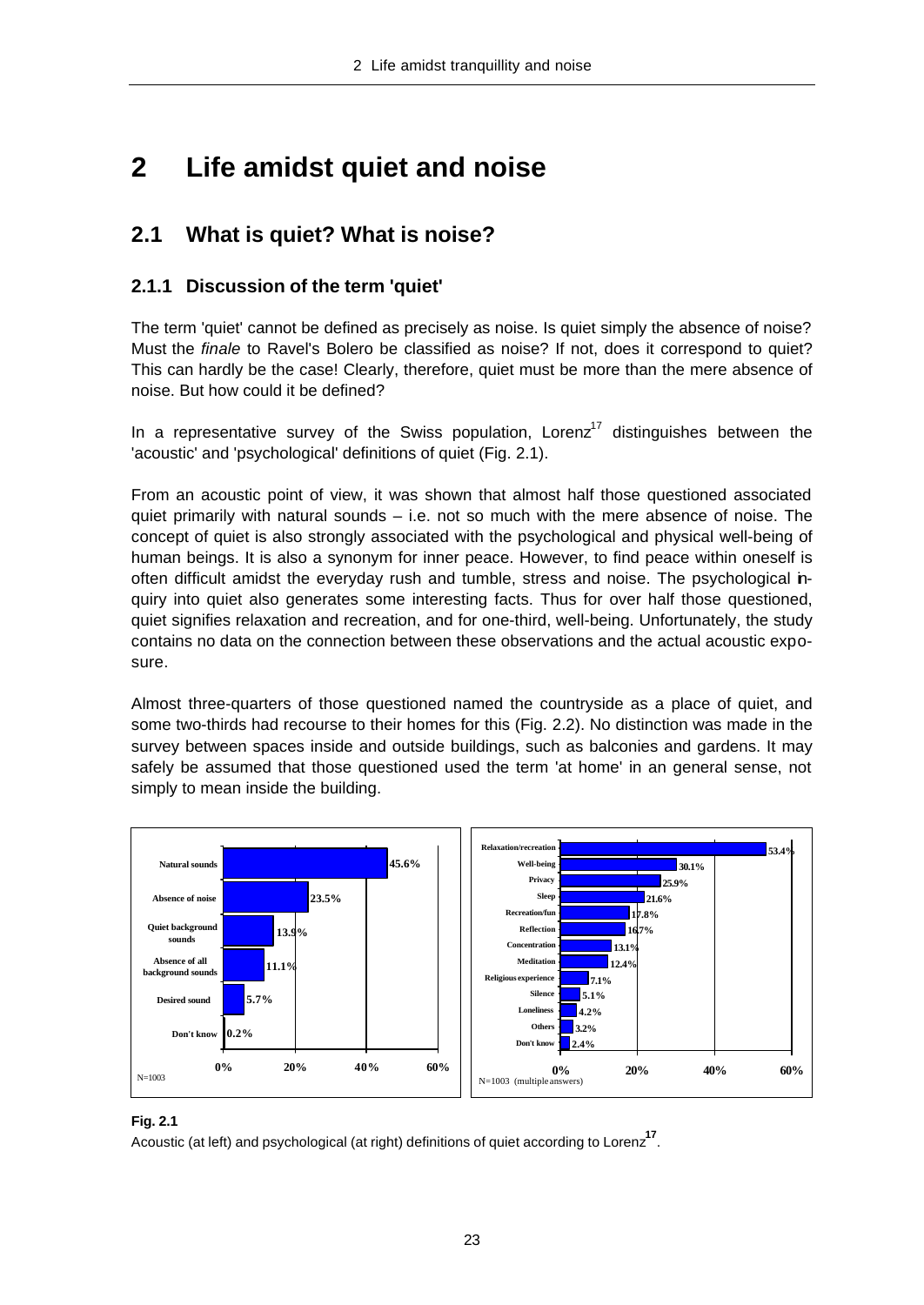Quiet, therefore, is a state having multiple aspects. It is therefore not surprising that there is no simple and generally acknowledged definition for the term. The conclusion may be drawn from surveys that for large sections of the population, a state of 'quiet' is most closely approached when the noise threshold approximates to the natural sound background. At the same time, it is clear that no general definition of quiet covering the whole population can be given. This is because the attitudes and needs of individuals differ so greatly.



#### **2.1.2 Definition of noise**

For those affected, noise is undesirable sound that may detract from their psychological, physical, social or economic well-being. Noise not only has a physical aspect but also, since the perception of it differs for each individual, a socio-psychological component (i.e. socioscientific aspect). In its negative connotation, 'noise' signifies both nuisance and disturbance, and thereby carries with it a possible health hazard. The medical aspects must therefore be included within the study of noise.

### **2.2 Impact of noise**

Noise has a variety of effects whose duration and intensity generally increase with higher sound pressure level. Fig. 2.3 provides a breakdown of the main impacts.

Except for very high sound levels at which direct damage to the hearing can occur, it is difficult to establish a positive relationship between cause and effect. This is because the (subjective) disturbance varies strongly from one person to another and depends to a large extent on nonacoustic factors. Also, the relationship between cause (sound) and effect (reaction) is indirect, and is heavily influenced by moderating factors such as individual attitudes to sound, biological rhythms and sociological factors (Fig. 2.4).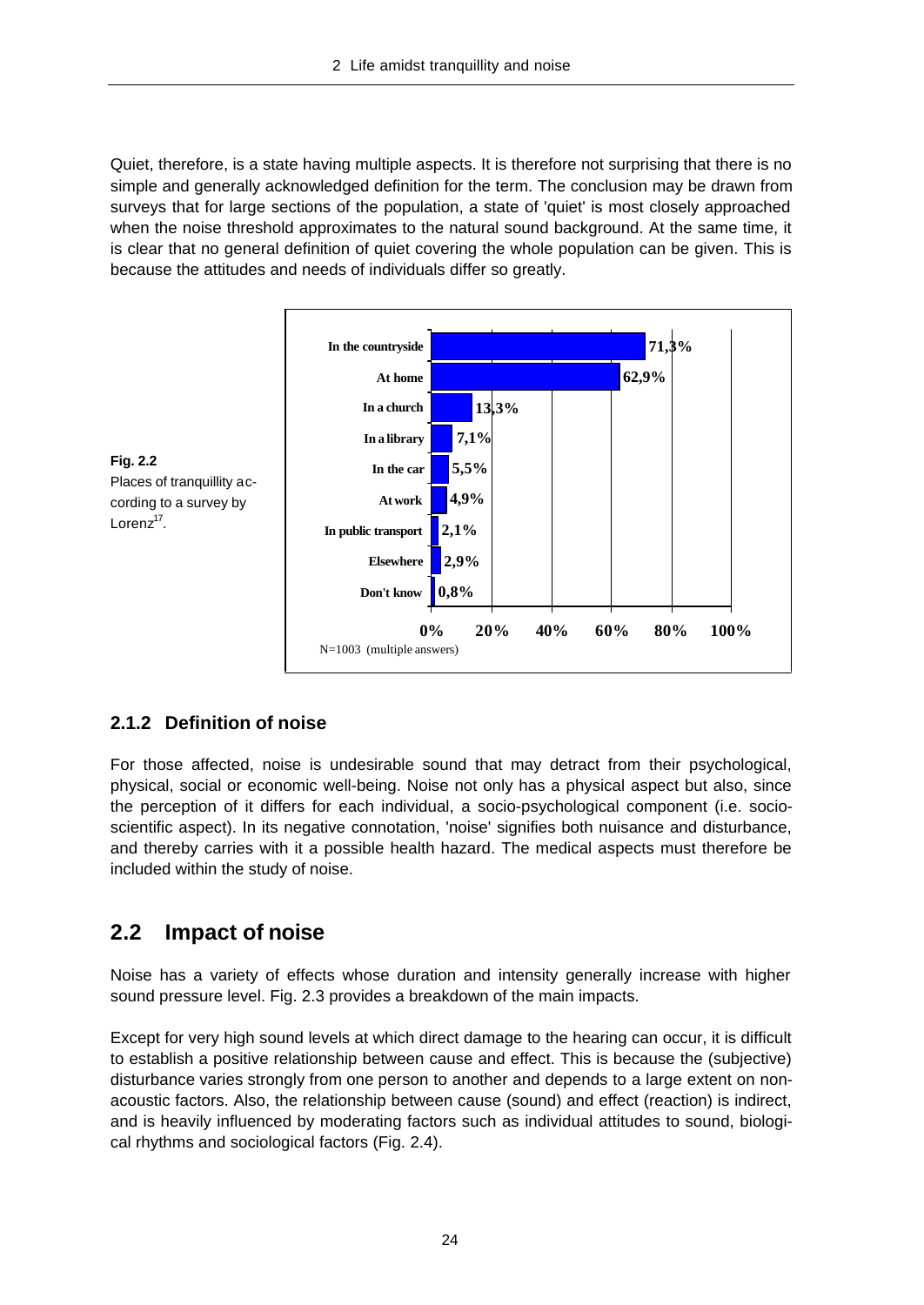

The disturbance due to a sound 'event' can therefore be only partly attributed to the intensity of the sound, quoted values of statistical variance lying between 10 and 30% depending on the particular study. Since the reaction, i.e. disturbance, depends not solely on the physical magnitude of the cause, practical noise abatement is faced with substantial problems in establishing impact thresholds. This finding also lies at the root of the conflicts associated with noise.



**Fig. 2.4** Relationship between cause (sound, noise) and effect (reaction of persons).

In the following, the principal aspects of the health, economic and social impacts are presented.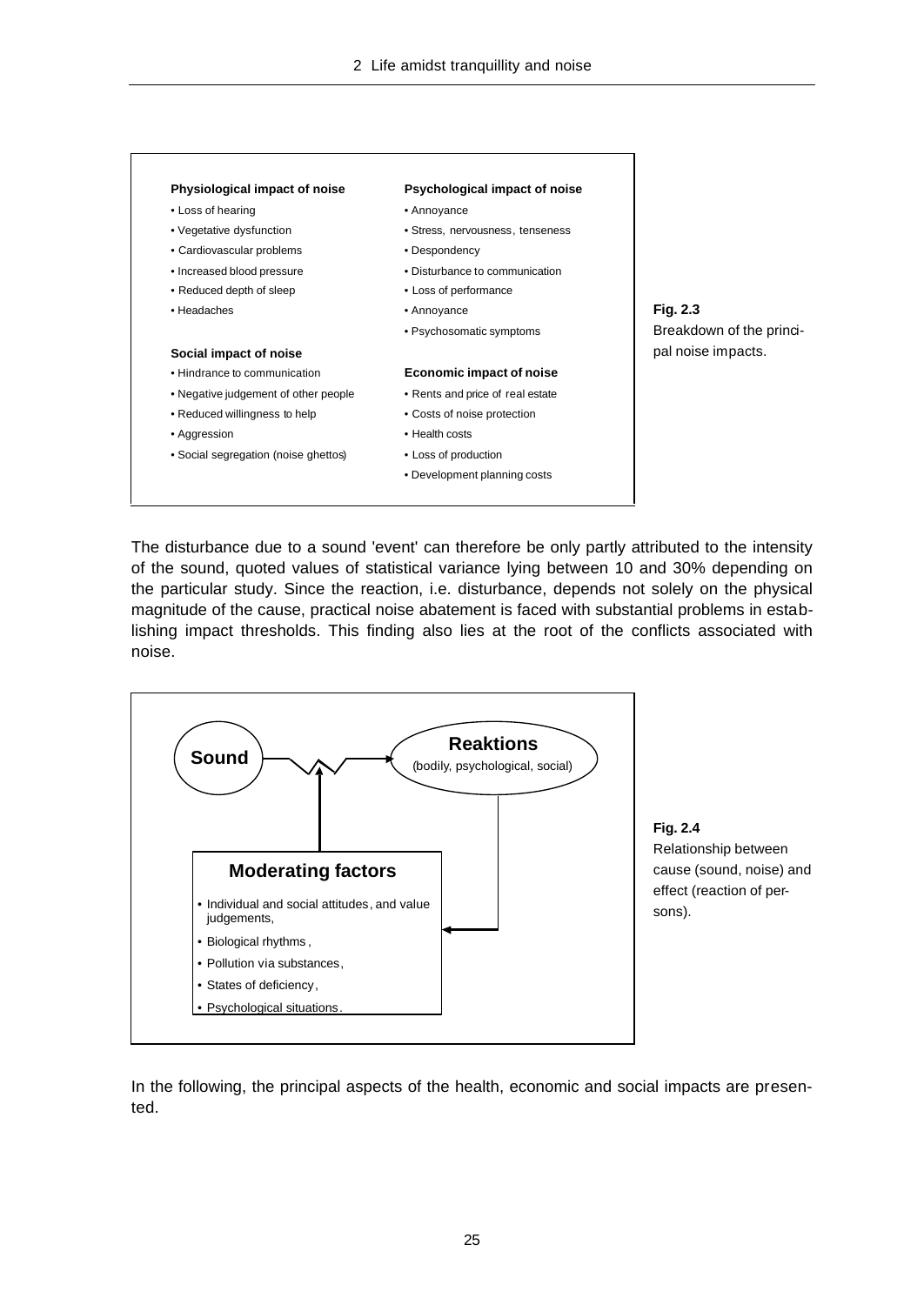#### **2.2.1 Impact on health**

The World Health Organisation (WHO) defines health as «a state of complete bodily, mental and social well-being», which therefore goes beyond the mere absence of illness. Further, the WHO defines this state of health «in its highest achievable form» to be a fundamental right of each and every human being<sup>25</sup>. This definition implies that health hazards must be sought not only in bodily and objectively diagnosable impairments to health, but also in the subjective detriment to of our well-being, which in the long term can itself lead to bodily symptoms (Fig. 2.5).



The impact of noise on bodily function may be divided into aural (i.e. relating to the ear) and extra-aural effects. Aural damage usually occurs in the form of ear complaints resulting from high sound pressure levels. Direct damage to the ear occurs particularly as a result of recreational activities (e.g. discos, sports weapons, fireworks) and noise at the workplace (e.g. at building sites), where high sound pressure levels occur. Here, the exposure time plays a significant role: exposure to 105dB(A) for just short of five minutes – for example in a disco – presents approximately the same threat to the hearing as exposure to 85dB(A) over eight hours.

In the field of environmental protection, aural damage resulting from noise exposure plays a subordinate role, since here, extremely high sound levels combined with long exposure times are the exception. The most significant effects of noise are those occurring at low to medium sound pressure levels. In practice, noise abatement concentrates on the extra-aural effects of noise, which manifest as negative psychological, social and bodily effects on human beings. Under the WHO definition, these all have a bearing on health. Thus noise, which is the cause of these, must be combated not only when bodily effects arise, but also in the case of psychological symptoms. This is particularly true for noise at night and at other times of quiet.

Changes in bodily function may occur that are not always consciously realised. Studies on persons asleep have shown hormone changes in the body due to noise. Irrespective of any personal inkling that noise does not represent a disturbance, or that one has become accustomed to it, there is no guarantee that health effects will not arise in the long term. Reviews of the health effects are to be found in the literature<sup>20, 26</sup> and elsewhere.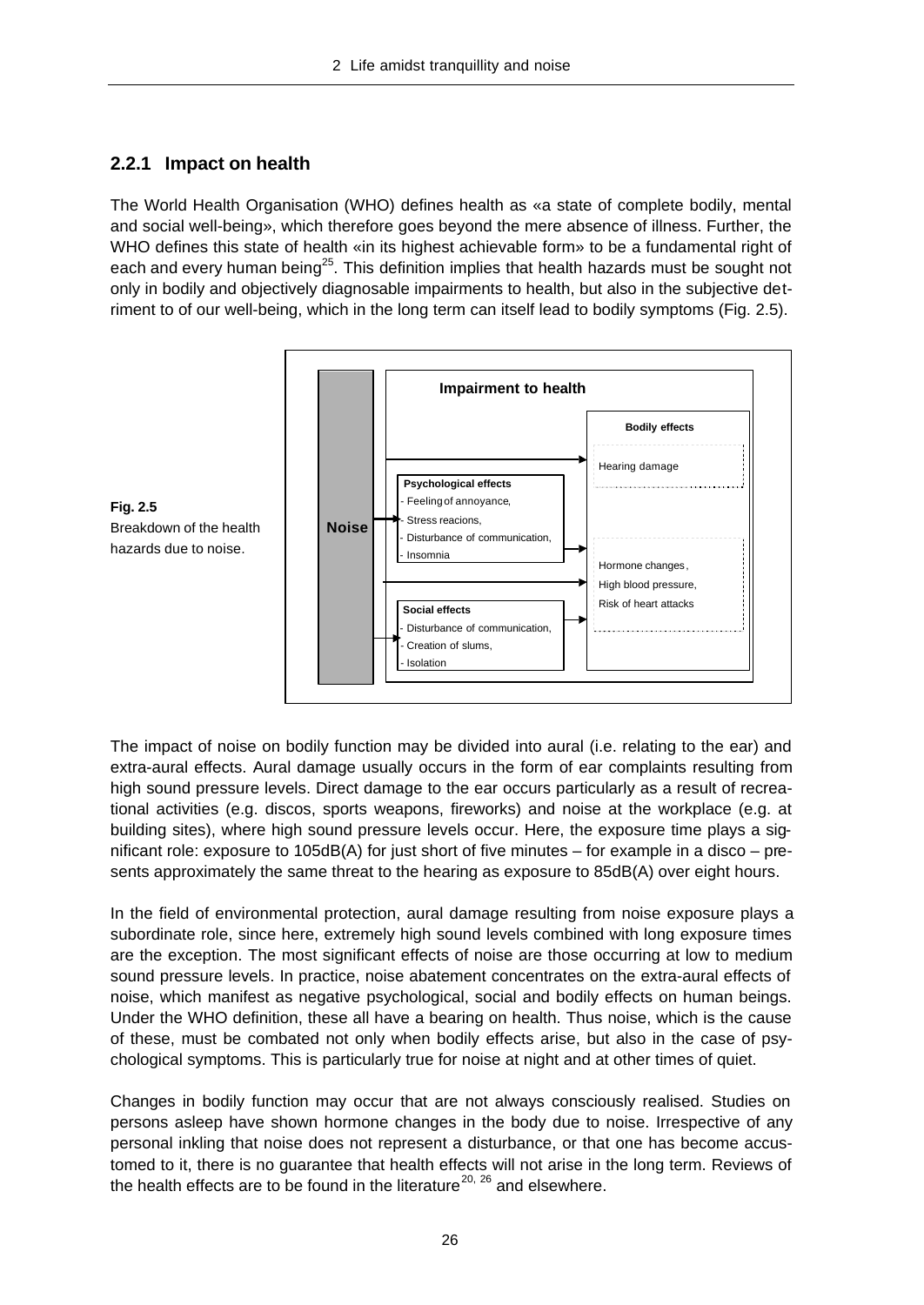A comparison of the detrimental effects on health with other negative environmental influences is of interest. Fig. 2.6 illustrates the significant difference in the cause and effect relationships applying to noise nuisance and air pollution.



**Fig. 2.6** Comparison of the cause and effect relationships for noise and air pollution.

Contrary to air pollution (and most other environmental influences), noise does not lead to pollution of resources in the classical sense. Noise emission affects human beings directly, while air pollution affects the population via the medium 'air'. An advantage of this is that with noise, storage and retention effects do not have to be considered. From the point of view of the affected population, however, this is a disadvantage, since the emissions from the various sources do not accumulate to become a threat to the entire population, but selectively affect particular regional groups or individuals at clearly defined times and places.

Furthermore, these groups do not have a lobby strong enough to ensure that their needs are respected by the rest of the population. This explains why although there is a strong national and international lobby for air pollution control, this is not the case for noise abatement, despite the fact that noise causes considerable detriment to health. As a result of the lack of solidarity and the opportunities that exist to escape from noise, noise exposure has become an environmental problem with a social dimension, to which all of us contribute, but which has mainly to be borne by those at the lower end of the social scale.



#### **Fig. 2.7**

Air pollution from various sources accumulate to a threat to the entire population whereas noise pollution from different sources selectively affect particular regional groups or individuals at clearly defined times.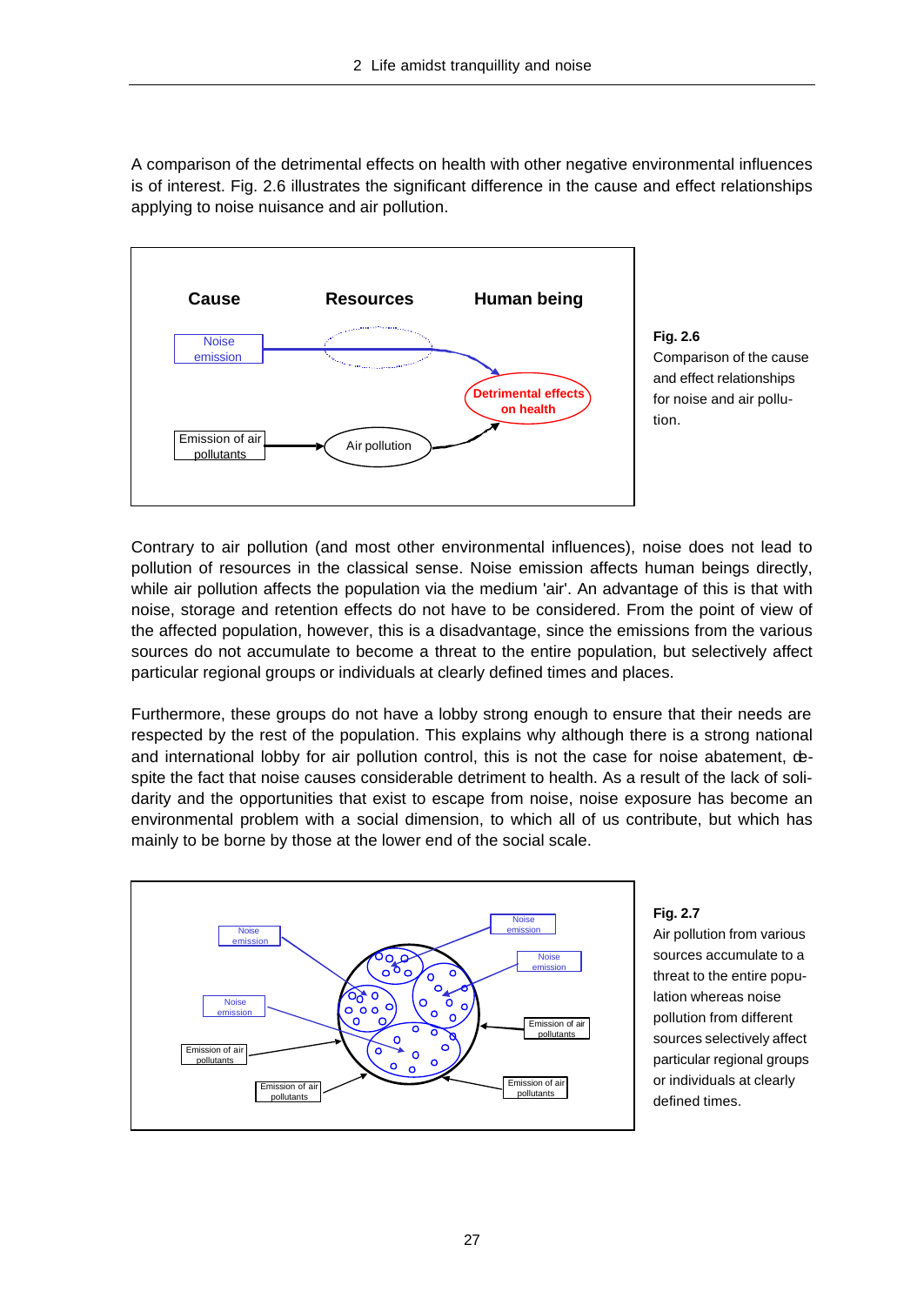Environmental 'pollution' of the 'acoustic landscape', together with the health risk to the population which accompanies it, is therefore underestimated by many decision makers, who themselves can afford to flee the noise, and in spite of the fact that noise not only affects the health of the present generation, but will also affect that of coming generations. It is surprising that although there is little hope of a radical improvement in the noise situation, worldwide efforts to improve noise abatement in connection with efforts to achieve sustainable development are almost entirely lacking. In common with other environmental protection endeavours, noise abatement must, of course, be included in efforts to achieve sustainable development.

#### **2.2.2 Economic impact**

In a similar way to the health effects, the economic costs of noise are often underestimated. In addition to the costs of treatment resulting from health impairment, and the costs for noise abatement measures, negative economic effects also occur in other areas. A breakdown of the areas concerned and their cost components is given in Fig. 2.8.

For many areas, analytical models enabling precise quantification of the economic effects of noise are lacking. It is often not possible to specify the costs of noise, which are then carried by the community under so-called 'external' costs.





The European Commission Green Paper $11$  estimates the cost of noise at 0.2% to 2% of GDP based on a wide range of studies. With a gross domestic product of 400 billion Swiss francs in 2000, this amounts to noise costs in Switzerland between 800 million and 8 billion Swiss francs. In a further study, the external costs of road and railway noise were calculated for Switzerland<sup>7</sup>. This estimates the costs of noise resulting from these two transport systems alone over 1 billion Swiss francs per year.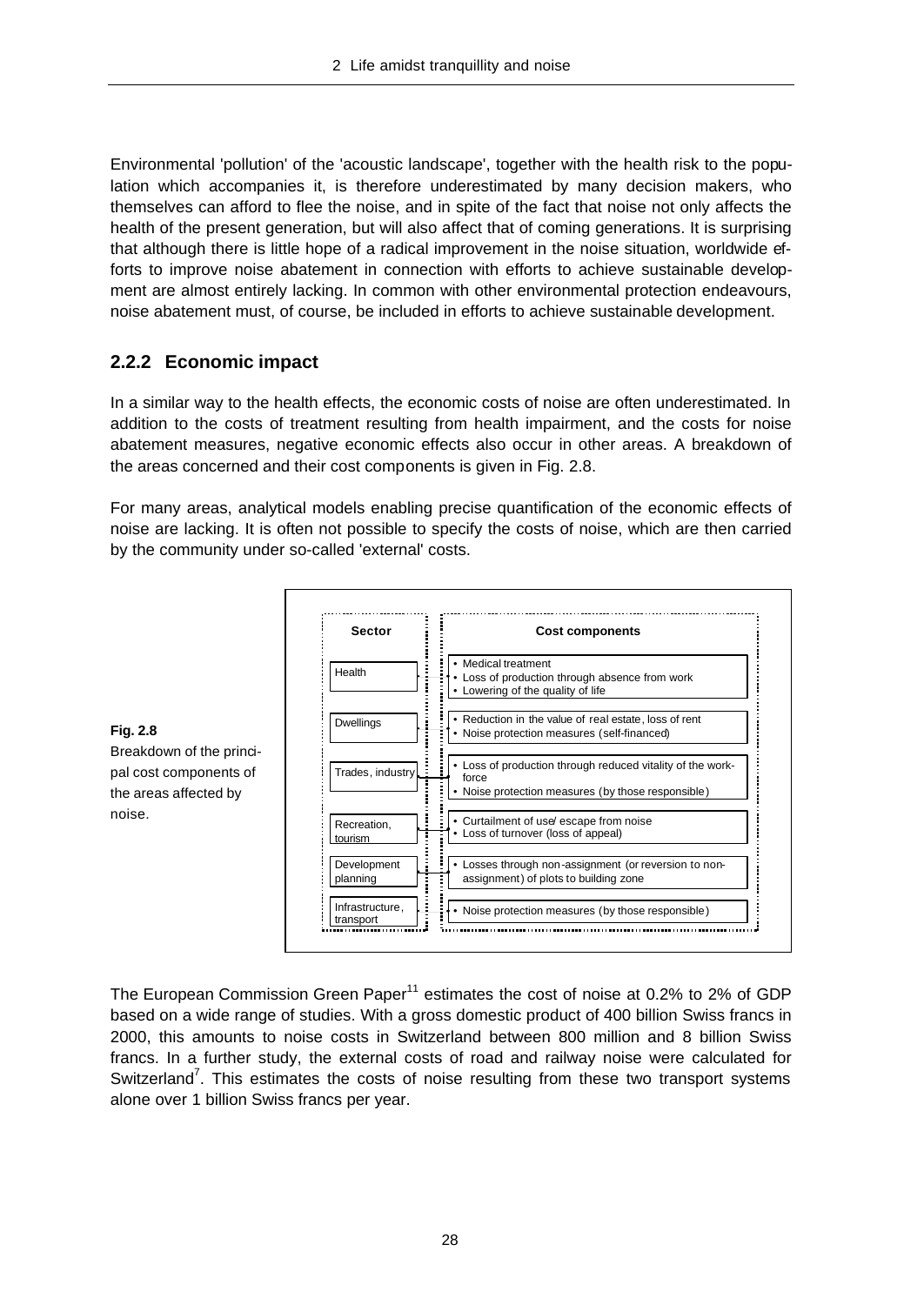#### **2.2.3 Social impact**

Concerning the social implications of noise, in addition to disturbances to communication and changes in social attitudes of those affected by noise, the segregation attributed to noise in residential areas is of interest here. In fact there are many indications that in areas close to noisy industrial premises and transportation facilities the proportion of single-person households, pensioners, foreigners and people at or below the poverty line is particularly high<sup>1,6</sup>. However, very little empirical evidence exists (the question of noise as a social problem is discussed in Chap. 2.2.1).

It should not be assumed from the above that there is a monocausal relationship between noise and social segregation – the latter also has a historical connotation. The upheavals in social structure that commenced in the 1960s, involving increasing separation between home and work, and also the dislocation of shopping and recreation facilities to the outskirts, led to a functional division between town and country. This process led to changes in population structure, made possible both by increasing mobility, first on the roads, and later by rail. The result was an exacerbation of the environmental situation in areas bordering the main transport routes in the towns and conurbations, and lead, in its turn, to an acceleration of the cycle: structural change – transport expansion – environmental impact – structural change.

The negative dynamics of structural change often lead to serious social problems in residential areas. However, these may usually only partly be attributed to noise. In exceptional cases, for example where there is an unexpected and massive increase in noise – for example for new road and railway construction or new flight routing – noise may be the direct cause. Here, it is quite possible for insidious segregation processes to be causally triggered by noise.

### **2.3 Scope**

In Switzerland, noise abatement has traditionally been divided into 'noise at the workplace', 'hazardous noise from public performances', 'neighbourhood noise and noise in homes', 'exterior noise from installations' and ' vibrations and radiated structure born sound'.

Noise at the workplace is covered by legislation on employee protection (see Annex B) and managed by the Swiss National Accident Insurance Organization (SUVA). The Swiss Federal Office of Public Health (SFOPH) is responsible for hazardous noise exposure from electronically amplified music at performances such as discos and concerts. This is covered by the Sound and Laser Ordinance. Neighbourhood noise and noise in homes is dealt with in communal regulations and regulations for rented accommodation.

In conjunction with other enforcement authorities in the Confederation and the cantons, SAEFL is responsible for management of noise abatement for exterior noise from installations, as well as for vibrations and radiated structure born sound. In distinction to noise abatement, the greater part of the technical and legislative documentation needed for protection from vibrations is still in preparation. For vibrations caused by railway installations, a directive already exists. A comprehensive ordinance is now in preparation to cover all aspects of vibrations and radiated structure born sound.

#### **The present report focuses on noise abatement for 'exterior noise from installations'.**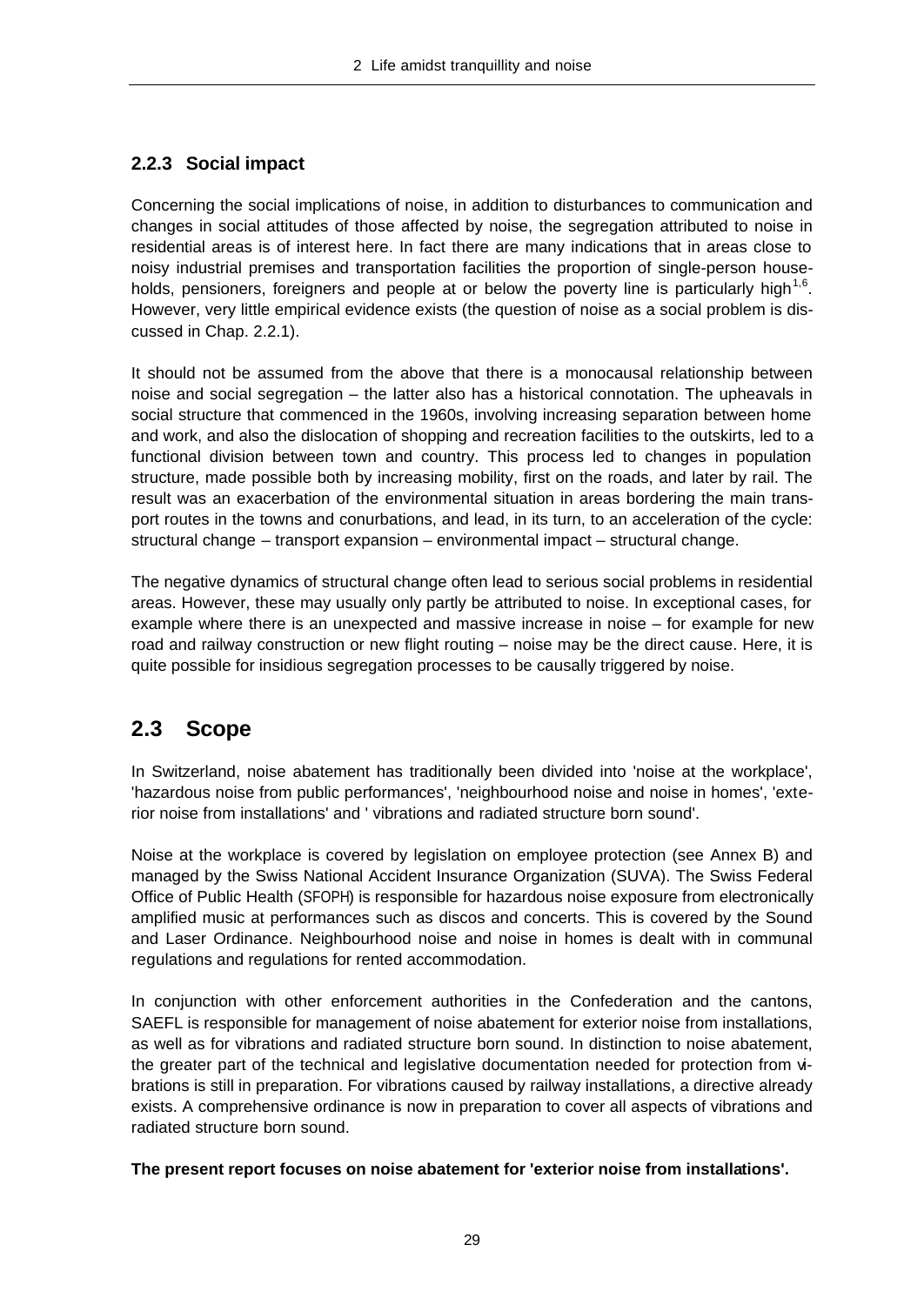This covers noise from roads, railways, airfields, trades and industrial installations, civil firing ranges and military training grounds and firing ranges. In recent times, the term 'installation' has been used in an increasingly wide sense. Thus not only the above installations, but other sources of noise such as children's playgrounds and youth centres, have been described in court rulings as installations under the LPE.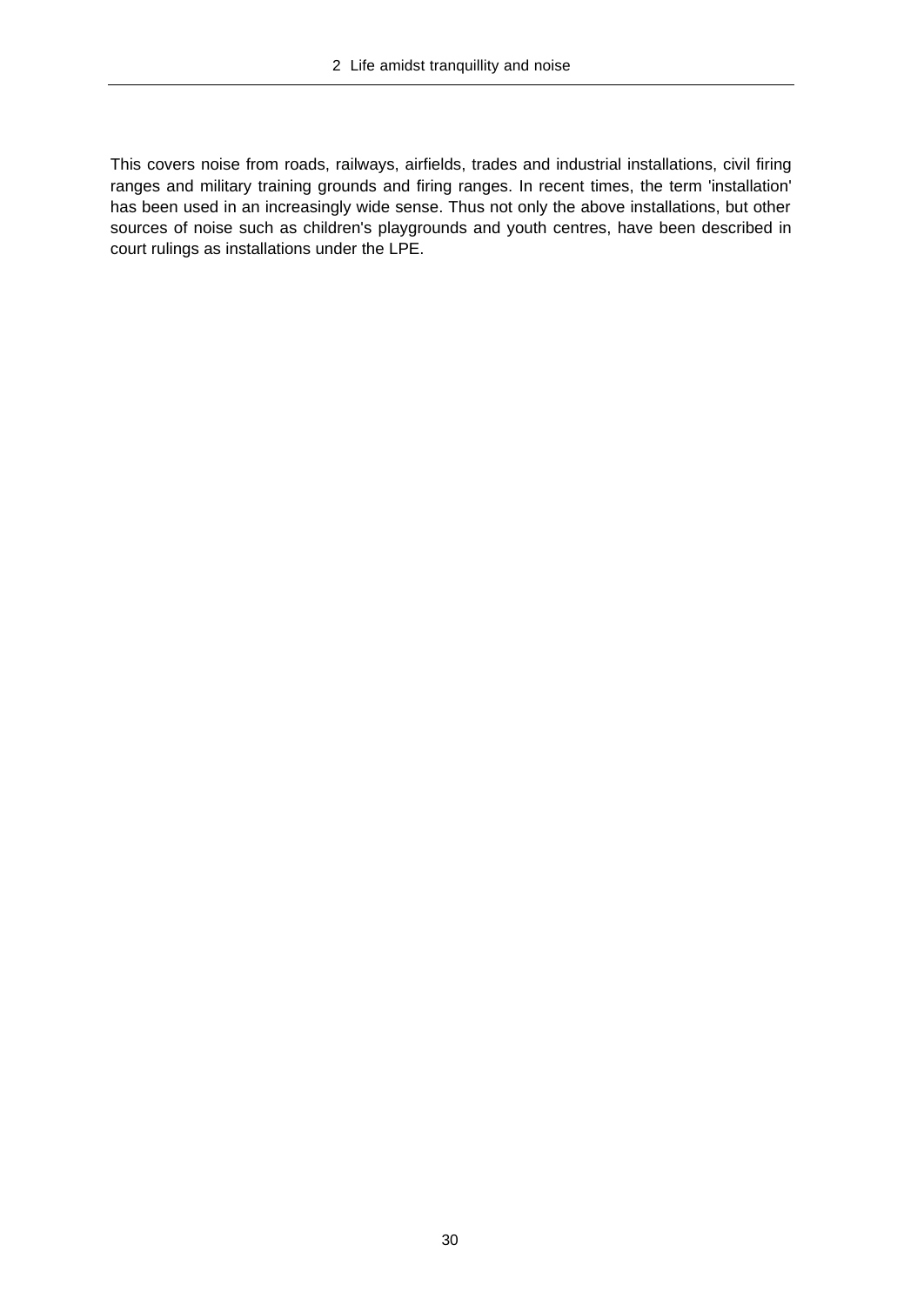## **3 Objective and strategy of noise abatement in Switzerland**

### **3.1 Objectives of noise abatement**

The basic objective of noise abatement according to the Law relating to the Protection of the Environment is the «protection from hazardous or undesirable effects, so that the residual exposure does not substantially affect the well-being of the population according to current technology or experience $v^{23}$ .

This objective is clearly directed towards protection of human beings, although neither the term 'population' nor the broader circumstances (i.e. time and place) are specified in detail. Also, the noise protection provided is not comprehensive, and only comes into play when there is a significant impact on well-being.

### **3.2 The six principles of noise abatement**

The strategy for achieving the objectives of noise abatement is illustrated in Fig. 3.1. This consists of six principles covering the main problem aspects of noise abatement.





The first principle addresses the problem of the dose-effect relationship, i.e. of the proper assessment of noise exposure. The objective is to quantify the phenomenology of 'noise and nuisance'. The second principle addresses the problem of the dose-effect relationship, i.e. of the proper assessment of noise exposure. The next two principles are concerned with the avoidance of future noise problems: (a) in terms of prevention by (b) procedures for the remediation of existing noise problems (noisy installations). The fifth principle addresses the question of who should pay, while the sixth principle deals with the mode of cooperation between the players.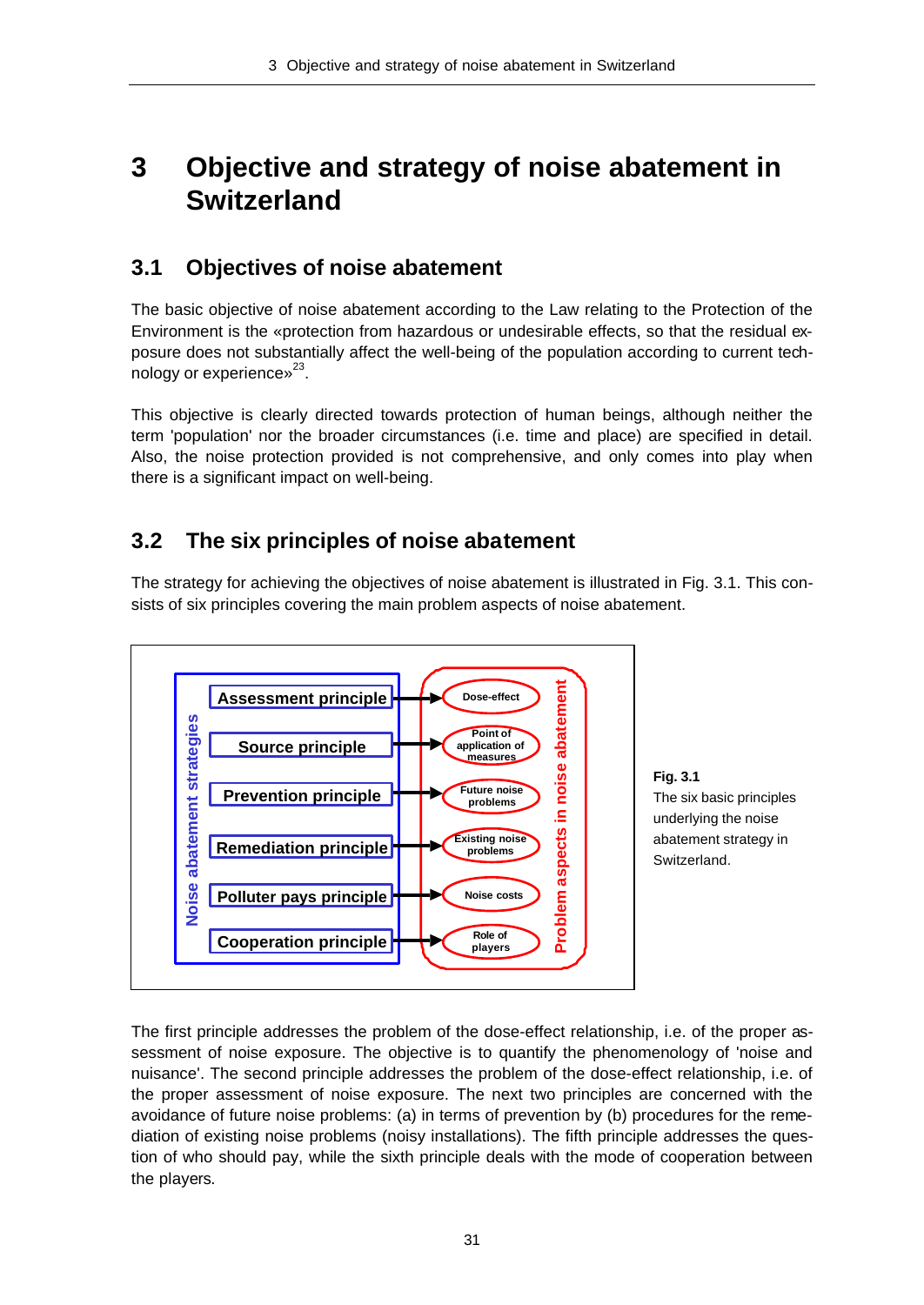#### **3.2.1 Assessment principle**

Noise impact in Switzerland is quantified for the most frequent types of noise by the rating sound level, Lr. This is based on an acoustic threshold and a correction factor K. The correction factor accounts for the specific disturbance characteristics of the noise (see Annex A).

Noise impact is assessed using a set of three exposure limits as follows:

**-** Impact threshold:

According to the  $\text{LPE}^{23}$ , the impact thresholds are to be specified low enough to ensure that the well-being of the population is not substantially affected according to current technology or experience.

**-** Planning values:

Planning values are specified in connection with the planning of new building zones, and for new, noisy, stationary installations. They lie below the impact thresholds.

**-** Alarm values:

A*larm values are specified to aid in assessing the urgency of remediation of noisy installations. They lie above the impact thresholds.*

To ensure increased quiet at night-time, the exposure limits during this period (22.00 to 06.00 hours) are usually set lower than those during day-time (06.00 to 22.00 hours). They are also dependent on the type of noise (road noise, railway noise, aircraft noise, etc.).

To account for their different sensitivity to noise disturbance, in development planning the different uses are divided into four sensitivity categories as follows:

- **-** Sensitivity category I (ES I): Zones with high sensitivity to noise, namely recreation areas.
- **-** Sensitivity category II (ES II): Zones free of disturbing installations, namely residential areas and those for public buildings and installations.
- **-** Sensitivity category III (ES III): Zones with limited noise impact, namely combined residential and industrial zones (mixed zones) and agricultural areas.
- **-** Sensitivity category IV (ES IV): Zones with heavy noise impact, namely industrial zones.

Consequent on the higher sensitivity to noise in recreation areas, stricter exposure limits are specified for these (see for example Fig. 3.2) than for industrial zones. The sensitivity category must always be chosen based on the use concerned.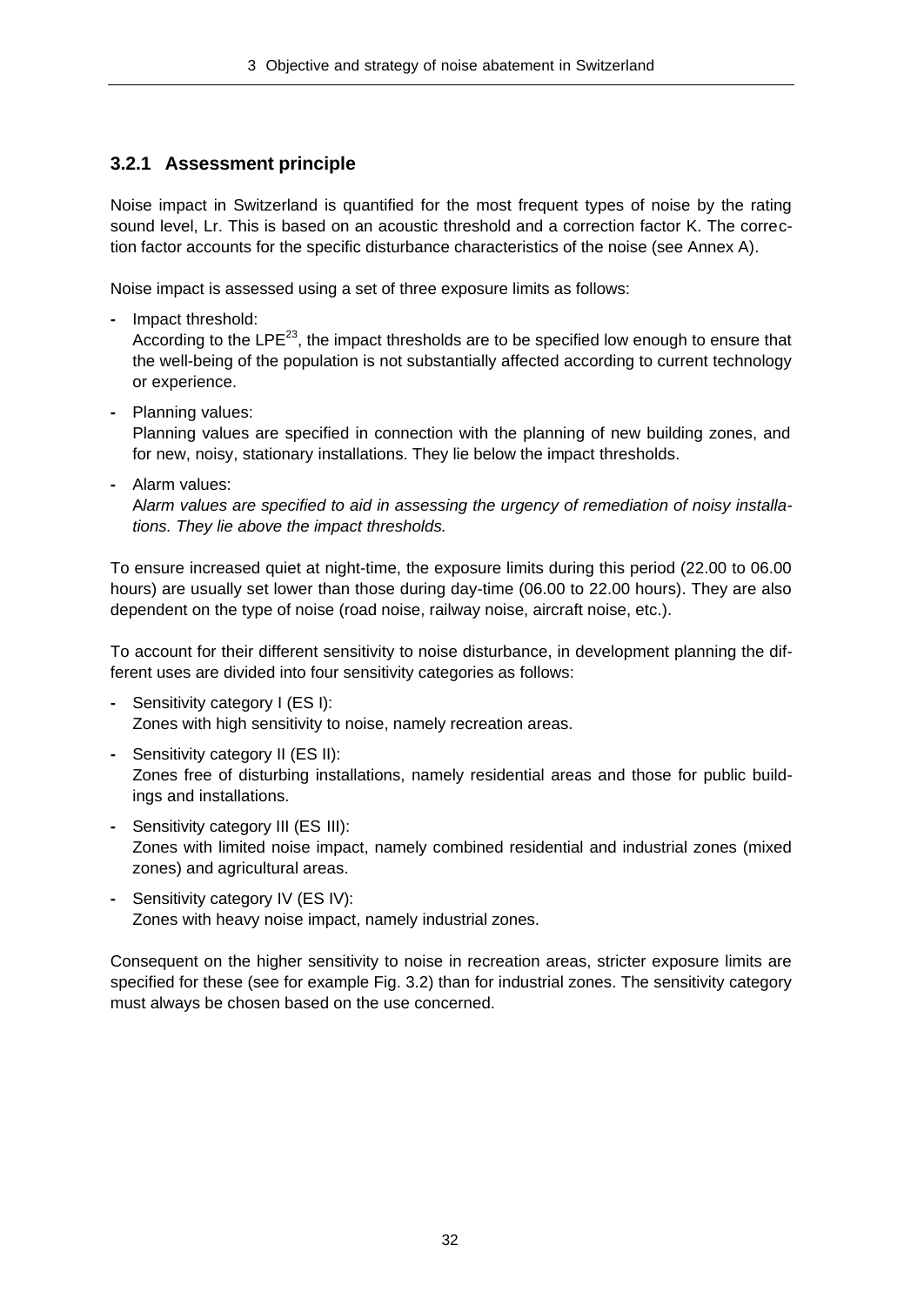3 Objective and strategy of noise abatement in Switzerland

|                             | Day:=06-22 Uhr;       |              | Night=22-06 Uhr            |              |     |                    |
|-----------------------------|-----------------------|--------------|----------------------------|--------------|-----|--------------------|
|                             | <b>Planning value</b> |              | <b>Impact</b><br>threshold |              |     | <b>Alarm value</b> |
| <b>Sensitivity category</b> | Day                   | <b>Night</b> | Day                        | <b>Night</b> | Day | <b>Night</b>       |
| ES <sub>1</sub>             | 50                    | 40           | 55                         | 45           | 65  | 60                 |
| ES II                       | 55                    | 45           | 60                         | 50           | 70  | 65                 |
| ES III                      | 60                    | 50           | 65                         | 55           | 70  | 65                 |
| <b>ES IV</b>                | 65                    | 55           | 70                         | 60           | 75  | 70                 |

**Fig. 3.2** pact thresholds acrding to the Noise atement Ordinance xample for road noise).

Residential areas may be assigned to ESIII instead of ESII if the area concerned is already subject to noise. If no exposure limits are specified, as for example with music or voices, the exposure must be assessed on a case-by-case basis according to the potential impact.

#### **3.2.2 Source principle**

The source principle requires that noise abatement take place primarily at source. Ideally, it is best for the noise not to be produced at all, in which case noise protection measures are obviated.





If measures at source should prove impracticable or would lead to unacceptable costs, substitution measures in the form of noise protection of the buildings are applied as a second option. Although this has no effect on exposure outside the building, noise protection of this sort at least protects the persons inside, permitting a certain degree of quiet.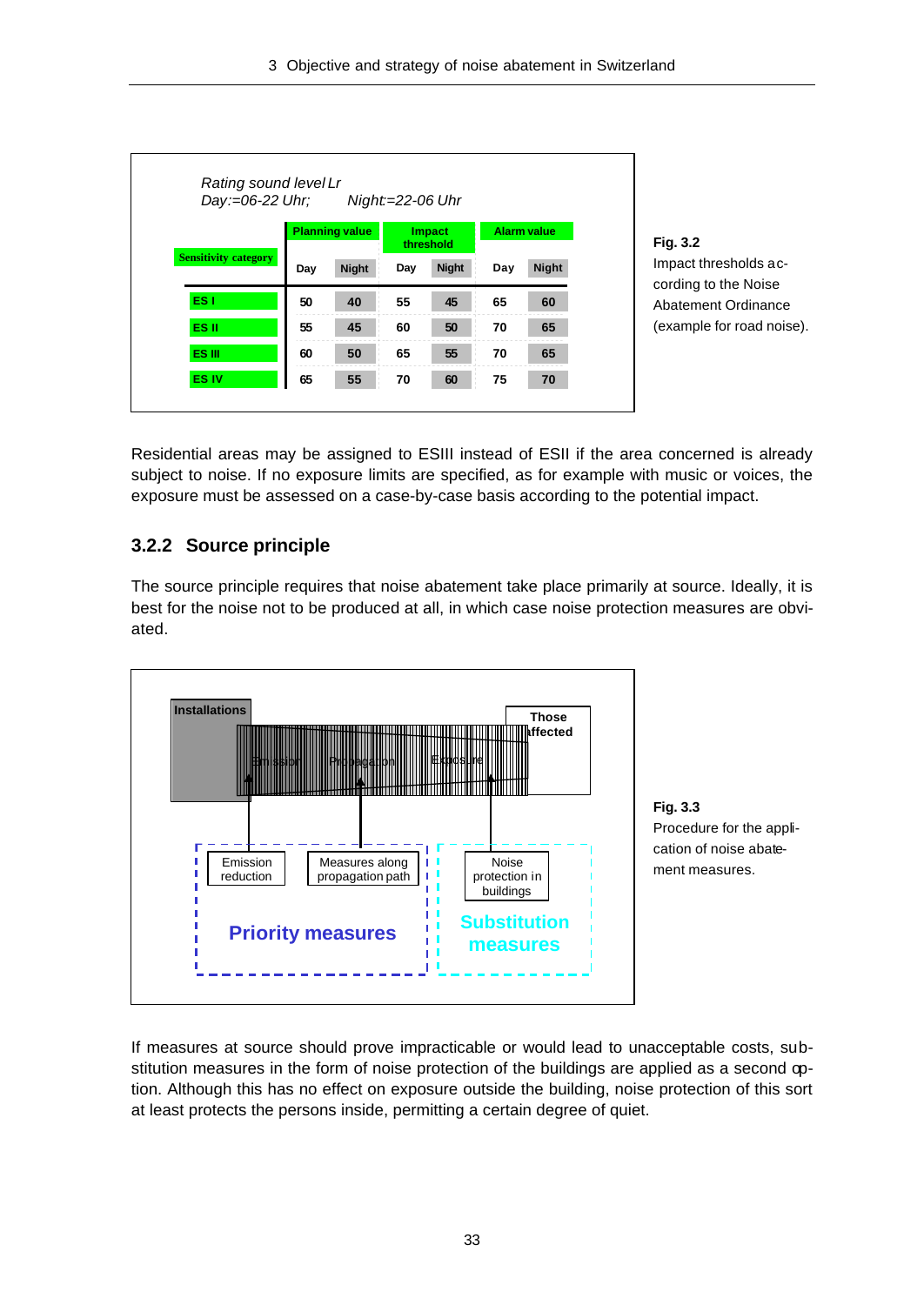#### **3.2.3 Prevention principle**

The prevention principle is intended to limit noise emission at source and to avoid future problems arising in connection with buildings in noisy areas with rooms sensitive to noise (Fig. 3.4). Measures at source, i.e. those applied to the cause of the noise are always to be preferred to those on the exposure side.



On the causation side, there is a fundamental obligation to limit the noise emitted from vehicles, appliances and installations to the degree that this is technically and operationally feasible and economically acceptable. For installations, more stringent measures must be taken if the exposure limits are exceeded.

For vehicles and appliances, prevention is assured through type approval. In development planning, prevention is divided into the categories of 'new installations' (causation of noise) and 'new buildings with rooms sensitive to noise' (i.e. those affected by noise).

For new installations (i.e. those which were granted planning permission after 1.1.1985), the planning values (which are the strictest limits) must be complied with (Fig. 3.5). The purpose of this is to ensure that the impact thresholds are not exceeded even where several installations are built. However, the planning values must not always be complied with. Thus the enforcement authorities may relax the requirements if the measures necessary to comply with the planning values would lead to unacceptable costs. For private installations, relaxation up to the impact threshold may be granted, while for public or concessioned installations, it may go beyond this. However, if the impact thresholds are exceeded, noise protection measures (in the form of noise protection windows) must be taken in the buildings of those effected at the expense of those responsible for the noise.

The provision of additional relaxations for public and concessioned installations was decided on in the public interest. Parliament regards this as being of greater importance than providing for the quiet of local residents.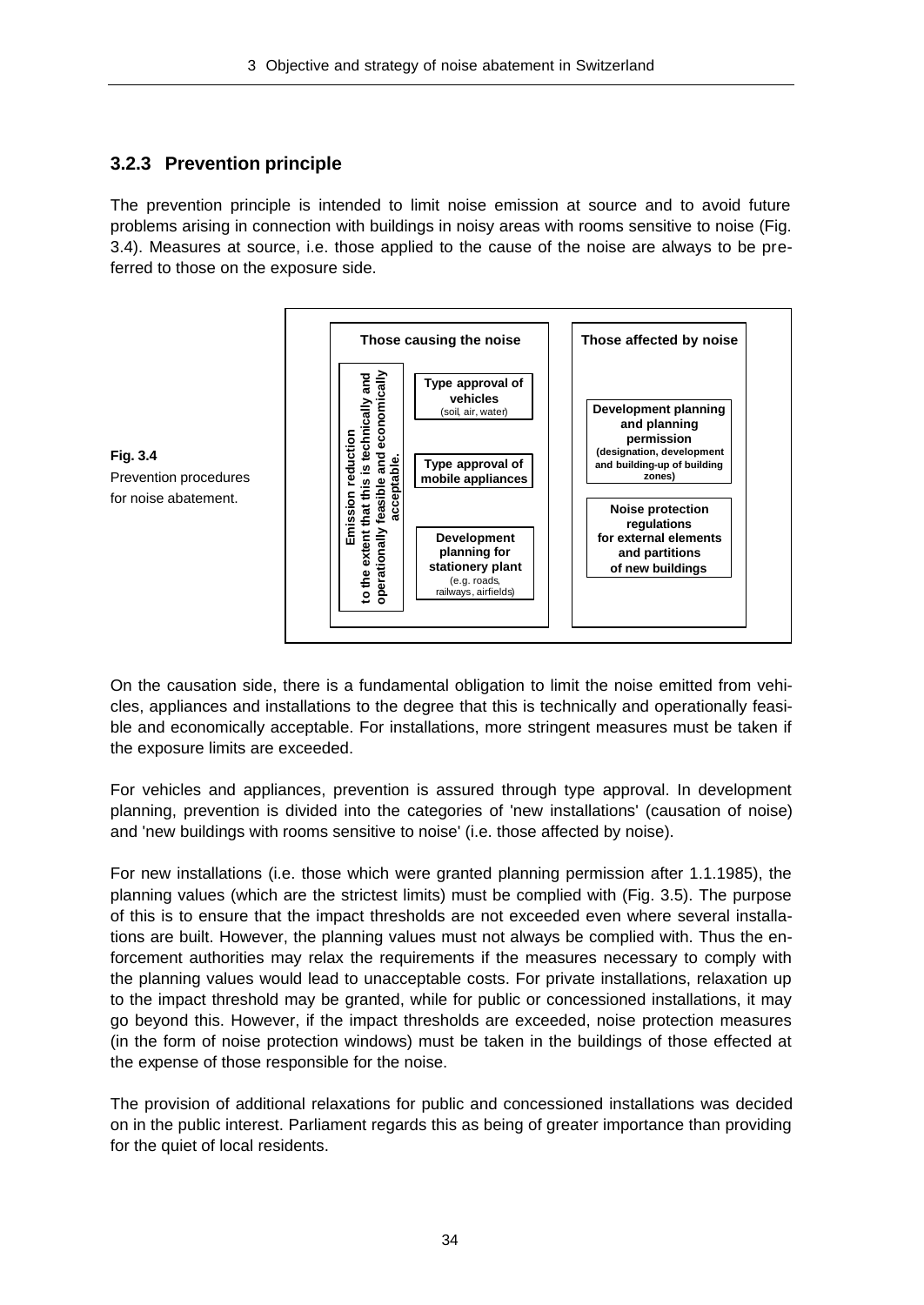

**Fig. 3.5** Application of the prevention principle for new installations.

For the construction of new buildings with rooms sensitive to noise, there exist preventive restrictions for the designation and development of building zones in areas affected by noise (Fig. 3.6). The designation of building zones for buildings of this type is only permitted if the planning values are complied with. The same applies to the development of building zones, whereby the authorities may grant exemptions for smaller areas. The development of building zones is only permitted on condition that the impact thresholds are complied with. Exemptions may be granted if there is an overriding public interest.



#### **Fig. 3.6**

Application of the prevention principle for new buildings with rooms sensitive to noise.

In development planning, the prevention principle is one of the most important, enabling noise problems to be avoided at an early stage. However, effective noise protection requires sufficient space, and this is a scarce commodity in Switzerland. Potentially, this can lead to conflict with other development requirements. Also, the price of land in building zones is high, so that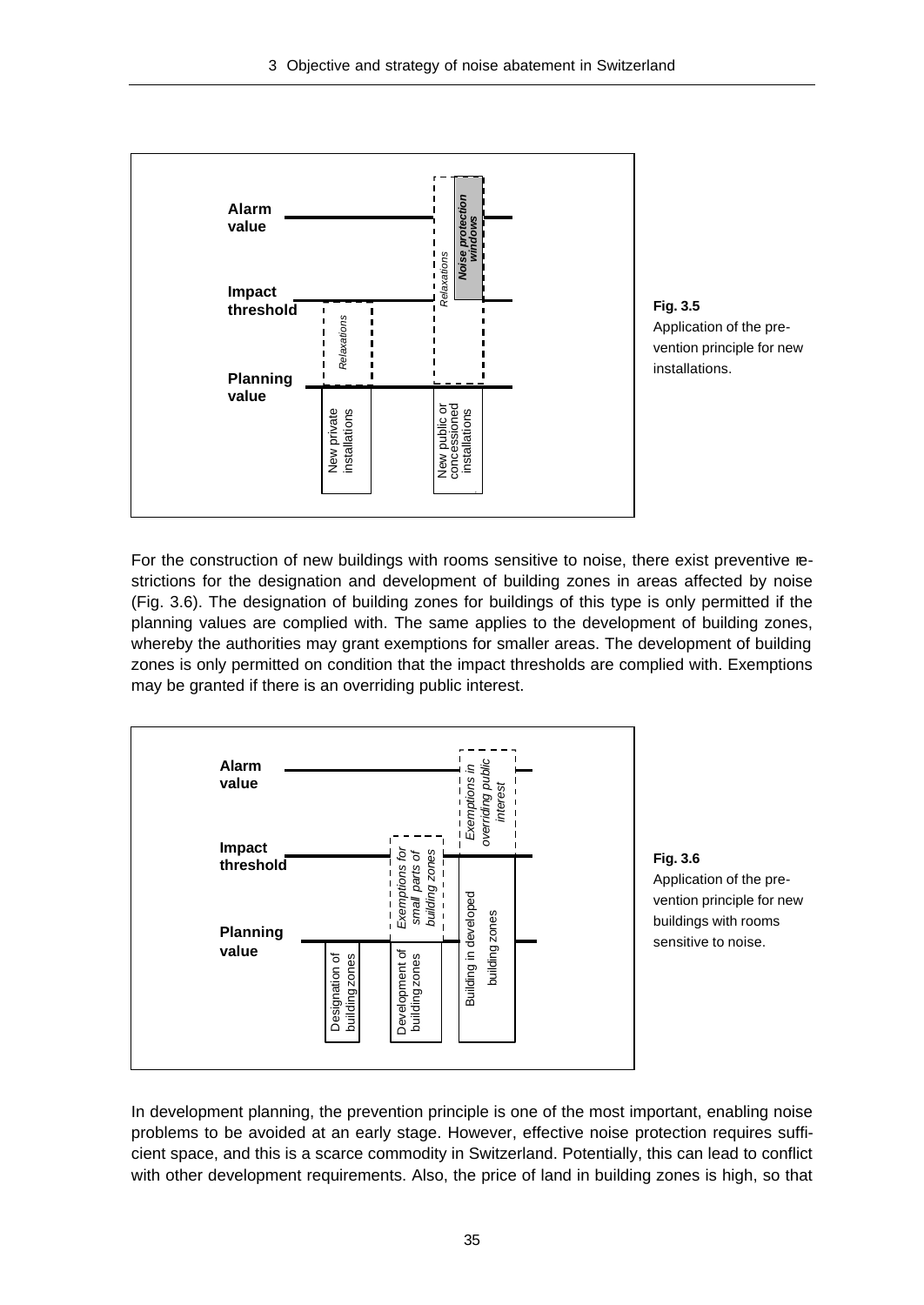economic interests often militate against the exposure protection objectives underlying noise policy. Thus although implementation of the prevention principle in development planning is desirable and justified, political considerations can often make it difficult to enforce.

In designing new buildings, noise from within and outside the building must be considered from a preventive standpoint. Both the building envelope and internal partitions must satisfy minimum noise protection standards. For these, the NAO makes reference to SIA standard  $181^{22}$ .

## **3.2.4 Remediation principle**

In remediating noisy installations built in the past (for which planning permission was granted before 1.1.1985), a distinction is made between private and public and concessioned installations (Fig. 3.7).

Private installations must always comply with the impact thresholds. If they do not, remediation is obligatory. Should this result in unacceptable costs, the requirements may be relaxed up to the alarm values.





If a private installation subject to remediation is significantly altered, this must be accompanied by remediation to reduce noise exposure below the impact thresholds. Here, no further exemptions may be granted.

With public or concessioned installations (e.g. roads and airfields), remediation is also necessary if the exposure exceeds the impact thresholds. If there is an overriding public interest, the requirements may be relaxed up to and beyond the alarm values. If the exposure exceeds the alarm values, noise protection measures must be taken in the buildings affected at the expense of the owners of the installation.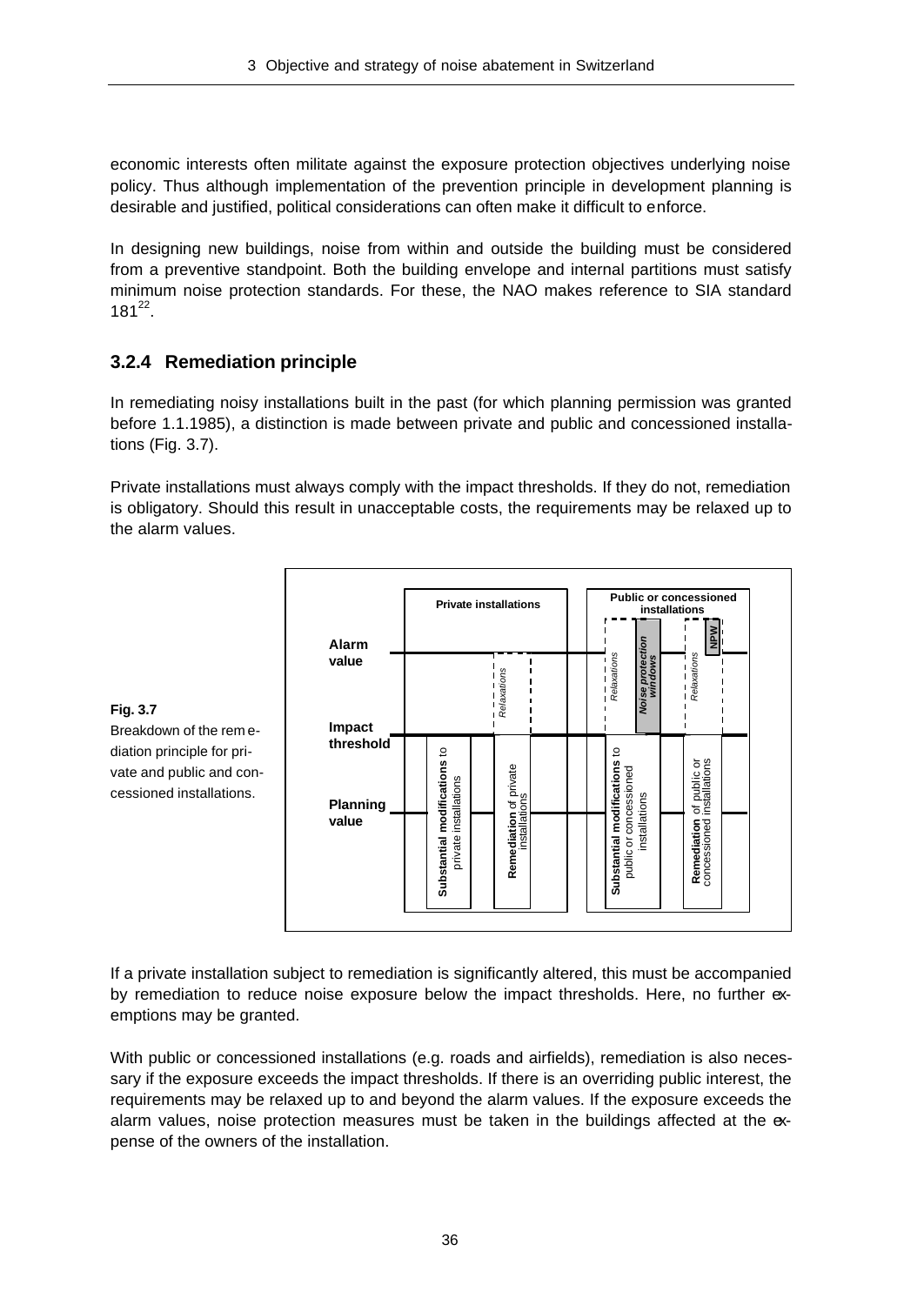The situation is similar for significant changes. Here too, the requirements may be relaxed up to and beyond the alarm values, whereby however, noise protection windows must be provided if the exposure exceeds the impact thresholds at the expense of the owners of the installation.

Note that the freedom to grant exemptions goes considerably further for public and concessioned installations than for private installations.

## **3.2.5 Polluter pays principle**

The polluter pays principle in the Law relating to the Protection of the Environment specifies that costs that arise as a result of measures under the law must be borne by the perpetrator. As far as noise abatement is concerned, these normally only comprise expenditure for noise protection measures. Thus as the cost breakdown in Chapter 2.2.2 (Fig. 2.8) shows, the polluter pays principle does not normally cover the total cost.

If it is intended that costs other than those of noise protection measures be borne by the perpetrator, this may be enforced under other legislation (e.g. compensation payments under the expropriation legislation).

#### **3.2.6 Cooperation principle**

Noise abatement is a highly interdisciplinary field in which many different areas are involved (Fig. 3.8).



**Fig. 3.8** Breakdown of the specialised areas involved in noise abatement.

Intensive cooperation of the players from the various specialist areas is therefore of particular importance. In addition to purely scientific and technical areas, other areas such as legislative aspects, development planning, industry, landscape protection and protection of urban character, must be considered in connection with noise abatement.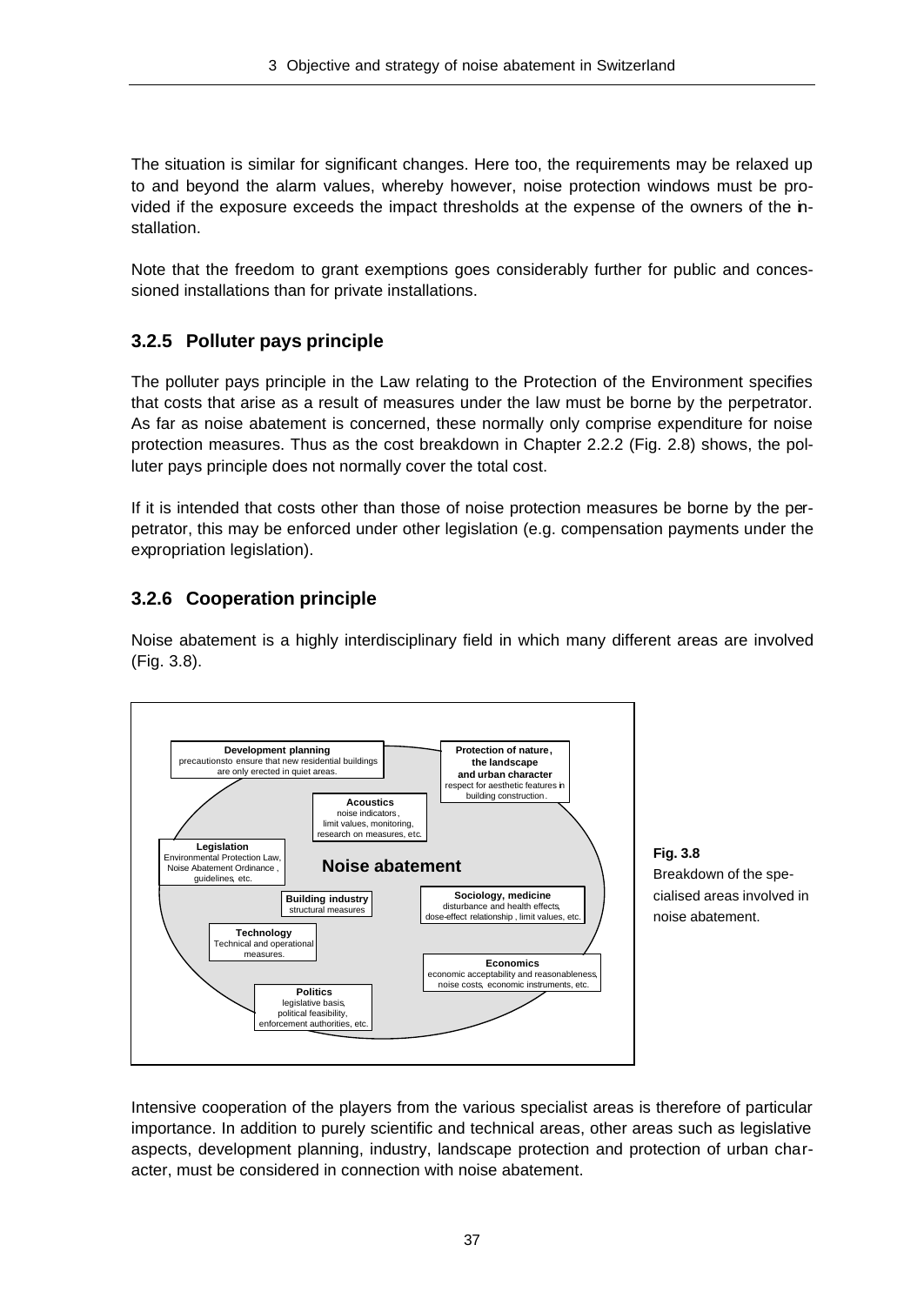The cooperation principle is also reflected in the decentralised organisation of noise abatement in Switzerland (Fig. 3.9). SAEFL is the professional agency of the Confederation in noise questions and manages the fundamental and strategic aspects of noise abatement. The actual enforcement is delegated to the individual authorities who are responsible for their own areas.



The cantons are responsible for enforcement where roads, civil firing ranges, industrial and trades installations, noise protection in buildings, and development planning are concerned. For noise protection measures on roads, SAEFL assesses eligibility for Federal subsidies in cooperation with the Swiss Federal Roads Office (FEDRO). The Federal Office for Civil Aviation (FOCA) and the Federal Office for Air Force Logistics (FOAFL) enforce noise protection for civil and military airfields, respectively. Railway enforcement is the responsibility of the Federal Office of Transport (FOT). All of the military training grounds and firing ranges are the responsibility of the Federal Department of Defence, Civil Protection and Sports (DDPS). Enforcement of the cooperation principle may also be seen in action in the relationship between the enforcement authorities and private persons. Here, the authorities do not simply order measures to be taken, but instead, the owners of installations must themselves submit an initial proposal for noise protection measures.

The Department of Acoustics/Noise Abatement at EMPA plays an important role. The Department is the scientific and technical centre within the Swiss Confederation for fundamental acoustic questions, and measurement and computational methods. The Federal Department of Home Affairs (DHA) and the Swiss Agency for the Environment, Forests and Landscape (SAEFL), though quite independent organisations, do complement one another at Federal level in fulfilling noise abatement tasks.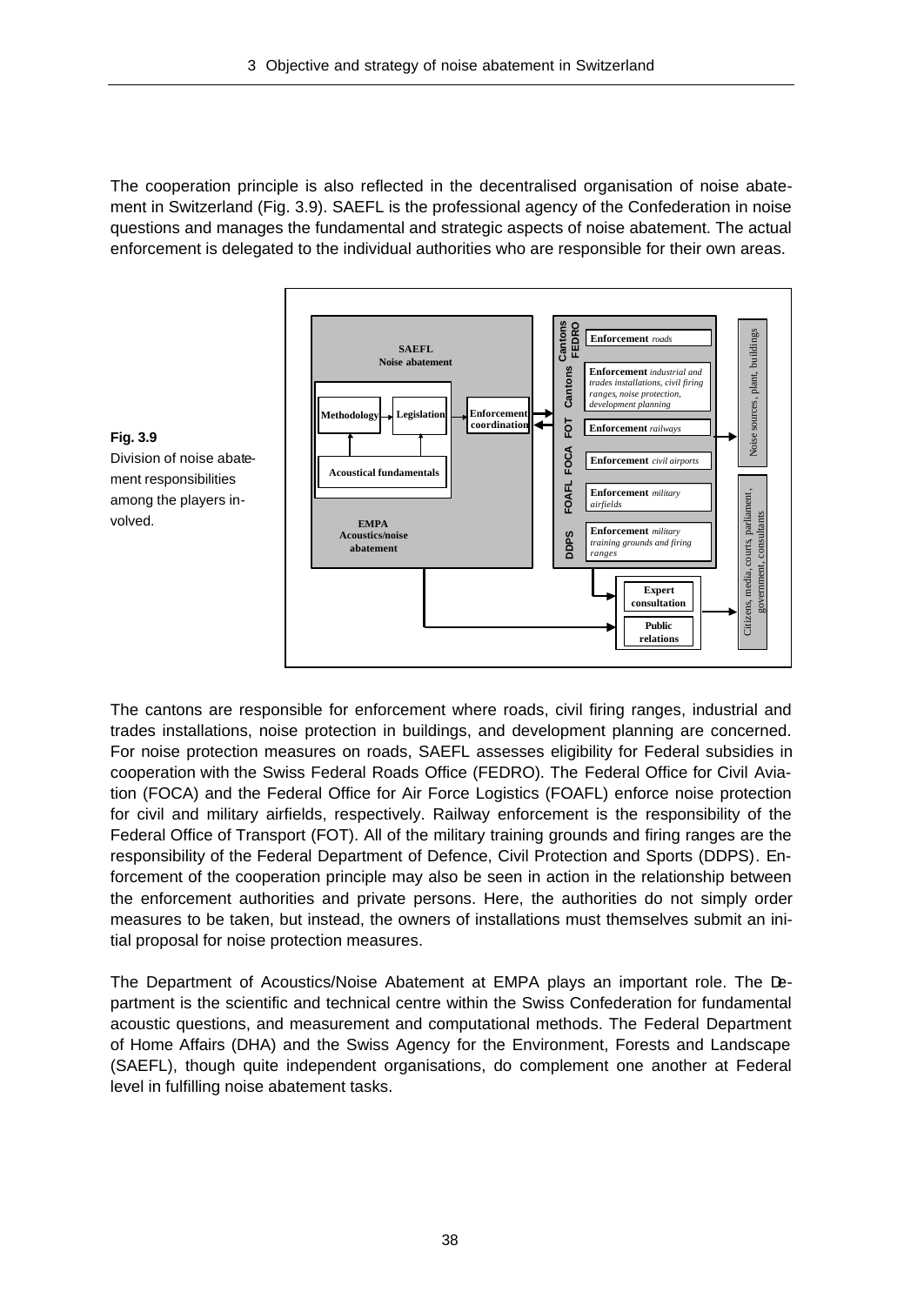# **4 Current status of noise abatement**

Noise abatement policy in Switzerland is oriented towards practical tasks based on current legislation. In this Chapter, the tasks, work status and projects in hand are discussed under the headings (Fig. 4.1):

- fundamentals
- implementation
- flanking measures.

The chapter concludes with a short review of noise abatement policy in the EU.



**Fig. 4.1** The principal categories in noise abatement policy.

The fundamentals include preparation of methodologies and legislation. Implementation comprises coordination and enforcement, while flanking measures cover professional consultation and public relations.

## **4.1 Fundamentals**

## **4.1.1 Tasks**

The first step in noise abatement policy encompasses the development of a suitable methodology based on technical and scientific know-how developed in national and international research projects and based on practical experience. On this foundation, the implementation of tasks and objectives follows in legally binding form. This task is the responsibility of the legislator.

Fig. 4.2 shows a breakdown of the principal methodological aspects. The primary task is to establish indicators enabling noise exposure and its effects to be quantified. For practical reasons, the indicators should be clearly defined, simple and quick to determine, and suited to concise description of existing problems.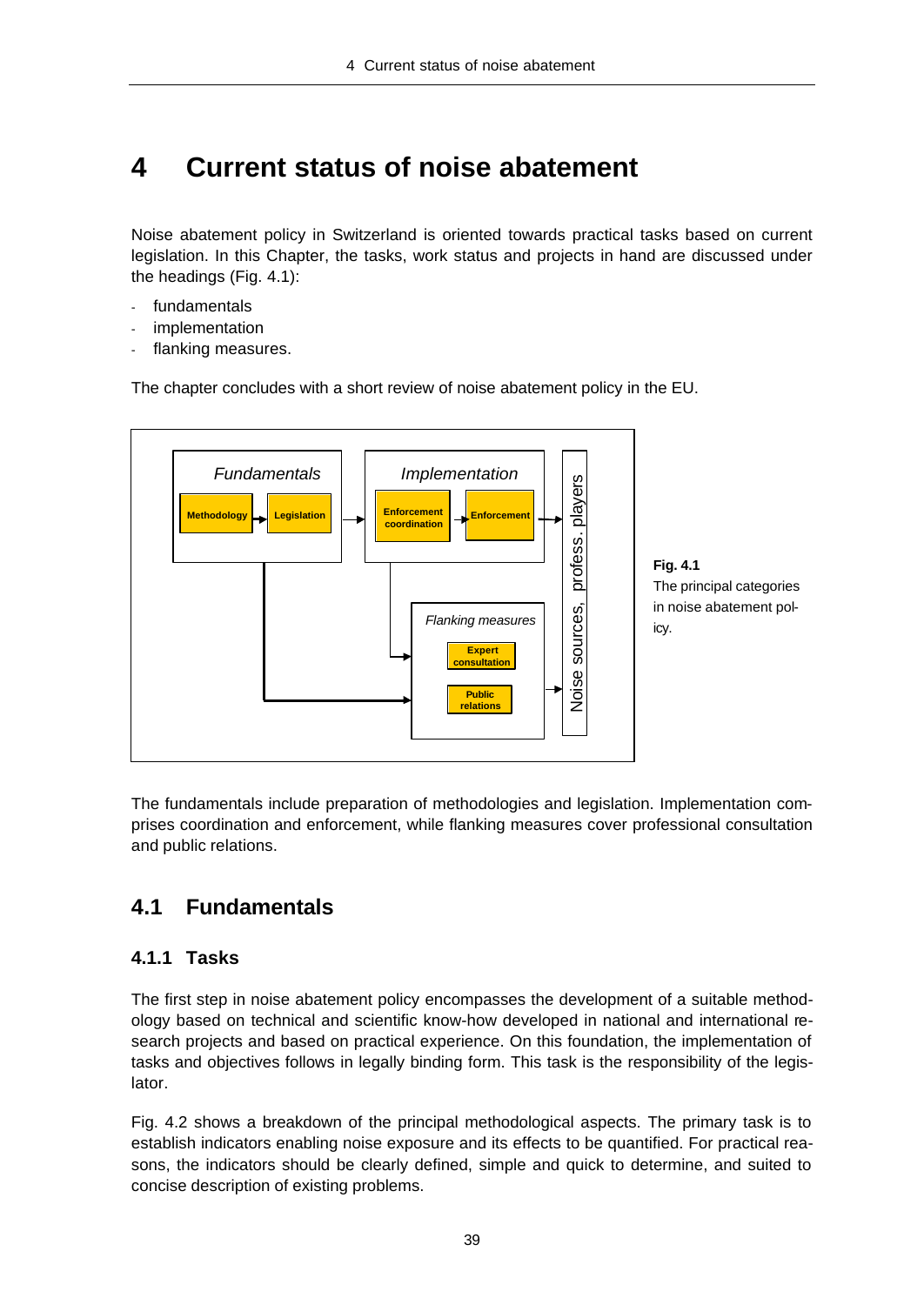

On the emission side, noise indicators must be established based on measurement or calculation. Required is a noise exposure indicator that mirrors the nuisance characteristics of the noise.

On the exposure side, impact indicators are sought to describe and quantify the psychological, health, social and economic consequences. These indicators are then combined to form a 'noise exposure indicator', enabling the dose-effect relationship to be specified in quantitative terms.

Monitoring is required to determine the order of magnitude and the extent of noise nuisance, and provide a basis for noise protection. For this, suitable methods and procedures must be developed.

Under measures, technical, operational and structural procedures must be prepared to reduce noise at source, either along the propagation path or – as *ultima ratio* – at the point of exposure. Included in these are development planning measures and measures intended to influence the behaviour patterns of those perpetrating the noise.

#### **4.1.2 Status**

#### **Noise indicators:**

In Switzerland, the equivalent sound level, Leq, which is averaged energetically and over time, is the customary sound indicator or noise exposure indicator. To obtain the rating sound level,  $Lr - a$  measure of the noise exposure (see Annex A) – Leq is multiplied by a correction factor which accounts for the specific characteristics of the noise.

In Switzerland, time averaging is usually done over 16 day-time hours and 8 night-time hours. Lr has the advantage that it is relatively easy to determine and correlates well with impact for continuous noise sources. For short-period noise, either the averaging period is shortened (discos 1h) to better account for peak levels, or the maximum level (e.g. for rifle noise) used.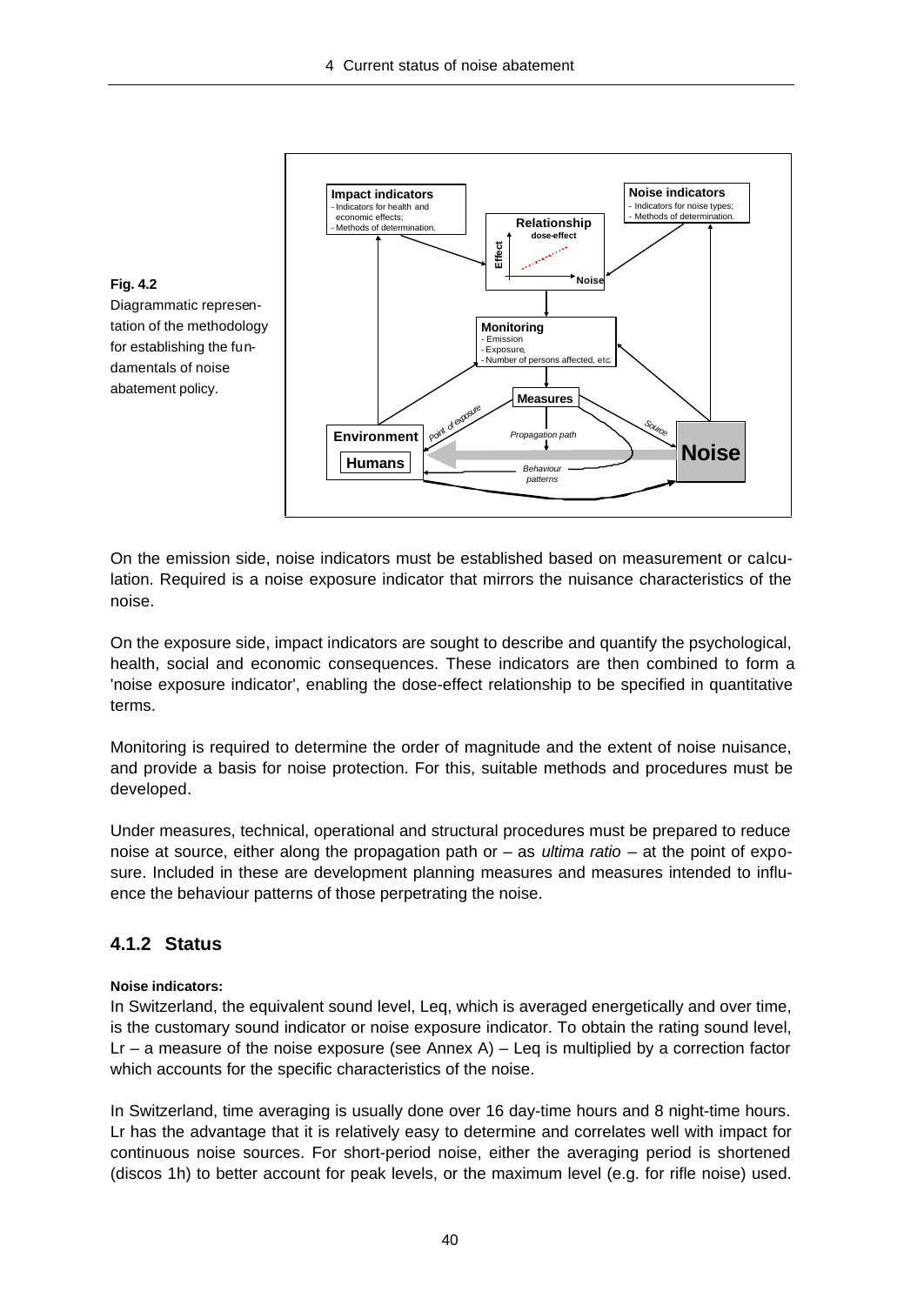Lr is less suited for the assessment of effects where the impact depends more on the specific characteristics of the noise than on the sound level. An example of this is the noise from conversations, cowbells, church bells, etc.

The general noise level in a country represents a significant indicator for the sustainability of the economy. Although noise does not pollute natural resources (e.g. air and water), it detracts from the well-being of the population, and thereby exerts a negative influence on the health of the population. Till now, no sustainability indicators for noise have been defined in Switzerland. Also, there is no indicator for the assessment of total exposure (i.e. noise from several noise sources simultaneously), since the scientific basis for this is insufficiently conclusive.

For many types of noise (particularly for road noise, railway noise and airfield noise), noise exposure calculations are increasingly based on analytical models and traffic data (i.e. number and type of vehicle, aircraft, etc.). The reason for this is that measurements are expensive, time-consuming and hardly more precise. Calculations are of course essential for making forecasts. Measurements continue to be required for validating the calculations and for assessing the noise exposure in complex cases. EMPA is the main institution responsible for the development of models and algorithms for noise forecasts. EMPA disposes of the necessary scientific know-how and of the necessary independence.

For the calculations, suitable PC software is available on the market. However, the results may differ markedly depending on the analytical model and standards used, and on the particular contributory factors. A standard is presently in preparation in Germany on this question<sup>9</sup>. For road and railway noise, recommendations exist in Switzerland for suitable analytical models. However, these do not cover all the contributory factors (noise propagation, standards, etc.).

For noise emitted from the major Swiss airports, calculations are based on the FLULA2 model developed by EMPA. Further programs are in use in other countries, and international studies are now underway to assess their comparability.

For railways, noise exposure is calculated with the SEMIBEL program developed in the 1980s, and this is currently under scrutiny by an expert group with the participation of EMPA.

#### **Impact indicators and dose-effect relationship:**

The health impact in the form of hearing defects (loss of hearing as indicator) caused by high noise levels is known. The protection measures can therefore be clearly defined (SUVA, SFOPH). For noise exposure levels below 80dB(A), this is more difficult, since these do not cause acute hearing defects. In the medium and long term, negative effects on health (under the WHO definition) resulting from the noise nuisance cannot be excluded. However, proof of a health deficit is hardly possible in particular cases. Persons who suffer frequent noise exposure are often also exposed to other forms of exposure, so that noise represents just one among many risk factors. Notwithstanding this, epidemiological studies have clearly demonstrated the negative effect of noise on health. Thus the risk of cardiovascular and other complaints increases with increasing noise exposure. Also, sleep disturbance and a marked performance deficit in cognitive processes have been demonstrated. To assess the extent of sleep disturbance due to noise, the probability of waking reactions is used, among others, as indicator. Other assessment methods are also used, in which the hormone changes in the body under the influence of noise are measured, both while awake and asleep. Owing to the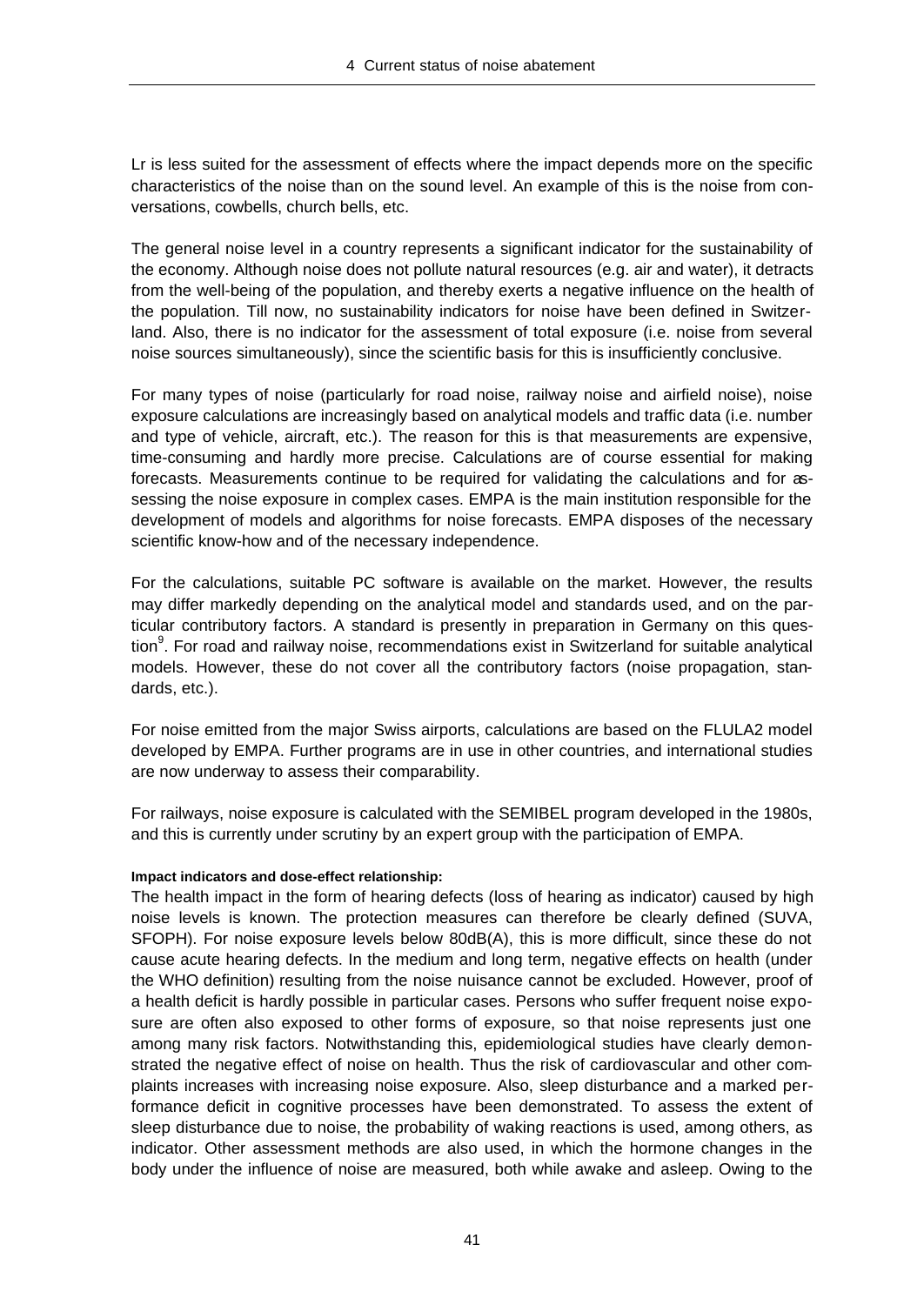large variety of noise effects on human beings, a comprehensive treatment of impact indicators cannot be given here.

A frequently used indicator for the noise exposure of the population is the percentage of significantly affected persons based on socio-psychological surveys (see Annex A). In Switzerland, the exposure limits are specified separately for the different noise categories based on the dose-effect relationship. The impact threshold is set at the point where 15 to 25% of those questioned are significantly disturbed (see Annex A). Till now, noise impact thresholds have been defined for roads, railways, civil airfields, civil firing ranges, industrial and trades installations, and military airfields.

The indicator for the economic impact of noise is based mainly on the costs incurred. The necessary methodology for determining the costs resulting from noise is, however, incomplete. Although the costs incurred for noise abatement measures are known, those for the so-called external costs may only be estimated. Efforts to develop models for assessing the costs of noise are concentrated at present on the depreciation of real estate<sup>5</sup>. The costs of medical treatment resulting from noise exposure of the population are not yet generally included. Also, noise costs are not yet included in life-cycle assessments, although suitable methods are now available for this<sup>19</sup>.

The social impact of noise is mainly associated with urban changes (expansion of slum areas and formation of ghettos in noisy areas)<sup>1</sup>. No indicator has yet been defined for these effects.

#### **Monitoring:**

Noise monitoring in Switzerland is concentrated mainly on exposure. Noise exposure registers have been prepared for roads, railways, airfields and (partly) for civil firing ranges, in which the noise exposure of those living in areas affected by noise is recorded. The noise exposure registers mainly serve remediation purposes, i.e. data acquisition is restricted to cases in which the limit values are exceeded, and to a rough estimate of the number of persons affected.

In Switzerland, noise exposure registers are usually prepared based on measurement, and recorded cartographically (i.e. in paper form). These document the exposure values, and as a rule are only updated when remediation is carried out. Increasingly, however, analytical models and electronic storage systems are being introduced. For these, calculated noise exposure is coupled with the land use and demographic data (for residential areas) by means of geographical information systems (GIS). In the interests of simple and efficient monitoring, it is intended in future to prepare all noise registers on this basis. For those noise categories not mentioned above, comprehensive noise registers are not available. This is particularly the case for industrial and trades installations, although for these, noise exposure is recorded on a planned basis if there is cause to believe that the limit values are being exceeded, or in case of complaints.

Monitoring must at present be performed separately for each noise category, since owing to lack of scientific knowledge, a noise indicator for assessing total noise exposure is not at present available.

A further form of monitoring consists of regular representative surveys of the population on the noise question. Surveys of this kind on the extent of, and disturbance resulting from, noise are a relatively inexpensive instrument for the provision of data on the noise situation.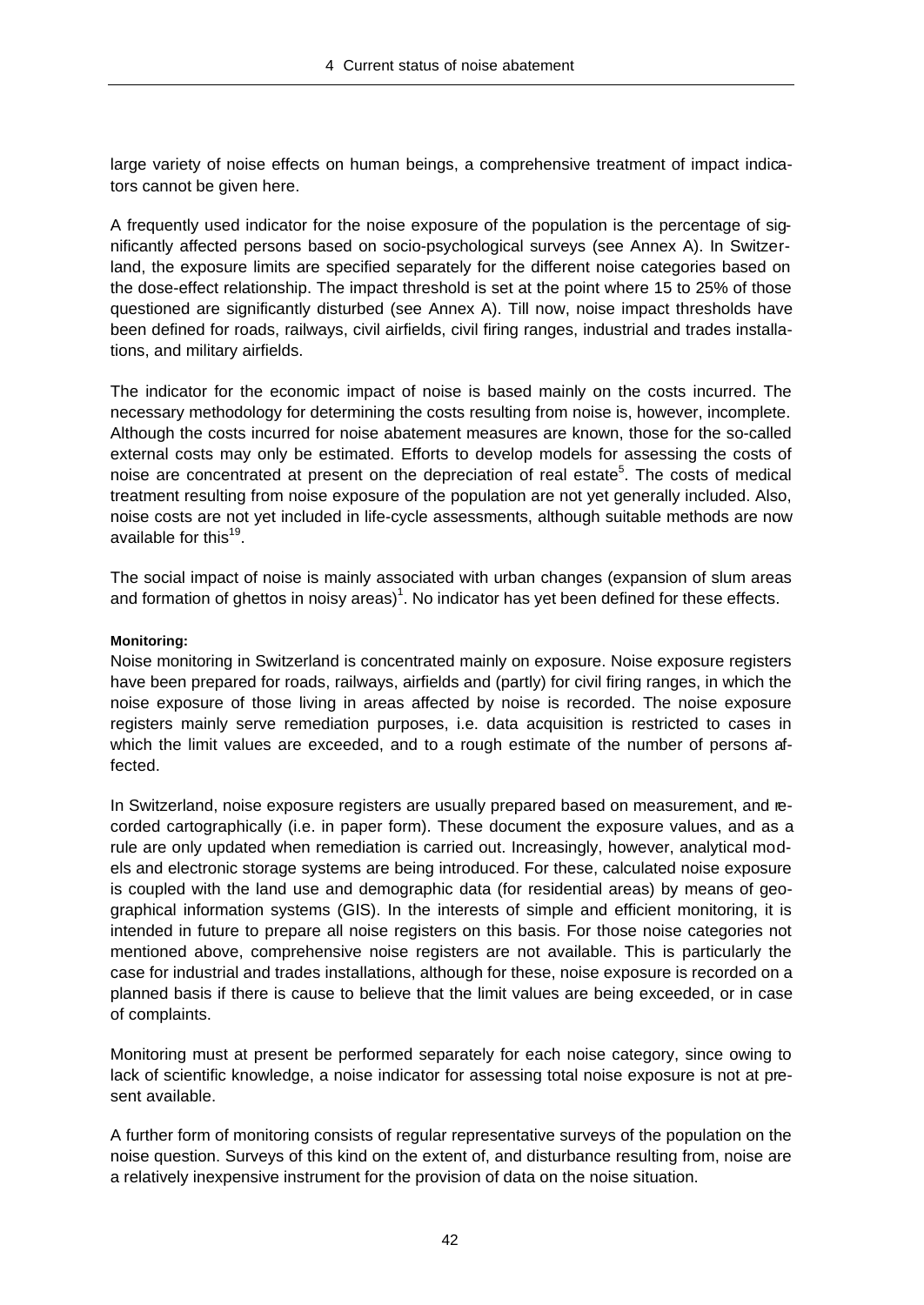#### **Measures:**

The basis for technical, operational, structural and development planning measures for the avoidance, reduction and protection of the population from noise is relatively well advanced. (see Annex A for a breakdown of the effects of individual measures). Research work is continuing in all areas, particularly at EMPA, where well-equipped laboratories are available for the determination of the noise protection properties of materials and building elements. Alternative measures such as economic instruments (incentives for reducing noise emission at source) are still not applied to any great degree.

In the development of methods for noise abatement, it is extremely important to concentrate work on the source, since this is of benefit in all areas. Efforts to establish emission limits for appliances, vehicles and aircraft must be continued. In Switzerland, this area is covered by legislation within the EU and by the International Civil Aviation Organisation (ICAO), so that there is little leeway for national regulations.

#### **Legislation:**

The objectives and principles of noise protection are laid down in the LPE and NAO. Exposure limits have been defined for the principal noise sources such as roads (Annex 3 NAO), railways (Annex 4 LPE), civil airports (Annex 5 LPE), industrial and trades installations (Annex 6 LPE), civil firing ranges (Annex 7 LPE) and military airfields (Annex 8 LPE). For military firing ranges and training grounds, no exposure limits have been defined in the NAO. There is, however, a guideline on the assessment and reduction of noise from these, and this is enforced by the DDPS.

For the noise from building sites, the NAO concept of exposure limits cannot be applied, since sound from these sources (beating, hammering, etc.) is too complex, and is extremely intermittent. The guideline for the reduction of noise at building sites is therefore based on preventive emission reduction through operational and technical measures.

Vehicle type approval is based on EU legislation. For this, the Federal Law relating to Technical Barriers to Trade ('Bundesgesetz über die technischen Handelshemmnisse') was harmonised with EU regulations.

#### **4.1.3 Future projects**

For noise indicators, the criteria for the assessment of specific noise categories (i.e. sudden noise in quiet surroundings, noise from sporting events, animal noise, behavioural noise) are to be specified. It is also intended to define sustainability indicators and an indicator for total noise exposure. In the determination of noise indicators, regulations for ensuring the consistency and comprehensibility of the computer calculations – particularly for roads, railways and airfields – are planned.

The number of impact indicators must be extended to all forms of health impairment (sleep disturbance, long-term bodily symptoms, etc.), and to the economic and social ramifications (external costs, influence on residential areas).

It is planned to establish a monitoring procedure to cover the whole of Switzerland, thereby enabling the indicators for emission, exposure and other noise-related data (population affected, type of utilisation, etc.) to be recorded in a noise information system.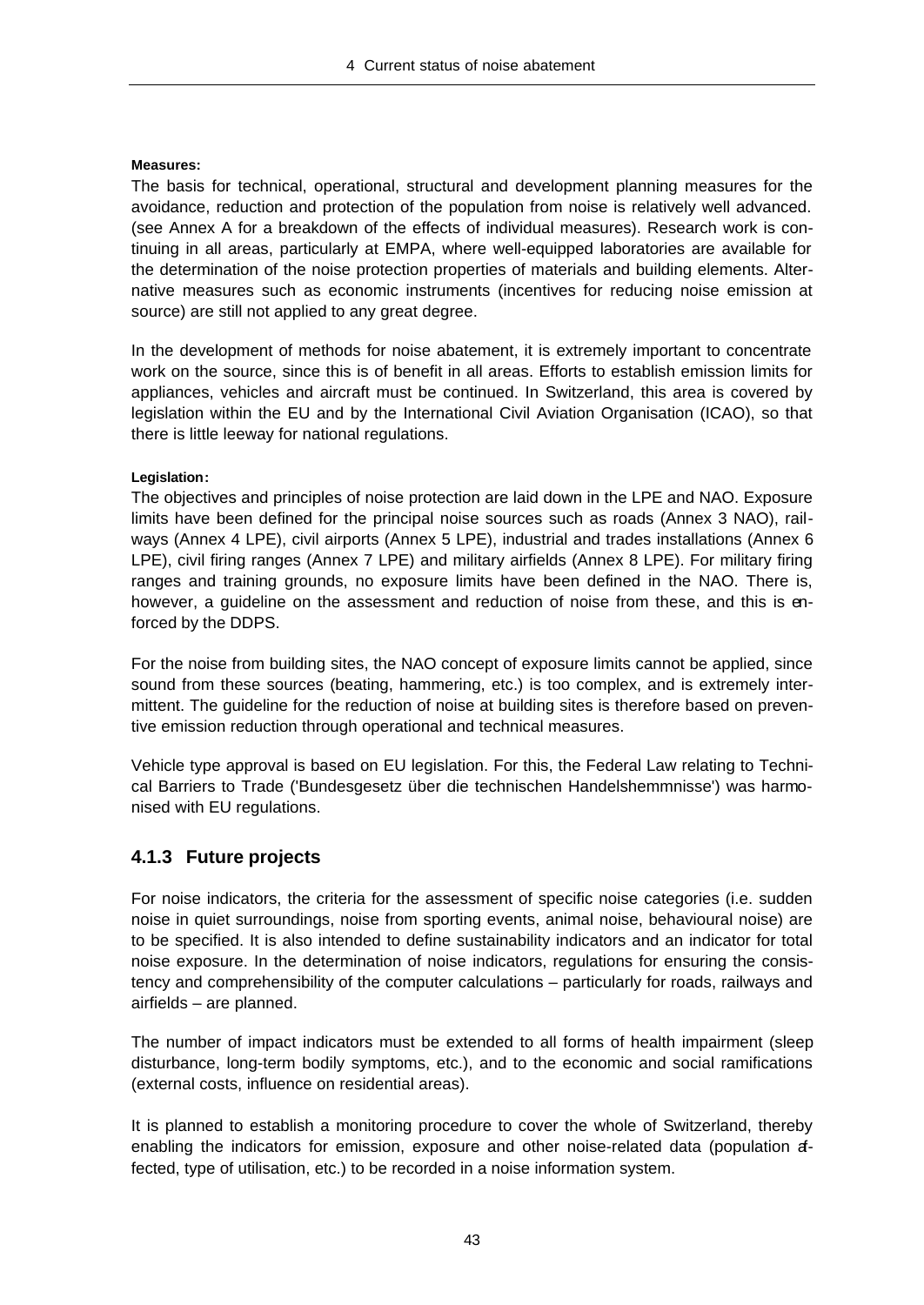Noise protection measures will concentrate on the source (emission limits for appliances, vehicles and aircraft). SAEFL is the specialist government agency for noise and is preparing to represent Switzerland in the relevant international committees. Over and above this, economic incentives for noise reduction are to be evaluated.

Concerning legislation, work is currently in progress on the Ordinance relating to Type Approval and Labelling of Noise Emission from Appliances such as Lawnmowers and Building Machinery ('Verordnung zur Typenprüfung und Kennzeichnung der Lärmemissionen von Geräten wie Rasenmähern und Baumaschinen') and establishment of remediation standards (emission limits) for railway rolling stock. Annex 7 of NAO (exposure limits for civil firing ranges) is being extended to include assessment criteria for sports weapons and exposure limits for military firing ranges and training grounds.

The SIA 181 standard<sup>22</sup> on noise protection in buildings is being revised.

## **4.2 Implementation**

#### **4.2.1 Tasks**

Noise abatement policy is implemented in Switzerland in compliance with its federalist structure by the environmental protection agencies of the cantons (26 in total) and the Federal agencies concerned (Fig. 4.3). The coordination tasks are delegated to the specialist Federal agency for the environment (SAEFL) in order to ensure consistent enforcement and provide support to the remaining enforcement authorities.



The enforcement procedures are laid down in legislation and consist of monitoring the individual noise categories and of implementing the prevention and remediation principles. Enforcement coordination comprises consultation and training of the enforcement authorities in legal and technical matters. It also involves advice on remediation projects and controlling of road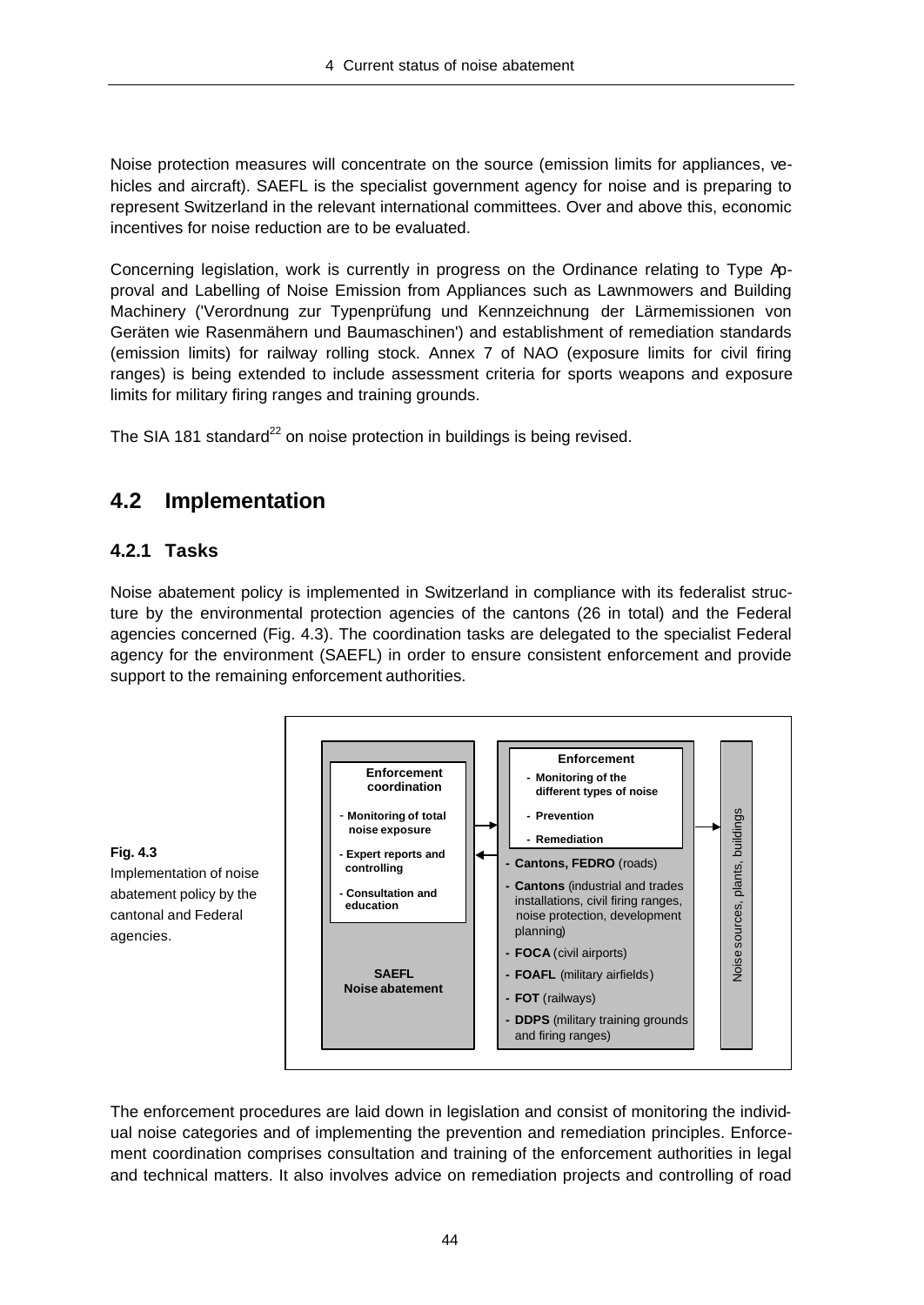noise remediation projects for which Federal subsidies have been provided. Finally, it includes nation-wide monitoring of noise exposure based on the separate monitorings of the various enforcement authorities.

#### **4.2.2 Current status**

#### **Monitoring**

Noise exposure monitoring in Switzerland is heavily concentrated on the remediation of installations. Noise exposure measurements are therefore limited to locations where the limit values are expected to be exceeded, requiring noise remediation for the protection of the population in the areas affected. Since, however, the limit values depend on the uses to which the areas are put, and although the number of residents affected by noise exceeding the limit values may be estimated, more precise data on the extent of noise exposure of the population are not usually available.

Estimates in 1985 show that before the NAO entered into force about one-quarter of the population was subject to road noise above 60dB(A). The limit value quoted applies to residential areas in sensitivity level II. In absolute terms, some 1.6 million persons were affected. However, it may be estimated from the cantonal noise exposure registers that only about 550 000 persons would be entitled to profit from noise remediation under current legislation (LPE and NAO). The marked discrepancy of over one million persons between the two abovementioned figures may partly be explained by the fact that many large noise-exposed areas are classified under sensitivity level III (mixed zones), for which the limit value is 65dB. Also, the authorities may relax the requirements for public roads where remediation is considered to be economically unacceptable. Although in this case noise protection windows must be provided for the buildings affected where the alarm value of 70dB is exceeded, the restrictions contained in the NAO result in two-thirds of those affected not being entitled to noise remediation measures. This circumstance is not restricted to road noise, but applies equally to the noise from railways and airfields. According the noise exposure registers, over 2600 km of roads are in need of remediation. Of these, 290 km are motorways, 390 km national highways and some 2000 km other roads.

For the railway network, 270 km of noise barriers are required. These in combination with noise reduction of rolling stock and noise protection windows should provide protection to some 265 000 persons subject to exposure above the impact thresholds.

Noise exposure registers have been prepared for most of the civil airfields (an exception is Zurich airport in Kloten, for which the revised register will depend significantly on the governmental agreement between Switzerland and Germany). It is estimated that over 100 000 persons are subject to noise from civil airports above the impact threshold.

The noise exposure resulting from most of the civil firing ranges (totalling some 2000 installations) has been recorded in sound exposure registers, and a small number by means of spot checks. SAEFL has prepared special software programs to calculate noise exposure resulting from weapons used at civil firing ranges. Prior to remediation, the number of persons subject to noise exceeding the impact thresholds was approximately 75 000.

Noise exposure registers are available for all twelve military airfields. The number of persons subject to noise exceeding the impact thresholds is estimated at over 7000. Although the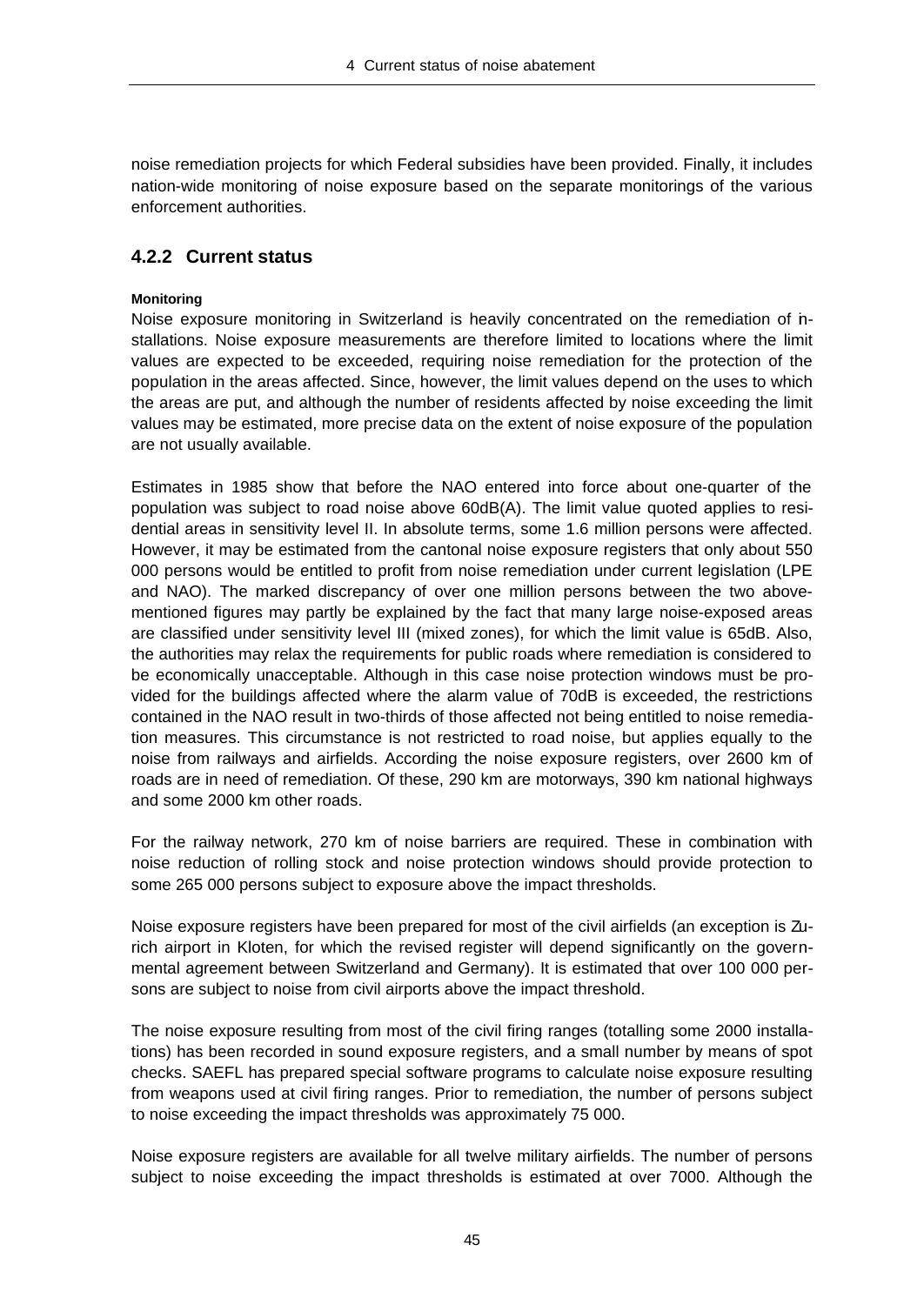noise from military flights (including those from jet fighters) is higher than that from civil flights, this generally proves to be less problematical than noise from civil flights in the vicinity of the national airports in Zurich and Geneva. The reason for this is that military flights are restricted to working hours, so that during mid-day, the evening hours and at the weekend, it is mainly quiet. However, the increasing use of military airfields by private aircraft presents a problem.

There is no full monitoring programme for industrial and trades installations, and no noise exposure registers are prepared for these. Exposure is nevertheless recorded in noise maps if there is reason to believe that the limit values are being exceeded, or in cases of complaint. To judge by the responses of the specialist cantonal agencies contacted, the problem appears to be relatively limited, since the noise from these installations has already declined significantly thanks to existing SUVA regulations on noise limitation at the workplace.

The number of persons subject to noise above the impact thresholds for the five principal noise categories is summarised in Fig. 4.4.



The noise exposure due to military firing ranges and training grounds has not yet been compiled in registers, since the necessary exposure limits are not available. These installations, numbering about 70, cause only modest exposure, since firstly they lie outside residential areas, and secondly generate noise only over limited periods.

Noise categories other than those mentioned above are not systematically recorded in Switzerland. This is due to lack of a scientific basis for generally assessing the noise from conversation, music, household appliances, etc. by means of exposure limits. For these noise categories, the noise nuisance depends more on the particular situation and on the attitudes of those affected than on acoustic intensity. Methods for assessing the noise nuisance other than by exposure limits, although available, are still insufficiently reliable. In these cases, therefore, the noise impact must be studied on a case-to-case basis.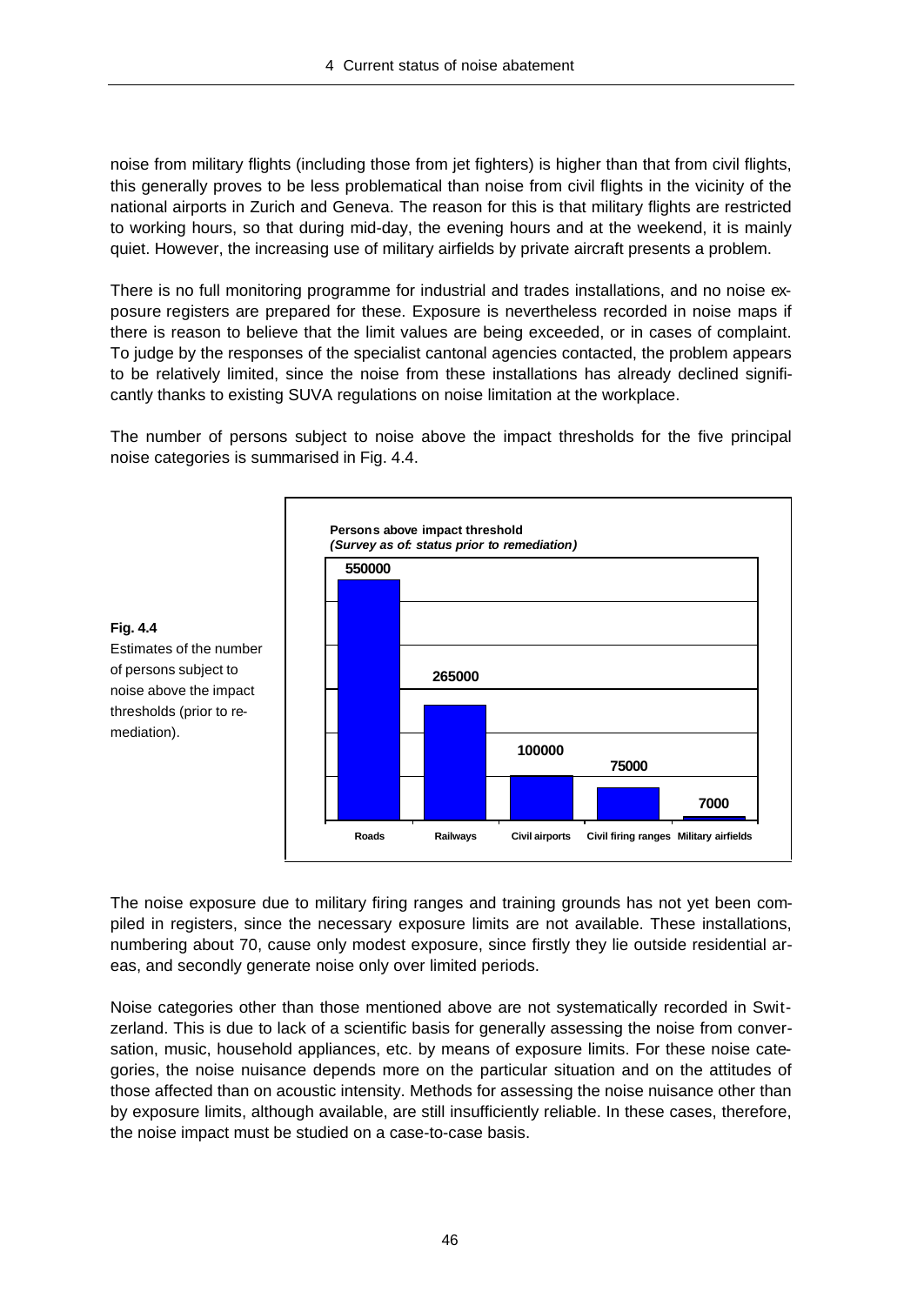For a holistic assessment of noise exposure, both the number of persons affected by noise exceeding the limit values and of those exposed to lower levels of noise are of interest. The latter values are also required for international comparisons. An ongoing assessment of social attitudes to the noise question is also important, as this enables an assessment to be made of how the noise problem is regarded in the public mind, and permits changes in public attitudes to be identified.

In Switzerland, the numbers of persons subject to particular levels of noise are not available from monitored data, so that here, estimates based on analytical models must be employed. The most recent analytical calculations for the principal noise sources (roads and railways) were carried out before the NAO came into force (Fig. 4.5).



**Fig. 4.5** Percentage of the Swiss population affected by road and railway noise (data taken before the NAO entered into force in 1985).

The results show that more than 50% of the population was subject to road noise above the critical limit of 55dB(A) during day-time<sup>26</sup>. For railway noise, the figure was just over 10% of the population. WHO quotes a guide value for noise exposure outside of dwellings of 55dB(A) over a period of 16 hours. Exposure values above this level generally cause significant disturbance.

According to a survey<sup>17</sup> on subjective attitudes to noise, some 64% of the Swiss population feel disturbed by noise. Even though specific details on the duration and intensity of noise exposure could not be given by the persons interviewed, this represents a valid statement on the general state of well-being of the population.

Also, although the 1998 survey is not directly comparable to the estimates made in 1985, it clearly indicates that noise exposure has not declined in the meantime. Since noise exposure has not till now been accurately monitored, no comprehensive or exact data are available. However, from the discussion below it is clear that the noise situation has tended to worsen.

A significant indicator of the suspected increase in noise exposure is the heavy increase in traffic. Because of the logarithmic relationship between kilometres driven and noise exposure,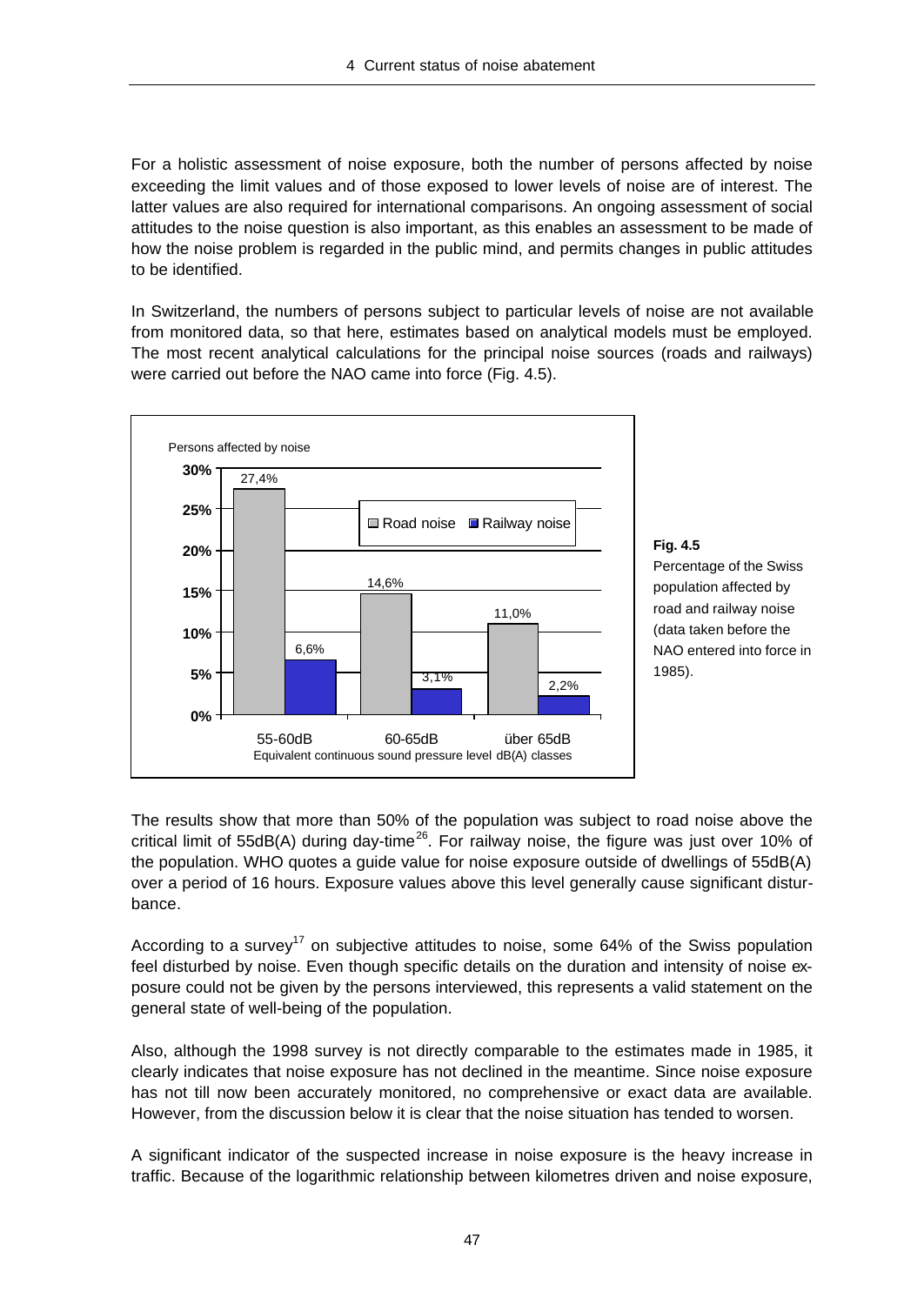noise exposure is slowly but steadily increasing. As far as passenger transport in Switzerland is concerned, the increase in vehicle kilometres<sup>2</sup> on the roads between 1985 and 1995 was 20%, on the railways 14% and in the air 70%.

Measurements of traffic volume on national highways show that the increase in traffic is not spread uniformly over the entire road network, but is mainly concentrated on the main transport routes, exacerbating the problem of noise there. It is often argued that the steady lowering of the emission limits for vehicles in recent years has led to a reduction in noise exposure. A look at the development of the EU emission limits for road vehicles shows that between 1988 and 1996 the emission limits were tightened<sup>11</sup> (for cars from 77 to 74 dB(A), busses from 80 to 78 dB(A), and lorries from 84 to 80 dB(A).

In this, it should be noted that type approval for motor vehicles does not correspond to real operating conditions. For one, motor noise is measured at a constant test speed of below 50 km/h, whereas tyre noise at higher speeds is the dominating factor. Also, owing to the 'sporty' and louder mode of driving encouraged by more powerful engines, and the tendency towards broader tyres and heavy cars, tyre noise is on the increase. As a result, the vehicles in daily use have became louder despite falling emission limits. This conclusion is confirmed by measurements at EMPA. To account for this, the emission level calculated using the Swiss model for road noise would have to be increased by 1dB. It must therefore be concluded that for road noise, the in-service vehicle fleet, coupled with the increase in traffic, leads to a significant increase in the noise exposure of the population. The situation is abetted by the increase in goods traffic. Goods traffic accounts for a higher share of road noise than its numbers would suggest, the noise from a lorry being equivalent to that of 10 cars.

For railway vehicles, no emission limits are specified, and no type approval is required. However, the latest generation of passenger trains fitted with disc brakes are much quieter than older vehicles with block brakes in cast iron. Notwithstanding, the main noise contribution still comes from goods wagons fitted with block brakes. Taken as a whole, therefore, there has been an increase in the noise emitted by railway vehicles.

With air traffic, there is also a clear trend towards quieter aircraft. However, technical advances are generally insufficient to compensate for the additional noise from increased traffic volume. Also, this is partly due to the fact that the additional traffic is mainly concentrated at the major airports. This is well illustrated by the current problems at Zurich airport, and these are expected to worsen in the middle term.

With the exception of the railways, which are now remediating their rolling stock, traffic noise will continue to increase. Here, road noise will remain the dominating cause of noise exposure in Switzerland. Taken together, noise exposure of residential areas and the countryside will continue to increase. Private aircraft and helicopters contribute significantly to this effect owing both to the emission profile of the sound emitted, their mobility and their low altitude. Further, plans to authorise ultra-light aircraft (so-called eco-light aircraft), for which a less stringent pilot license may be obtained, and which are inexpensive to fly, will deepen the problem in the middle term.

It cannot be denied that the increasing exposure to noise in Switzerland is related to the movement towards a 'recreational' society. Also, many recreational activities occur during the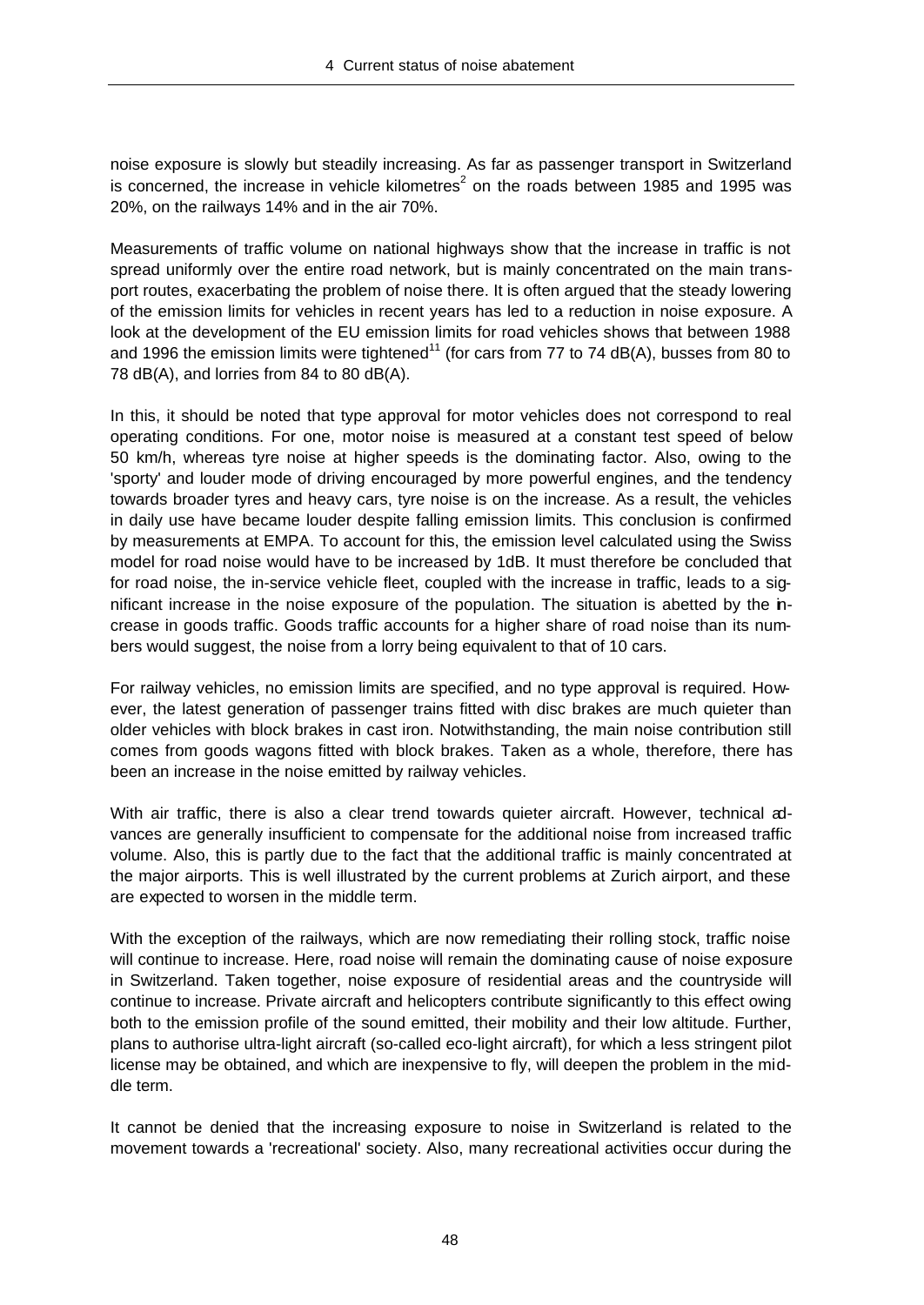night. The quieter nights are under increasing pressure through more flexible working hours and the changing structure of goods supply.

A representative survey<sup>14</sup> was carried out in 1999 (Fig. 4.6) on the relative importance atached by the public to noise abatement in comparison to other environmental issues. The survey shows that in the popular mind, only those environmental factors and risks that lead to a *direct* threat to life and health are significant. The perceived need for action is correspondingly low. In other words, the public attaches only modest importance to the noise problem. However, it is interesting to note that some 40% of those questioned favour improved noise protection.





The representative survey carried out by  $Lorenz<sup>17</sup>$  in Switzerland provided a more detailed picture of the significance of the various types of noise (Fig. 4.7). According to the study, road traffic noise is subjectively regarded as the greatest problem among the various sources of noise. This corresponds to the objective need for noise remediation The fact that aircraft noise figures in *second place* among the various types of noise is presumably due to current public interest in the problem of noise in the vicinity of the national airports.

It is also interesting to note that the negative effects of road transport in Switzerland are regarded as equally grave as that of exhaust gases. Those questioned regard the noise problem of roads as even more serious than that of air pollution.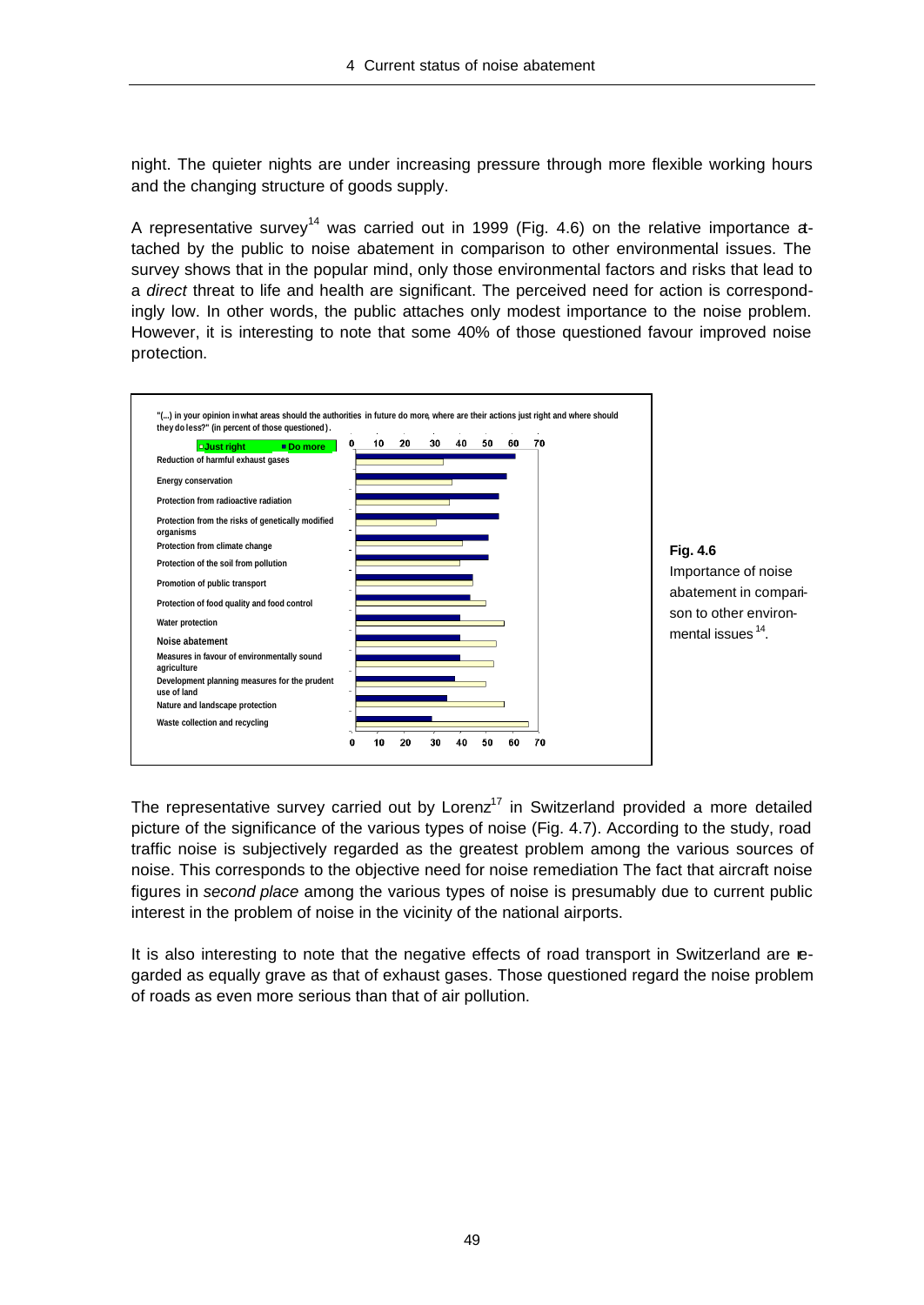

From a global perspective, three fundamental aspects of noise exposure may be identified (Fig. 4.8):

Firstly, there exist areas in the vicinity of transportation facilities with *clearly excessive noise.* Here, the noise exposure lies above the limit value specified for residential zones. This is due on the one hand to legislative relaxations permitted for public and concessioned installations. One the other hand, delays in remediation mean that roads and railways cannot be remediated by the completion time originally planned in 2002. A further reason is the assignment of mixed zones to sensitivity category III, despite the fact that the population living in these is equally sensitive to noise as that in purely residential zones with sensitivity category II.

Secondly, in residential areas there is a general tendency for the *noise exposure to approach the impact thresholds at all places,* and for very little to be done to counteract this. Although, of course, the objective of setting the planning values below the impact thresholds is to keep the total exposure caused by several installations below the impact thresholds, the total emission from four installations having the same emission level would be 6dB higher than for a single installation. Here, too, the restrictions may be relaxed if compliance with the planning values would lead to an unacceptable burden to the operator of the installation.

Also, although the preventive principle obligates the owner to reduce noise below the planning values if this is technically and operationally feasible and economically acceptable, this provision is seldom applied, and it is generally regarded as sufficient to comply with the planning values.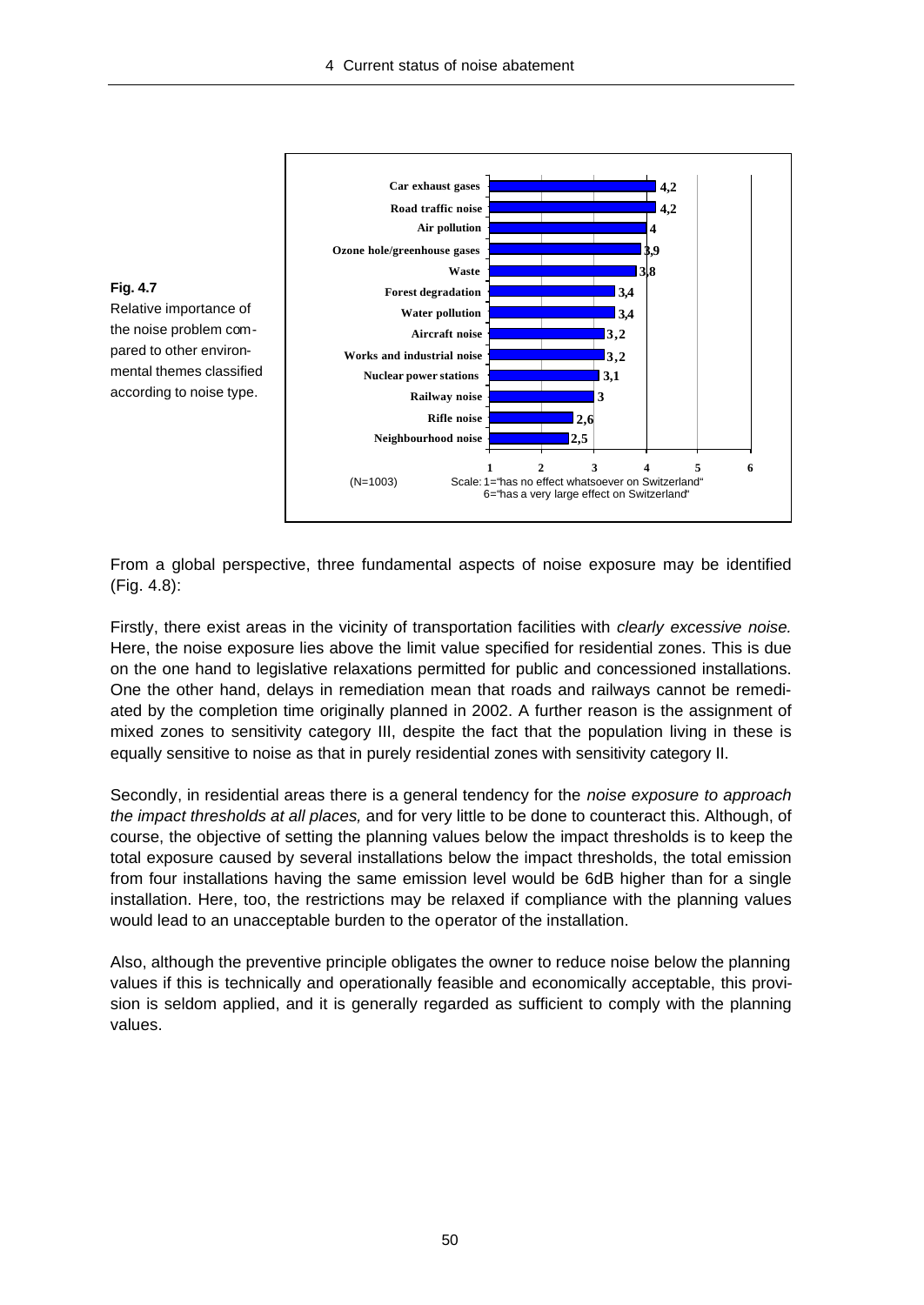

#### **Fig. 4.8**

Three distinct noise exposure situations in Switzerland. The 60dB line represents the impact threshold for residential areas (sensitivity category II).

Thirdly, there is increasing *insidious noise exposure* of formerly *quiet areas,* particularly of those in the countryside, open recreation areas and areas of natural beauty. Noise emission partly occurs directly in these areas as a result of the changing recreation patterns of the public. However, it mainly arises from the 'classical' sources of noise such as roads, railways and aircraft, which affect them in the form of increased background noise level. Aviation in particular (see example of a point source in Fig. 4.9) can inundate extensive areas in a flood of noise owing to the almost unhindered spreading of noise.



**Fig. 4.9** The 'noise cone' illustrates the influence of noise over large areas caused by a point source, e.g. hovering helicopter. To reduce the noise level by 6dB, the distance must be doubled.

The protection against excessive noise provided for in legislation does not include a 'right to quiet'. This leads to an increase of relatively low-level noise exposure, which, however, is sufficient to detract from the value of a recreational area. This is due not only to the increase in sound level, but also to the spatial and temporal expansion of noise exposure. Thus the principle of setting limit values is inadequate to combat the problem.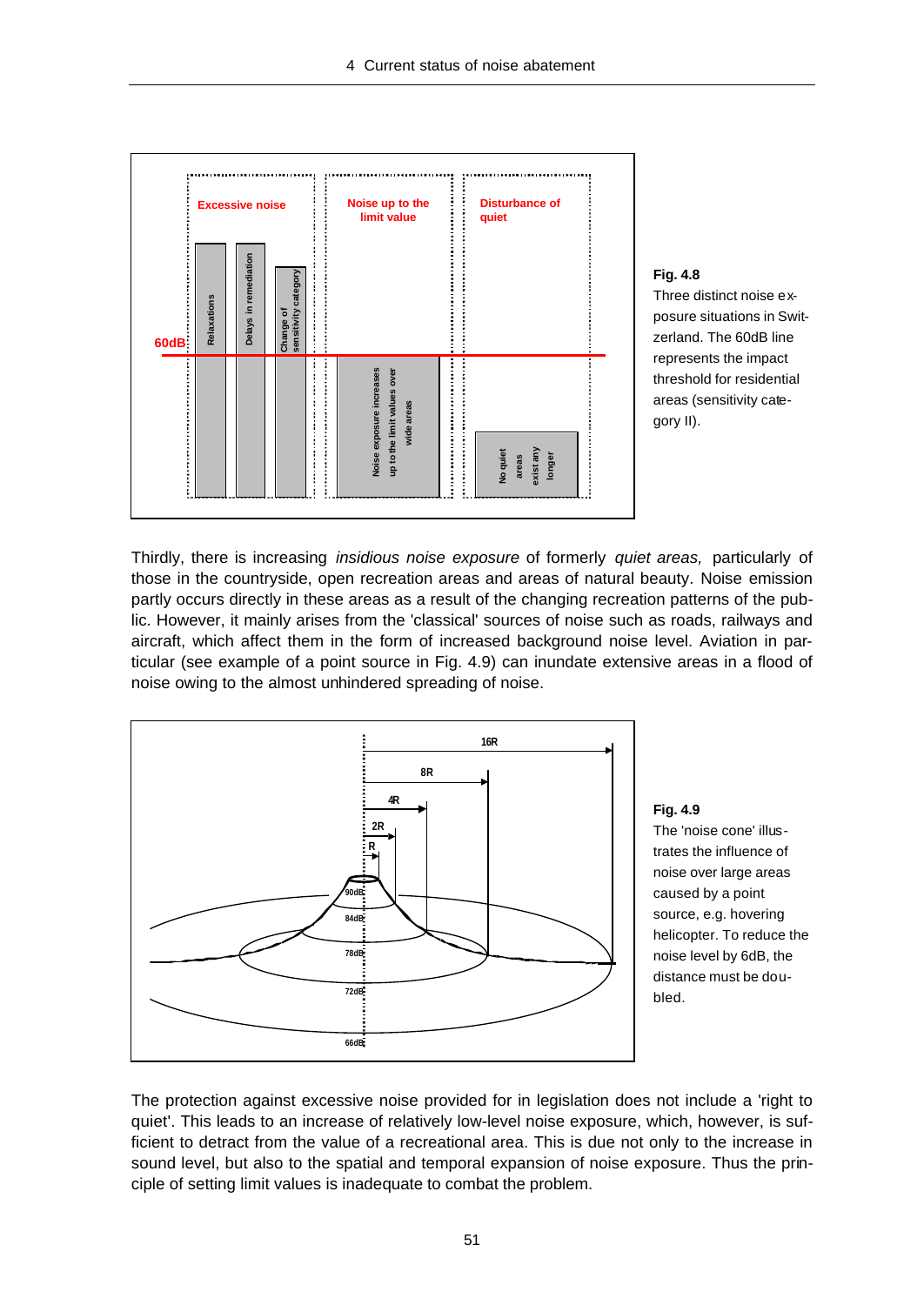Taken together, all these developments point to an increasing noise detriment to our living space, against which existing legislation is powerless to act.

#### **Status**

Switzerland has introduced obligatory type approval procedures for new vehicles to limit noise emission. The provisions were either taken directly from EU legislation, or are otherwise fully compatible with it. International provisions on aircraft emission have also been adopted. For aircraft, the provisions of the ICAO apply, in which Switzerland is represented by the Federal Office for Civil Aviation. No ordinance is yet available for type approval and labelling of appliances (lawnmowers, building machinery, etc.). Owing to its international involvement, particularly with the EU, Switzerland has only limited scope for manoeuvre in the field of approval regulations for vehicles, aircraft and appliances.

In implementing the preventive principle in development planning, a conflict exists between the needs of noise protection and the economic interests both of the owners of installations and of property. In consequence, preventive noise protection meets with vigorous opposition. Particularly in the case of new buildings and extensions of public and concessioned installations, the interests of noise protection are usually on a weaker footing than those of economics. A good example of this is Phase 5 of the extension project at Zurich airport involving additional noise far in excess of the limit values, for which no changes in the project were required. As a result, the scope for development planning in the communes is significantly curtailed.

In allocating land for new buildings, strong resistance to implementing preventive measures is often felt, since building land is scarce. Should excessive noise exposure prevent development of an area, this can lead to major financial loss and restricted freedom of residential development for the commune affected. This is particularly the case for airports, since there, structural and/or operational emission reductions are hardly possible, resulting in an effective ban on residential building in extensive areas around airports.

For new buildings with rooms sensitive to noise, the final prevention phase must be activated, i.e. the use of high-insulation external building elements and internal partitions. This type of prevention should prove simple to enforce, since (a) there is little conflict potential involved, (b) the costs of effective sound insulation represent only a modest proportion of total building costs, and (c) the latter measures result in appreciable benefit. The Swiss standard for noise protection<sup>22</sup> is currently being amended.

#### **Remediation**

By far the greatest need for noise remediation concerns the roads. The total cost of remediation amounts to some 3.4 billion Swiss francs. Till now, some 1.2 billion Swiss francs have been expended, representing approximately one-third of total remediation costs. The completion date of 2002 originally planned is expected to be extended by several years. This applies particularly to urban roads, for which Federal remediation subsidies are lower than for the motorways, and to the Federal highways. There is also a need for additional measures to accelerate road noise remediation. The principal reasons for the delays are the high costs, the difficult financial position of many cantons and the lack of a national noise abatement lobby.

Also, railway noise remediation is far behind schedule, mainly for financial reasons. The situation has now eased following acceptance by the electorate of the 'FinöV' proposals for financing public transport. As soon as the necessary legislation has been adopted and the financial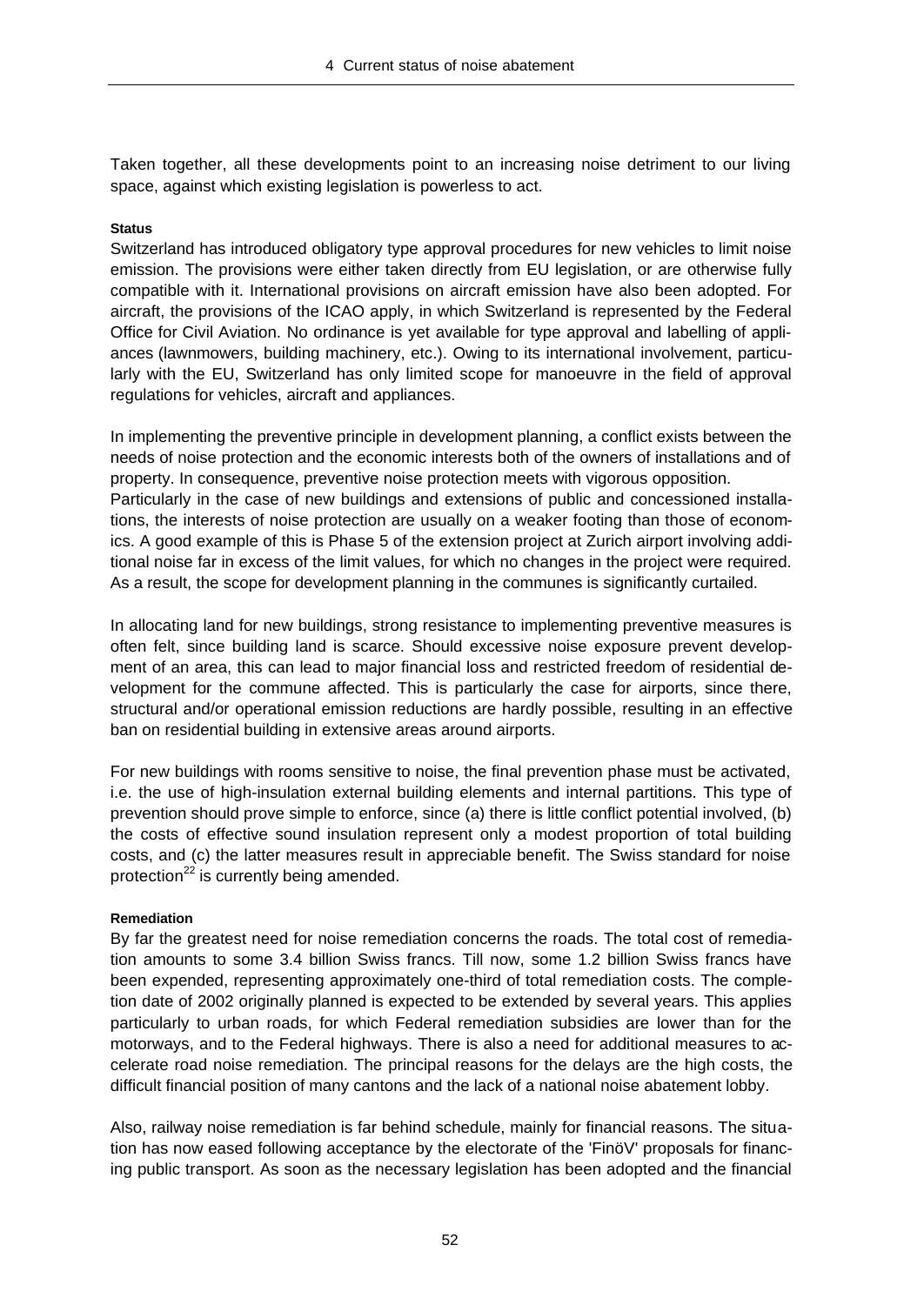expenditure approved by parliament, the remediation work can commence. It is planned to remediate all rolling stock by 2009 and to complete structural measures along the railway routes by 2015. The total costs of noise remediation amount to 1.2 billion Swiss francs. This does not include the rolling stock of foreign railway companies using the Swiss network. The goods wagons concerned represent over 75% of transit traffic through Switzerland<sup>15</sup> and therefore contribute significantly to railway noise exposure.

Remediation of the regional civil airfields with airline transport has been in progress for a considerable time, owing to the fact that for these, limit values were introduced when the NAO entered into force. Exposure limits for the national airports in Basel, Geneva and Zurich were not then specified. With the specification of limit values for all of the civil airfields in June 2001, remediation work at the major airports can now begin. In practice, this concerns purely noise protection measures on existing buildings, since the technical possibilities have been largely exhausted and operational restrictions are hardly enforceable. Prior to this, however, the noise exposure registers must be prepared for the national airports. In the NAO, the remediation work must be completed by 2016 at the latest, but according to airport regulations, part of the work must be completed considerably sooner. Estimates place the costs of this work at around 300 million Swiss francs based on the operating figures for 1997.

For industrial and trades plant, most of the remediation work has been completed. It is anticipated that all plant will have been remediated by the completion date in 2002.

Remediation of civil firing ranges is making good progress but is not equally well advanced in all cantons. The anticipated costs for structural remediation measures lie in the range of 90 million Swiss francs. It is not intended to extend the remediation deadline.

For military airfields, the remediation programme has commenced and should be completed by 2010. As for civil airfields, remediation consists principally of noise protection measures on buildings. The estimated costs of noise remediation amount to some 24 million Swiss francs, whereby preparation of the noise abatement register will cost 1.5 million Swiss francs. Due to increasing civil use of military airfields, the danger exists of an increase in noise exposure, and this could lead to an additional need for remediation.

The absence of exposure limits for military firing ranges and training grounds has not inhibited essential remediation work, since the regulations already issued embody the main assessment principles. However, the work cannot be completed until suitable exposure limits are specified in the NAO. The noise problem here is of relatively minor importance for the country as a whole. The remediation costs are expected to be comparatively low, due to the fact that noise protection can mainly be achieved by means of operational measures (e.g. time restrictions and use of simulators).

Remediation of a noise problem as specified in the LPE is only possible if the noise nuisance can be attributed to an installation. Thus in the case of loud voices and music from private apartments, and the slamming of car doors in the neighbourhood, noise abatement can only be enforced based on neighbourhood or municipal law. If, however, noise of this category occurs in connection with the operation of an installation (e.g. restaurant), this is taken as noise arising from an installation and is covered by LPE and NAO.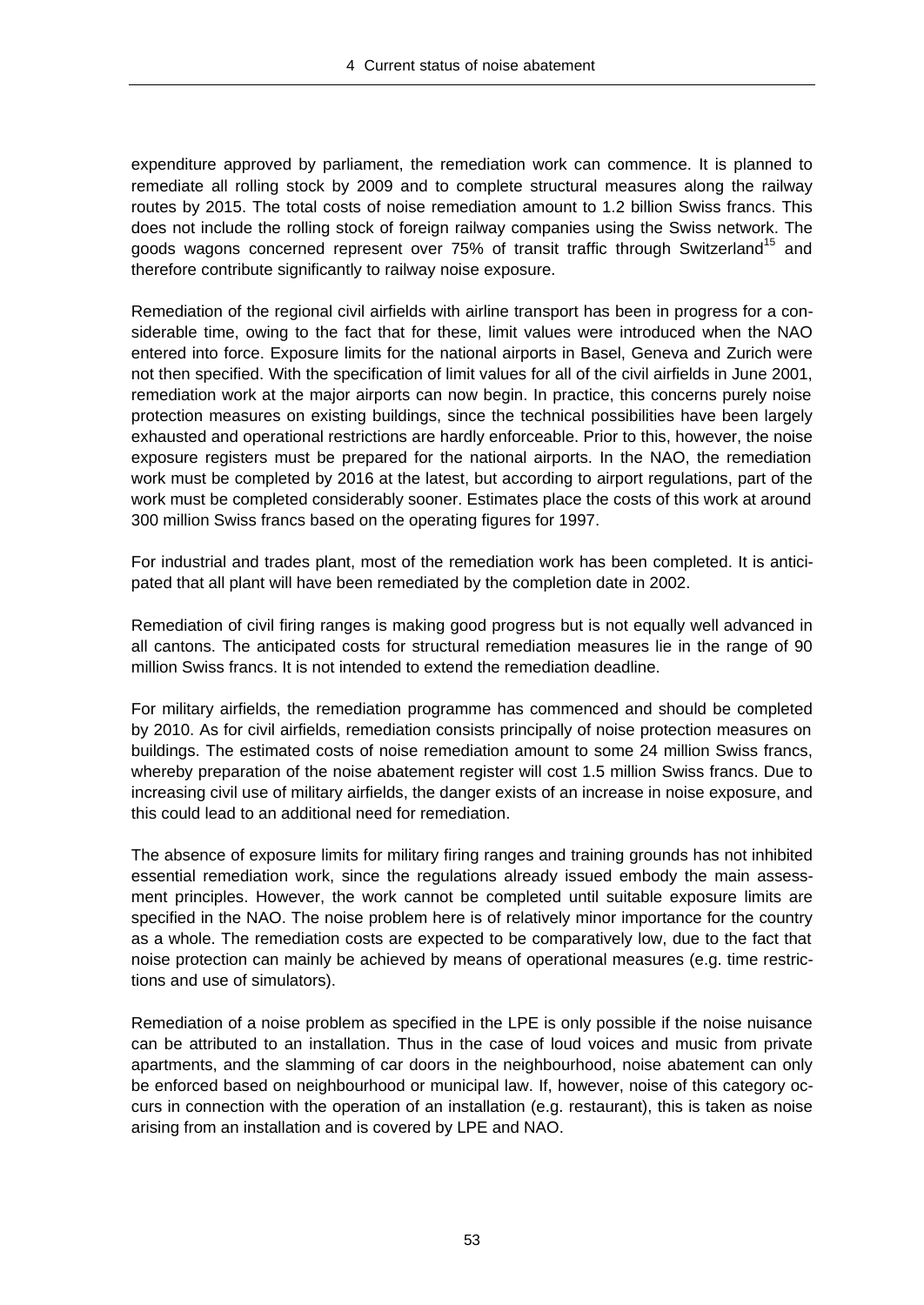#### **Coordination and controlling**

The authorities responsible for enforcement (Federal agencies and cantons) must make regular reports to SAEFL on progress made in noise remediation. Coordination on the part of SAEFL is of a strategic and conceptional nature and has the objective of ensuring consistent enforcement of the NAO in the whole of Switzerland, thereby ensuring a 'unité de doctrine'.

Without special authorisation, SAEFL cannot act to accelerate the enforcement procedure or to intervene in case of dissidence. The specialist Federal environmental agency is only consulted when complaints are filed with the Federal Court. However, certain control activities are possible in the case of road noise remediation. Here, the Confederation assesses the entitlement to subsidies from mineral oil tax revenues when reviewing the remediation programmes prepared by the cantons. While SAEFL is responsible for assessing the acoustic aspects and the commensurability of the measures, FEDRO is responsible for questions of road construction, transport technology and safety. However, since the Confederation can only review the cantonal projects, is not possible for it to accelerate the enforcement process. The plans for a 'New Financial Settlement' ('Neuer Finanzausgleich') will have an influence on this, since it is intended that lump-sum payments be made to the cantons out of revenue from the mineral oil tax.

#### **Consultation and training of the enforcement authorities**

In connection with the introduction of the LPE and the NAO, the Confederation intensively pursues professional training to ensure that both the cantonal and communal authorities, and private industry, have access to suitable specialists. However, now that remediation work has begun, this activity is no longer regarded as urgent and has been somewhat downgraded. Owing to a scarcity of personnel in the Confederation, professional training has been increasingly pursued in cooperation with the cantonal enforcement specialists (i.e. 'Cercle Bruit') and the Swiss Acoustical Society (SGA). It is now 15 years since the NAO entered into force, and many of the older experts in the specialist cantonal noise protection agencies will soon be coming up for retirement. These must be replaced by younger people. The Confederation must therefore take renewed action in the training field.

## **4.2.3 Future projects**

Noise monitoring (also see Chap. 4.2.2) will enable improved procedures to be introduced for the preparation of detailed emission and exposure maps, and their regular updating. Also, a more thorough procedure is planned to assess the quantitative and qualitative effects on the public than was hitherto possible on the basis of impact thresholds.

In the prevention field, the regulations concerning type approval of mobile appliances and railway wagons are to finalised. Currently, SIA standard no. 181 is being revised to accord with latest noise protection technology. For the noise remediation of roads, acceleration measures are to be prepared to enable remediation to be completed within the extended periods. Proposals for this are contained in a research paper $^{21}$ . In addition, railway remediation plans must be implemented, and the set completion dates complied with. Concerning coordination and controlling, implementation of the 'New Financial Settlement' must be carefully considered to ensure the parity of enforcement in all cantons.

For the future, training of cantonal enforcement specialists must be backed up by providing an adequate programme of training courses.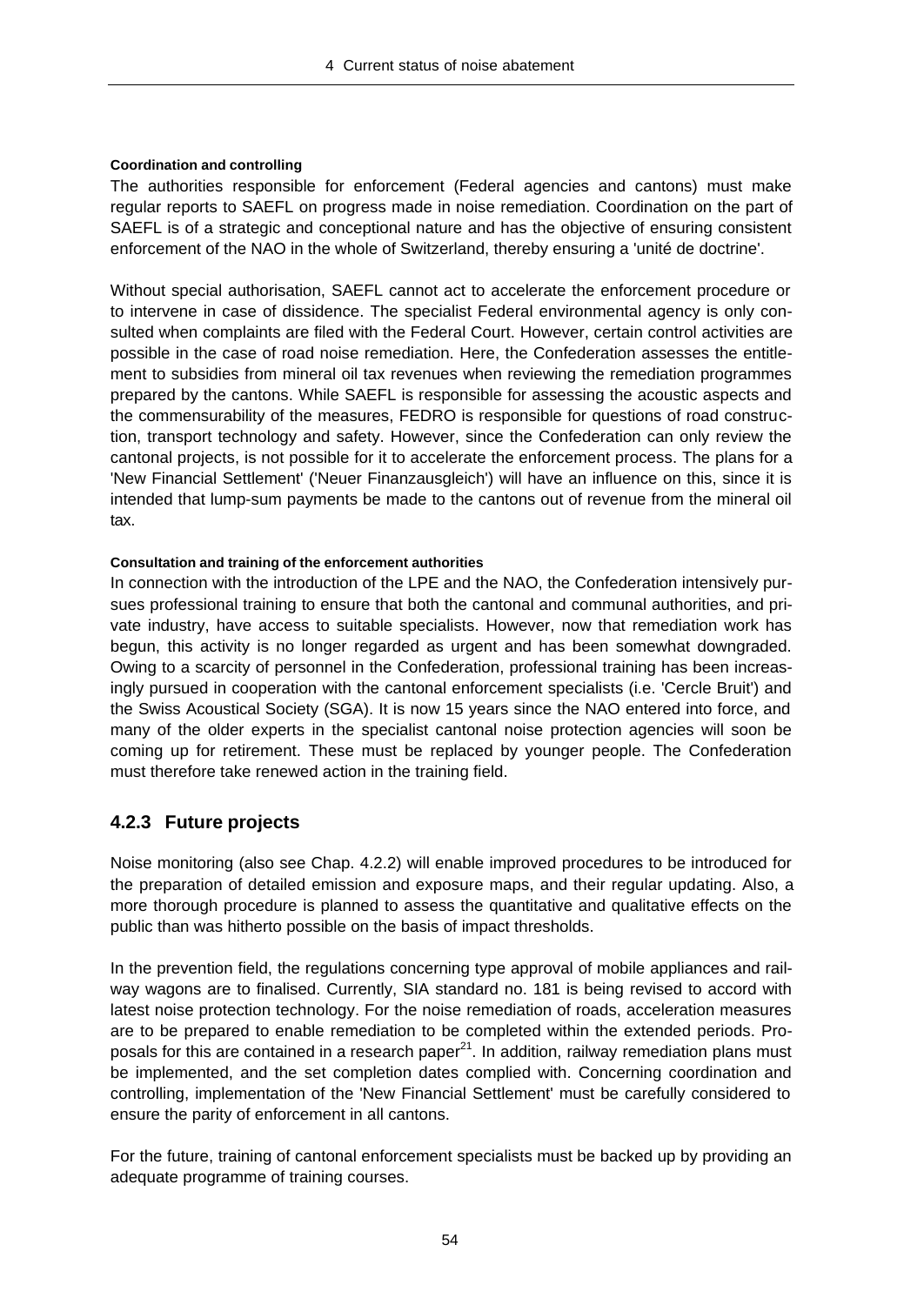## **4.3 Flanking measures**

#### **4.3.1 Tasks**

Flanking measures include the provision of a specialist consultation service. As opposed to the field of public relations, this concerns the preparation of expertises on scientific, technical, development planning and legislative themes in the field of noise abatement. Specialist consultation is directed mainly to the authorities, courts and private consultants, but is also open to others.

Public relations also belongs in this field. The task of public relations is to inform and sensibilise the wider public to the noise question, by direct contacts, publications and talks at meetings.

## **4.3.2 Current status**

SAEFL is the specialist agency responsible and answers over 500 enquiries on noise per year. These concern cases filed with the Federal Court, life-cycle assessments, approval procedures for drawings, professional questions on noise protection and development planning, parliamentary motions and international enquiries. In addition to the specialist cantonal agencies, which are responsible for these tasks at cantonal and communal level, Switzerland disposes of a relatively dense network of specialist agencies. Also, Federal and cantonal specialists frequently speak at national and international specialist meetings and congresses.

Consultation services on purely acoustic and measurement problems are provided both by private consultants and by the Department of Acoustics/Noise Abatement at EMPA. EMPA has the advantage of being able to cover both consultation services and basic research. It therefore provides a significantly broader range of services than the private sector.

A specialist consulting service must of course be able to draw on suitable experts. In Switzerland, only relatively modest provision is made for education and training in noise and acoustics, and none of the advanced education colleges has a chair for acoustics. Moreover, efforts began in 1999 to transfer the specialist centre for noise abatement at EMPA to another organisation. This would be tantamount to closing this faculty, and would seriously weaken the existing consultation and training services in noise abatement.

The task of public relations is principally to inform and advise the media and the public on noise questions. In addition to popular brochures, printed information, information sheets and talks at events and meetings, the Internet is playing an increasingly important role.

Despite the magnitude and universal nature of the noise problem, there is little public discussion of this theme in comparison to other environmental concerns. There is therefore a clear need for action to heighten public awareness of the need for lowering noise exposure and assuring greater quiet.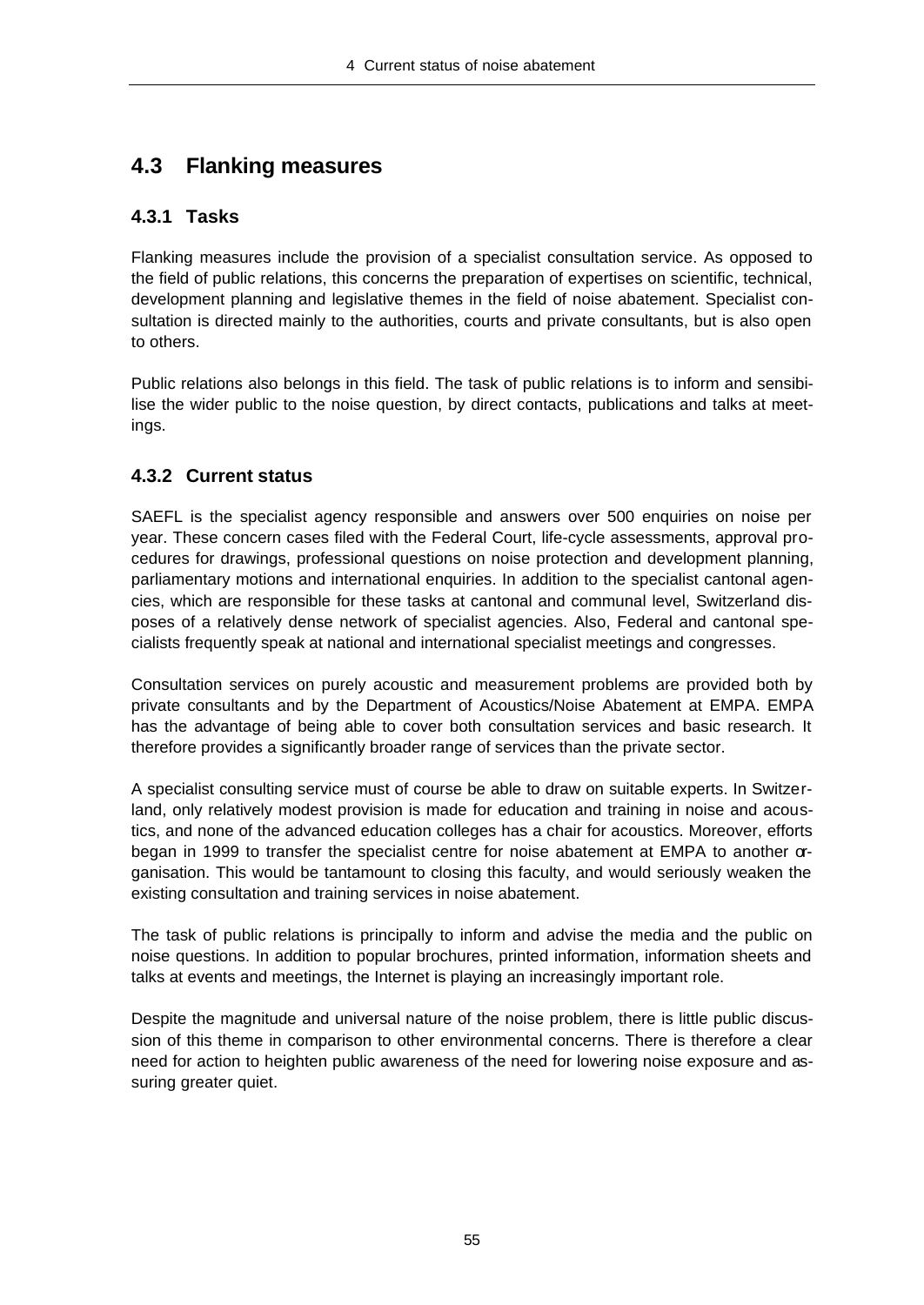### **4.3.3 Future projects**

At present, the SAEFL website is being extended to enable consultation services to be provided via this medium. It is also planned to couple this service with that of the cantons (involving cooperation with 'Cercle Bruit').

It is also planned to introduce training services for noise abatement at advanced level (universities, ETH, advanced colleges of education).

In public relations, popular brochures on noise and the safeguarding of quiet are planned to increase public awareness of this environmental issue.

## **4.4 Noise abatement in the EU**

#### **4.4.1 The beginnings**

In the EEC agreement of 1957, no mention was made of the environment. Not until 1972 did the former European Community adopt its first environmental action programme, in which, among other things, the prevention and polluter pays principle was accorded the status of a fundamental maxim. In the third environmental action programme (1982 to 1986), the safeguarding of human health figures as a central objective. Also, the increasing introduction of environmental policies in the transport sector is proposed. However, proposals of this nature are not legally binding. In 1990, it was resolved to found the European Environmental Agency. In 1991, the Community extended its involvement in environmental issues by founding the EU (Maastricht agreement).

The environmental policies of the European Community are directed primarily towards strengthening the markets within the Community by virtue of common regulations for emission limitation. Likewise, the principle of regulations on noise protection coordinated among member states is applied to avoid barriers to the free exchange of goods within Europe.

In the past, the decision-making process has repeatedly proved to be difficult. Despite the decision taken on 1.1.1993 that decisions by the Council of Ministers in environmental questions no longer have to be passed unanimously, but require only a qualified majority, proposals by the most progressive countries to introduce higher standards were rejected. Thus for legislation and standards, the principle of the least common denominator continues to be applied. The standard framework for legislation is the guideline in conjunction with binding objectives. The choice of ways and means of implementation remains with the national authorities. Guidelines must be carried over into national law within two years. A list of EU guidelines in the noise sector is given in Annex B.

In its fundamental 'Future Noise Protection Policy (1996)' Green Book<sup>11</sup>, the EU Commission outlined its future noise protection policy. As a result, specialist working groups (WG) were established (see Fig. 4.10). The programme was officially inaugurated at the 'Future Noise Policy in the EU' conference in Copenhagen (September 1998). The programme, whose objective is to unify noise abatement policy, is to be concluded in autumn 2002.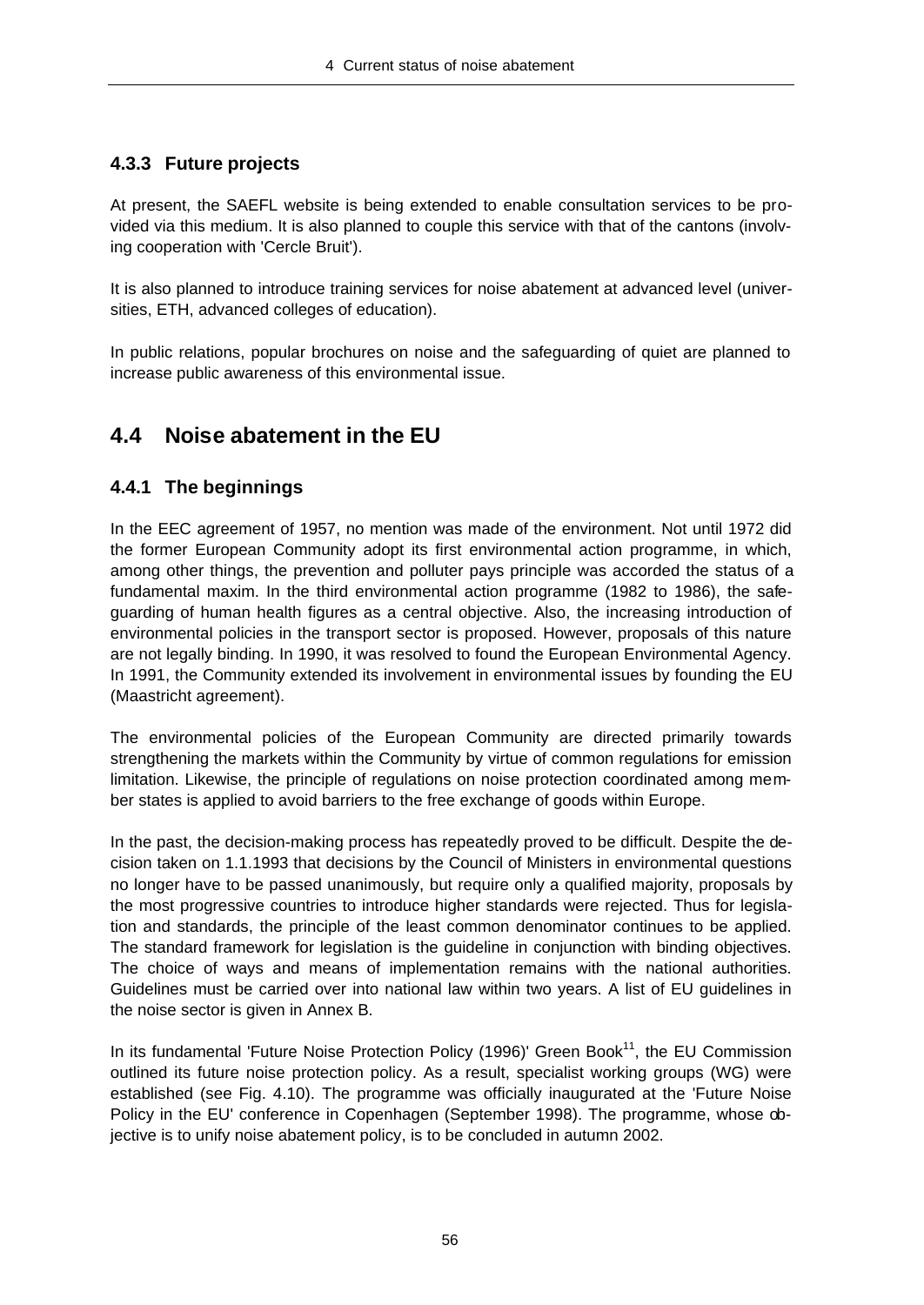

## **4.4.2 The 1996 EU Commission Green Book**

The EU Green Book identifies noise as an important local environmental concern. Transport is clearly the principal perpetrator, while noise from industry and recreational activities fall far behind it. Noise protection policy would appear to enjoy lower priority than is accorded to air and water pollution.

Previous EU noise abatement measures concerned certification of vehicles and technical improvements at source. The EU is also engaged in research on noise effects, which includes that of multiple acoustic exposure – a theme that Switzerland is also working on.

On the basis of studies and comparative assessments, a rating sound level of 65dB is regarded as generally acceptable, while an exposure level between 55 and 65dB is regarded as substantial. As Swiss investigations have also shown, the disturbance effect of a particular sound level depends on noise category. Thus the Green Book notes explicitly that in some countries, railway noise enjoys a bonus of approximately 5dB over road traffic noise. The report does not mention other 'privileges' (e.g. for aircraft noise).

Overall, the EU Commission anticipates a continuing and unacceptably high level of noise exposure, which is expected to increase further as a result of the increase in the volume of traffic. A further reason for the aggravation of the noise problem is the increase in exposure times, not least as a result of 'just-in-time' production, resulting in increased demands on transport services.

## **4.4.3 Current EU objectives**

Proposals published in July 2000 for a new quideline<sup>12</sup> are of central importance for the assessment and combating of neighbourhood noise. The draft assesses the results of previous activities as being «generally inadequate». The Commission concludes that political inactivity will further exacerbate the noise problem, and proposes a number of «coherent and effective» approaches. These address noise from road traffic, the railways and aircraft in the vicinity of airfields, and emissions from industrial and trades plant.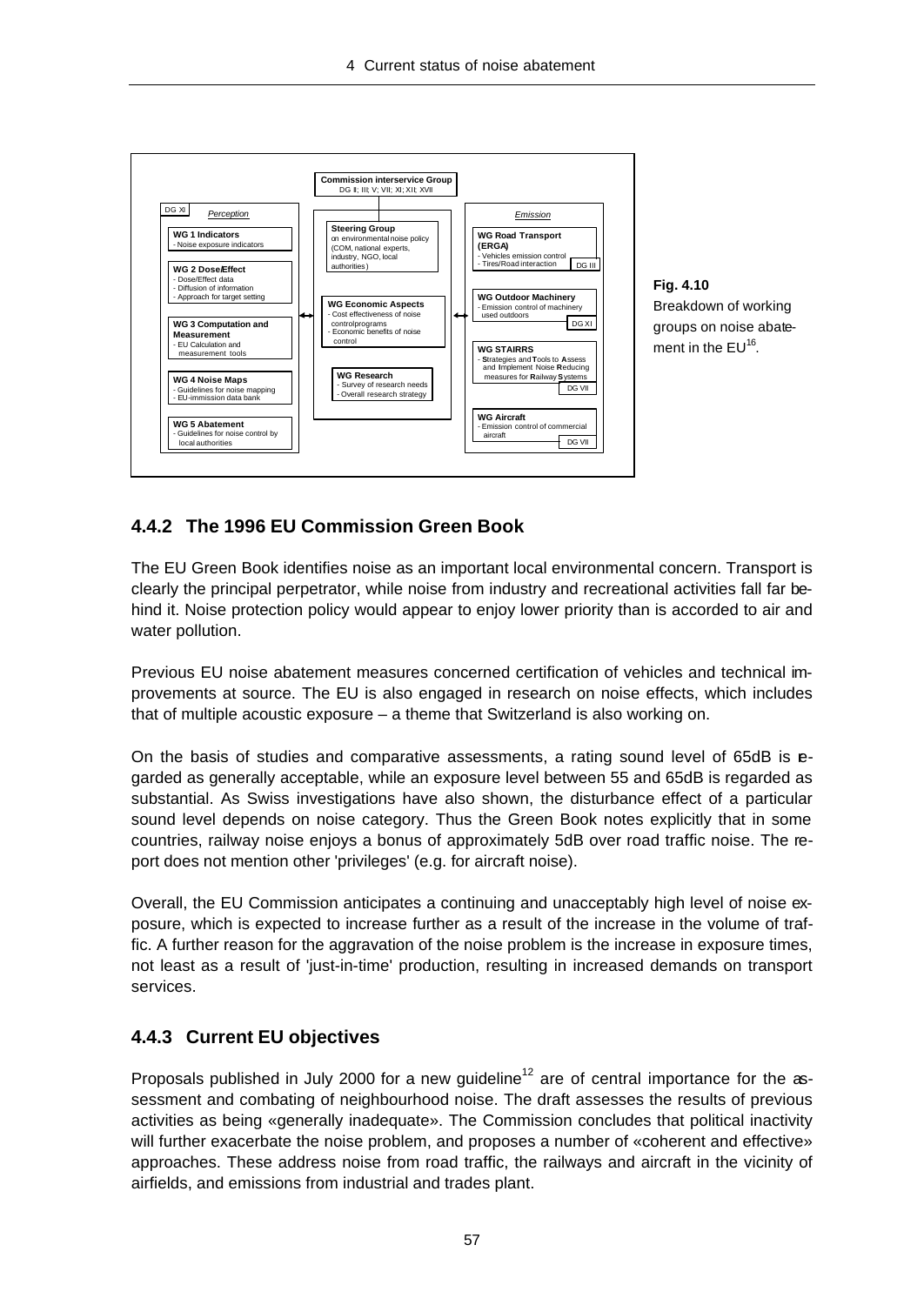The guideline proposes harmonisation of the noise indices and assessment methods for neighbourhood noise, and the preparation of information on noise exposure in the form of noise maps. Action plans are to be prepared at local level based on the exposure anticipated. The ramifications of the Commission proposals are as follows:

- L<sub>den</sub> and L<sub>night</sub> are the noise indices to be used in future. Here, L<sub>den</sub> is a continuous sound level that weights the various daily intervals (07.00–19.00 hours; 19.00–23.00 hours; 23.00–07.00 hours) differently.  $L_{night}$  is the uncorrected equivalent continuous sound level calculated for 8 night hours over an assessment interval of one year. This appears particularly suited to the assessment of sleep quality and sleep disturbance problems, and problems of falling asleep.
- **-** A phased time plan is provided for preparation of the noise maps, which must be completed by 2010 at the latest. Thus the noise maps for the conurbations must be completed not later than 3 years after introduction of the guideline. The maps must detail the existing and anticipated noise situation on the following counts: noise index, non-compliance, limit values, number of, and impact on, people, number of dwellings, cost-benefit analyses on noise abatement measures or scenarios, etc. The noise maps must be revised every 5 years. Also, there are minimum standards for noise map software. For the preparation of noise maps in border areas, a need for cooperation is foreseen, and this also concerns Switzerland.
- **-** The noise maps form the basis of the action plans. These must be prepared by the end of 2005 at the latest for all of the main highways, main railway routes, major airports and conurbations with over 250 000 inhabitants. The completion date for conurbations with over 100 000 inhabitants is 31.12.2010. All of the action plans must be revised at 5 year intervals.
- **-** Noise maps and action plans must be made available on-line on the Internet or via other channels two months at the latest following their approval.

The new draft guideline does not call into question the sovereignty of individual states. The EU is responsible for the introduction of common indices and calculation and measurement methods, EU-wide monitoring of noise exposure, and strategies for improving the noise situation, the exchange of information and legislation. As far as limit values, noise maps, information of the public, etc., are concerned, the EU will only specify minimum requirements, guiding principles or general objectives. On the basis of this, the member states will develop their own noise abatement approaches and methods.

## **4.4.4 Future projects**

Although Switzerland leads the international field in many areas of noise abatement, present developments in the EU will not be without their consequences for this country. Irrespective of possible future membership of Switzerland in the EU, harmonisation of noise abatement policies must be considered. This is necessary on the one hand on the emission side (type approval for vehicle noise emission) in view of the Federal Law relating to Technical Barriers to Trade. On the other, noise abatement efforts in Switzerland will profit from the synergies resulting from cooperation with the EU. Although noise occurs in most cases as a local phenomenon, it results primarily from global causes (e.g. internal, transit and air traffic). In view of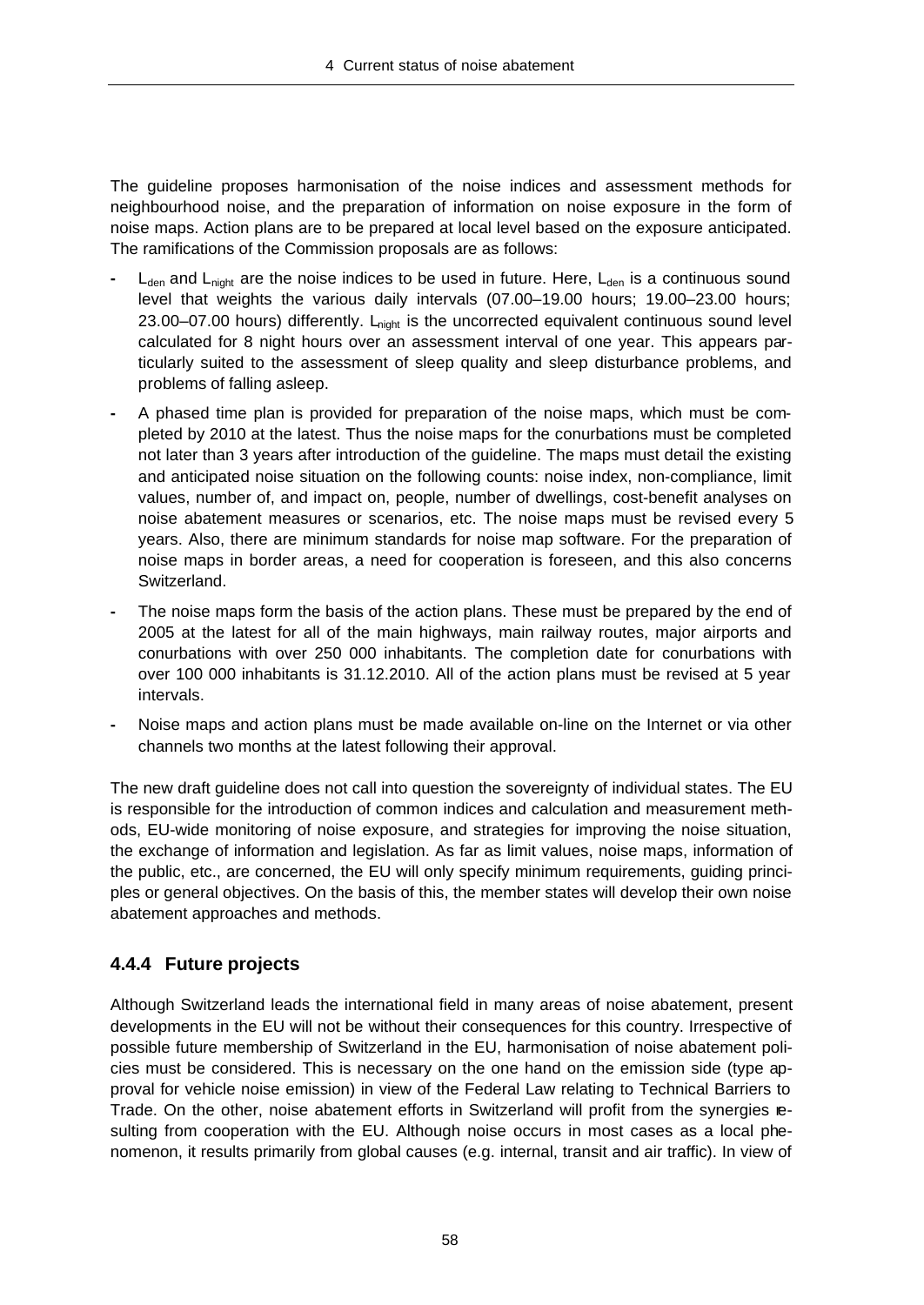existing political and economic relations with other countries, a national policy of 'go-it-alone' in the specification of traffic emission restrictions (the principal source of noise) appears illusory.

As a non-member of the EU, Switzerland can at present only participate to a limited extent in European activities. Despite this, she cooperates in standardisation (ECE, VDI, DIN) and in the investigation of health impacts (WHO). In addition, there is a regular exchange of information with foreign research and specialist agencies. This however does not release Switzerland from the obligation to coordinate its noise abatement policies more intensively with the EU. In particular, there is a need for action in connection with future projects as follows:

- **-** Consideration of the consequences of EU policies on content and enforcement of the NAO.
- **-** Coordination of methods of data acquisition and their harmonisation between the EU and Switzerland.
- **-** Extensive participation in European noise abatement activities (science, law, enforcement, information, etc.).
- **-** Cooperation in the establishment of noise maps and action plans in border areas.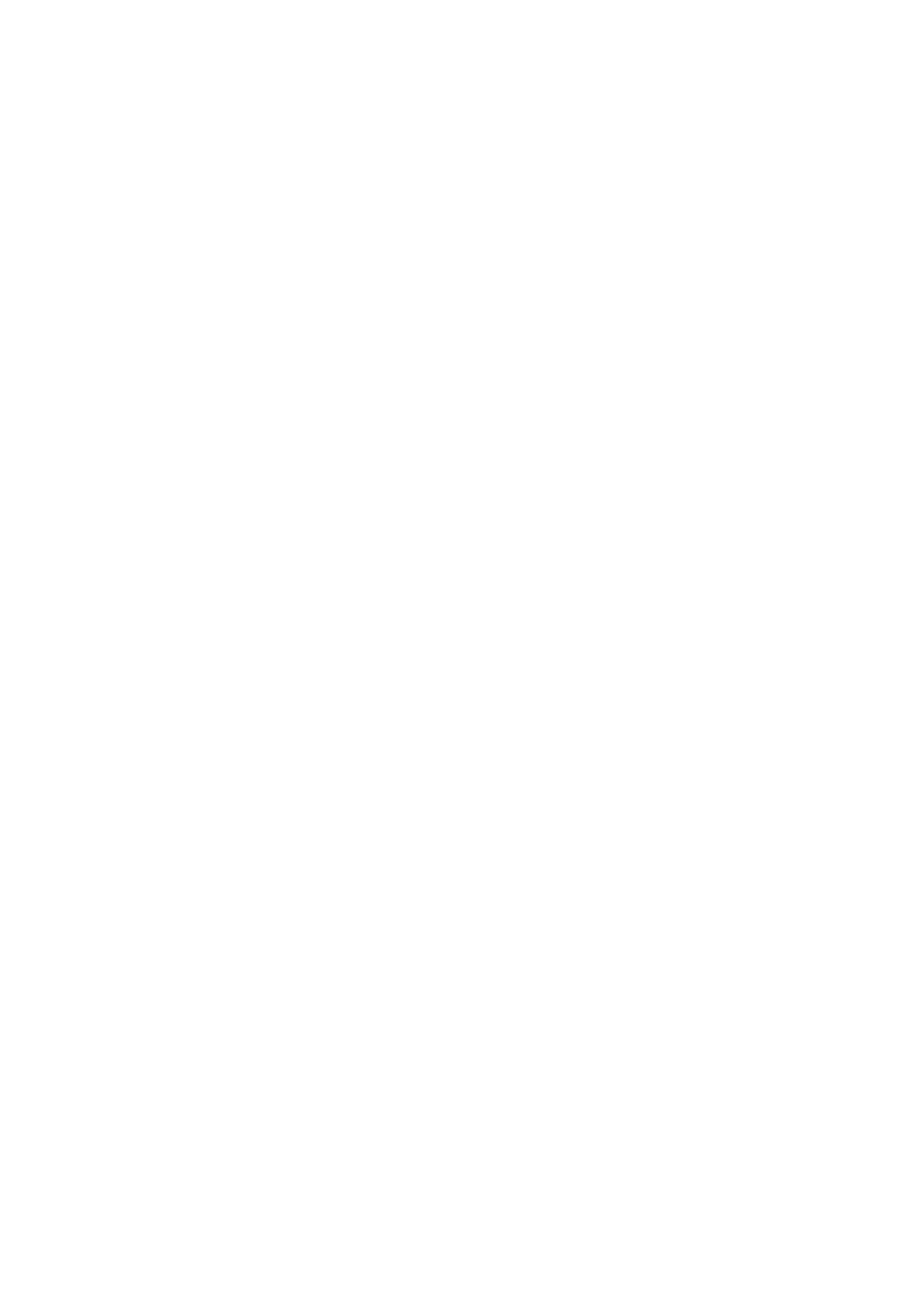# **5 Critical review of objective and strategy**

Noise legislation has the objective of providing «protection of human beings from hazardous or undesired exposure to noise». To achieve this objective, the authorities have in the past performed specific tasks in the areas of 'fundamentals', 'implementation' and 'flanking measures'. By fulfilling these in an optimal fashion, it was expected that the noise problem could be brought under control.

However, the current situation in noise abatement (Chap. 4) clearly shows that although much has been achieved, the goal has by no means been reached, as seen from the fact that large sections of the population are still subject to substantial noise exposure. It should therefore come as no surprise that many people are dissatisfied with current noise abatement policies, since it is clear that existing legislation does not provide adequate protection from noise. Criticism has been voiced that the noise abatement strategy laid down in the LPE and NAO is not adequate, and that the set objectives do not pay sufficient attention to the needs of the population.

From experience gained till now, it is already clear that even when all the existing projects have come to term, the central objective of noise abatement can only partly be realised (Fig. 5.1). The problems arise as a result of the limited objectives and the strategies adopted, restricting noise abatement policy to such an extent that comprehensive protection of the population and the habitat is not possible. Thus there is an evident need to rethink the objective and strategy of noise abatement policy.



**Fig. 5.1** Improved noise protection of the population and the habitat requires not only implementation of the existing projects but also reconsideration of the objective and the strategy.

In the following chapters, the objective and the six principles of the strategy (see Chap. 3) are reviewed in order to identify their strengths and weaknesses and gain new ideas in the interests of a more effective and efficient noise abatement policy.

## **5.1 Analysis of objective**

The basic objective of noise abatement is the «*protection from hazardous or undesirable effects, so that the residual exposure does not substantially affect the well-being of the population according to current technology or experience»*<sup>23</sup>. This formulation addresses primarily the psycho-social aspects of health, and in doing so implicitly includes detrimental effects on the body.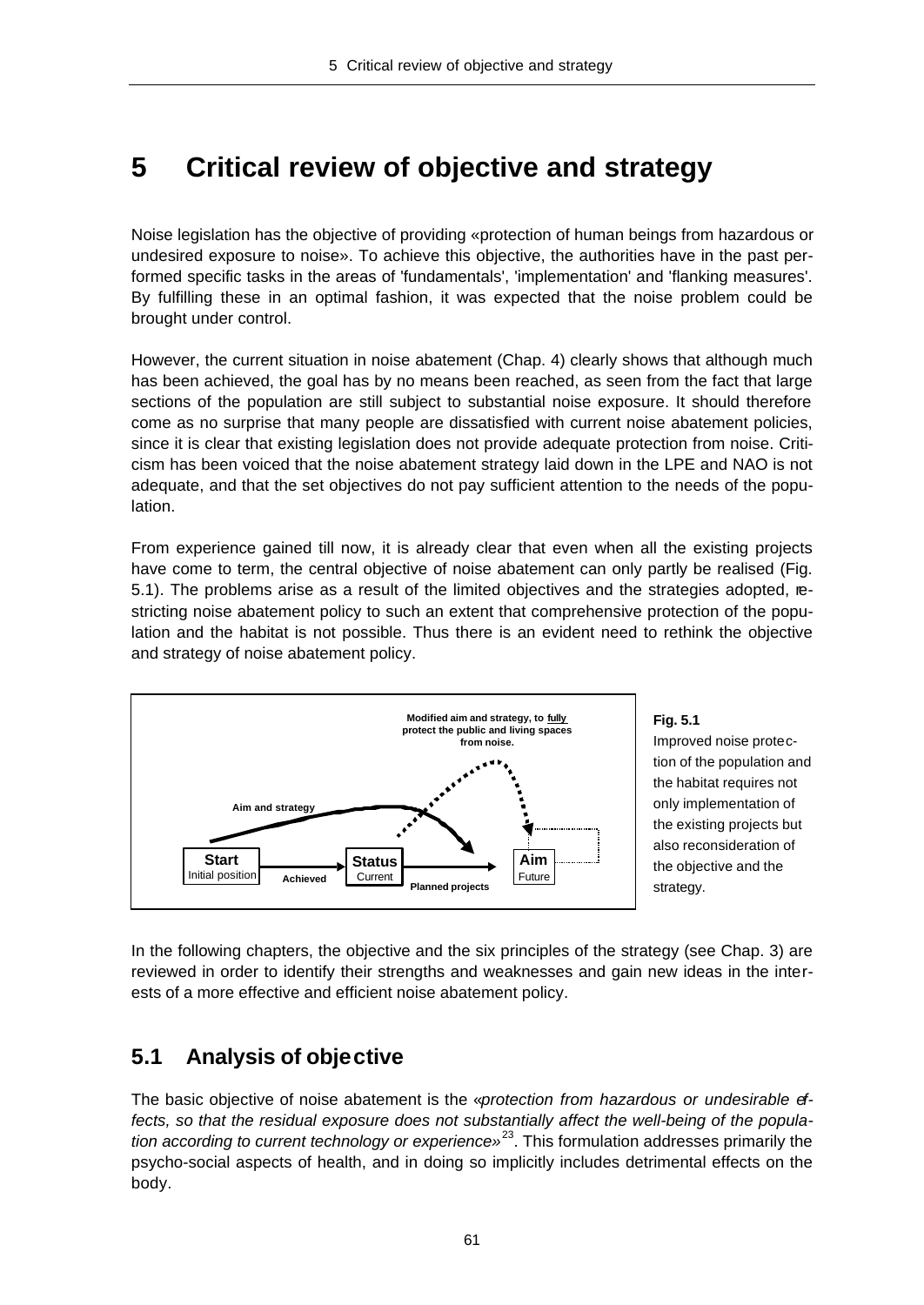

It is interesting to compare the definitions of health given by the WHO and the LPE. The expression «state of complete bodily, mental and social well-being» adopted by the WHO (see Chap. 2.2.1) is more far-reaching than that of «significant detriment to well-being» of the LPE. There exists a domain between the two terms «complete well-being» and «significant detriment to well-being», in which the «well-being of the population is disturbed». Under the WHO interpretation, this represents a *de facto* detriment to health.

Furthermore, the 'acceptability threshold' on which the exposure limits are based is not precisely defined, so that for noise exposure in the region of the impact thresholds, 15 to 25% of the population still feel themselves heavily disturbed (see Chap. 5.2.1 (Assessment principles) and Annex A (Determination of exposure limits)). As a result, impairment of the well-being and detriment to the health of large sections of the population could not be prevented even if the provisions of the LPE were to be complied with.

A further important problem arises in connection with the protection concept embodied in the LPE and the NAO. The protection concept focuses mainly on buildings with rooms sensitive to noise, thereby neglecting outdoor living spaces. Also, although noise protection is recognised as an important component of landscape protection<sup>4,10</sup>, the narrow formulation of the NAO restricts noise protection in practice to the installation of noise protection windows and to 'barricading' the population. Thus noise abatement policy lacks the necessary tools to maintain quieter areas and to bring noisy zones back into harmony with the natural 'soundscape'. The widespread desire of the population for a quieter life may be seen as a yearning for a harmonious and natural sound environment. A landscape which is presumed to be 'protected' – and this includes recreational areas bordering residential areas such as gardens, parks and recreational areas – but is subject in reality to continuous noise from cars and jets, cannot satisfy these demands, but on the contrary suffers a loss as a result of the noise.

To find a solution, an extension of the set objectives would appear necessary. Thus to ensure an intact and natural environment for the population, noise abatement policy must be extended beyond the concept of **comprehensive protection of human beings** to include the **protection of whole areas**.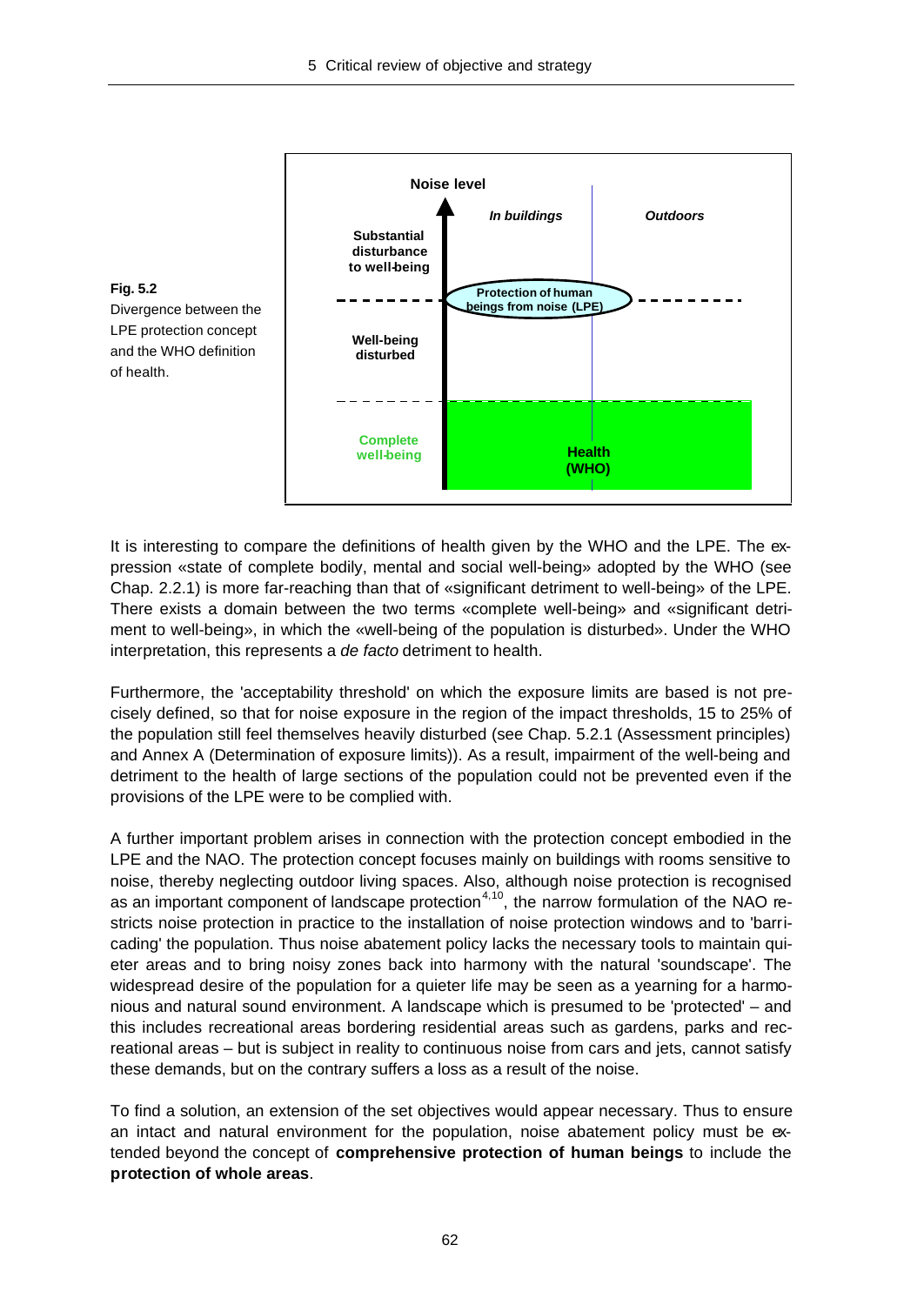## **5.2 Analysis of strategies**

### **5.2.1 Assessment principle**

There are two basic problems in assessing noise exposure as follows.

The first is that sensitivity to noise cannot be assessed entirely on the basis of physical sound properties, but is affected by moderating factors (see Chap. 2.2) (although these lessen with increasing sound intensity). This has the disadvantage that it is often only possible to assign part of the 'damage' to those responsible for the noise. This also relativises the impact of noise exposure, and there is a tendency to play down its gravity. Although the causal relationship between noise emission and noise disturbance (dose-effect relationship) is not clearly demonstrable except at high noise intensity, many people feel disturbed at much lower intensities.

Secondly, noise, or sound, are subject to rapid fluctuations. While the level of soil pollution (for example) remains relatively constant for decades or centuries, and the level of air pollution changes over hours or days, noise exposure fluctuates within seconds, making its assessment more complex.

The problem of fluctuating noise intensity may be solved by averaging the sound levels based on their energy content. By this means, the phenomenon may more easily be quantified and is simpler to apply than the time distribution of the sound. However, the averaging process suppresses the peak values and ignores the disturbing effects of intermittency. To account for this effect, the equivalent continuous sound level is weighted by a constant K, giving a rating sound level of  $Lr = Leq + K$ . The constant K is dependent on the specific properties of the sound such as its tonal and pulse content. This procedure can only be applied to types of noise that are more or less continuous. In cases where the moderating factors (voices, music, etc.) have a major effect on the sound, this procedure fails. At the present time, no comprehensive or practical solution for consistent assessment of this type of noise is available.

Another problem arises from the practice of assessing the different types of noise independently, since this does not allow for consideration of the effects of combined sources. Also, independent assessment leads to a schism among those protesting against noise, and weakens their opposition. Thus although action groups exist to combat local noise problems, no powerful interregional lobbies have been formed at political level to tackle noise problems as a whole.

A further drawback of the present procedure for assessing the noise nuisance is the dependency of the exposure limits on the exploitation zones. The decision to specify exposure limits in mixed zones (ES III) that are less restrictive than in pure residential zones (ES II), despite the fact that persons in ES III are equally sensitive to noise as those in ES II, is based on economic considerations. The extremely restrained designation of exploitation zones of type ES I is presumably based on similar considerations, the result being that only very few areas have been assigned to ES I in Switzerland.

In assessing the noise nuisance on the basis of limit values, there is a danger that this procedure will be extrapolated to all forms of noise, although this is known to be inadequate in many cases (voices, music, etc.). Thus noise situations of this type are increasingly assessed by means of sound recording. As mentioned in Chap. 4.2.2 (Monitoring), a further disadvantage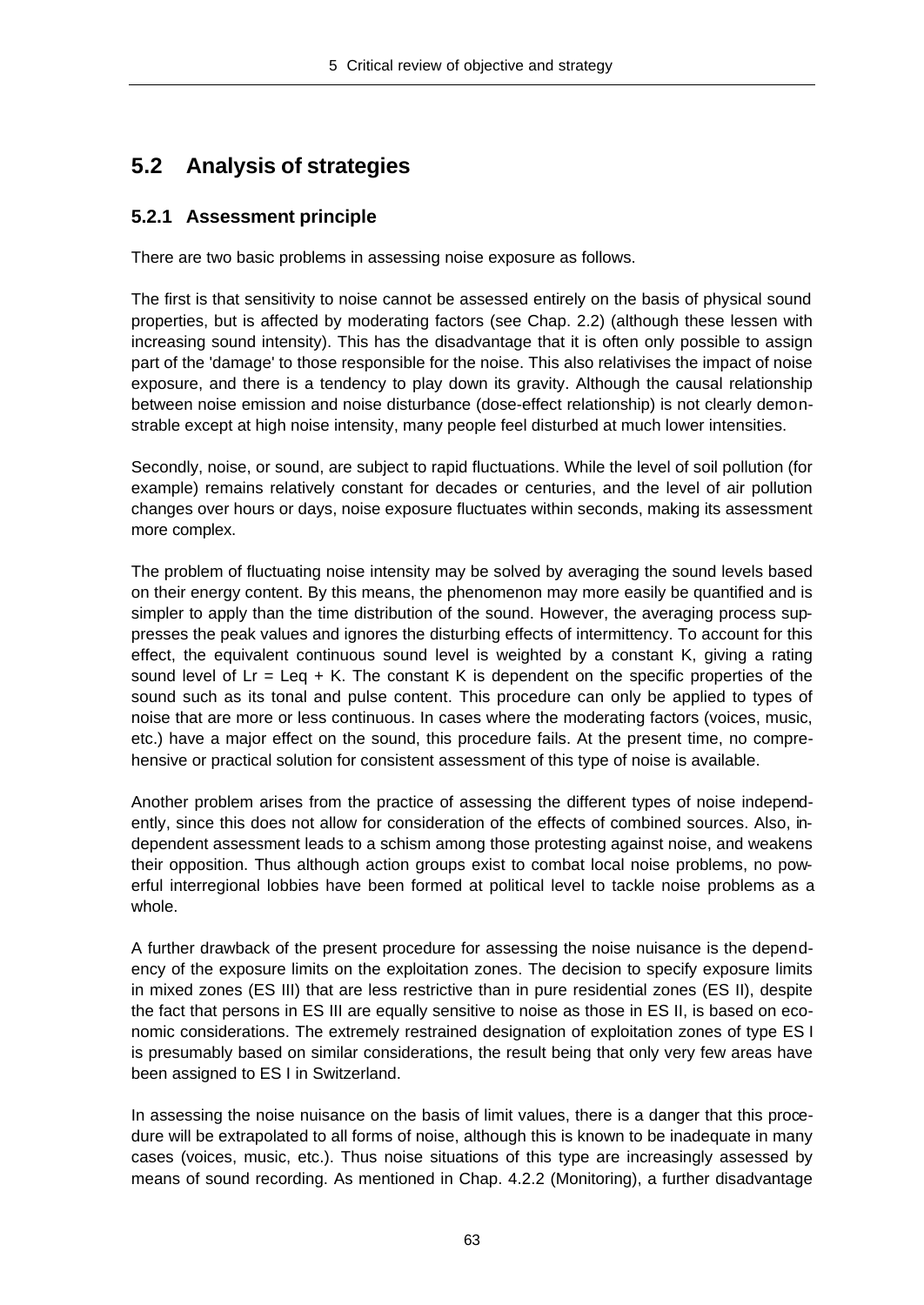of limit values is that they do nothing to prevent the insidious increase in noise exposure in quiet countryside areas. This is true even where the exposure approaches the limit value. There is therefore a need for additional procedures in order to protect quiet areas from noise. Both for residential and countryside areas it is therefore necessary to inquire to what extent the traditional form of noise abatement using limiting sound values should be supplemented by a more active structuring of the acoustic landscape. Here, the so-called 'soundscape' method (see Chap. 2.2) may be applied to alter the moderating factors (that are decisive for assessing the effects of noise), in such a way that the noise present is experienced as a natural sound landscape. Thus, for example, noise barriers that are transparent or have a natural appearance are found to be more effective than concrete structures.

#### **5.2.2 Source principle**

The principle of applying measures primarily at source is necessary to protect whole areas from acoustic 'pollution'. However, the legal term 'measures at source' in the NAO is not without its problems. While traffic or speed reductions lead to a proportional reduction in emissions, a noise barrier provides only limited protection to local areas depending on their distance from roads. Despite this, no legal distinction is made between these more or less effective methods.

A further weakness of the source principle is that apart from 'economic acceptability' and 'reasonableness' it specifies no criteria on which to choose between measures at source and those at point of exposure. If it is decided to provide noise protection for the building occupants, this is usually the cheapest procedure. Although the costs of this have to be carried, no further measures are required. The cost progression (i.e. high costs for measures at source, low costs for measures at point of exposure) is diametrically opposed to the source principle, i.e. high priority for measures at source.

## **5.2.3 Prevention principle**

The objective of prevention is to prevent future noise problems and to halt the increasing exposure to noise. To this end, regulations have been introduced for those causing the noise to cover the principal areas (type approval for road vehicles and planning values for new installations). On the exposure side, the Confederation has issued regulations for the assignment, development and building of building zones, and standards for noise protection partitions for new buildings.

In spite of these provisions, loopholes in prevention legislation still exist. Thus no regulations exist for railway vehicles and mobile appliances (lawnmowers, building machinery, etc.) and the measurement methods specified for vehicle type approval do not entirely reflect the everyday situation. Also, economic considerations have led to restrictions on prevention. This is clearly illustrated by the general provision to the effect that noise emissions must be reduced as far as this is technically and operationally feasible and economically acceptable. Particularly for development planning prevention (planning values for new installations), the prevention principle is breached by the possibility of relaxations in cases where the public (and with it, economic) interest is involved. For new private installations for which relaxations (in the range between the planning values and the impact thresholds) have been granted, no protection provisions – i.e. not even the installation of noise protection windows – are required. Only in cases where relaxations have been granted for new public or concessioned plant with noise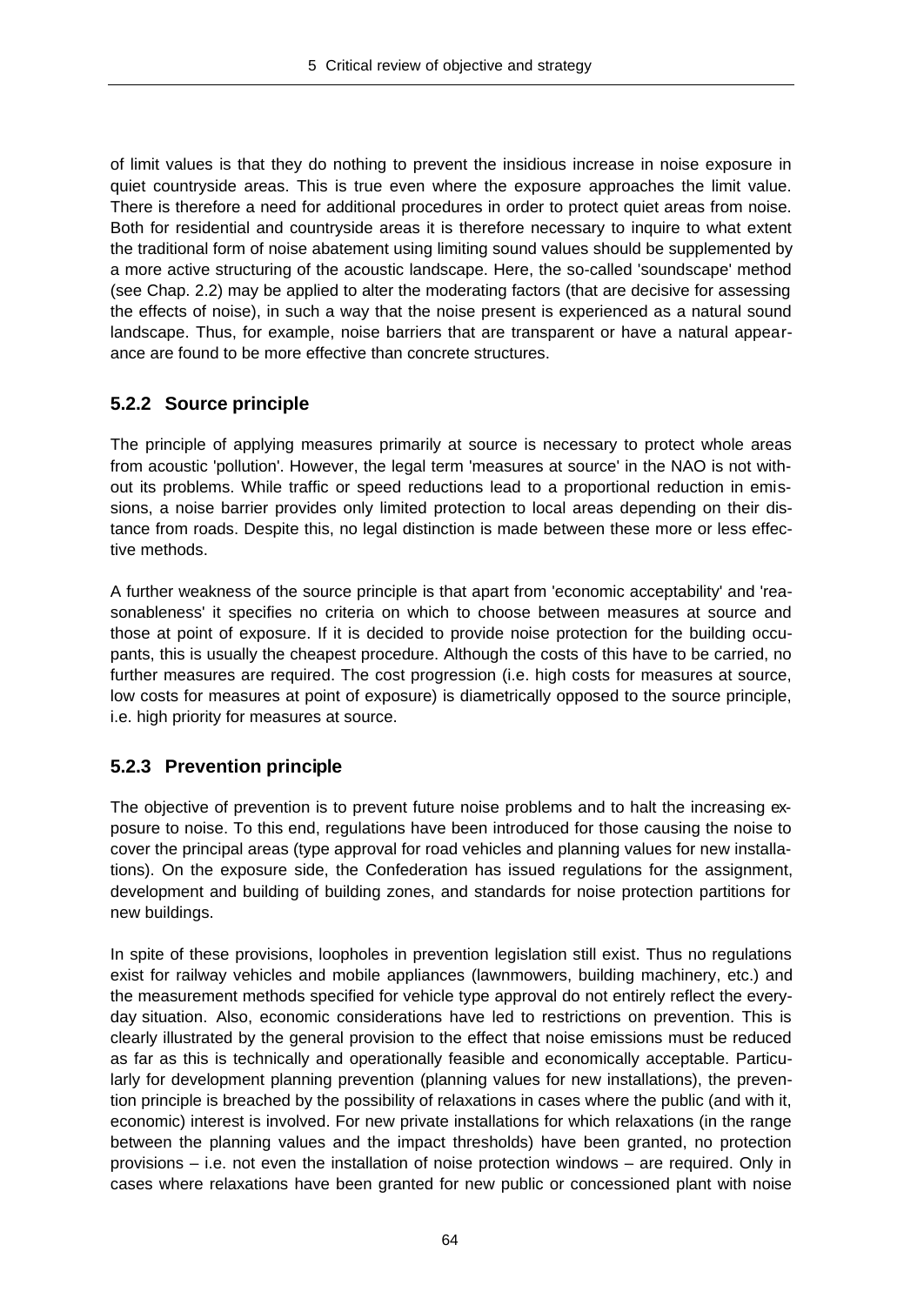levels exceeding the impact thresholds must those causing the noise bear the costs of noise protection measures. Beyond this, no further requirements apply. In distinction, the regulations for the designation and development of building zones in noisy areas, and the erection of buildings in these, are considerably more stringent. Though exemptions are also allowed for these, they are not so far-reaching as in the case of new installations. In other words, restrictive application of the relaxation rule penalises property owners (building prohibition) and the communes (hampering of residential development) to a greater extent than those causing the noise. Further, the manner in which the NAO is applied often hinders comprehensive development of building zones, falsifies the statistics on building land and increases the pressure on undeveloped zones. In general, the problem of noise is insufficiently considered in the sectoral and regional plans, which is tantamount to neglect of the prevention principle in development planning, as shown by recent experience at Zurich airport.

## **5.2.4 Remediation principle**

The remediation principle is intended to eliminate existing noise problems, and is necessary not only to halt the noise increase, but actually to reduce it. However, the exceptions specified heavily restrict the effectiveness of the remediation principle. These were introduced primarily for economic reasons, although it is true to say that investments in noise protection measures also accrue to the benefit of the national economy and create employment.

Under existing legislation, noise remediation must be carried out if it is economically acceptable and reasonable. If it is not, those concerned can demand relaxation of the regulations. Thus as long as economic interests have priority, noise protection can only partly be enforced.

Also, there exists an inequality of treatment in granting relaxation. Thus for public and concessioned installations, relaxation can go beyond that for private installations, although the former (roads, railways and airfields) are responsible for the major part of the noise nuisance. Moreover, owners who do not remediate installations with emissions lying between the impact thresholds and the alarm values suffer no cost burden, since under environmental legislation, the costs of noise protection windows must only be borne if the *alarm values* are exceeded. Only in cases where a public or concessioned installation is significantly altered, is the public entitled to noise protection measures if the impact thresholds are exceeded. Measures going beyond these are mostly not implemented (e.g. limitation of the relaxation period, compensation for those affected). Till now, delays in remediation work have led merely to the extension of the allowed periods, and have not resulted in sanctions. Concerning the completion dates for remediation, the question also arises as to whether remediation should better be regarded as an ongoing task, since noise protection measures taken in the past could prove insufficient in the wake of changed traffic patterns, increased traffic, etc.

The legal requirement to ensure protection of urban character, nature and the landscape in building construction (and thus also in remediation work) further reduces the effectiveness of noise protection. This situation is a typical conflict of interests, and here, a middle way must be found between the above concerns and the interests of noise protection.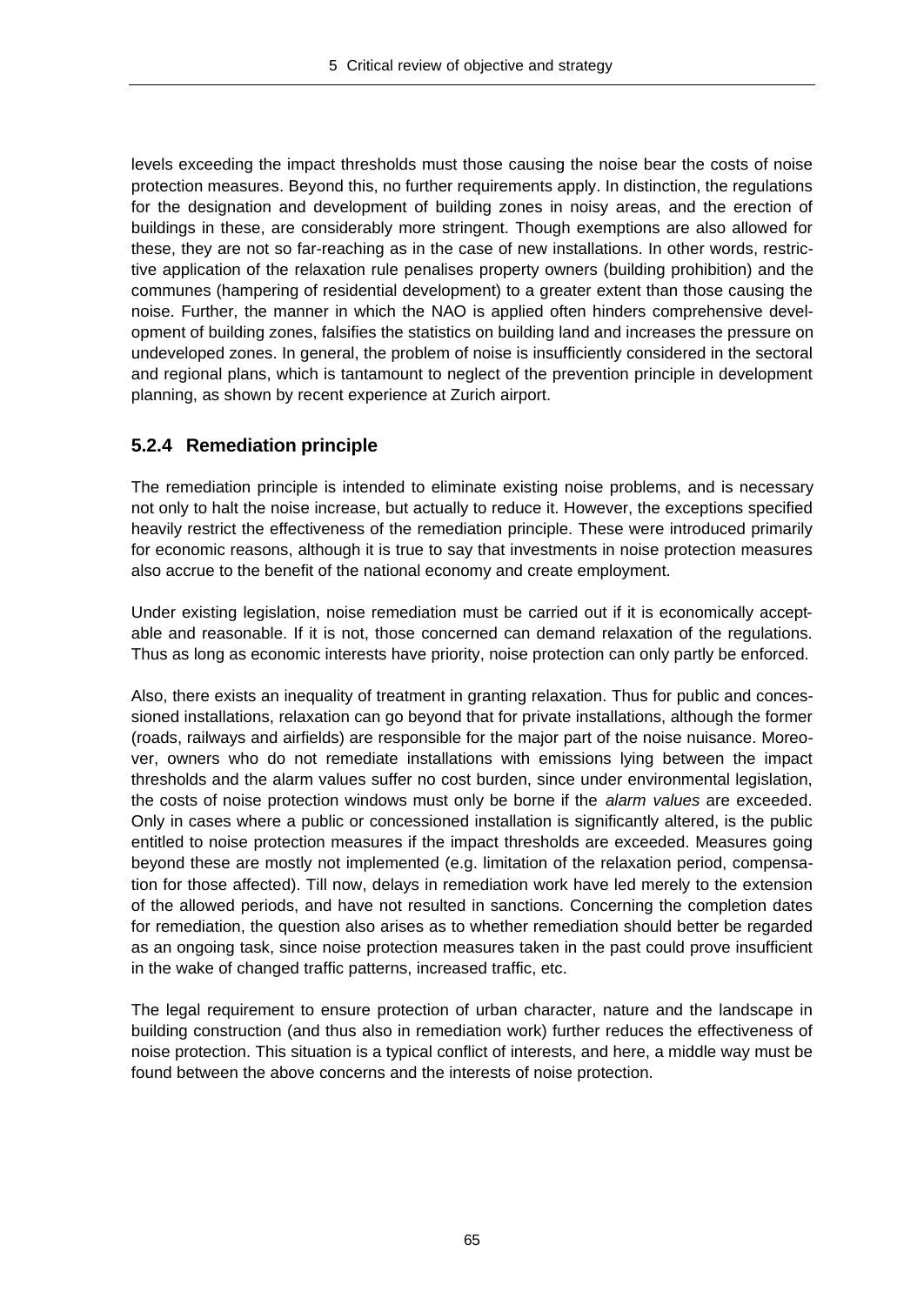## **5.2.5 Polluter pays principle**

The polluter pays principle states that the costs associated with the avoidance, remediation or toleration of environmental pollution must be borne by those causing the pollution, and not by those affected or by the general public. This means that the external costs arising from activities detrimental to the environment must be internalised, and this is also laid down in legislation (polluter pays principle). The principle is justified both on economical and ecological grounds. However, the version laid down in the LPE represents a narrow interpretation of the polluter pays principle, since the polluter must bear only the costs of the measures that are required in law.

Under current provisions, the polluter pays principle is only implemented in respect of the costs arising for noise protection measures. For private installations, the owner must carry the costs. For public installations, the Confederation, the cantons and the communes, being the owners, must shoulder the noise costs. The authorities themselves can pass on their expenditure to the users of the installations, as is to some extent the case with road noise remediation. The Confederation carries part of these costs and finances them using revenue from the mineral oil tax. With the railways, the Confederation also carries the costs of noise remediation. In respect of the major concessioned airports at Zurich and Geneva, the measures are partly financed through special landing charges for noisy aircraft.

In some cases, the polluter pays principle is breached. For example, for costs arising from buildings erected in areas affected by noise, it is not applied. Thus if the authorities specify that for a new building the rooms sensitive to noise must be situated to face away from the source of the noise, or structural or restructuring measures are required, it is the owner of the building who must bear the supplementary cost of the necessary measures and not the party responsible for the noise.

Also, current provisions do not cover the so-called 'external noise costs', such as those arising from health detriment to the population affected. Further, the depreciation of property due to noise exposure is not covered. In individual cases, a suit can be filed to recover the costs under other legislation (e.g. right of expropriation), and – as estimates for the national airports show $^3$  – this may result in substantial costs.

Cost disposal via the party responsible for the noise may also be considerably hampered by the circumstance that as a rule only general cost estimates are available. Indeed, how could the detailed costs – for example the health costs – be determined in any particular case? Initial efforts to account for the noise problem in life-cycle assessments have been made<sup>19</sup>, but these are insufficiently advanced to allow practical application. For the particular case of the health impact of noise – which also includes the noise nuisance – methods for the monetarisation of health impairment and for financial compensation are called for.

## **5.2.6 Cooperation principle**

Noise abatement in Switzerland is based on a decentralised approach, comprising a specialist environmental agency at SAEFL and several other specialist centres having enforcement duties under the Confederation and the cantons. This organisational form is in harmony with Switzerland's political structure that encourages participation and cooperation among the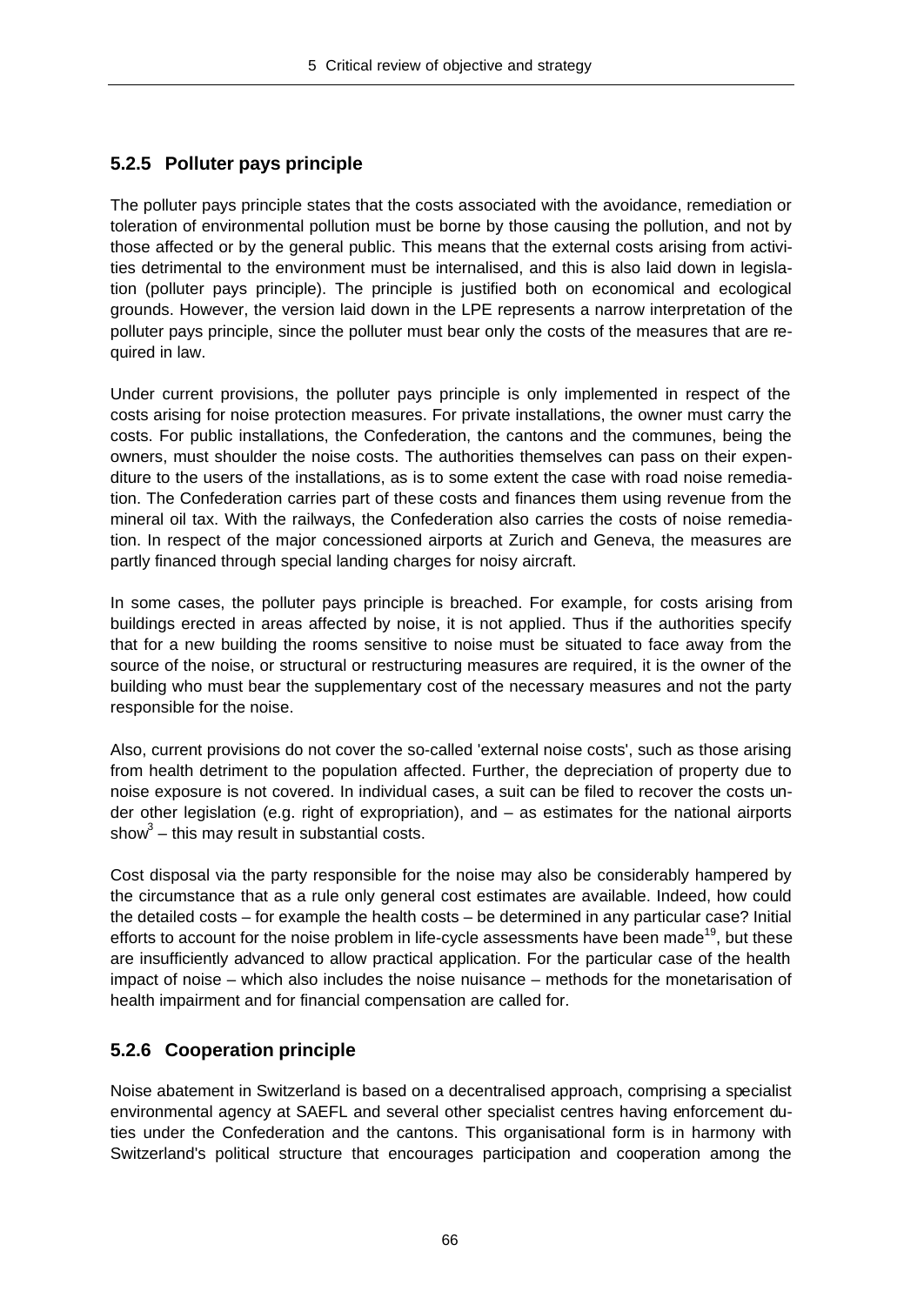players, the resulting synergies leading to cost savings in implementation. Also, other authorities are concerned with specific aspects of noise abatement (see Chap. 2.3).

However, the involvement of so many players in noise abatement leads to higher expenditure, and there is a tendency towards fragmentation and dissipation of effort. Particularly in the case of transportation facilities, the enforcement authorities are confronted with contradictory requirements. Thus on the one hand there is the need to promote transport, but on the other to order operational measures in the interests of noise limitation, which may lead again to transport restrictions. As a result, conflicting interests are not always resolved in an open and objective manner, and in some cases the interests of noise protection are neglected in favour of transport promotion.

Fragmentation also occurs owing to the many areas touched by noise abatement. Optimum procedures call for intensive interdisciplinary cooperation, which is not always achieved in practice. Thus noise abatement measures are all too often planned on a strictly acoustic basis, regardless of the fact that a holistic approach would often provide a better solution.

The justified demands of those suffering from noise are also fragmented at institutional level by the independent assessment and combating of the various types of noise (i.e. road noise by local authorities, railway noise by the Confederation, etc.). This partly explains why those living in the vicinity of a firing range (for example) hardly take an interest in the noise problems in the neighbourhood of a shunting yard. In this way, the political influence of the groups affected by noise is weakened. The extensive noise from air traffic leads to somewhat more 'justice', engendering greater solidarity in the regions affected. Indeed, wealthy property owners are often the staunchest noise opponents, rightly fearing a devaluation of their property.

Against this background, it is understandable that political efforts<sup>24</sup> are being undertaken to discourage the ETH Council in its endeavours to relieve the EMPA of its responsibility for noise abatement, and to transfer the department elsewhere.

Cooperation problems also exist between the Confederation and the cantons, notwithstanding the fact that there is excellent understanding among the specialist agencies and among the political bodies. Disagreement can however occur *between* the specialist agencies and the political bodies, and this principally reflects a conflict of interest between the requirements of environmental legislation and economic concerns.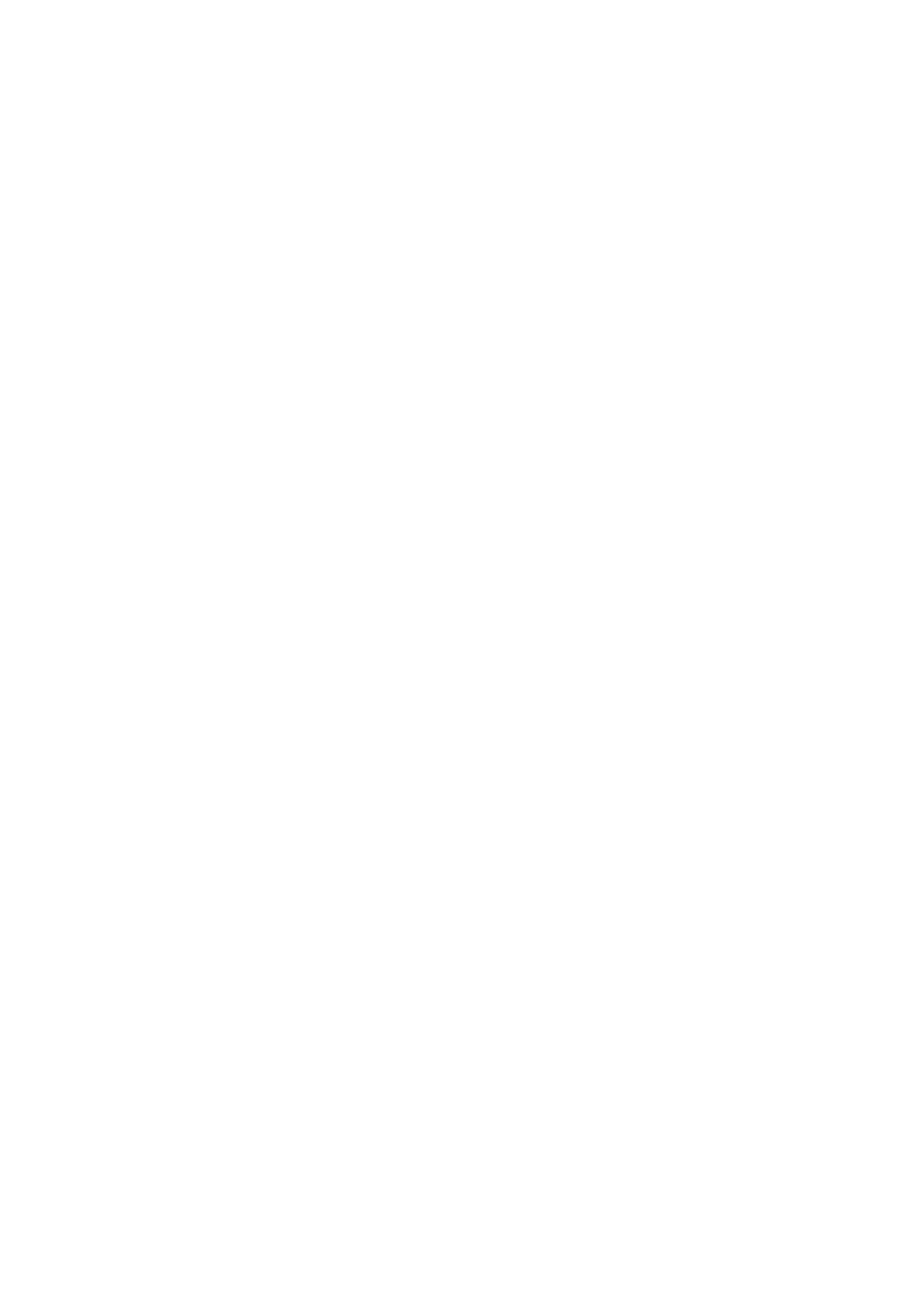# **6 Perspectives in noise abatement**

## **6.1 Summary**

Experience with noise abatement following introduction of the NAO has shown that the principles applied are basically right. Among these, the most effective have proved to be the doseeffect relationship based on socio-acoustic research, noise protection primarily at source, prevention (particularly in development planning), noise remediation of existing plant, shifting of the costs to those responsible for the noise, and cooperation among the players involved. This set of instruments puts Switzerland in an excellent position to tackle the noise problem. The present report also demonstrates that noise abatement in Switzerland is anchored not only in the specialist noise agencies of the Confederation, but also in those of the cantons. Work on fundamentals, implementation and flanking measures is well advanced, making possible the enforcement of preventive and remediative noise abatement measures.

**Overall, it can be said that noise abatement in Switzerland – particularly in comparison to the EU – is relatively well advanced, but not as advanced as would be necessary to provide comprehensive protection of the population.**

The inquiry carried out in Chapters 4 and 5 on noise abatement points to substantial weaknesses in the following areas:

**Objectives:**

- the protection concept embodied in the LPE concentrates not so much on entire landscapes but mainly on the living space within buildings, leading on the one hand to an insidious increase in noise exposure within the country, and on the other to 'barricading' of the population;
- the principle of noise protection laid down in LPE proves to be more lenient than would be necessary according to the WHO definition of health.

#### **Problem perception (strategy):**

- the existing assessment principle is not yet sufficiently comprehensive, and is not applicable to all noise situations. Also, proof of the disturbance, damage and costs caused by noise is not yet sufficiently detailed;
- noise monitoring procedures in Switzerland (emissions, exposure, population affected) are inadequate in obtaining an up-to-date – and comprehensive – perspective and are unsuitable for making international statistical comparisons.

#### **Problem solutions (strategy):**

- Existing noise legislation suffers from the following gaps;
- the difficulties encountered with the enforcement of noise protection, and particularly of remediation, have till now been underestimated. Particularly for roads, additional measures for accelerating remediation are called for in order to complete the work within the foreseeable future;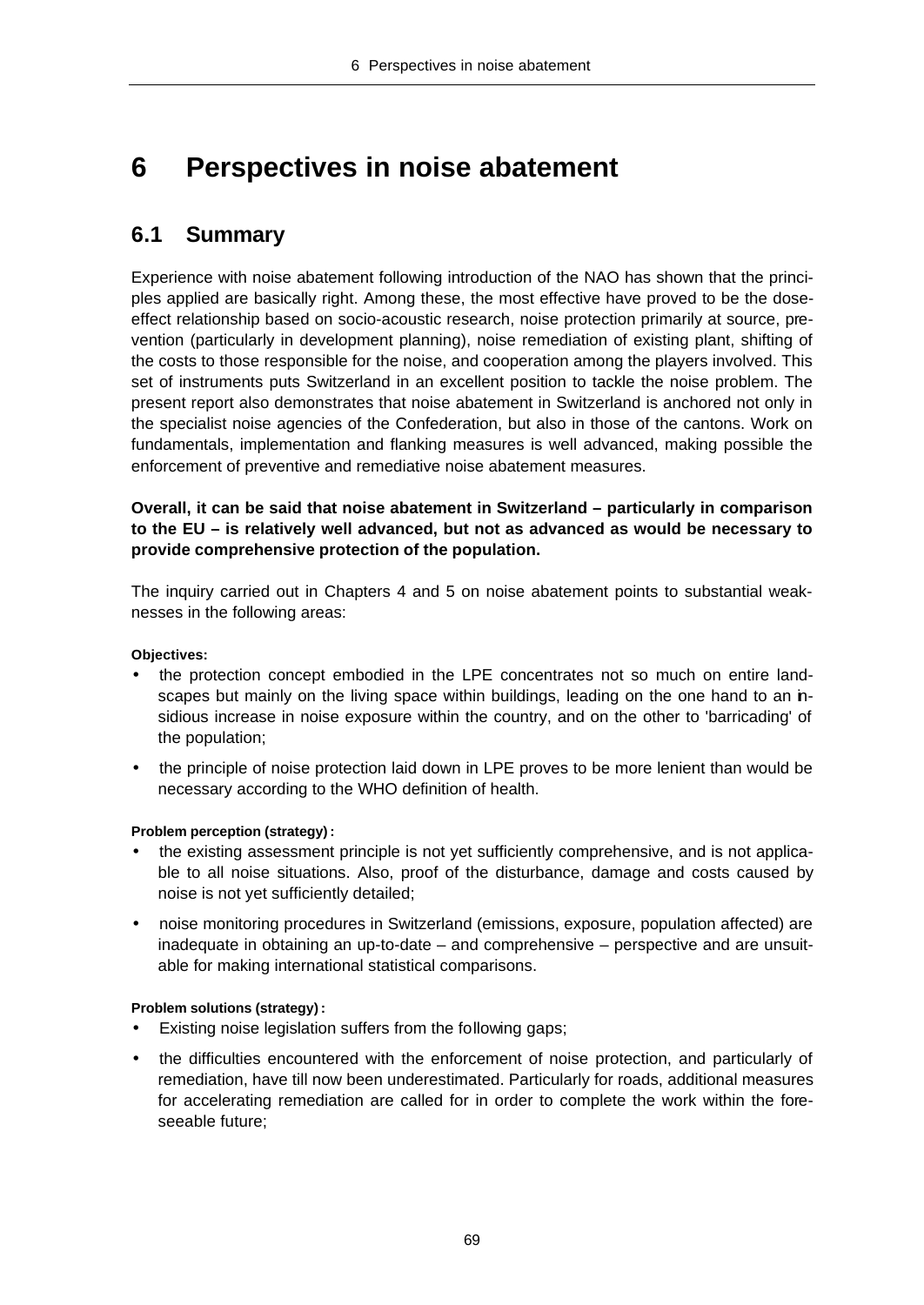- the polluter pays principle in the LPE is very narrowly formulated, so that not all noise costs are covered. Also, there is practically no economic incentive to reduce noise and its consequences;
- noise abatement is heavily undermined and restricted by virtue of the exemptions that may be granted;
- efforts to reduce noise at source, particularly applied to emission limitation on vehicles and appliances, are not yet being adequately pursued;
- the supply of information and education opportunities on noise are very limited and need expanding;
- the interdisciplinary nature of the problem, coupled with the large number of players involved, plus the fragmented and weak noise lobby, all militate against effective coordination, the result being that noise abatement policy in Switzerland is unsatisfactory. Furthermore, noise abatement is only modestly coordinated with other countries.

In view of the weak points identified above, solutions must be sought that help remedy existing deficiencies, but which do not sacrifice the present strengths of noise abatement policy. The resulting procedural modes will permit more effective and efficient protection of the population from noise disturbance.

## **6.2 Novel approaches**

The search for perspectives in future noise abatement may be divided into two components (Fig. 6.1).

As shown in the analysis of work status in Chapter 4, detailed projects are in the pipeline that are intended to close the loopholes in noise abatement and invigorate the crusade against noise. These projects cover to a large extent the need for action resulting from the noise abatement procedures laid down in law. The projects in question concern methodological fundamentals, optimisation of enforcement, guidelines and ordinances. Implementation of these can be achieved in the middle term.

The second component of future procedural modes results from a critical analysis of objective and strategy. Here, there is an additional need for action to better protect the public from noise. Most of the projects considered for this require more extensive fundamental research, modifications at administrative level and possibly even amendments to the Law relating to the Protection of the Environment (requiring prior formulation of demands and objectives at political and social levels). The resulting proposals must outline the available scope for action in noise abatement in Switzerland. Whether or not the proposals are politically realisable cannot be assessed here.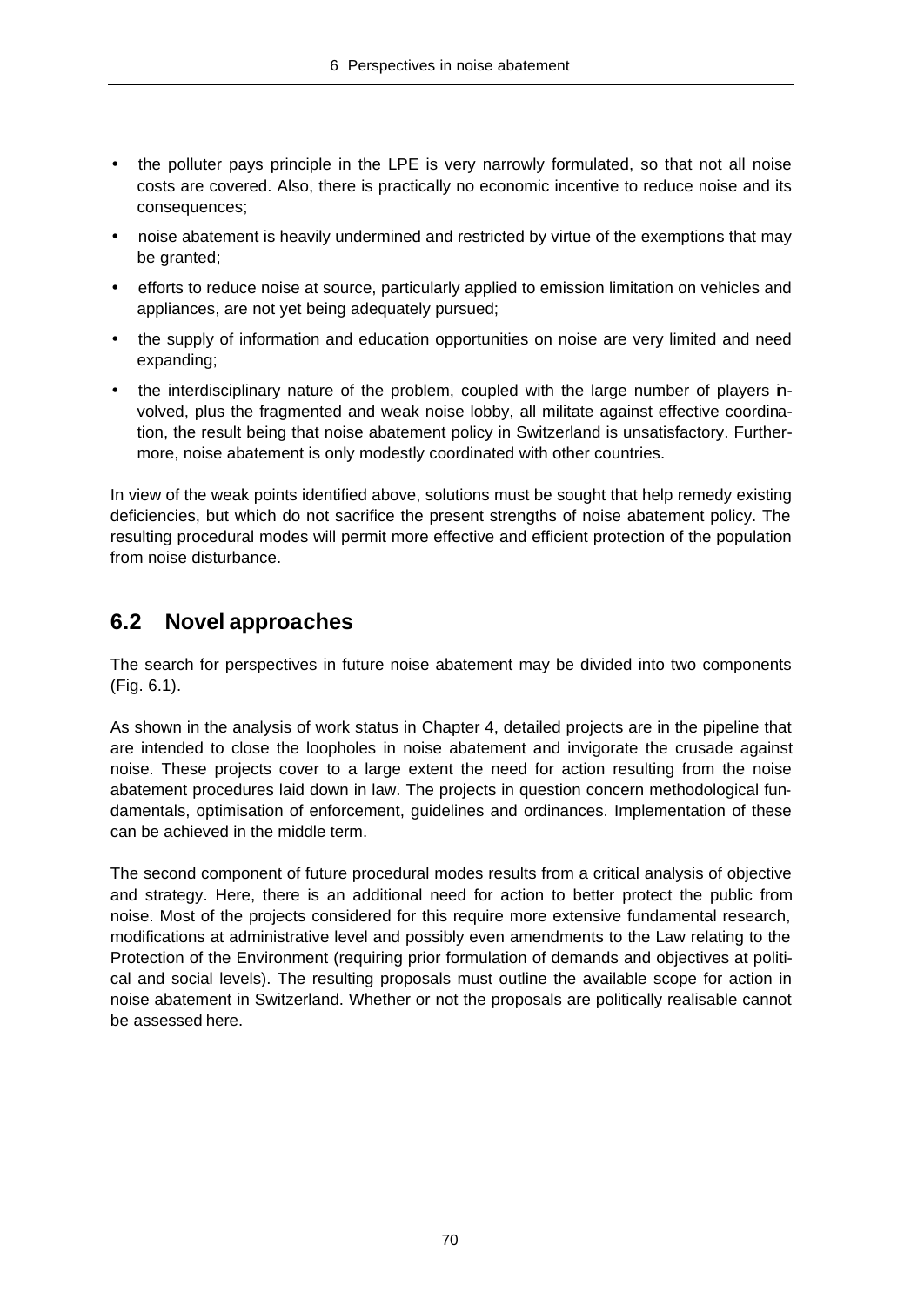

The 'future projects' and the 'possible further projects' embody the potential perspective in noise abatement. It is not possible to present ready-made and detailed methods, as this would exceed the bounds of the present report. Instead, the proposals made should be understood as an incentive to those involved in noise abatement in their efforts to achieve a quieter and more natural environment.

## **6.3 Perspective in noise abatement**

## **6.3.1 Perspectives concerning the Objective**

Concerning the objective, there are two perspectives based on the spatial and temporal extension of noise protection (Z1) and on the nature of the protection concept (Z2).

## **Z1: Protection of habitats**

Switzerland is subject to increasing noise exposure. Previous measures to combat noise were mainly directed towards protecting human beings, mainly in buildings. In future, noise abatement must be directed towards the protection of entire landscapes (including recreational areas bordering residential areas), thereby protecting the habitats both of human beings and animals.

However, a solution to this cannot be found based the limit values previously applied, that were based on a technological approach. This is not possible because the relationship between the physical landscape and the natural 'soundscape' is too complex. Required is a new vision arising from the concept of a 'confort sonore' to account for the aesthetic features of the habitat. Populated habitats are clearly distinguished by their 'acoustic design'. Human perceptions of 'acoustic backgrounds' present in the city or a mountain village differ widely. This concept may be applied to unpopulated areas, which often serve as recreational areas.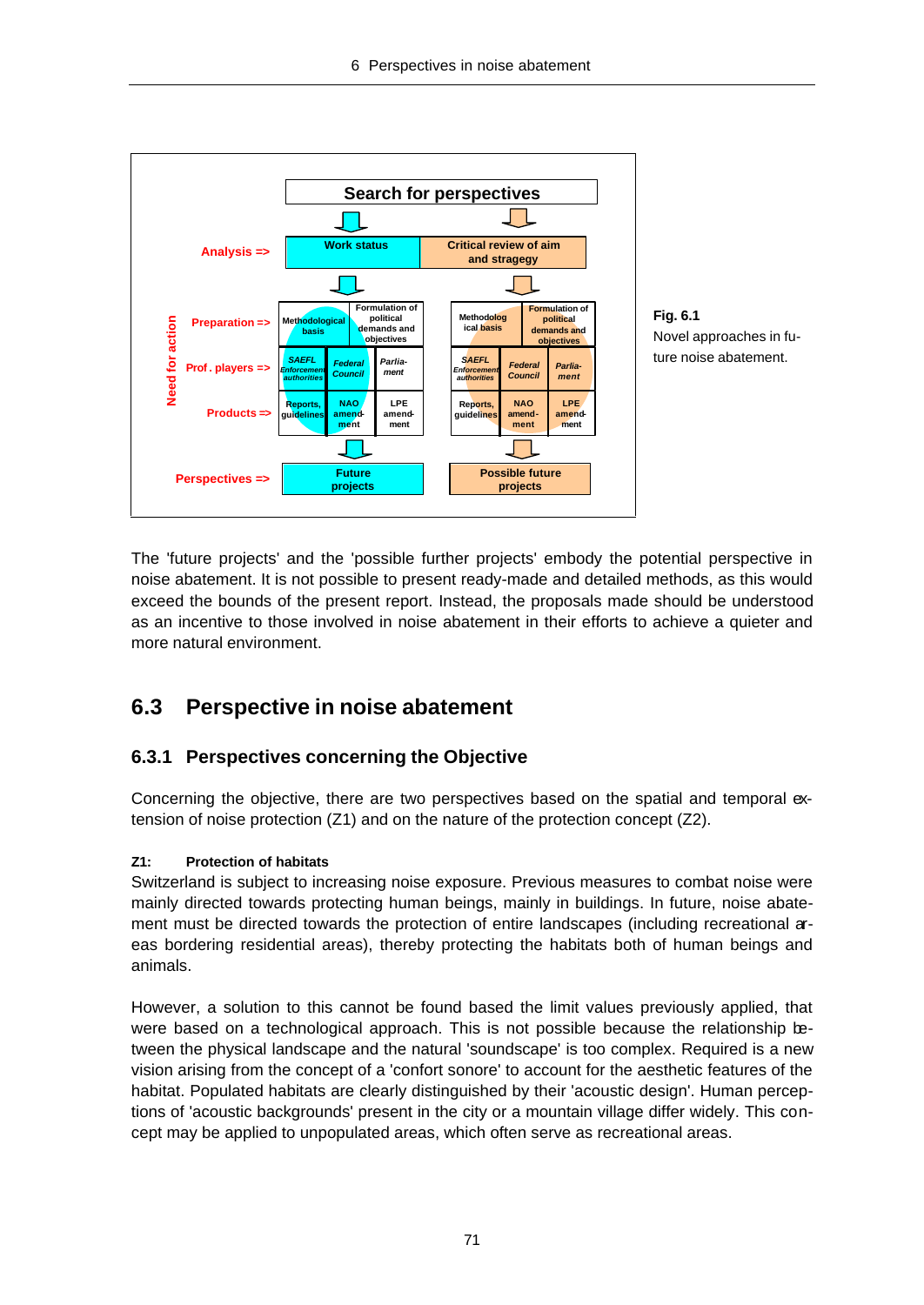The methods necessary to protect entire landscapes will in future place greater demands on noise abatement than was previously the case in the technically oriented environment then prevailing. Future long-term noise abatement policy must be ready to develop the concept of noise protection to encompass natural soundscapes. This includes temporal aspects such as the maintenance and extension of periods of quiet. In an initial phase, it will be the task of research to identify soundscape typologies and to develop measures permitting harmonisation of the physical and acoustic landscapes.

The advantages of this procedure for health are many. Additionally, the spatial and temporal extension of noise protection will benefit both regional planning and development planning in the communes.

## **Z2: Modification of the LPE protection concept to correspond to the WHO definition of health**

The present report has demonstrated that the protection concept embodied in the LPE and its practical application (e.g. in the specification of exposure limits) contradicts the WHO definition of health. For noise protection in the longer term, the LPE definition of health must be modified to correspond to, or at least be brought into line with, the WHO concept. The fundamental concept of noise abatement is therefore moving away from the idea of 'protection from excessive noise' towards that of a 'right to quiet'. The more progress that is made in eliminating enforcement deficits and conceptional inadequacies, the greater will be the need for noise protection to be oriented towards the WHO specifications. Until this is the case, the intervening time should be utilised for political persuasion.

Optimisation of the noise abatement concept will not only benefit those affected by noise (e.g. improved health protection), but also have positive effects on traffic behaviour patterns. It may also be expected that the search of the population for quieter areas – one of the most important reasons for the increase in traffic – will decline with improved noise protection. This effect is therefore self-amplifying, since the decrease in traffic volume results in a decrease in noise emission.

## **6.3.2 Perspectives concerning problem perception**

Problem description may be divided into two parts:

## **S1: Extension of the assessment principle**

The assessment principle, which is mainly concentrated at present on the main types of noise (roads, railways, airfields, industrial and trades installations and firing ranges), must be applied to further types of noise such as that from sports and voices. In addition to the purely acoustical aspects, 'moderating factors' must be included to take account of the relationship between cause and effect. Also, situative assessment using acoustic recordings must be increasingly considered, since even though a noise nuisance can hardly be quantified with mathematical precision, this will enable the disturbance to be made more tangible.

Additionally, the assessment principle must be extended to account for the overall effect of several different types of noise. This procedure must be particularly considered at places where the noise from transportation facilities such as airfields, roads and railways already approaches – or even exceeds – the limiting values. The assessment principle must also be extended to 'vibrations and radiated structure born sound' to ensure that the population is also protected in this area.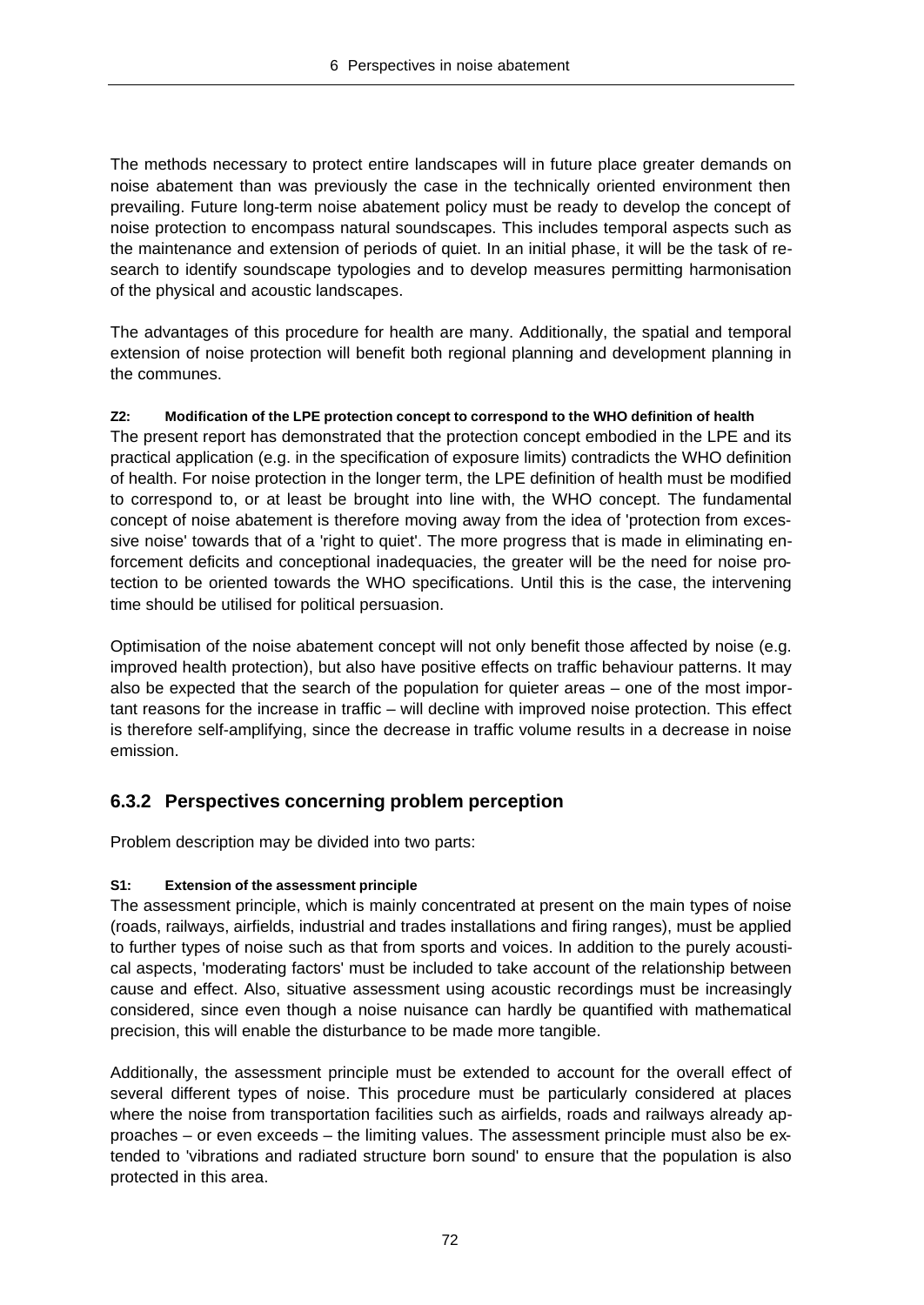Although the numerous effects of these are known qualitatively, a quantitative knowledge that would enable the effects to be assessed is lacking. In particular, there is need of a common denominator enabling the effects to be considered *en bloc* so that they can be compared and documented. In future, additional efforts will be required to determine the costs of noise exposure more precisely. In addition to monetarisation of the health costs, the costs of social segregation, devaluation of property and real estate, and the effects on development planning resulting from noise will require more detailed determination. The determination of total costs will create suitable conditions for the enforcement of the polluter pays principle. This will provide noise protection policy with a tool that will help to ensure equality of treatment – or at least more just conditions – in the progress of reconciling the interests of noise protection and commerce.

#### **S2: Improvement in monitoring**

In monitoring, significant knowledge gaps have been identified. These extend from fundamental questions of the effects of noise through to performance control of the measures introduced. This conclusion applies not solely to the Swiss situation, as shown by efforts to establish a monitoring system in the EU. There is therefore an urgent need to improve the monitoring methods and extend the associated control instruments for assessing the effects, costs and effectiveness of the measures applied. In this connection, geographical information systems (GIS) are increasingly available for the compehensive documentation of important data obtained from calculation – this to be tested on a case-by-case basis based on long-term measurement. The most important data are cartographically classified data on emissions, exposure and numbers affected. Conceivable are also evaluations and effects of noise exposure on residential development. The transition from noise plans in paper form, which are still in widespread use, to electronic systems will permit simplification of storage and maintenance of noise data. Further, computer technology permits a significant improvement of the services necessary to administrate this data. Thus effective monitoring is now supplemented by a practical tool enabling the public, as well as decision makers in politics and commerce, to be better informed of the noise problem and to be sensibilised to the requirements of noise abatement.

It is not essential that the various enforcement agencies apply the same system in implementing this program, since available technology offers sufficient flexibility to couple the data of the various players. Of eminent importance is the readiness of the various enforcement agencies to cooperate. Thus although the effects of noise are confined to certain areas, effective control is only possible if the problem is tackled from a Swiss-wide perspective.

In addition to conceptional and technical problems, noise monitoring is confronted by questions of finance. In accordance with Article 6 LPE (Information and Consulting), SAEFL is obliged to inform the public at intervals on the status of environmental pollution control and of temporal and spatial changes in this. Data for this are provided by the measurement stations of the National Monitoring Network for Air Pollution (NABEL) and the NAQUA project for groundwater measurement. Owing to the fact that noise monitoring is highly complex and must have access to development planning data, the collaboration of the cantons is essential. To allow valid conclusions to be drawn from noise monitoring in Switzerland as a whole, Federal funding must be available to cover the costs of the cantonal agencies.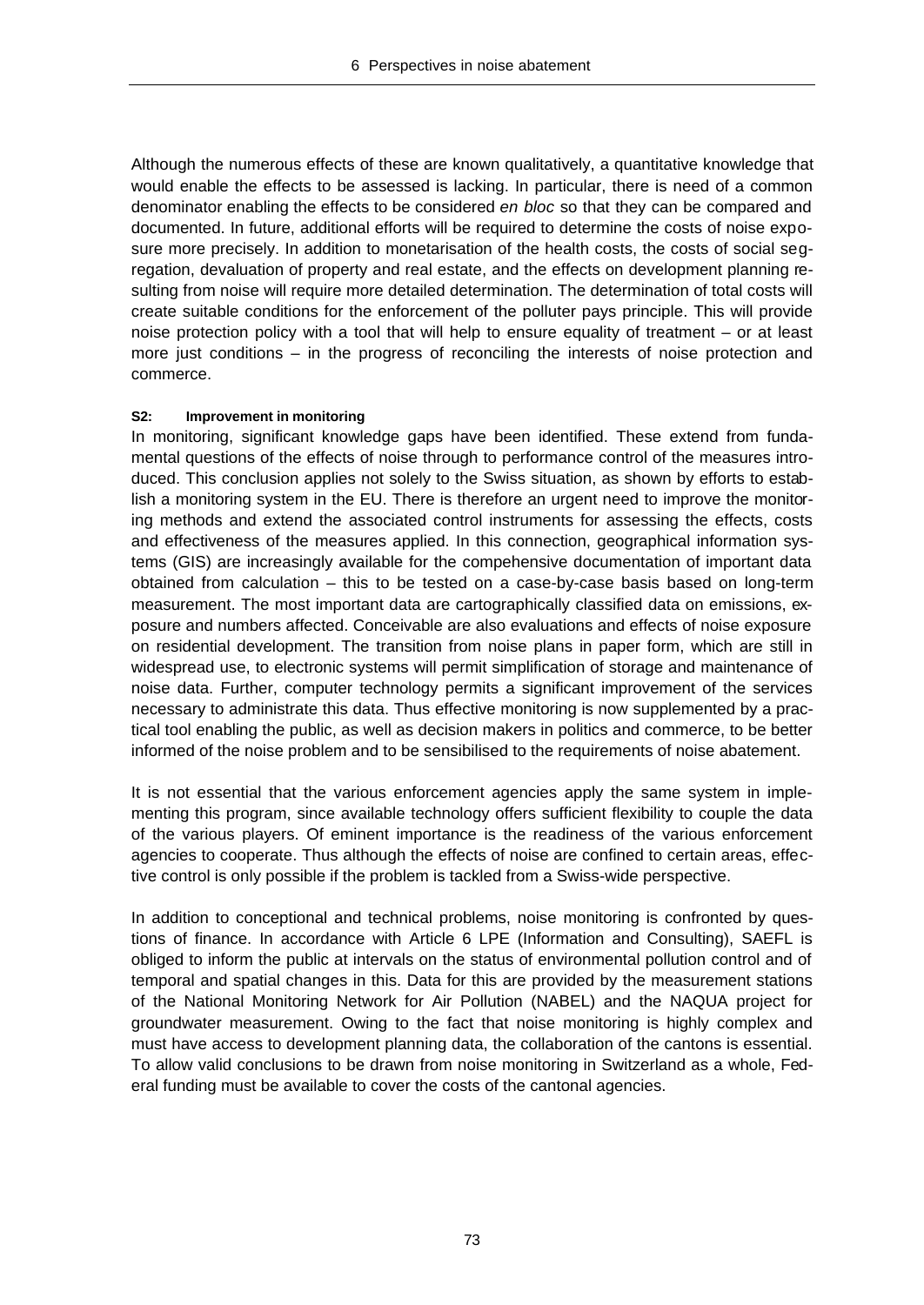## **6.3.3 Perspectives concerning problem solution**

The following seven perspectives are available for problem solution:

- completion of projects planned to close gaps in legislation (S3);
- assurance of enforcement of noise protection, particularly for remediation measures (S4);
- extension of the polluter pays principle (S5);
- specification of more restrictive provisions for relaxations (S6);
- reinforced efforts to combat noise at source (S7);
- extension of the information and education programmes on noise (S8);
- reinforcement of noise abatement coordination in Switzerland and internationally (S9).

#### **S3: Closure of legal loopholes**

Following introduction of the NAO, work began on emission regulations for vehicles and appliances, and on exposure limits for the principal categories of noise. This work will be completed in the near future. Specifically, Annex 7 of the NAO will be extended to cover exposure limits for civil firing ranges. This regulation is intended to take account of the increasing use of sports weapons. The amendment will not affect the completion date for remediation in 2002. In addition, certain legislative changes to the noise exposure register are intended. The regulations governing road noise remediation will also be optimised (see S4).

In a second phase, the specification of exposure limits for the noise from military firing ranges and training grounds is planned in a further Annex to the NAO. In addition, the existing regulations on aircraft noise are to be extended to permit the enforcement authorities to take account of the combined noise exposure from military and civil airfields.

In parallel to the work on the NAO, SAEFL is preparing an ordinance relating to the protection of the population from vibrations and radiated structure born sound. Concerning emission regulations, the EU provisions on type approval and labelling of appliances (lawnmowers, building machinery, etc.) will be adopted and cast in the form of an ordinance. For railway vehicles, basic work is in progress on the specification of noise emission limits. Concerning noise protection in buildings, SAEFL is participating in the revision of SIA standard no. 181, representing an important step in prevention.

## **S4: Enforcement of noise protection**

Consistent enforcement of the NAO and of the remediation work in all parts of Switzerland will continue to be an important theme at SAEFL in the future. Major tasks concern the largest sources of noise, since both for roads and railways, the remediation period of 15 years following introduction of the NAO originally specified cannot be complied with owing to delays in remediation.

The remediation project for the railways (remediation of rolling stock by 2009 and preparation of structural noise protection measures by 2015) is assured by virtue of the FinöV financial plan. The Swiss Federal Office of Transport (FOT) is responsible for enforcing the remediation work, and SAEFL for assuring compliance with the environmental regulations. Also, SAEFL is responsible for the specification of emission limit values for railway vehicles.

For roads, a decision is pending on extension of the remediation date. Experience following entry into force of the NAO shows, however, that the mere extension of a deadline does not guarantee completion of the work within the period foreseen. This is particularly the case for roads in urban areas, since the motorways and federal highways received priority treatment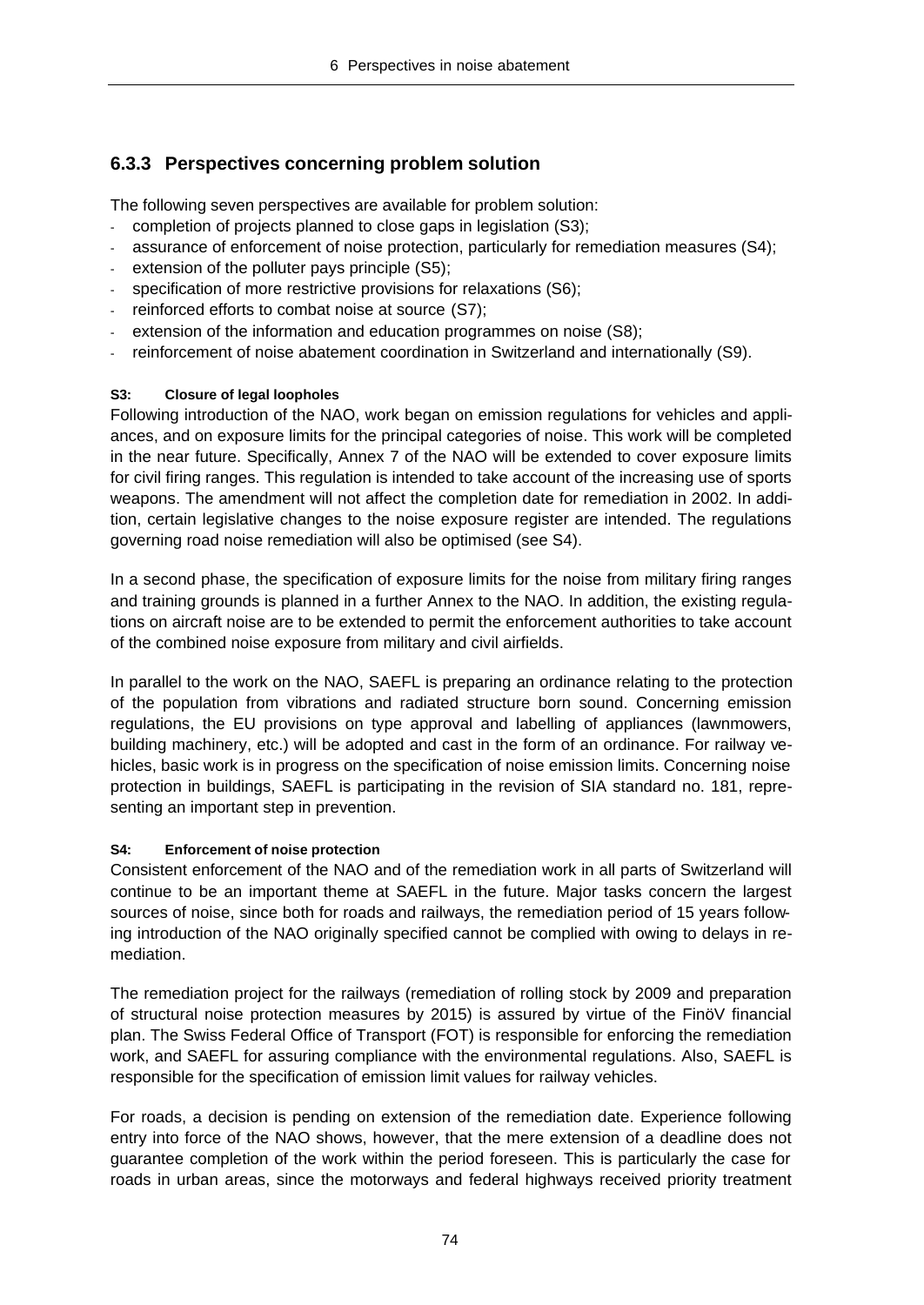under previous measures. To guarantee the remediation of road noise within the newly extended periods, further acceleration measures will be needed.

### **S5: Extension of the polluter pays principle**

In its present form, the LPE does not provide for comprehensive implementation of the polluter pays principle, despite the fact that Article 74 Paragraph 2 of the Constitution goes further. Efforts are therefore necessary to ensure that the totality of noise costs is in future carried by those responsible for the noise.

A precondition for this is that the costs resulting from the noise are known. If these can be spelt out to those responsible, their payment will generate the necessary pressure to reduce the noise. To implement the polluter pays principle, economic instruments may also be considered. Firstly, these must assure the financial conditions under which reduction or avoidance of noise would result in economic benefit. Those responsible for the noise would be motivated to produce less noise, not only out of respect for others, but because of the concrete financial advantage to be gained. Secondly, these instruments permit the entire noise costs to be passed on to those responsible. An example of this approach towards noise reduction is provided by the noise charges at airports. Although this is a measure limited to the locality, it will undoubtedly have a broader effect in the long term.

Contrary to this, the compensation payments that are being increasingly discussed in connection with noise are not considered to be economic instruments in the classical sense. Although under these, those responsible for the noise incur a financial burden due to their emissions, the revenue accruing does not fall to the benefit of noise protection, but is paid out for the 'toleration' of noise exposure. This neither leads to a reduction of noise, nor is there any direct financial interest on the part of those responsible to undertake further efforts towards noise reduction following payment of compensation.

An alternative to this might be a 'noise loan'. Interest would have to be paid on this, but it would also be possible, as a second option, to provide for full repayment in the form of adequate noise reduction. In the same way as for a house mortgage, interest would have to be paid on the outstanding debt to those affected. Measures to reduce noise would therefore represent repayment (amortisation) of the debt

There is also potential for the introduction of economic instruments to create suitable conditions enabling the polluter pays principle to exert a greater influence. The cost sequence which militates against this principle could be eliminated by requiring that the difference between the costs for measures at source and those of the measures effectively taken be paid into a fund. The revenue from this fund would of course have to be reserved for noise abatement uses. A further possibility is the granting of remediation relaxations (see S6) and the issue of emission regulations for vehicles and appliances. For this, the Confederation could prefer a noise tax (in the sense of a preventive measure), which however should accrue entirely to the benefit of noise abatement.

At present, there are no federal projects planned for the introduction of economic instruments for noise abatement. Preparatory work is being concentrated on methods for calculating certain components of the total noise cost. In future, consideration will have to be given to the question of how to pass on the noise costs to those responsible in an economically acceptable way in order to enforce the polluter pays principle.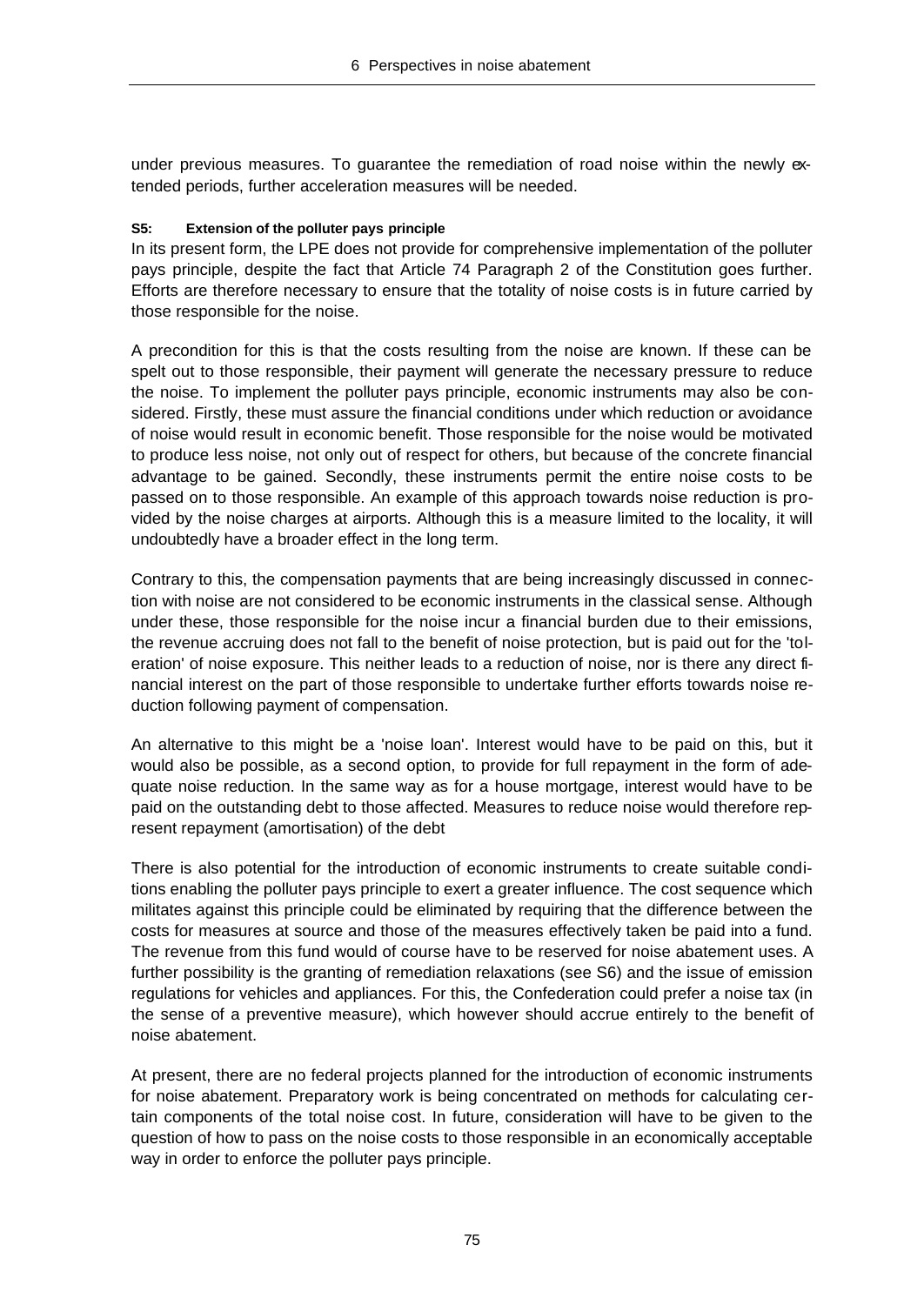### **S6: More restrictive provisions for relaxations**

The 'relaxation loophole' may at present be exploited at small penalty, since for public and concessioned installations, the cost of noise protection windows must be carried by the owners of the installations. It will therefore be necessary to fill the exemption gap that exists between the impact thresholds and the alarm values by introducing stricter provisions. It is also necessary to subject the relaxations as a whole to closer scrutiny. However, as it does not at present appear possible to remove the relaxations, future noise policy must create effective mechanisms to ensure that those responsible for the noise have an ongoing interest in further reducing it after the relaxations have been granted. Possible approaches are to limit the period of validity of relaxations and to introduce economic restrictions to create the necessary pressure to reduce noise.

#### **S7: Noise abatement at source**

Technical measures to reduce noise at source represent one of the most efficient means of reducing noise exposure over wide areas. However, the regulations on emission limitation (type approval) in Switzerland have to be compatible with the EU, reducing the leeway for more stringent regulations. Incentive instruments must nevertheless be sought within the existing framework to ensure that not only the classical performance characteristics of vehicles and appliances, but also their noise generation are considered. In addition to stricter type approval regulations, alternative ways are available to promote low-noise technologies. Thus, for example, financial incentives for the intensified application of low-noise technologies could lead in the long run to a situation where users recognise a quieter vehicle as a significant advantage.

This requires that in addition to incentives and regulations to promote low-noise technologies, consultation services be available to provide the necessary know-how, and this in its turn presupposes increased research effort in Switzerland, not only by private consultants, but also by EMPA.

#### **S8: Expansion of information and education**

In future, information on the theme of noise will be provided via all media (reports, brochures and teaching materials). Services will be expanded particularly on the Internet, and here,  $\infty$ operation with the cantonal enforcement authorities and those of the Confederation is planned. The main objective is to sensibilise the public more fully to the environmental impact of noise by providing more and better information.

Education and training offer further opportunities for information transfer in noise abatement, and particularly the education of specialists at university level. The outcome of the expert report of 1963 was the establishment of the Department of Acoustics/Noise Abatement at the EMPA – a major success of the noise protection campaign in Switzerland. Despite the fact that there are significant gaps in basic research, and that EMPA is a recognised and independent competency centre and constitutes a central pillar in noise abatement, discussions are currently in progress on whether or not to continue this activity.

Over and above promotion of training activities in noise abatement and acoustics, endeavours must be made not only to maintain, but also to expand, the technological and scientific sectors. As a further perspective, an interdisciplinary chair for 'noise' at an advanced education college is desirable. Owing to its research tradition and the proximity to the EMPA, the ETH in Zurich would seem the most suitable location for this.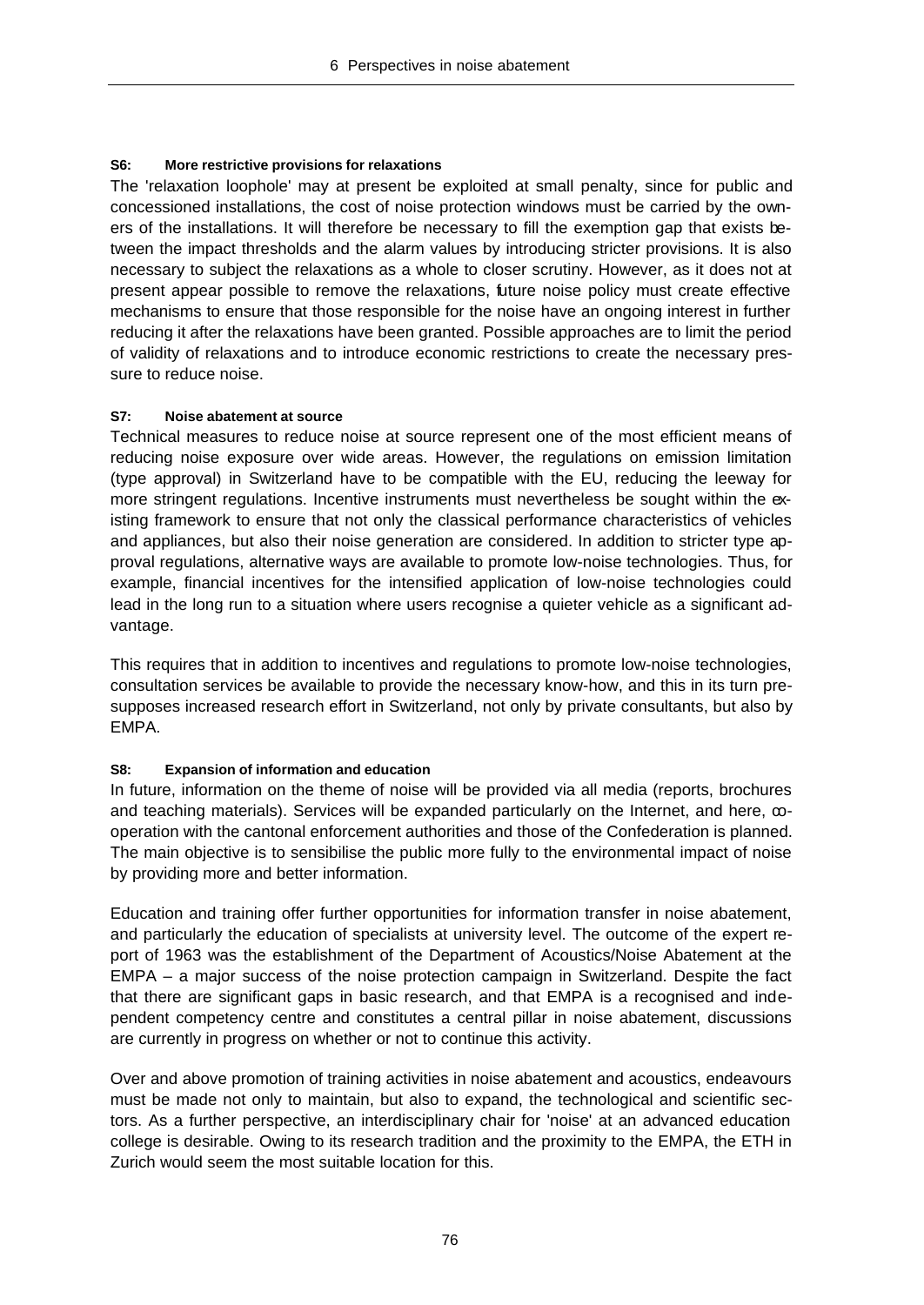## **S9: Coordination**

Owing to the strongly interdisciplinary nature of this work, there is a danger of fragmentation, and resolute coordination of noise abatement is called for. Coordination should not, however, be equated with concentration – or indeed centralisation – in the tasks of those involved. This is because the methodology of noise abatement must be closely coupled with the sectors causing the noise (roads, railways, aviation, etc.). To ensure a consistent procedure and an optimum deployment of resources, the programs and activities of the various areas must be more closely coupled to ensure that a clear 'unité de doctrine' arises in noise abatement policy.

To this end, institutional instruments in the form of working groups, coordination commissions and information services (with the necessary competencies) must be created. An example of this is the Federal Commission for the Assessment of Noise Exposure Limits ('Eidgenössische Kommission für die Beurteilung von Lärm-Immissionsgrenzwerten'), which by virtue of its interdisciplinary constitution and new tasks can provide a significant contribution to improved integration of the various areas. The interaction between enforcement, development planning, landscape protection, the economy and technical noise abatement will thereby become significantly more efficient and effective. Synergies can also be exploited by virtue of closer cooperation with the activities of SUVA (noise protection at the workplace) and SFOPH (protection from hearing damage from excessively loud noise). Thanks to this cooperation, the problem of noise abatement will be increasingly perceived in its totality, leading to a significant strengthening of the 'lobby for quiet'.

In addition to the improvement of national coordination, interrelations at political and economic levels, and international collaboration at ecological level are urgently needed. In the field of noise abatement, too, it is recognised that although noise mostly manifests as a local problem, the steady increase in traffic – one of the main causes – represents a cross-frontier phenomenon. For Switzerland, closer cooperation on noise abatement within the relevant institutions of the EU is in the forefront. International cooperation must also be considered for the specification of emission limits for vehicles, in research and in harmonising the methodology.

Owing to non-membership of Switzerland in the EU, cooperation is mainly limited at present to technology and science. Political efforts will therefore be required in the long term to ensure that Switzerland not only profits from the synergies of a consistent European noise abatement strategy, but may also take part in its development.

## **6.4 Conclusions and further steps**

In presenting viable perspective in noise abatement, detailed projects were not included. This would exceed the bounds of the present report. It was nevertheless possible to present fundamentals that will provide those affected, and particularly the professional players, with pointers to future developments in noise abatement. Spelling out these perspectives in detail will be a task for all those involved, particularly for the cantons.

This work must begin now. To provoke a rethink on the part of large sections of the population, new fundamental research projects and sensibilisation in the political field must be considered. As shown by experience of environmental protection in Switzerland, it has in recent decades proved repeatedly possible to motivate society in favour of comprehensive programmes to combat grave environmental deficits. Prominent examples of this are the progress in the areas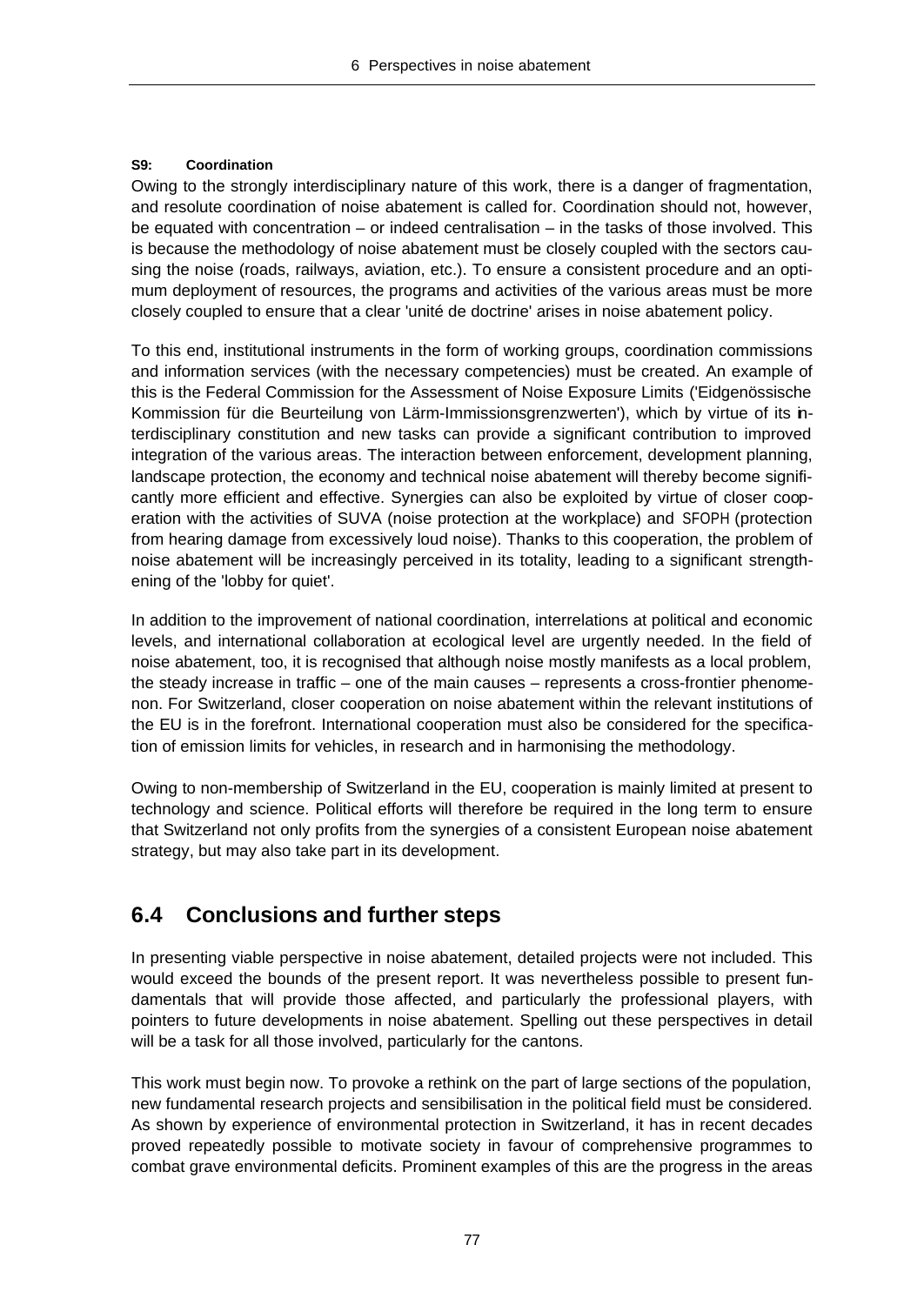of water protection, waste disposal and air pollution control. A further large step must now be urgently considered for noise protection. In the wake of the programme for noise remediation of the railways, and increasing protests against aircraft noise, the time for this now seems ripe. With a coherent noise abatement policy, the quality of life in Switzerland will improve and economic advantages will accrue.

Fig. 6.2 shows a rough breakdown of the time scale for further steps. The objective is to extend noise protection in the middle to long term to all living spaces, and in the long term, attempts will be made to bring the protection concept in the LPE into line with that of the WHO definition of health.



**Fig. 6.2** Possible time scale for the implementation of perspectives in noise abatement.

In the strategic sector, efforts will be concentrated in the immediate future on closing gaps in noise legislation. Moreover, fundamental research is in progress in the areas 'extension of the assessment principle', 'monitoring', 'noise protection enforcement', and 'extension of the information and education programme'. In the short to middle term, improvements to 'coordination in noise protection', and in the middle to long term, proposals for methods of problem solution in the areas 'extension of the polluter pays principle', 'restrictions to relaxations' and 'noise protection at source' will be required.

A rough breakdown of the principal players involved in implementation of the perspectives the various areas is shown in Fig. 6.3.

The projects on 'objectives' are of a fundamental nature, requiring not only efforts on the part of the authorities and the Government, but also an expression of political intent by parliament. For the 'extension of the polluter pays principle', 'restrictions to relaxations' and improvements to 'coordination of noise protection' and 'noise protection at source', legislative amendments will probably be required. The projects in the remaining areas can be implemented at the level of reports, guidelines or ordinances as required in law (LPE).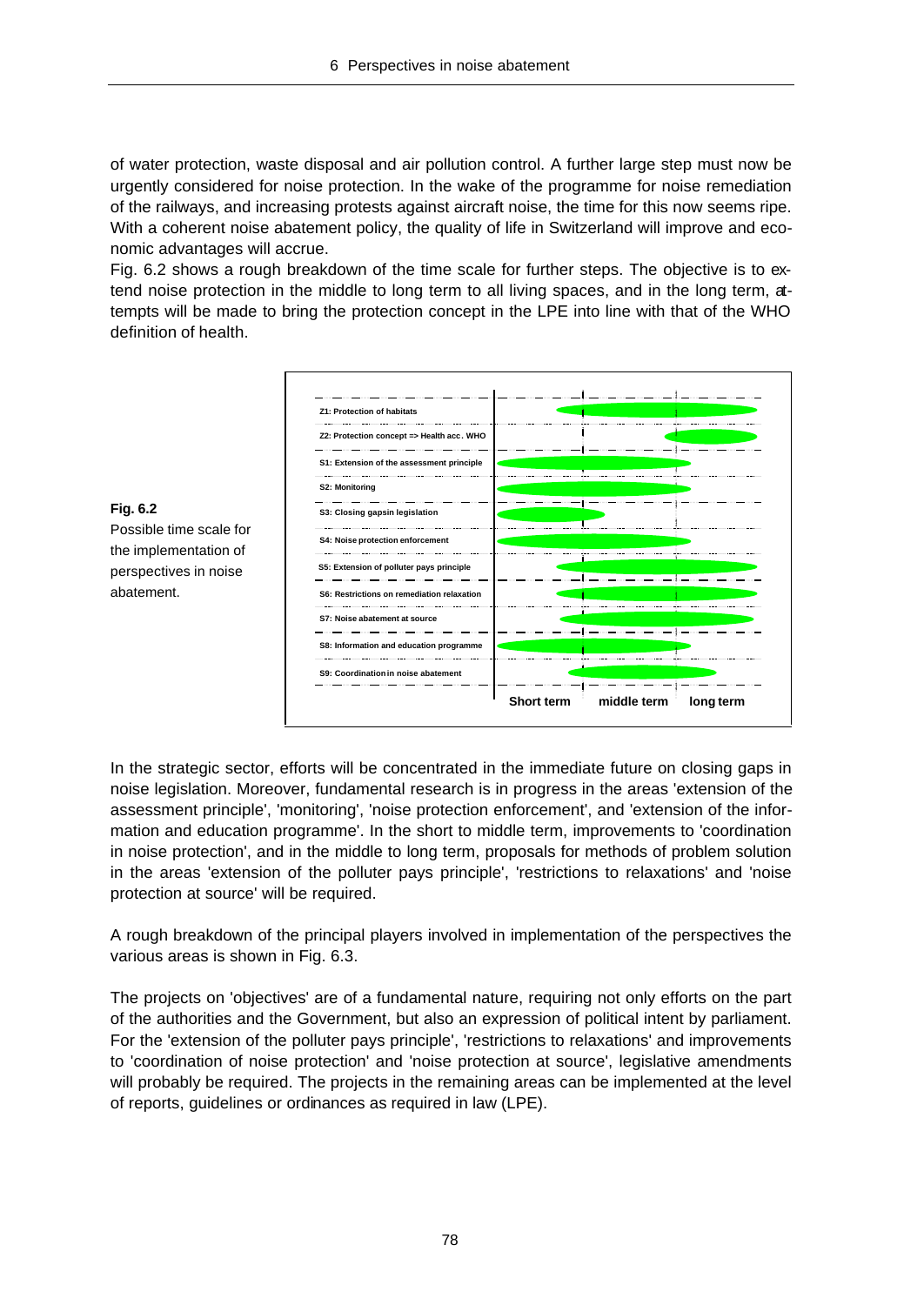|                                            | <b>Authorities</b>  | <b>Federal Council</b> | Parliament           |
|--------------------------------------------|---------------------|------------------------|----------------------|
| <b>Sectors</b>                             | Reports, guidelines | NAO amendment          | <b>LPE</b> amendment |
| Z1: Protection of habitats                 |                     |                        |                      |
| Z2: Protection concept => Health acc. WHO  |                     |                        |                      |
| S1: Extension of the assessment principle  |                     |                        |                      |
| S2: Monitoring                             |                     |                        |                      |
| S3: Closing gapsin legislation             |                     |                        |                      |
| S4: Noise protection enforcement           |                     |                        |                      |
| S5: Extension of polluter pays principle   |                     |                        |                      |
| S6: Restrictions on remediation relaxation |                     |                        |                      |
| S7: Noise abatement at source              |                     |                        |                      |
| S8: Information and education programme    |                     |                        |                      |
| S9: Koordination der noise abatement       |                     |                        |                      |

## **Fig. 6.3**

Participation of the principal players in implementing procedural modes in noise abatement.

The closing remarks of the report on 'Noise Abatement in Switzerland' of 1963 may be cited here: «The realisation of the proposed perspective will entail the expenditure of considerable time, money and effort, but the health and well-being of the population are values for which no effort should be spared in order to secure them.»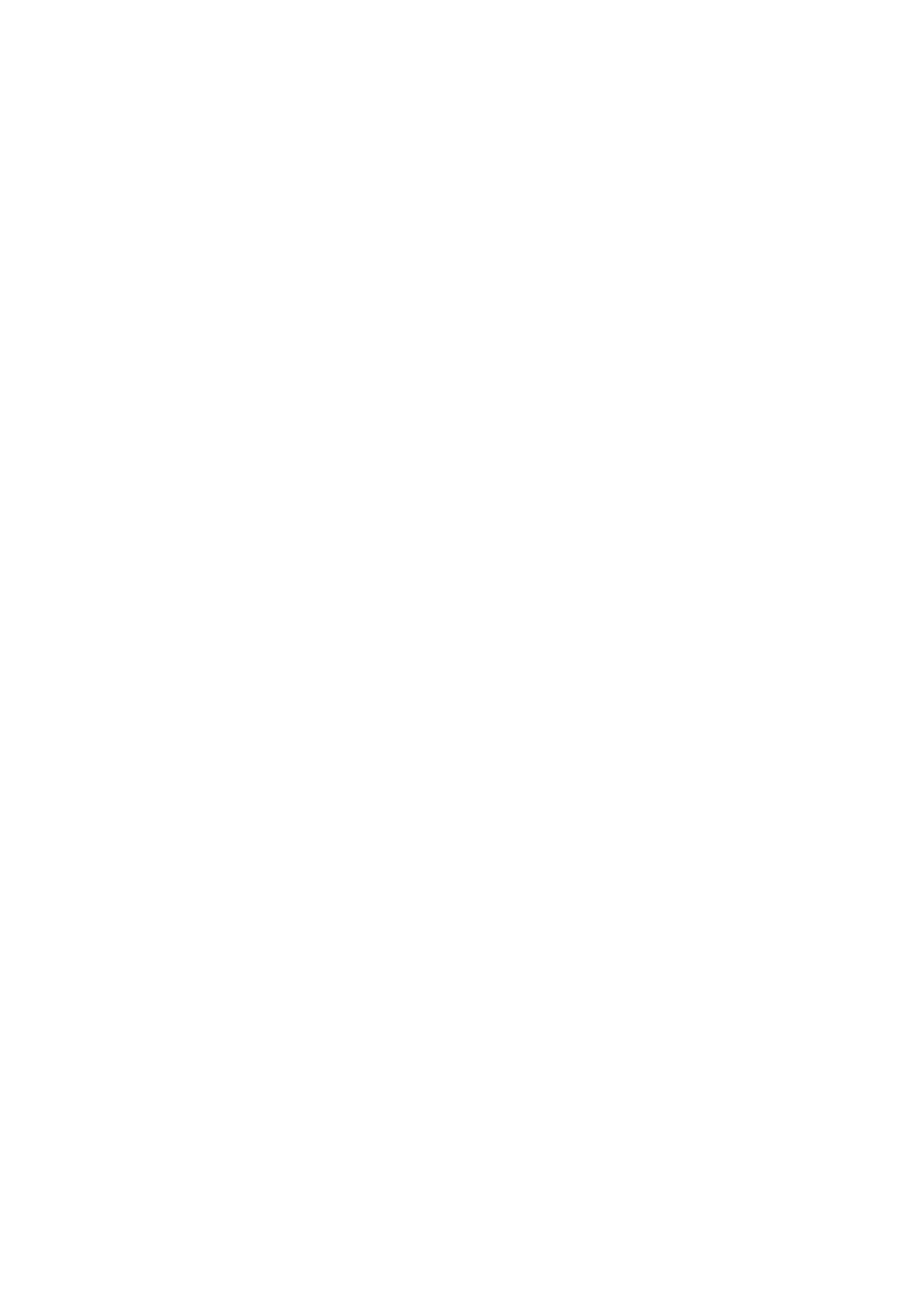# **Literatur**

- 1 Arend M.: Sozialfall Lärm, Cercle Bruit Schweiz, Lärm. Luzern, 1998.
- 2 BFS, Bundesamt für Statistik: Schweizerische Verkehrsstatistik 1995, Nr. 11 Verkehr und Nachrichtenwesen. Bern 1998.
- 3 BUWAL: Belastungsgrenzwerte für den Lärm der Landesflughäfen, Schriftenreihe Umwelt Nr. 296. Bern 1998.
- 4 BUWAL: Landschaftskonzept Schweiz. Bern 1998.
- 5 BUWAL: Wirtschaftliche Tragbarkeit und Verhältnismässigkeit von Lärmschutzmassnahmen, Schriftenreihe Umwelt Nr. 301. Bern, 1998.
- 6 Conzelmann-Auer, C.; Braun-Fahrländer, C; Ackermann-Liebrich, U. und Wanner, W.-U.: Die Wahrnehmung der Verkehrslärmimmissionen im Kanton Basel-Stadt im Vergleich zu den erhobenen Lärmmesswerten; Soz. Präventivmed. 1993.
- 7 NFP 41: Verkehr und Umwelt, Bericht D3, Faire und effiziente Preise im Verkehr. Ansätze für eine verursachergerechte Verkehrspolitik in der Schweiz, Bern 1999.
- 8 EJPD: Lärmbekämpfung in der Schweiz: Bericht der eidgenössischen Expertenkommission an den Bundesrat. Bern, 1963.
- 9 Deutsches Institut für Normierung (DIN), Verein Deutscher Ingenieure (VDI), Normenausschuss Akustik, Lärmminderung und Schwingungstechnik (NALS) im DIN und VDI: Qualitätsanforderungen und Prüfbedingungen schalltechnischer Software für den Immissionsschutz.
- 10 EDI, Eidg. Departemente des Innern: Bundesinventar der Landschaft und Naturdenkmäler von nationaler Bedeutung, EDMZ. Bern, 1977.
- 11 EU: Green Paper on Future Noise Policy. Brussels, 1996.
- 12 EU: Vorschlag für eine Richtlinie des Europäischen Parlaments und des Rates über die Bewertung und Bekämpfung von Umgebungslärm. Brüssel, 2000.
- 13 Fleischer G.: Lärm der tägliche Terror. Stuttgart, 1990.
- 14 GfS: Forschungsinstitut, UNIVOX Umwelt. Politische Prioritäten, persönliche Einstellungen und Verhaltensweisen der Stimmberechtigten. Zürich, 1999; (Graphik: Copyright (c) GfS und Idheap).
- 15 Interdepartementale Arbeitsgruppe Eisenbahnen: Bericht der Arbeitsgruppe. Bern, 1996.
- 16 Jäcker- Cüppers M.: Strategies and Tools to Assess and Implement Noise Reducing Measures for Railway Systems (STAIRRS). Brüssel, 2000.
- 17 Lorenz A.: Klangalltag Alltagsklang. Zürich, 2000.
- 18 Maschke C. et.al.: Beeinträchtigung des Schlafes durch Lärm. Umweltbundesamt, Forschungsbericht. Berlin, 1996.
- 19 Müller-Wenk R.: Life-Cycle Impact Assessment of Road Transport Noise, IWÖ Diskussionsbeitrag. St. Gallen, 1999.
- 20 Rat von Sachverständigen für Umweltfragen: Deutscher Bundestag, Unterrichtung durch die Bundesregierung: Sondergutachten des Rates von Sachverständigen für Umweltfragen: Umwelt und Gesundheit – Risiken richtig einschätzen. Berlin, 1999.
- 21 Schweizerische Verkehrsingenieure (SVI), B+S Ingenieur AG: Schlussbericht des Forschungsauftrages 42/99, Probleme bei der Durchsetzung der im Transportwesen geltenden Umweltschutzbestimmungen, 2001.
- 22 SIA Norm 181, Schallschutz im Hochbau.
- 23 Umweltschutzgesetz (USG), Artikel 1 und 15.
- 24 UREK-NR: Kommission für Umwelt, Raumplanung und Energie NR (UREK-NR), Postulat vom 16.1.2001.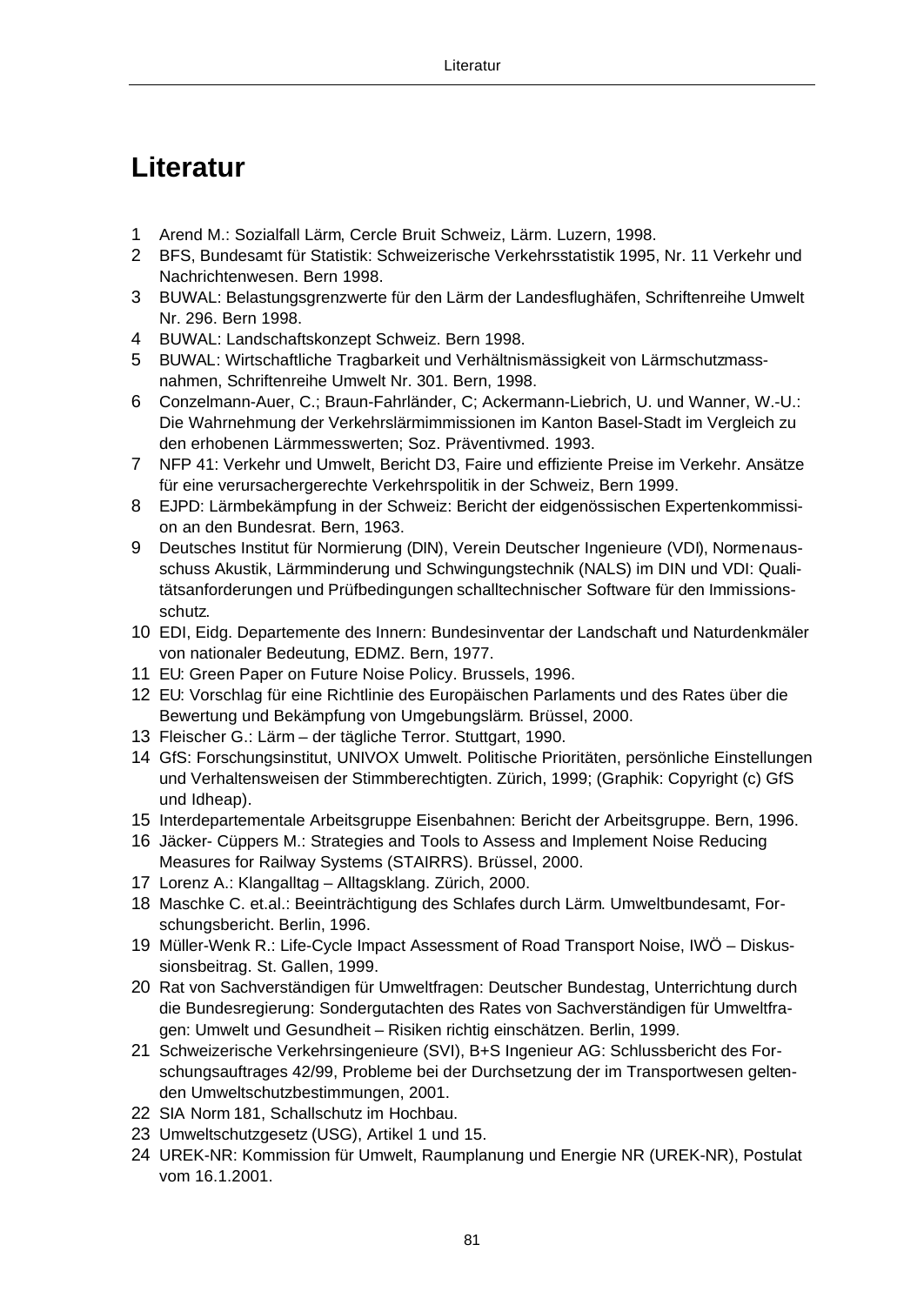- 25 WHO: Definition «Public Health», in: Ncayiyana D. et. all, New Challenges for Public Health. Report of an Interregional Meeting. Geneva, 1995.
- 26 WHO, Berglund B., Lindvall T., Schwela D.H.: Guidelines for Communitiy Noise, World Health Organization. Geneva, 1999.

## **Further sources on noise abatement**

- Amphoux P., Centre de recherche sur l'espace sonore et l'environnement urbain, Ecole d'architecture de Grenoble, France; Institut de recherche sur l'environnement construit, département d'architecture, EPFL de Lausanne, Suisse: L'identité sonore des villes européennes, guide méthodologique, tome 1 et 2, 1993.
- Baudirektion Kt. Zürich: Lärmschutz wo stehen wir?, Umweltpraxis Nr. 12/1997. Zürich.
- Bundesamt für Raumentwicklung, Verkehrskoordination (früher Dienst für Gesamtverkehrsfragen), Monetarisierung der verkehrsbedingten externen Gesundheitskosten, Syntesebericht, GVF-Auftrag Nr. 272, Bern 1996.
- Bundesamt für Raumentwicklung, Verkehrskoordination (früher Dienst für Gesamtverkehrsfragen), Externen Lärmkosten des Verkehrs. Schussbericht Vorstudie I, GVF-Auftrag Nr. 291, Bern 1998.
- Bundesministerium für Umwelt, Naturschutz und Reaktorsicherheit: Umweltbewusstsein in Deutschland 1998. Berlin, 1998.
- Bundesministerium für Umwelt, Naturschutz und Reaktorsicherheit: Laut ist out! Berlin, 2000.
- BUWAL: Lärmschutz: Die Festlegung von Empfindlichkeitsstufen, Bern, 1993.
- BUWAL: Lärmschutz in der Schweiz. 7 Fragen 7 Antworten, Bern, 1993.
- BUWAL: Belastungsgrenzwerte für den Lärm der Landesflughäfen, Bern, 1997.
- BUWAL: Auswirkungen der LSV auf Gebäude und Siedlung. Bern, 1999.
- BUWAL: Akzeptanz von baulichen Lärmschutzmassnahmen. Bern, 2000.
- BUWAL: Umweltmaterialien Nr. 140, Umweltgefährdende Stoffe, Feuerwerkskörper, Umweltauswirkungen und Sicherheitsaspekte, 2001.
- BUWAL, BFR: Lärmschutz und Raumplanung. Bern, 1988.
- BUWAL, BFS: Umwelt in der Schweiz 1997, Daten, Fakten, Perspektiven. Bern, 1997.
- BUWAL: Lärmschutz: Die Festlegung von Empfindlichkeitsstufen, Rechtsgutachten. Bern 1993.
- BUWAL: Computermodell SL-90 zur Berechnung von Schiesslärm von 300m-Anlagen. Bern, 1991.
- Belastungsgrenzwerte für den Lärm von Militärflugplätzen, 5. Teilbericht der Eidg. Kommission für die Beurteilung von Lärm-Immissionsgrenzwerten. Bern 1989.
- BUWAL: Anleitung zur Erstellung von Lärmbelastungskatastern und zur Planung von Massnahmen. Bern 1988.
- BUWAL: Anleitung zur Ermittlung und Beurteilung von Lärmimmissionen an Strassen. Bern 1987.
- BUWAL: Baulärm-Richtlinie. Richtlinien über bauliche und betriebliche Massnahmen zur Begrenzung des Baulärms gemäss Artikel 6 der Lärmschutz-Verordnung. Bern 2000.
- BUWAL: Weisung für die Beurteilung von Erschütterungen und Körperschall bei Schienenverkehrsanlagen (BEKS). Bern 1999.
- BUWAL: Schiesslärm. PC-Programm SL-2000, Version 1.0. 1997. Programm und Anleitung. Bern 1997.
- BUWAL: Schiesslärm-Modell SL-90. Erweiterung. Bern 1996.
- BUWAL: Lärmschutz und Raumplanung. Bern 1988.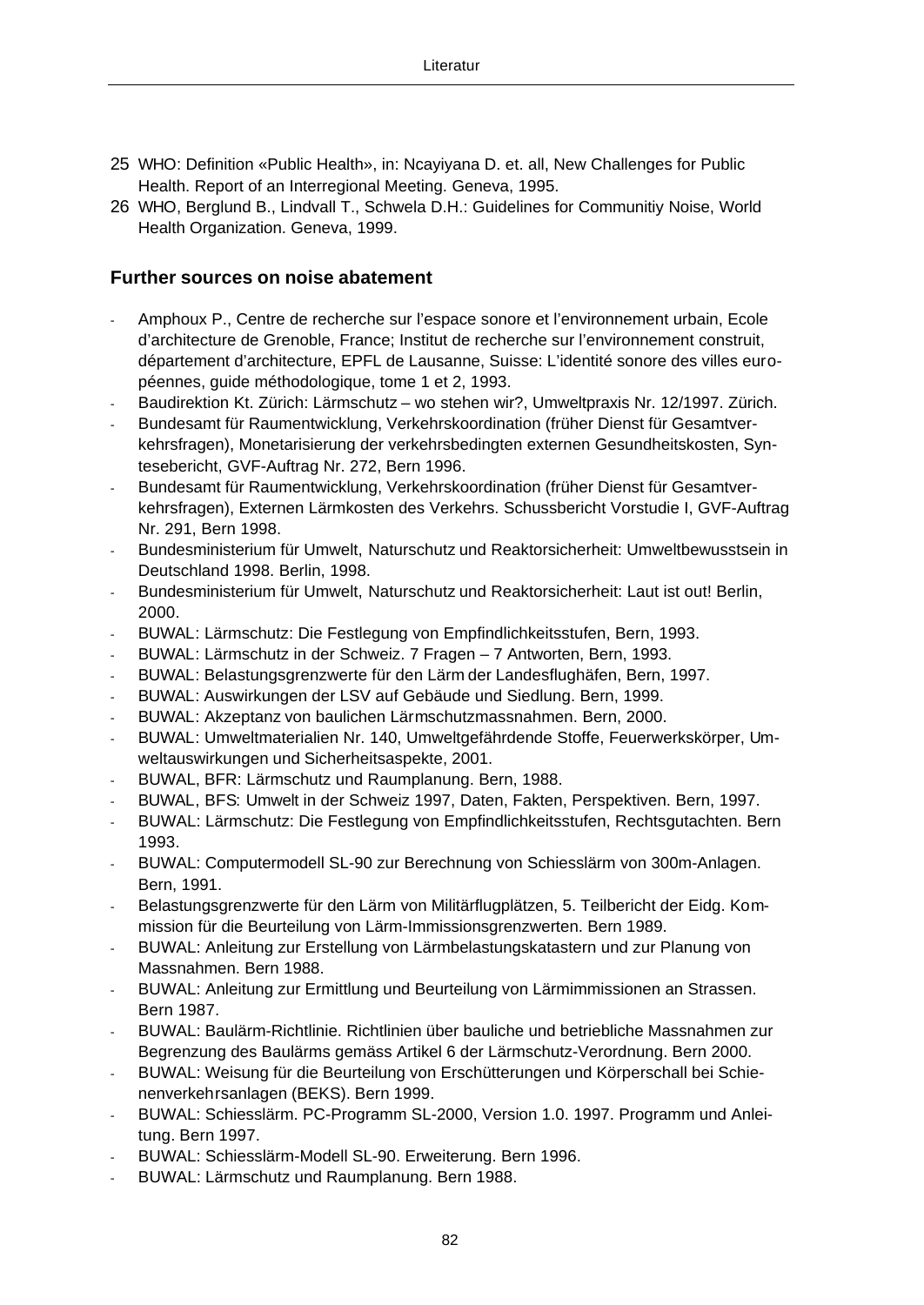- BUWAL: Mitteilung zur Lärmschutz-Verordnung (LSV) und zur Stoffverordnung (StoV) NR. 1 (2000): Verzicht auf Schallschutzfenster mit Schwefelhexafluorid (SF6). Bern 2000.
- BUWAL: Mitteilung zur Lärmschutz-Verordnung (Nr. 1), Strassenverkehrslärm: Umrechnung von Lärmmessungen auf durchschnittliche Verkehrsmengen. Bern 19989.
- BUWAL: Mitteilung zur Lärmschutz-Verordnung (Nr. 2), Sanierung bestehender Strassen: Bundesbeiträge an Schallschutzfenster. Bern 1990.
- BUWAL: Mitteilung zur Lärmschutz-Verordnung (Nr. 3), Emissionsbegrenzungen und Erleichterungen bei neuen und bestehenden Anlagen, Anforderungen an Lärmermittlungen und Lärmbeurteilungen. Bern 1990.
- BUWAL: Mitteilung zur Lärmschutz-Verordnung (Nr. 4), Nutzungsplanung und Baubewilligung in lärmbelasteten Gebieten. Bern 1992.
- BUWAL: Mitteilung zur Lärmschutz-Verordnung (Nr. 5), Zuordnung und Bestimmung der Empfindlichkeitsstufen nach Art. 43 & 44 LSV. Bern 1992.
- BUWAL: Mitteilung zur Lärmschutz-Verordnung (Nr. 6), Strassenlärm, Korrekturen zum Strassenlärm-Berechnungsmodell. Bern 1995.
- BUWAL: Mitteilung zur Lärmschutz-Verordnung (Nr. 7), Methode zur Fenster Ermittlung der Aussenlärm-Immissionen bei geschlossenem Fenster. Bern 1995.
- BUWAL: Mitteilung zur Lärmschutz-Verordnung (Nr. 8), Anhang 1: Anforderungen an die Schalldämmung von Fenstern (Übergangslösung). Bern 1998.
- Cercle Bruit Suisse: Lärm. Luzern, 1998.
- EU Europäische Kommission: Faire und effiziente Preise im Verkehr. Grünbuch der Europäischen Kommission. Brüssel, 1995.
- EU Europäische Kommission: Mitteilung der Kommission zur Anwendbarkeit des Vorsorgeprinzips. Brüssel, 2000.
- European Environment Agency: Environment in the European Union at the turn of the century. Copenhagen, 1999.
- Dienst für Gesamtverkehrsfragen (GVF): Externe Kosten des Verkehrs. Schlussbericht Vorstudie I. Bern, 1998.
- Hofmann R.: 25 Jahre Lärmbekämpfung eine Bilanz. Dübendorf 1999.
- Hofmann R.: Lärm und Lärmbekämpfung in der Schweiz. Dübendorf, 1997.
- Kölz M.: Die Anwendbarkeit der bundesrechtlichen Lärmschutzvorschriften auf menschlichen Alltagslärm und verwandte Lärmarten in: Umweltrecht in der Praxis, Dezember 1993
- Meyer A.: Noise abatement at Zürich airport in: Pedoe N.T. et, al: Environmental management at airports. Manchester, 1996
- OECD: Environmental Performance Review of Switzerland. Conclusions and Recommendations. Paris, 1998
- Oliva C.: Belastungen durch Flug- und Strassenlärm. Eine Lärmstudie am Beispiel der Flughäfen Genf und Zürich. Berlin, 1998
- Ortscheid, J., Wende, H.: Fluglärmwirkungen, Umwelt Bundesamt Berlin, 2000.
- Popp Ch.: Zukünftige Lärmschutzpolitik in Europa, in: Lärmreport 1/99.
- Prognos: European Transport Report. Basel, 2000
- Schweizerischer Bundesrat: Strategie zur nachhaltigen Entwicklung. Bern, 1997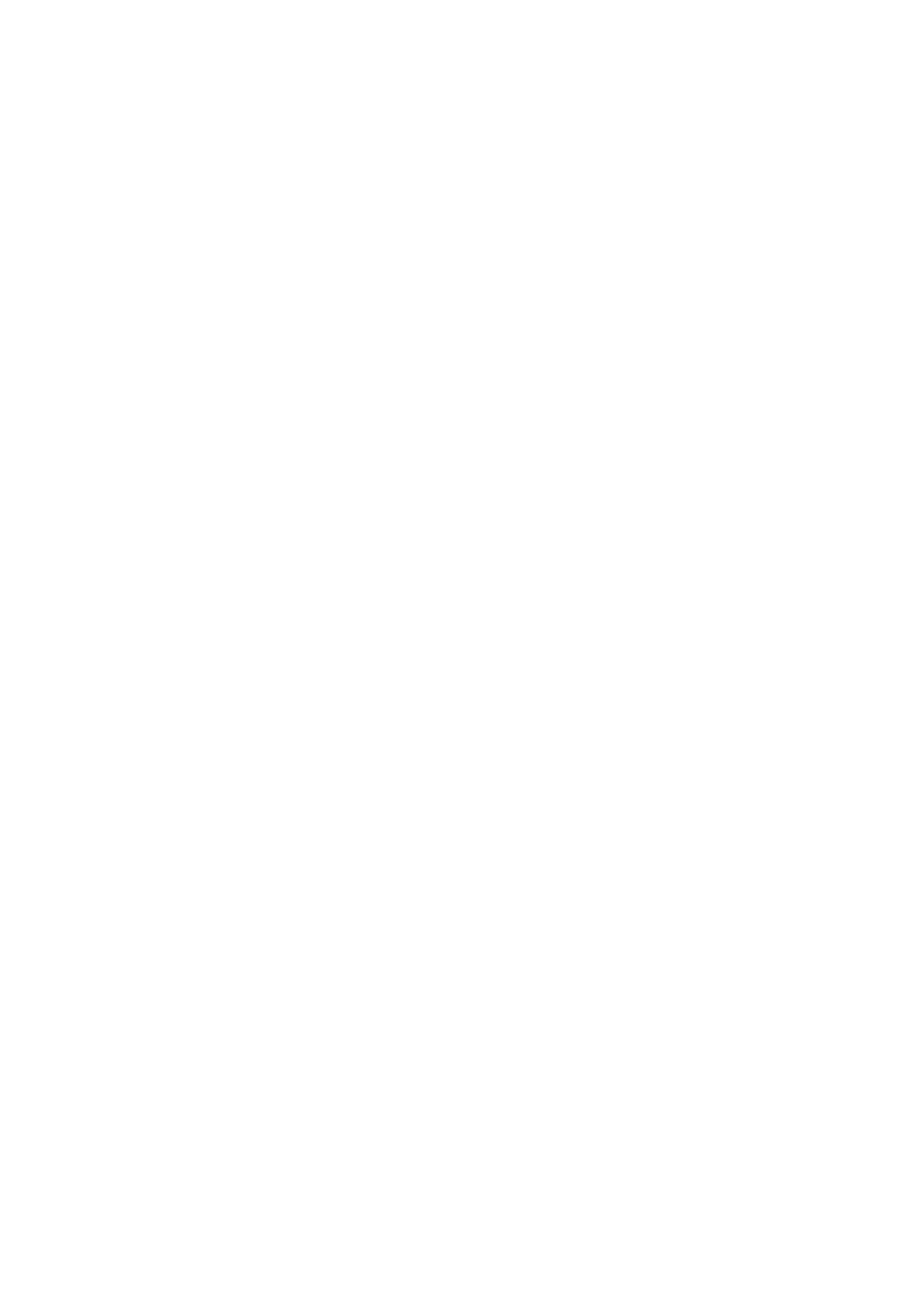# **Annex A: Material basis of noise abatement**

## **Distinction between sound, quiet and noise**

Sound is a physical quantity, and therefore free of value judgements. It takes the form of pressure fluctuations that manifest as waves in a carrier medium (e.g. air, water or solid body). The relevant properties of sound waves are the sound pressure (pressure variations), spectral properties (frequency) and time distribution.



The distinction between the two apposite properties of sound, i.e. quiet and noise (Fig. A1) is made on the basis of human perception and assessment. Quiet can mean the absence of sound, a condition which hardly occurs in nature. In a state of 'practical quiet', existing sound is perceived as pleasant and relaxing. In the negative sense, disturbing sound or sound hazardous to health is designated as noise $^{13}$ .

## **Vibrations and radiated structure born sound**

Ground vibrations (or simply vibrations) are mechanical vibrations in solid bodies. For greater precision, vibrations are often designated as disturbing or undesirable mechanical vibrations, whereby, however, these terms are not used by all authors in the same sense.

Radiated structure born sound is the sound emitted by solid bodies caused by ground and other vibrations. A well-known example of this is the vibrating washing machine, whose vibrations lead to a noise nuisance in other rooms or apartments by virtue of the vibrating walls. Radiated structure born sound is usually treated in the same way as noise transmitted through the air from the source to the receiver.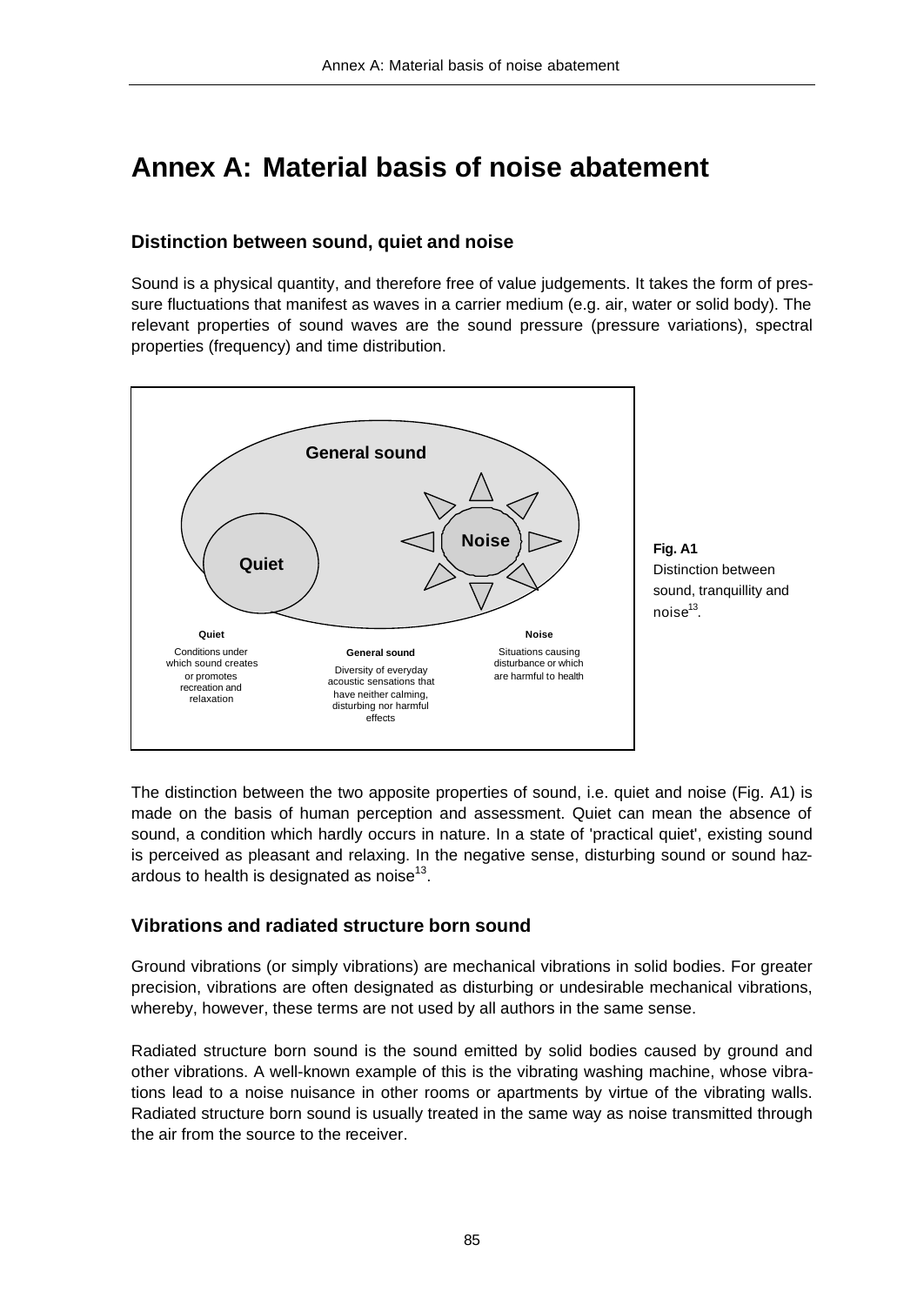The principal source of vibrations in the environment are the railways. Further sources are building machinery and industrial works. As opposed to noise, remediation of vibrations involves extensive work, and measures to combat it must therefore be introduced at an early stage in the construction of installations.

## **Sound pressure**

The unit of sound pressure is the pascal (1Pa =  $1N/m^2$ ). The human ear can perceive sound pressures in the range  $2*10^{-5}$  Pa (just audible) to 100 Pa (pain threshold). This very large range of some seven powers of ten is somewhat ungainly for practical use, so that a logarithmic representation is chosen in place of the pascal. For this, the hearing threshold  $(p_0)$  is chosen as the normalising factor for sound pressure p:

$$
L = 10 \log(\frac{p^2}{p_o^2})
$$

The quantity resulting from this calculation is described as the 'decibel', whose range extends from 0 to 130dB(A) for normal hearing.



**Fig. A2** Illustration of different sound pressure levels.

In fact, the decibel is not strictly speaking a unit, but is used in this sense in acoustics. Note in particular that in adding several sources of noise, the logarithmic dB values cannot simply be added, but the calculation must be performed via the original values of sound pressure (or more precisely, via the sound energy as a function of  $p^2$ ).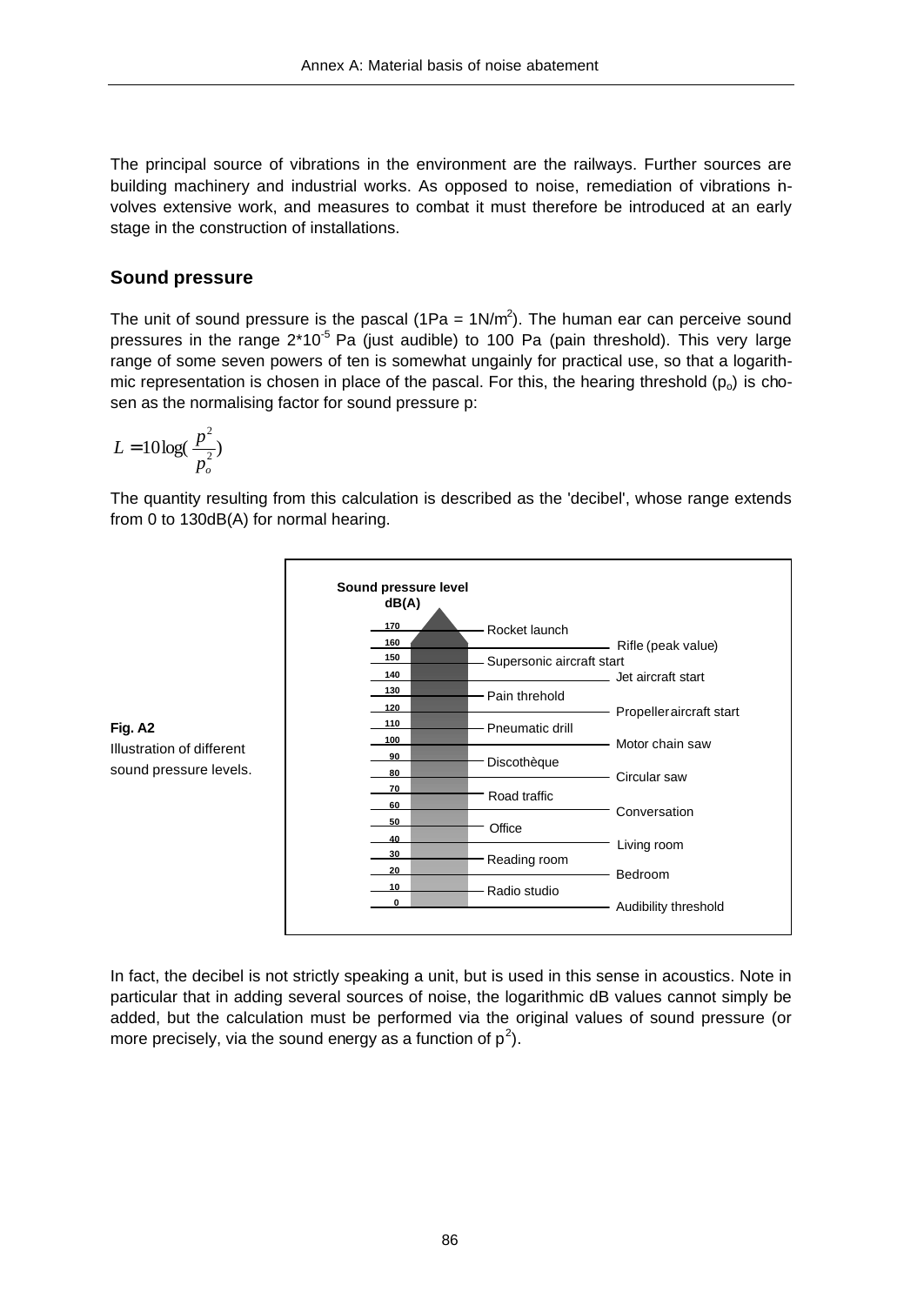## **Addition of sound levels**

The sum L of two (non-coherent) noise sources with sound levels L1 and L2 may be calculated according to the following formula:

 $L = 10 \log(10^{L1/10} + 10^{L2/10})$ 

When two sources of sound are equally loud, the resulting sound level is 3dB higher than the separate sound levels.

## **Filter characteristics**

The sensitivity of our hearing depends on frequency. Sensitivity is greatest at around 4000Hz, while at 100Hz, for example, it is some 20dB lower. This dependency on frequency must be taken into account in assessing sound level, and this is achieved by using a suitable filter. The most frequently used filter is the A filter, and this method is known as A weighting. The sound level determined using this filter characteristic is identified by the adjunction of an A in brackets, e.g. Leq(A).

## **Equivalent continuous sound level**

Many sound sources vary with time, making it difficult to specify a general sound level. For these, the energy for the sound source is averaged over a certain time period and converted to a so-called 'equivalent continuous sound level' or 'energy-equivalent continuous sound level', Leq. Leq has the same acoustic energy as the original source over the time period considered. The Leq level is also specified in dB.

Fig. 3 shows the effect of variations in the sound level at an office workplace on the equivalent level. Ignoring the loud event at 07.20 hours, an equivalent level of  $L_{eq1}$  results. Note that the mid-day break has practically no effect on this. If the loud event at 07.20 hours is included, an equivalent level  $L_{eq2}$  results, showing how a loud event affects the equivalent level. This is attributable to the high sound energy of the peak sound level of the loud event.



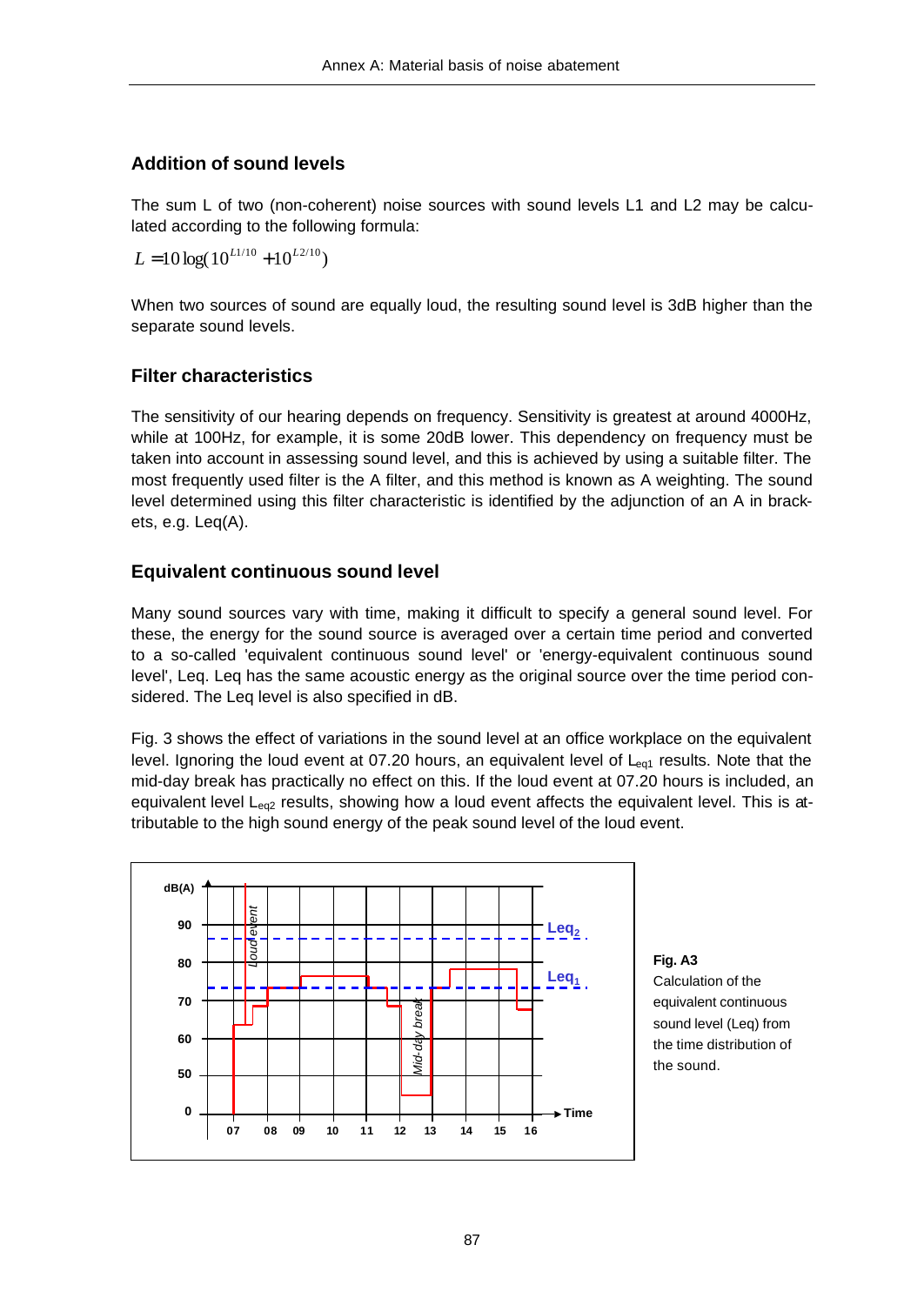Thus the equivalent continuous sound level Leq combines periods of quiet, the frequency of sound events and the peak levels in a single quantity. It is well suited for describing sound exposure over a defined time period. However, Leq is not suitable for describing all situations. If, for example, very loud events occur, these can lead to hearing damage or waking reactions in sleep, which cannot be derived from the equivalent level. In these cases (e.g. rifle noise and sleep disturbance), a more suitable measure is the peak level  $L_{\text{max}}$ .

## **Rating sound level**

Because not all types of noise (e.g. from roads, railways and firing ranges) have the same disturbance or nuisance potential, the noise exposure indicator in noise abatement is normalised. This is likewise based on the equivalent continuous sound level Leq, but is here supplemented by a correction factor depending on noise category. The resulting measure is referred to as the rating sound level  $Lr = Leq + K$ , also specified in decibel.

## **Further rating levels**

There exist a plethora of further measures of noise disturbance. Thus  $L_1$  is the level that is only exceeded during 1% of the measurement period. This therefore represents a measure of the peak level. Likewise,  $L_{10}$  is the level that is exceeded for 10% of the measurement period.

Until May 2000, the assessment of aircraft noise in Switzerland was based on the noise and number index NNI. NNI has two parts: an event frequency and a peak level. As only events above 68dB(A) are considered, it is suitable for describing exposure to aircraft noise at close range, but not at a distance.

In a draft guideline submitted to the EU Commission for the harmonisation of noise abatement<sup>12</sup>, a 24 hour index (L<sub>den</sub>) and a night index (L<sub>night</sub>) are proposed. In L<sub>den</sub>, the day is divided into three phases: day = 12h, evening = 4h and night = 8h. The noise exposure index is based on the equivalent continuous sound level, whereby the evening hours are subject to a deduction of 5dB and the night hours to a deduction of 10dB.

$$
L_{den}=10\log(\frac{1}{24}(12\cdot10^{\frac{L_{day}}{10}}+4\cdot10^{\frac{L_{evening}+5}{10}}+8\cdot10^{\frac{L_{night}+10}{10}}))
$$

L<sub>night</sub> is the A weighted equivalent continuous sound level averaged over one year, and applies only to a night-time duration of 8 hours.

The selection of noise exposure indicators is very large. Numerous studies have however shown that their contribution to disturbance levels is relatively modest (quoted variance approx. 30%). To put it in other terms:, the probability of correctly predicting disturbance based on noise exposure alone is relatively low. Comparisons between different measures have shown that these correlate strongly among one another. This means in practice that the choice of noise exposure indicator is less significant than might be assumed from the many disputes on the correct measure to apply. For this reason, and owing to its simple determination by measurement or calculation, Leq is increasingly accepted internationally as a basis for noise assessment. If the EU guideline mentioned above is adopted,  $L_{den}$  will in the long term become the accepted measure in Europe.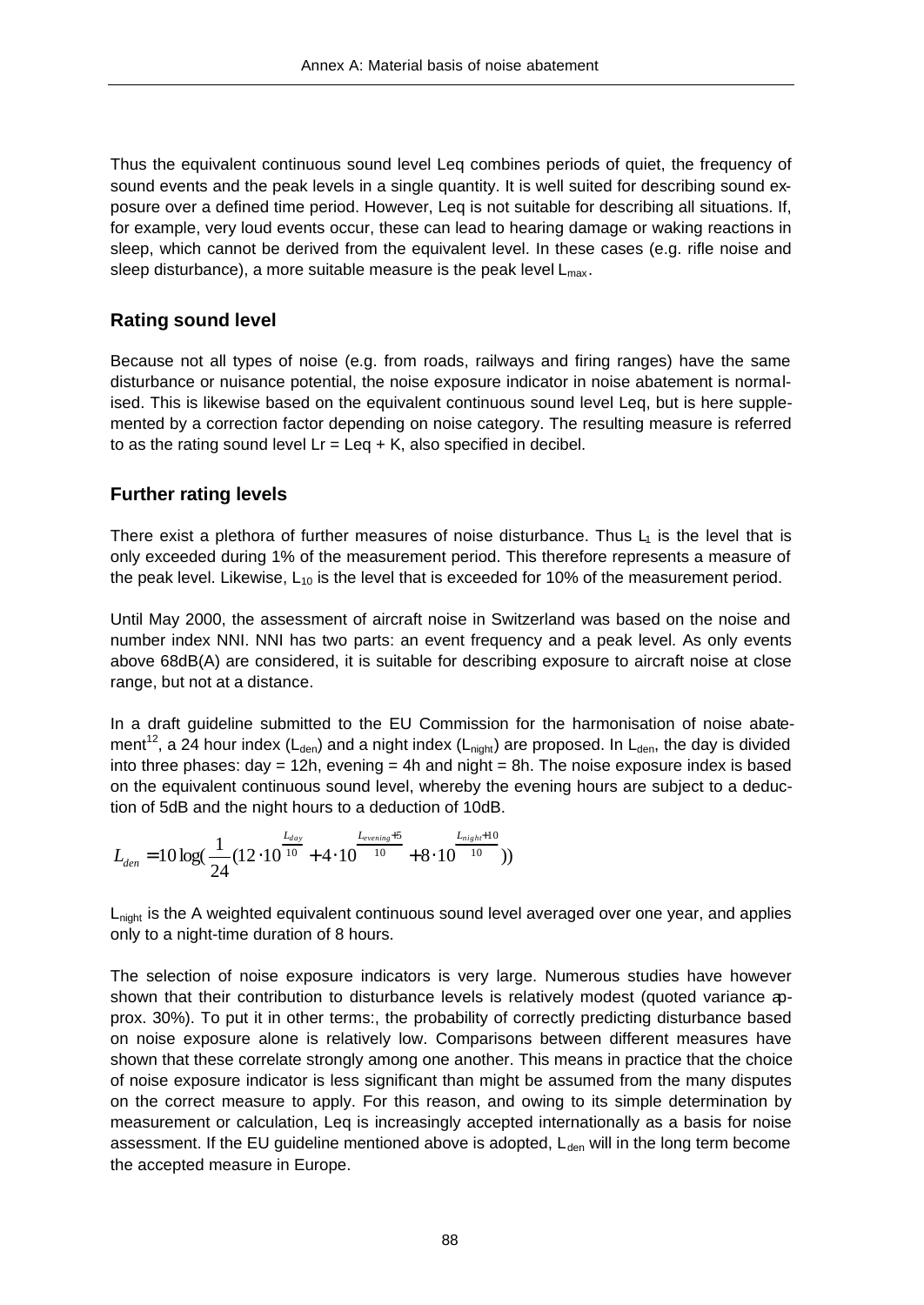## **Measurement and calculation**

There exists a myth concerning noise measurement. Many laypeople believe that noise disturbance can only be determined by measurement. And although experts would not dispute that measurements are necessary and justified, they argue that they are often imprecise, timeconsuming, manpower-intensive and therefore expensive.

Advances in IT now make it possible to model noise disturbance analytically. Today, comprehensive simulation programs are available, enabling both individual noise situations and entire noise exposure registers to be calculated. The importance of noise measurement has therefore declined. It is still used today for planning noise protection measures and for validating the results of simulations in cases of dispute.

## **Sound dispersion**

In considering sound dispersion, effects such as attenuation, refraction and reflexion must be considered.

Sound waves are attenuated in the propagation medium (air, water, structure). Thus their intensity falls with increasing distance from the source. Attenuation depends not only on the medium, but also on the physical dimensions of the sound source. If the distance from the source in the air is doubled, the sound level is reduced by 3dB for a line source (e.g. road) and by 6dB for a point source (e.g. hovering helicopter).

Sound waves are deflected by an obstacle in their path (see Fig. A4), i.e. the sound beam 'curves' around the obstacle, so that the noise may be perceived although there is no direct line of sight.

Where sound waves impinge on a surface, part of the sound is reflected from the surface depending on its properties. This effect must be considered with noise barriers to ensure that areas opposite are not affected by the reflected sound.



**Fig. A4** Sound deflection.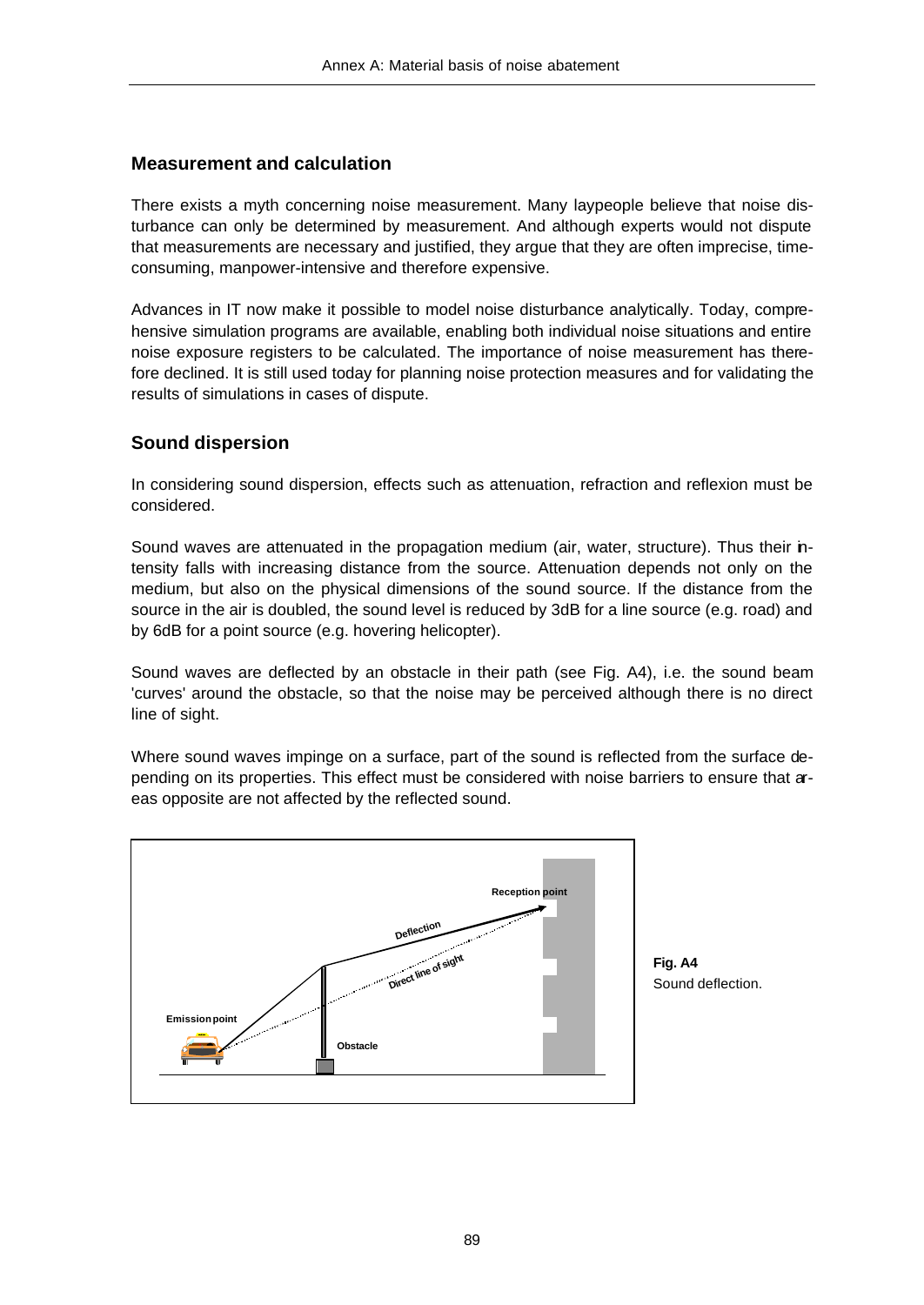## **Determination of exposure limits**

The problem in determining exposure limits is to establish a relationship between a particular (objective) acoustic exposure and a (subjectively) perceived disturbance. Also, an exposure limit must be laid down for which the disturbance is substantial or unacceptable.

The statistical correlation between acoustic exposure and perceived disturbance is not very great, since noise perception differs from person to person and from one study to another. Also, the mathematical relationship is only very approximately linear, as shown in Fig. A5. It is the task of data analysis to determine the relationship more precisely. In order to establish equitable limit values, an analytical model is required providing the best possible statistical relationship between the two variables.





The specification of a limit value is equivalent to setting a limit based on a defined criterion. According to art. 15 LPE, the criterion for the impact threshold is that of 'substantial disturbance'. That is to say, the impact threshold must be set based on current technology or experience, so that exposure below this value does not cause substantial disturbance to the population in its well-being $^{23}$ .

The strengths and weaknesses of the limit value principle are illustrated by the four rectangles in Fig. A5. Persons in rectangle 1 are subject to noise exposure above the limit value, and are heavily disturbed by noise. This is the main group to be protected by this principle. Persons in rectangle 2, though not subject to exposure above the limit value, still feel themselves to be heavily disturbed. This group is not protected by the limit value principle. Those in rectangle 3 are less affected owing to the lower noise level. Persons in rectangle 4, though subject to noise above the limit value, experience only slight, or no, noise disturbance. Nevertheless, the question of health impairment also arises for this group.

In Switzerland, the rating sound level Lr is used as the acoustic indicator. The subjectively perceived disturbance is established from surveys using a representative sample of persons affected. These give the degree of disturbance on a scalometer, where responses of 8, 9 and 10 on the scale represent substantial noise disturbance (Fig. A6).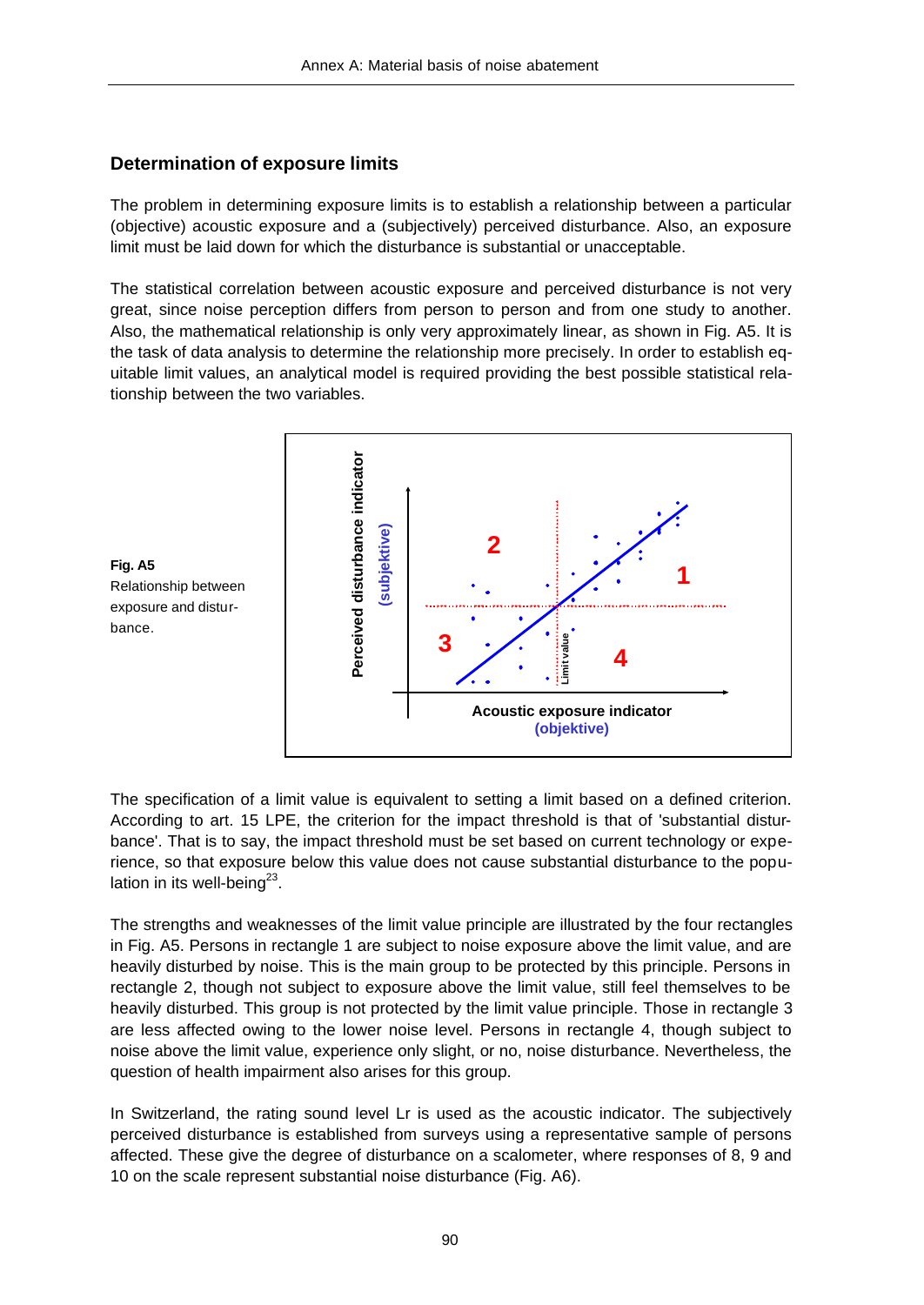

**Fig. A6** Scalometer for recording the disturbance of persons affected by noise.

As the responses of those questioned vary greatly, there exists an unwritten convention in Switzerland to set the impact threshold at the point where at least 15 to 25% of those effected feel themselves to be heavily disturbed (divisions 8 to 10 on the scale) (Fig. A7). This convention is not universally accepted, since it implies that a quarter of the affected population is still heavily disturbed despite compliance with the limit value. Nonetheless, this procedure has proved acceptable in practice.





The impact threshold determined using this procedure applies to residential areas (ES II). For quiet zones (ES I), the value is set 5dB lower. Zones with mixed use (residential and industrial uses, ES III), the value is set 5dB, and for industrial areas (ES IV), 10dB higher.

No surveys are carried out in determining the planning and alarm values. In general, the planning values are set 5dB below the impact thresholds, ensuring that the total noise from several installations still remains below the impact thresholds. Values of noise exposure lying between 5 and 10dB above the impact thresholds are regarded as being in need of urgent remediation, so that the alarm values are set in this range.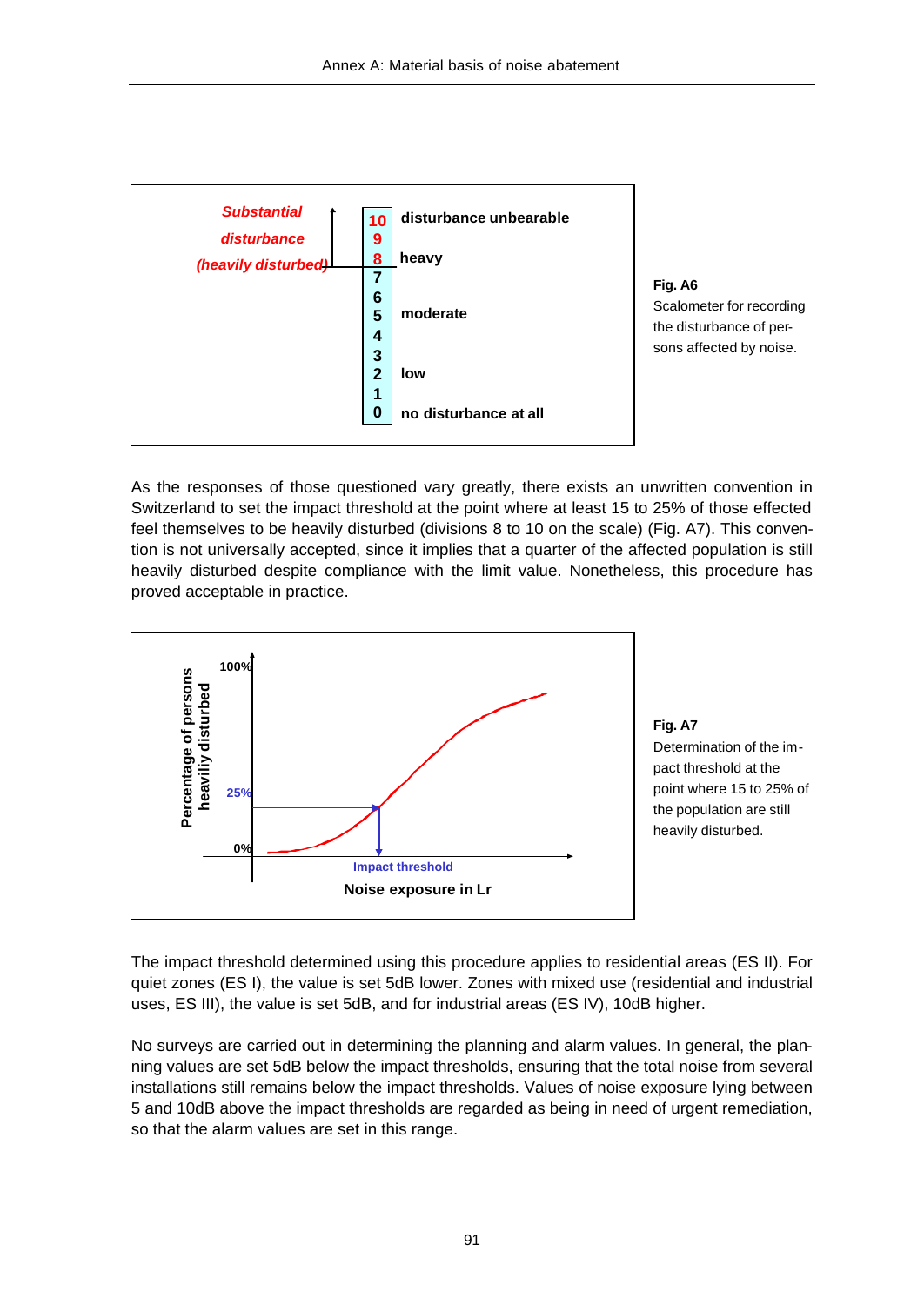The above procedure may be applied for the determination of limit values for day-time noise. At night, the limit values are either set 5 to 10dB lower, or based on the waking reaction during sleep.

As an example, Fig. A8 gives the limit values for road, railway and industrial and trades installations. Further details, particularly concerning correction factors, are given in the annexes to the NAO.

|                                                  | Rating sound level Lr<br>Day:=06-22 Uhr; |                       |              | Night:=22-06 Uhr           |              |                    |              |
|--------------------------------------------------|------------------------------------------|-----------------------|--------------|----------------------------|--------------|--------------------|--------------|
| Fig. A8                                          |                                          | <b>Planning value</b> |              | <b>Impact</b><br>threshold |              | <b>Alarm value</b> |              |
| Limit values according to<br>the Noise Abatement | <b>Sensitivity category</b>              | Day                   | <b>Night</b> | Day                        | <b>Night</b> | Day                | <b>Night</b> |
| Ordinance (example for                           | ES <sub>1</sub>                          | 50                    | 40           | 55                         | 45           | 65                 | 60           |
| road traffic noise).                             | ES II                                    | 55                    | 45           | 60                         | 50           | 70                 | 65           |
|                                                  | ES III                                   | 60                    | 50           | 65                         | 55           | 70                 | 65           |
|                                                  | <b>ES IV</b>                             | 65                    | 55           | 70                         | 60           | 75                 | 70           |
|                                                  |                                          |                       |              |                            |              |                    |              |

## **Noise abatement measures**

The most efficient measure in noise abatement to reduce emissions, i.e. realisation of technical or operational measures to ensure that the noise source is as quiet as possible. After this, the next step is to take measures along the propagation path. These are equivalent in law to emission reduction, since they can protect extensive areas from noise.

The effect of operational measures is illustrated in Fig. A9. This shows the noise exposure at a distance of 10 metres from a road as a function of the number of cars per hour.



**Fig. A9** Influence of vehicle frequency (vehicles per hour) on noise exposure at a distance of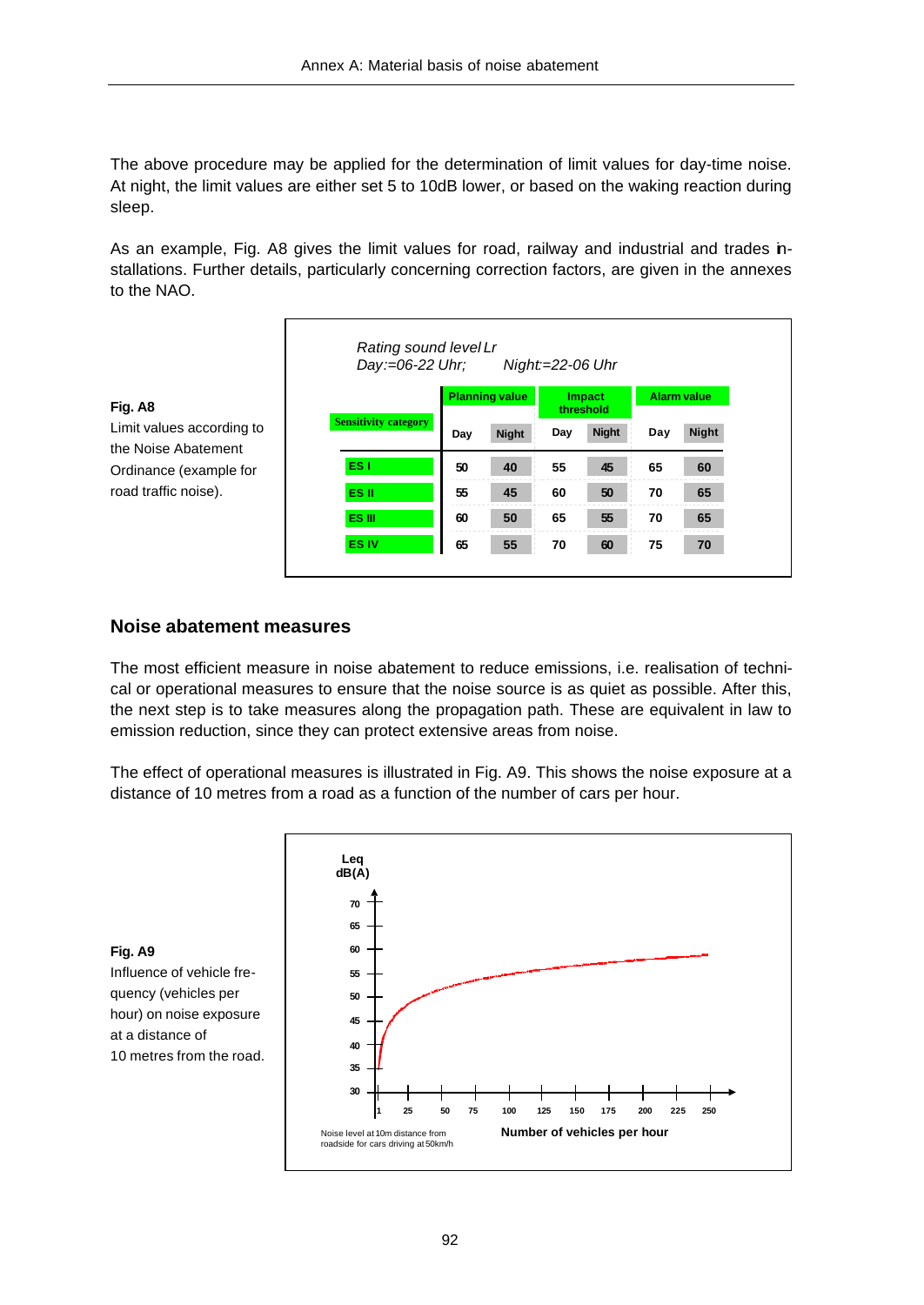Considering that halving the volume of traffic 'only' reduces exposure by 3dB, relatively drastic operational measures must be taken to significantly reduce noise exposure in the vicinity of busy roads. From a noise abatement standpoint, shifting of traffic to roads that are already heavily frequented can prove effective, if lightly frequented roads are thereby spared additional traffic.

The effects of a selection of classical measures are shown in Fig. A10. Note that effective noise abatement cannot be achieved by individual measures alone, but only by a combination of several measures. In addition to the protection objective, the cost-benefit ratio<sup>5</sup>, i.e. the relationship between the cost of measures and the financial benefit of the noise reduction (depreciation of real estate), is an important aspect.

For exposure protection, the only option in most cases is to install noise protection windows. Although these provide protection of the order of 30dB, this only applies within the buildings. Noise protection measures in buildings are therefore regarded as a last resort in noise abatement, providing at least a minimum of protection.



**Fig. A10** Effects of various noise protection measures.

Measures additional to those mentioned above may be applied in development planning. Thus by avoiding residential building in noisy areas, and by careful positioning of the rooms sensitive to noise, future noise problems may be effectively avoided.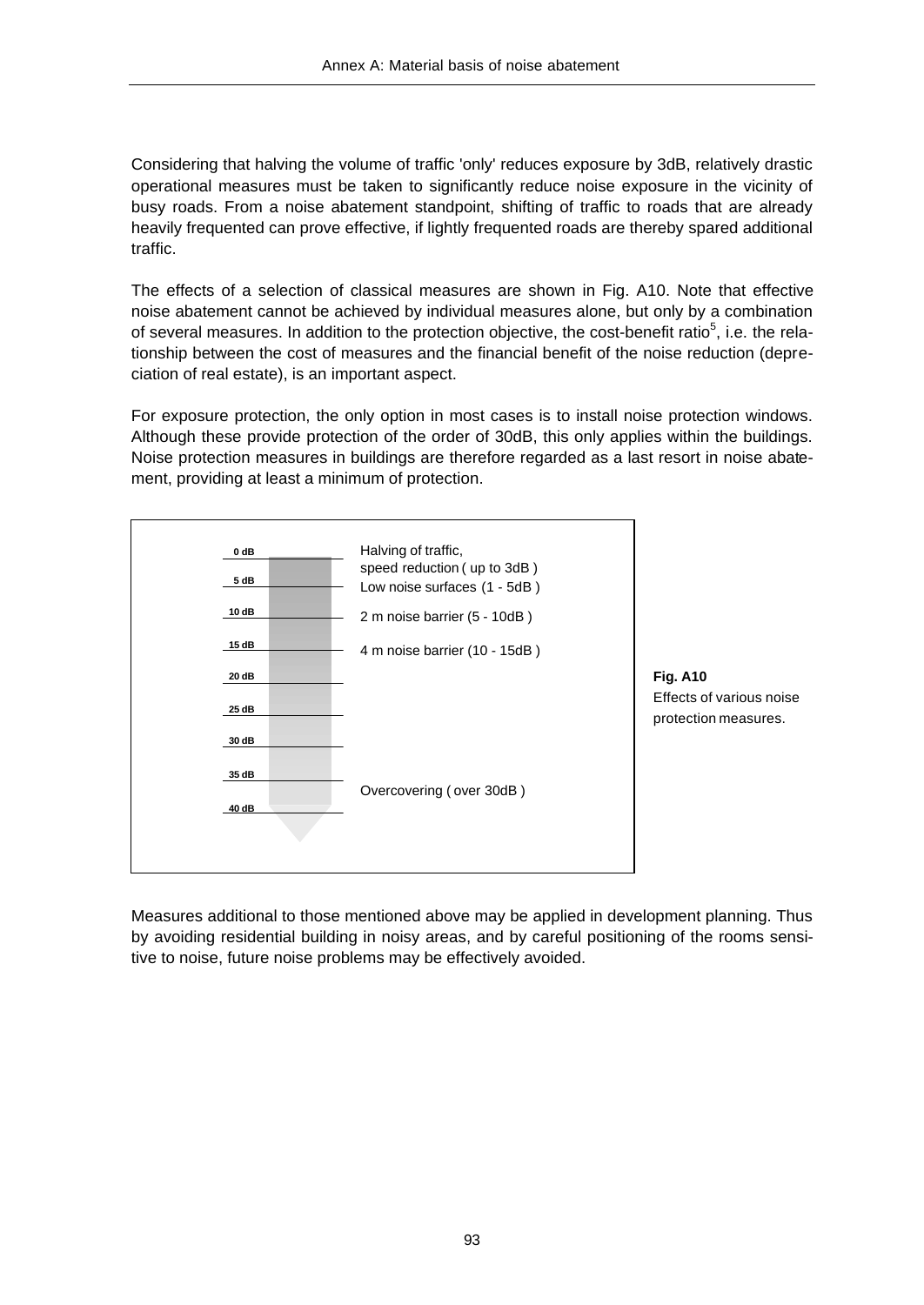# **Annex B: Legislation on noise abatement**

## **Swiss Law**

#### **Federal Constitution**

Art. 74 *Environmental protection*

- *1 The Confederation shall legislate on the protection of man and the natural environment against harm and nuisance.*
- *2 It shall ensure that such influences are avoided. The polluters shall pay for the costs of avoidance and removal.*
- *3 The federal regulations shall be implemented by the Cantons, insofar as the statute does not reserve this for the Confederation.*

#### **Environmental legislation**

- 814.01 Federal Law relating to the Protection of the Environment; of 7 October 1983 (Environmental Protection Law; LPE).
- 814.41 Noise Abatement Ordinance of 15 December 1986 (NAO)
- 814.49 Sound and Laser Ordinance of 24 January 1996
- 814.011 Ordinance relating to the Environmental Impact Assessment of 19 October 1988 ('Verordnung über die Umweltverträglichkeitsprüfung')
- 742.144 Federal Law relating to Railway Noise Remediation of 24 March 2000 ('Bundesgesetz über die Lärmsanierung der Eisenbahnen') Ordinance relating to Railway Noise Remediation of ('Verordnung über die Lärmsanierung der Eisenbahnen')

#### **Swiss Civil Code (ZGB)**

Art. 684/679 *III. Neighbourhood law*

#### **Development planning legislation**

700 Federal Law on Spatial Planning of 22 June 1979 (RPG) 700.1 Ordinance relating to Spatial Planning of 28 June 2000 (RPV)

#### **Road transport legislation**

- 741.01 Law relating to Road Transport of 19 December 1958 (SVG) ('Strassenverkehrsgesetz')
- 741.11 Ordinance relating to the Highway Code of 13 November 1962 (VRV 1) ('Verkehrsregelnverordnung')
- 741.41 Ordinance relating to technical Requirements for Road Vehicles of 19 June 1995 (VTS) ('Verordnung über die technischen Anforderungen an Strassenfahrzeuge')
- 741.412 Crdinance relating to technical Requirements for motorised Transport Vehicles and their Trailers of 19 June 1995 (TAFV 1) ('Verordnung über technische Anforderungen an Transportmotorwagen und deren Anhänger')
- 741.413 Ordinance relating to technical Requirements for agricultural Tractors of 19 June (TAFV 2) ('Verordnung über technische Anforderungen an landwirtschaftliche Traktoren')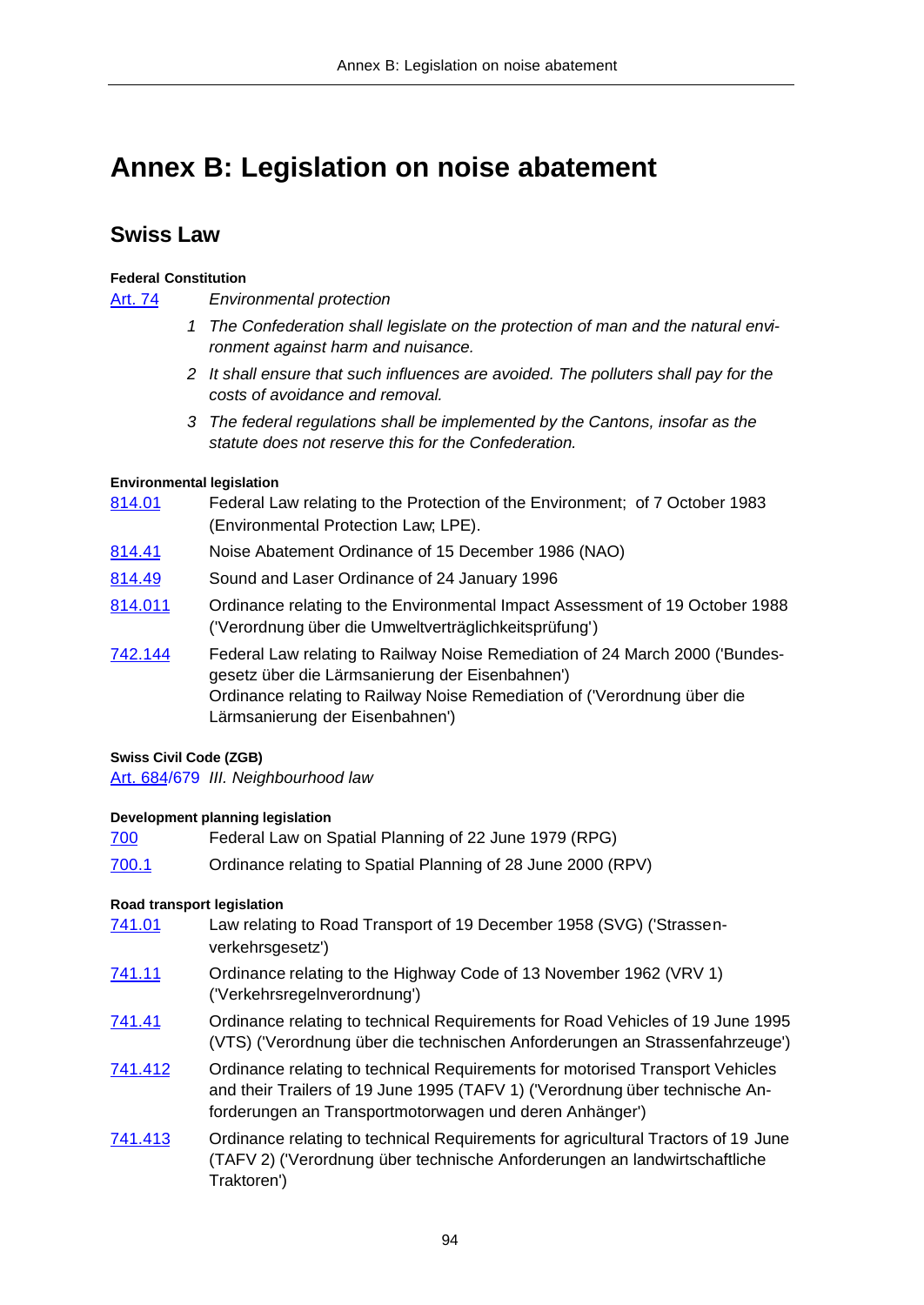| 741.414 | Ordinance relating to technical Requirements for Motorcycles and lightweight, |
|---------|-------------------------------------------------------------------------------|
|         | small and three-wheel Motor Vehicles of 2 September 1998 (TAFV 3) ('Verord-   |
|         | nung über technische Anforderungen an Motorräder, Leicht-, Klein- und         |
|         | dreirädrige Motorfahrzeuge')                                                  |

- 741.51 Ordinance relating to the Authorisation of Persons and Vehicles to use the Roads of 27 October 1976 (VZV) ('Verordnung über die Zulassung von Personen und Fahrzeugen zum Strassenverkehr')
- 741.511 Ordinance relating to the Type Approval of Road Vehicles of 19 June 1995 (TGV) ('Verordnung über die Typengenehmigung von Strassenfahrzeugen')
- 510.710 Ordinance relating to Military Road Transport of 17 August 1994 (VMSV) ('Verordnung über den militärischen Strassenverkehr')

#### **Railway legislation**

| <u>742.101</u> | Law relating to the Railways of 20 December 1957 (EBG) ('Eisenbahngesetz') |
|----------------|----------------------------------------------------------------------------|
| <u>742.31</u>  | Federal Law relating to the Swiss Federal Railways of 20 March 1998 (SBBG) |
|                | ('Bundesgesetz über die Schweizerischen Bundesbahnen')                     |

#### **Cable railway legislation**

743.25 Ordinance relating to subsidised Aerial Cable Railways for Passenger Transport without Federal Concession of the EVED (former Federal Department of Transport and Energy) of 24 October 1961 ('Verordnung über subventionierte Luftseilbahnen mit Personenbeförderung ohne Bundeskonzession des EVED')

## **Air transport legislation**

- 748.0 Federal Law relating to Aviation of 21 December 1948 (LFG) ('Bundesgesetz über die Luftfahrt')
- 748.01 Ordinance relating to Aviation of 14 November 1973 (LFV) ('Verordnung über die Luftfahrt')
- 748.112.11 Ordinance relating to the Fees of the Federal Office of Civil Aviation of 25 September 1989 (VGZ) ('Verordnung über die Gebühren des Bundesamtes für Zivilluftfahrt')
- 748.121.11 Ordinance relating to Traffic Rules for Aircraft of the DETEC of 4 May 1981 (VVR) ('Verordnung über die Verkehrsregeln für Luftfahrzeuge des UVEK')
- 748.121.12 Ordinance relating to Noise-Associated operational Restrictions on Jet Aircraft of 23 February 1994 ('Verordnung über lärmbedingte Betriebseinschränkungen für Strahlflugzeuge')
- 748.131.1 Ordinance relating to Aviation Infrastucture of 3 November 1994 (VIL) ('Verordnung über die Infrastruktur der Luftfahrt')
- 748.215.3 Ordinance relating to Aircraft Emissions of 10 January 1996 (status as of 4 July 1996) ('Verordnung über die Emissionen von Luftfahrzeugen (VEL)')

#### **Inland shipping legislation**

- 747.201 Federal Law relating to Inland Shipping of 3 October 1975 (BSG) ('Bundesgesetz über die Binnenschifffahrt')
- 747.201.1 Ordinance relating to Inland Shipping of 8 November 1978 (BSV) ('Binnenschifffahrtsverordnung')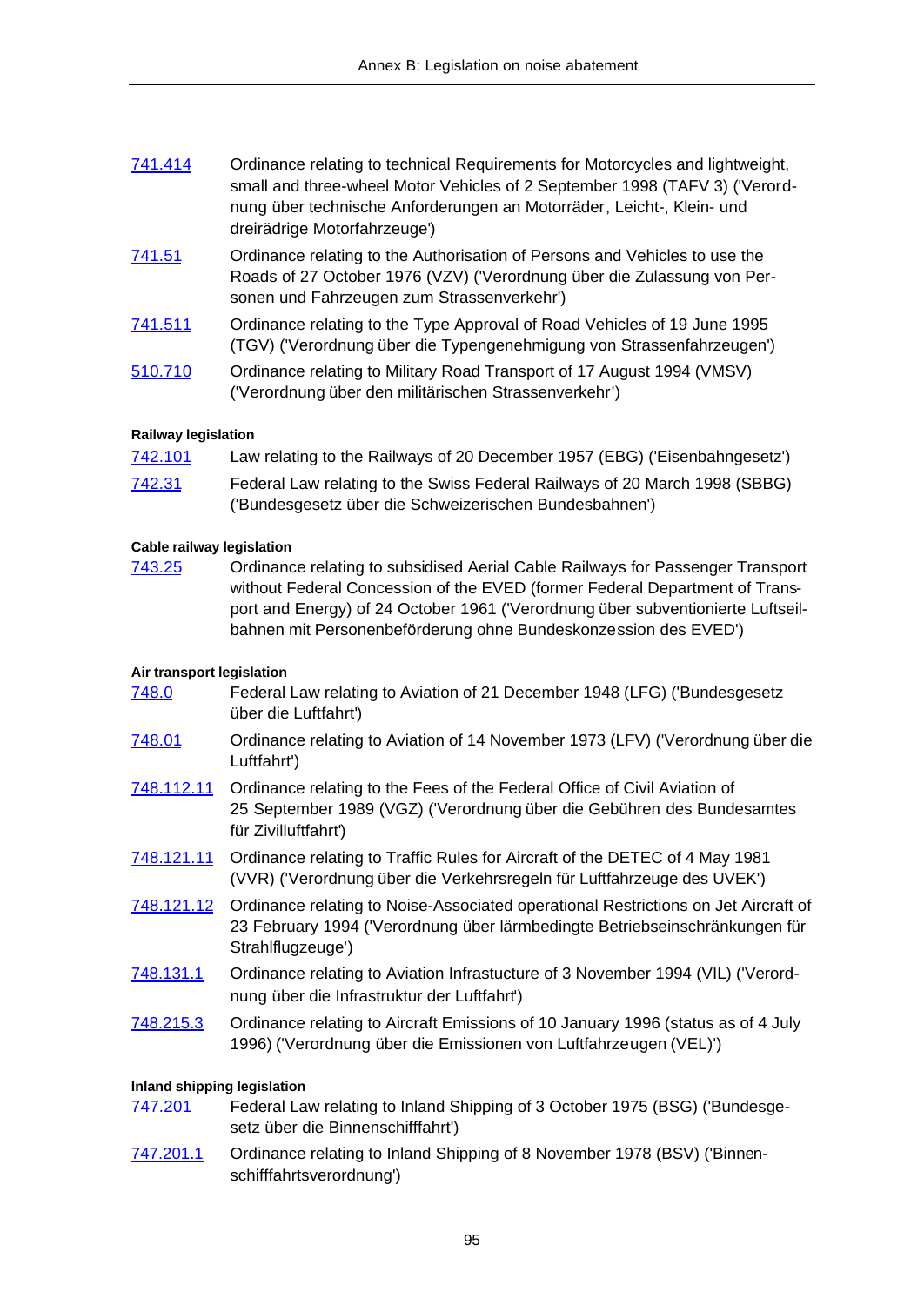- 747.223.1 Ordinance of the International Shipping Commission relating to Shipping on Lake Constance (Lake Constance Shipping Rules) concluded on 13 January 1976, approved by the Federal Council on 17 March 1976 ('Verordnung der Internationalen Schifffahrtskommission über die Schifffahrt auf dem Bodensee')
- 0.747.221.1 Agreement between the Swiss Federal Council and the Government of the French Republic relating to Shipping on Lake Constance ('Abkommen zwischen dem Schweizerischen Bundesrat und der Regierung der Französischen Republik betreffend die Schifffahrt auf dem Genfersee')
- 0.747.221.11 Regulatons relating to Shipping on Lake Geneva concluded on 7 December 1976 by the Federal Assembly, approved on 27 February 1978 ('Reglement über die Schifffahrt auf dem Genfersee')
- 0.747.223.11 Agreement relating to Shipping on Lake Constance concluded on 1 June 1973 by the Federal Assembly, approved on 26 June 1974 ('Übereinkommen über die Schifffahrt auf dem Bodensee')
- 0.747.225.1 Agreement between Switzerland and Italy relating to Shipping on Lago Maggiore and Lake Lugano concluded on 2 December 1992 by the Federal Assembly, approved on 16 December 1993 ('Abkommen zwischen der Schweiz und Italien betreffend die Schifffahrt auf dem Langensee und dem Luganersee')
- 747.301 Ordinance relating to Ocean Shipping of 20 November 1956 ('Seeschifffahrtsverordnung')

#### **Schiesswesen**

- 510.10 Federal Law relating to the Army and the Military Administration of 3 February 1995 (MG) ('Bundesgesetz über die Armee und die Militärverwaltung')
- 510.512 Ordinance of the Federal Military Department relating to Firing Installations for off-duty Firing Practice of 27 March 1991 (SchAV) ('Schiessanlagen- Verordnung des EMD über die Schiessanlagen für das Schiesswesen ausser Dienst')

#### **Protection of health in the building industry**

- 842 Federal Law relating to Measures for the Promotion of Residential Building of 19 March 1965 (WFG) ('Bundesgesetz über Massnahmen zur Förderung des Wohnungsbaues')
- 842.2 **Crainance relating to Federal Assistance for the Promotion of Residential Build**ing of 22 February 1966 ('Verordnung über Bundeshilfe zur Förderung des Wohnungsbaues')
- 843.1 **Combinance relating to the Law relating to the Promotion of Residential Building** and Home Ownership of 30 November 1981 ('Verordnung zum Wohnbau- und Eigentumsförderungsgesetz')
- 0.822.722.0 Agreement No. 120 relating to the Protection of Health in Commerce and in Offices of 8 July 1964 ('Übereinkommen Nr. 120 über den Gesundheitsschutz im Handel und in Büros')

#### **Employee protection**

822.11 Federal Law relating to Workplaces in Industry, the Trades and Commerce of 13 March 1964 (ArG) ('Bundesgesetz über die Arbeit in Industrie, Gewerbe und Handel')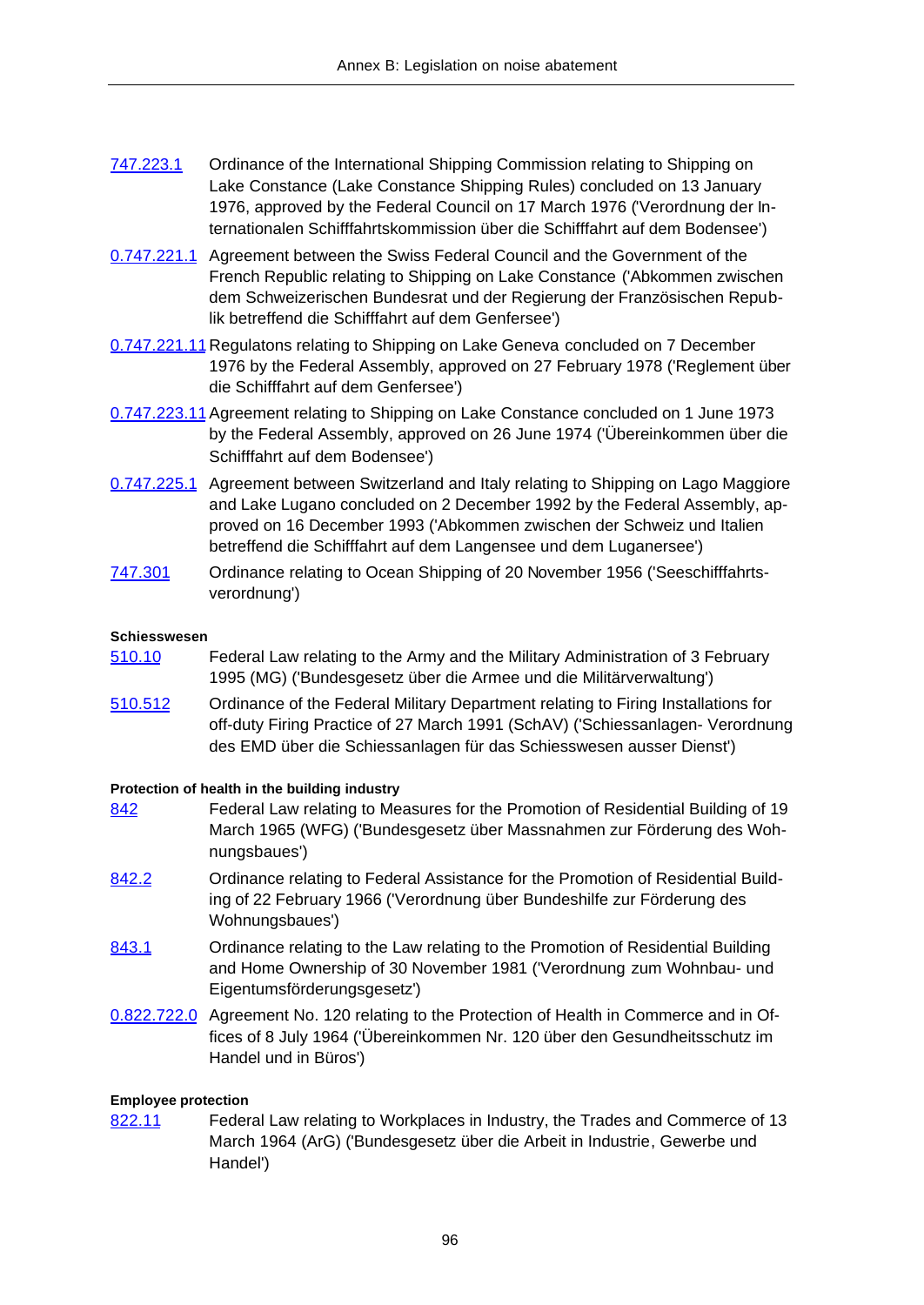- 822.113 Ordinance No. 3 relating to the Law relating to Workplaces of 18 August 1993 (ArGV3) ('Verordnung 3 zum Arbeitsgesetz')
- 819.1 Federal Law relating to the Safety of technical Equipment and Appliances of 19 March 1976 (STEG) ('Bundesgesetz über die Sicherheit von technischen Einrichtungen und Geräten')
- 832.20 Federal Law relating to Accident Insurance of 20 March 1981 (UVG) ('Bundesgesetz über die Unfallversicherung')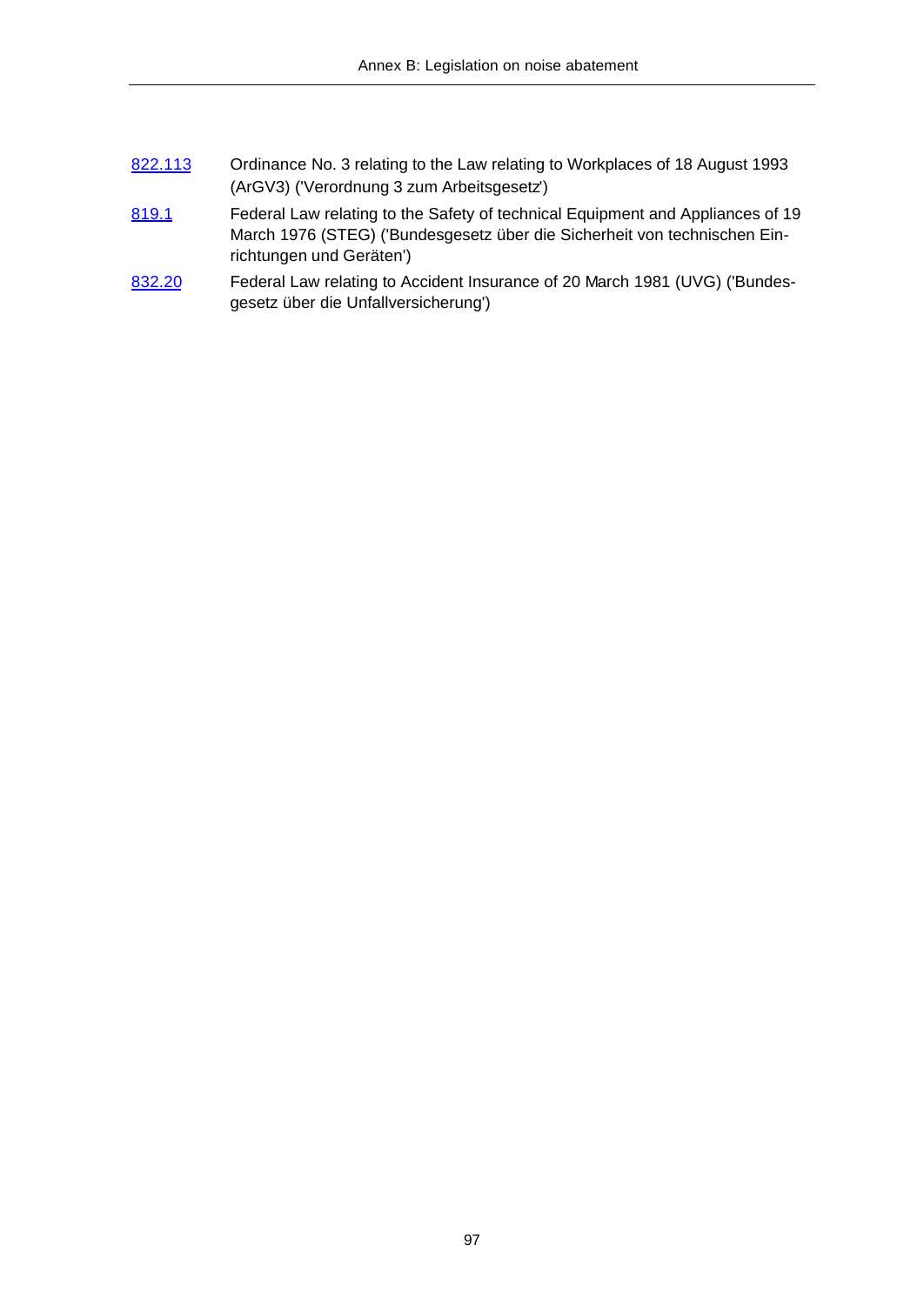## **EU law**

| <b>Number</b> | Keyword                             | <b>Title</b>                                                                                                                                                                                             | <b>Notes</b>                               |
|---------------|-------------------------------------|----------------------------------------------------------------------------------------------------------------------------------------------------------------------------------------------------------|--------------------------------------------|
| 70/157        | Motor vehicles:<br>Exhaust system   | Council Directive 70/157/EEC of 6 February 1970 on the<br>approximation of the laws of the Member States relating<br>to the permissible sound level and the exhaust system of<br>motor vehicles.         |                                            |
|               |                                     | Official Gazette No. L 042 of 23/02/1970 p. 0016-0020                                                                                                                                                    |                                            |
| 74/151        | Agricultural tractors               | Council Directive 74/151/EEC of 4 March 1974 on the<br>approximation of the laws of the Member States relating<br>to certain parts and characteristics of wheeled agricul-<br>tural or forestry tractors |                                            |
|               |                                     | Official Gazette No. L 084 of 28/03/1974 p. 0025-0032                                                                                                                                                    |                                            |
| 77/311        | Employees:<br>Agricultural tractors | Council Directive 77/311/EEC of 29 March 1977 on the<br>approximation of the laws of the Member States relating<br>to the driver-perceived noise level of wheeled agricul-<br>tural or forestry tractors |                                            |
|               |                                     | Official Gazette No. L 105 of 28/04/1977 p. 0001-0009                                                                                                                                                    |                                            |
| 78/1015       | Motorcycles:<br>Exhaust system      | Council Directive 78/1015/EEC of 23 November 1978 on<br>the approximation of the laws of the Member States on<br>the permissible sound level and exhaust system of mo-<br>torcycles.                     | replaced by<br>97/24                       |
|               |                                     | Official Gazette No. L 349/21 of 13, 12, 1978                                                                                                                                                            |                                            |
| 80/51         | Subsonic aircraft                   | Council Directive of 20 December 1979 on the limitation<br>of noise emissions from subsonic aircraft                                                                                                     |                                            |
|               |                                     | Official Gazette No. L 018 of 24/01/1980 p. 0026-002                                                                                                                                                     |                                            |
| 86/188        | Employees:<br>Workplace             | Council Directive of 12 May 1986 on the protection of<br>workers from the risks related to exposure to noise at<br>work                                                                                  | possibly to be in-<br>serted in 89/391     |
|               |                                     | Official Gazette No. L 137 of 24/05/1986 p. 0028-0034                                                                                                                                                    |                                            |
| 86/594        | Household appli-<br>ances           | Council Directive 86/594/EEC of 1 December 1986 on<br>airborne noise emitted by household appliances                                                                                                     | non-obligatory<br><b>Directive</b>         |
|               |                                     | Official Gazette No. L 344 of 06/12/1986 p. 0024-0027                                                                                                                                                    |                                            |
| 89/391        | Employees                           | Council Directive 89/391/EEC of 12 June 1989 on the<br>introduction of measures to encourage improvements in<br>the safety and health of workers at work                                                 | still no mention of<br>noise (in revision) |
|               |                                     | Official Gazette No. L 183 of 29/06/1989 p. 0001-0008                                                                                                                                                    |                                            |
| 89/629        | Subsonic jet air-<br>craft          | Council Directive 89/629/EEC of 4 December 1989 on<br>the limitation of noise emission from civil subsonic jet<br>aeroplanes                                                                             |                                            |
|               |                                     | Official Gazette No. L 363 of 13/12/1989 p. 0027-0028                                                                                                                                                    |                                            |